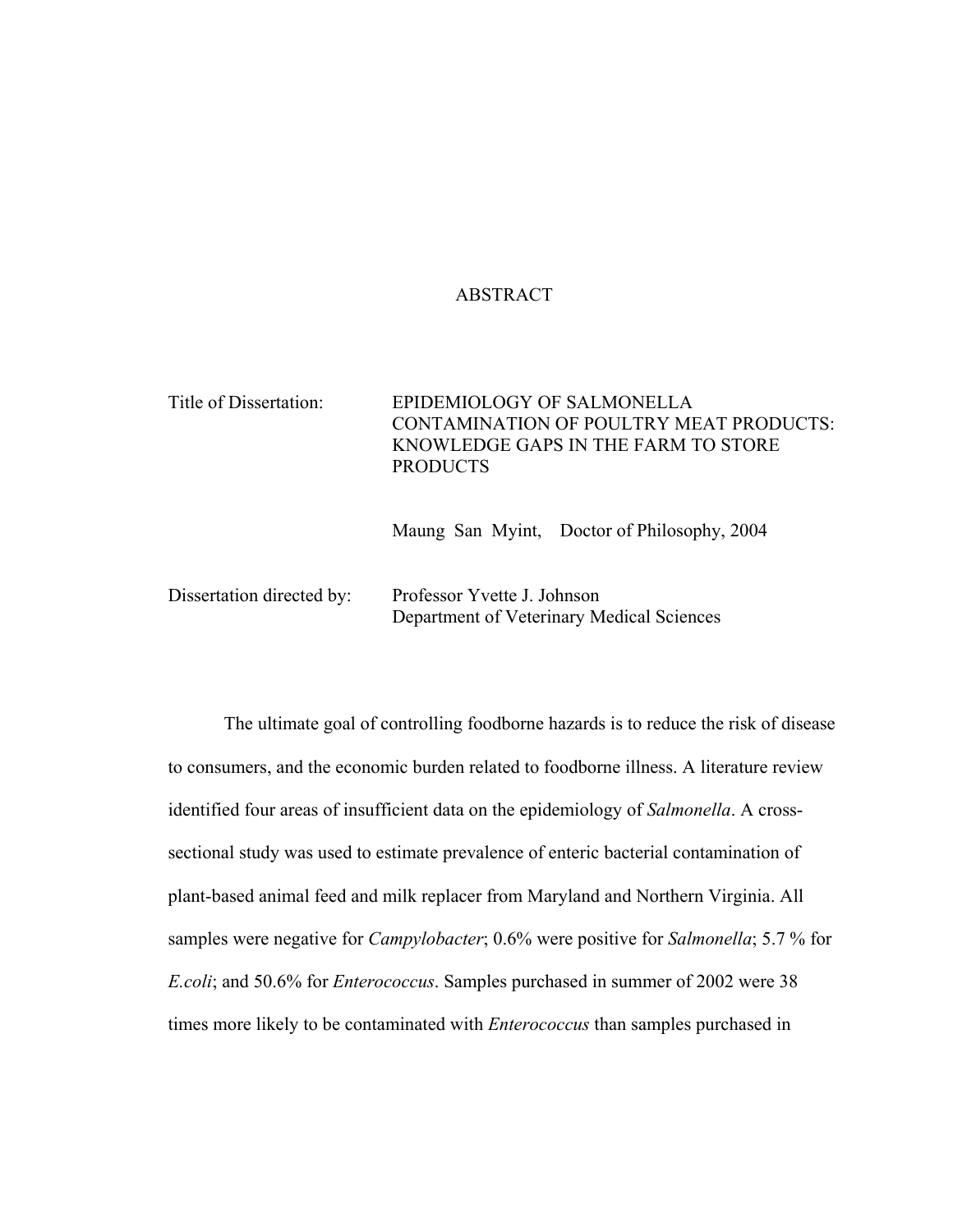winter of 2002 (p-value<0.001). *Enterococcus* positive samples were 8 times more likely to be *E.coli* positive than *Enterococcus* negative samples.

Another cross-sectional study was used to assess the association between the pattern of airflow and the distribution of fecal coliforms and *Salmonella* in commercial chicken litter. At moderate relative humidity (about 50%), there was a significant association between regions of reduced airflow and increased coliform and *Salmonella* contamination within a poultry house.

An analysis of a PCR technique to validate sensitivity and specificity relative to culture techniques for detecting *Salmonella* contamination in retail poultry meat was conducted. When only BPW pre-enrichment was used, the PCR test had a sensitivity of 85%. This increased to 89 - 100% when BPW pre-enrichment was followed by selective enrichment with RV or TT-H broth, respectively when conventional culture is the gold standard. A minimum of 12 hours pre-enrichment and 100 cfu was necessary to achieve 100% sensitivity with PCR.

Random poultry meat samples from 10 retail grocery outlets in Maryland were collected in the final cross-sectional study. Overall *Salmonella* prevalence in poultry meat products was 23% (C.I 15.16 - 30.86). Integrator brand ground chicken meat had an increased *Salmonella* prevalence compared to non-ground meat products; however this difference was not significant ( $p=0.0533$ ). Store brand non-ground chicken meat products were 18 times more likely to be contaminated with *Salmonella* than integrator brands (C.I. 5.41-61.26).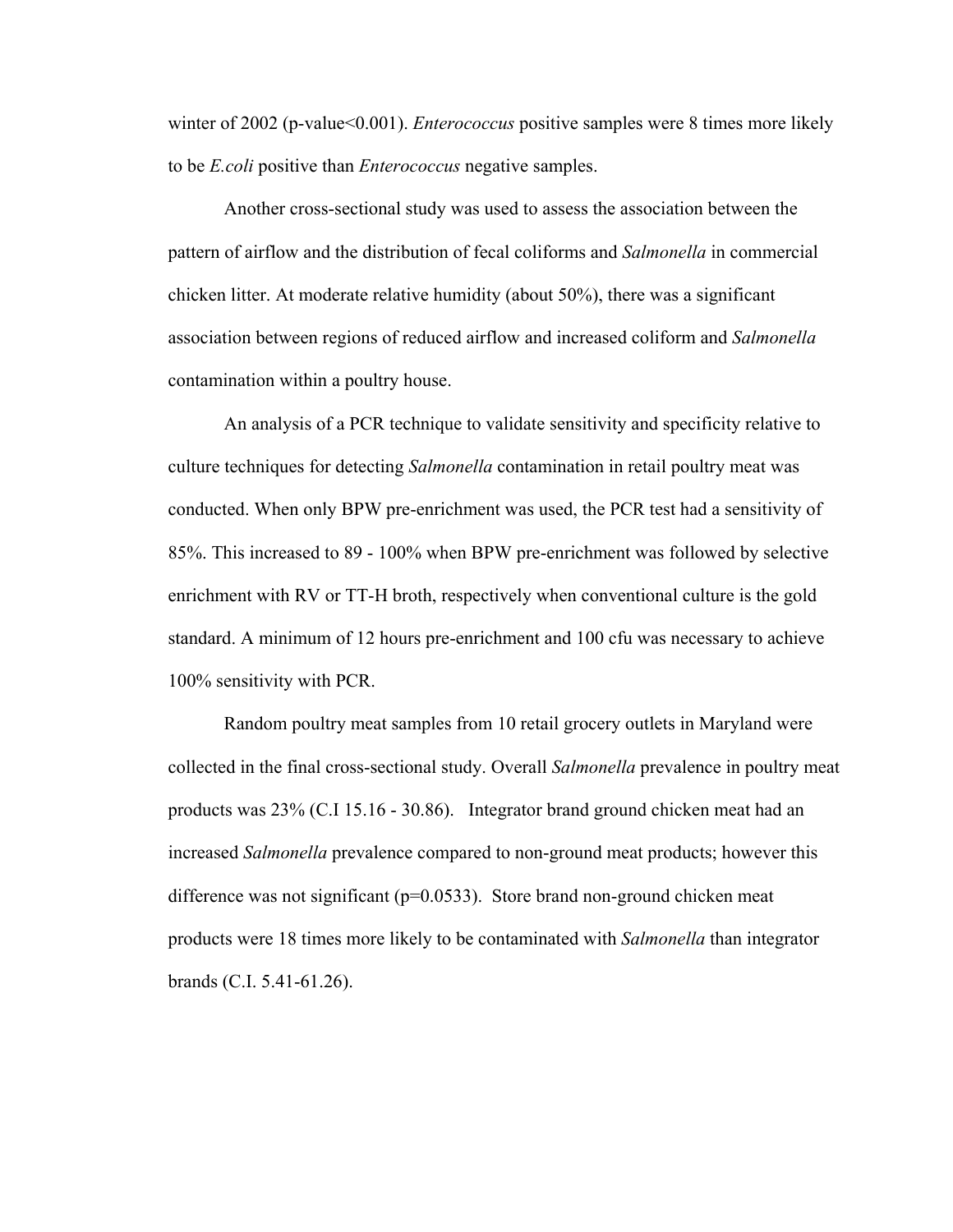# EPIDEMIOLOGY OF SALMONELLA CONTAMINATION OF POULTRY MEAT PRODUCTS: KNOWLEDGE GAPS IN THE FARM TO STORE PRODUCTS

By

Maung San Myint, B.V.S., M.P.V.M.

Dissertation submitted to the Faculty of the Graduate School of the University of Maryland, College Park in partial fulfillment of the requirements for the degree of Doctor of Philosophy 2004

Advisory Committee: Professor Yvette J. Johnson, Chair Professor Nathaniel L. Tablante Professor Estelle Russek-Cohen Dr. Robert A. Heckert Dr. Joseph C. Paige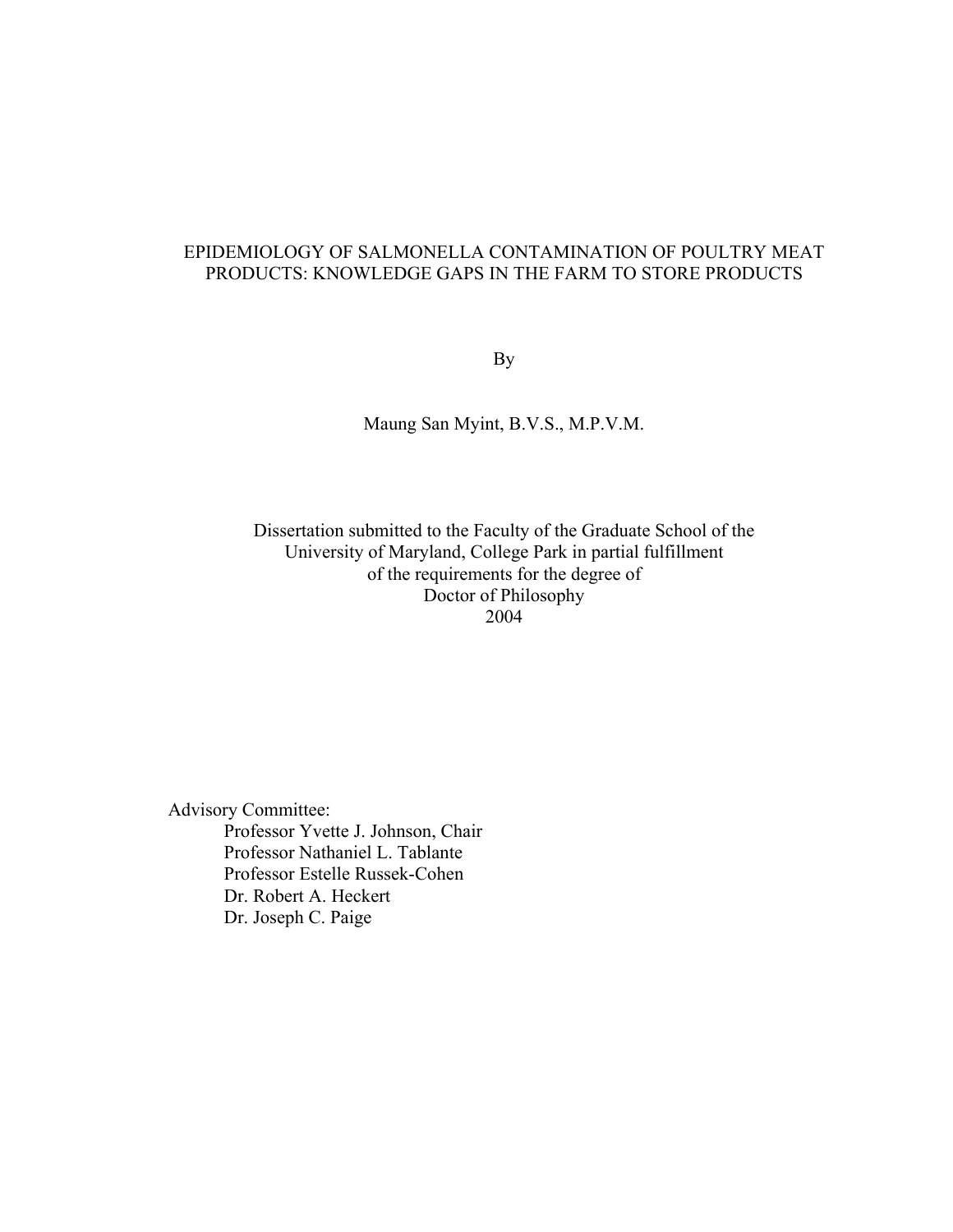**©**Copyright by

Maung San Myint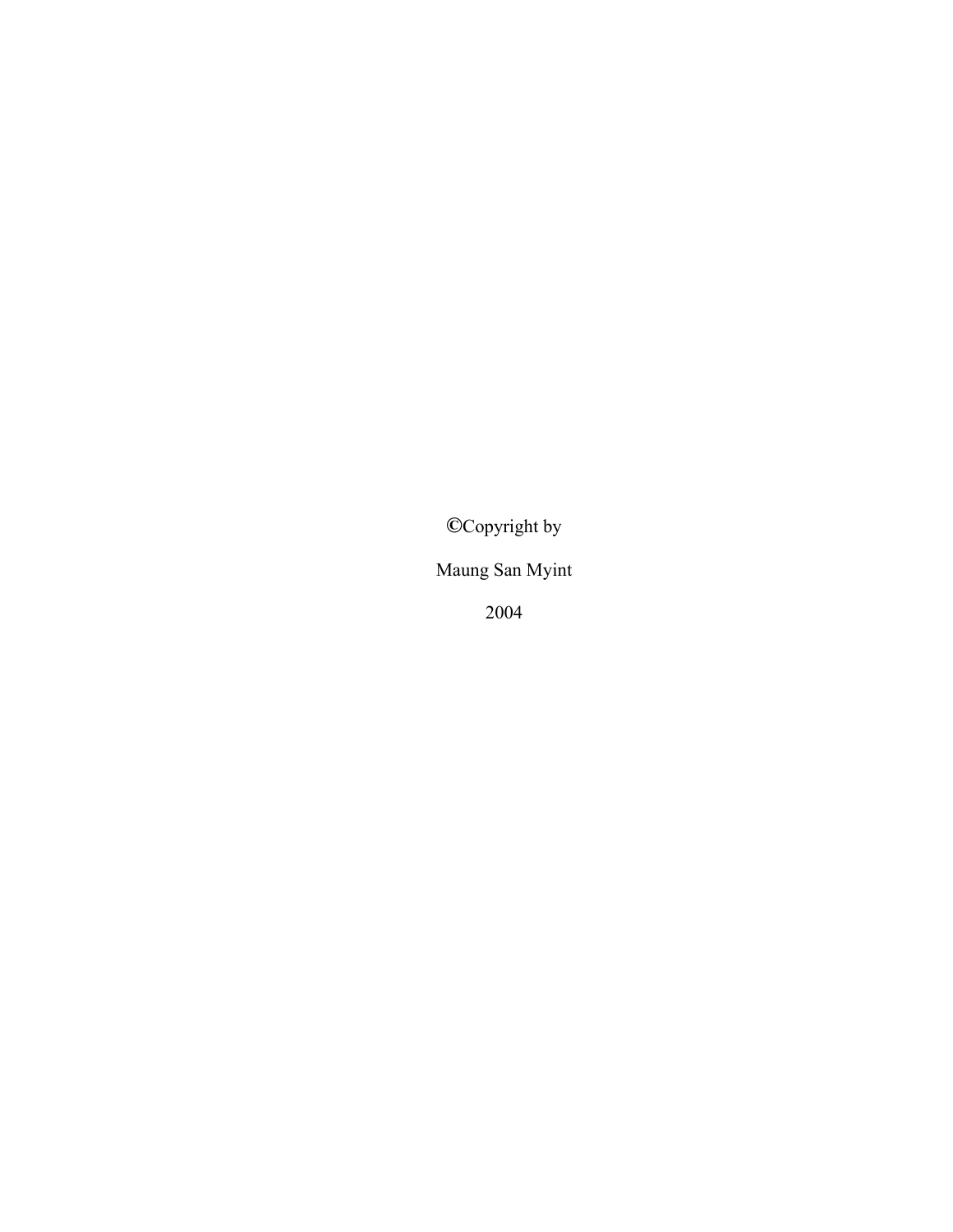# Foreword

As an advisor to Maung San Myint I have had the honor of helping to guide a promising new researcher through the completion of his doctoral dissertation and beginning a career as an epidemiologist. Those that have survived veterinary school and been admitted to a PhD program have already demonstrated their intellectual capacity and potential for success. However the ability to complete a PhD also depends on the three D's – drive, determination, and dedication. San has demonstrated an abundance of these.

This dissertation is a testament to San's ability to overcome obstacles, face challenges, and continue to strive toward a goal in the face of disappointment. In spite of all of these limitations, San's research has made a significant contribution to the body of knowledge on the epidemiology of *Salmonella* contamination of poultry products. The studies that comprise this dissertation have identified risk factors for *Salmonella*  contamination from on-farm production to retail distribution and a standard protocol for detecting *Salmonell*a has been recommended and validated for use in retail poultry meat products.

I feel proud to call him a colleague and privileged to call him a friend. Best wishes for the future!

Dr. Yvette J. Johnson

DVM, MS, Ph.D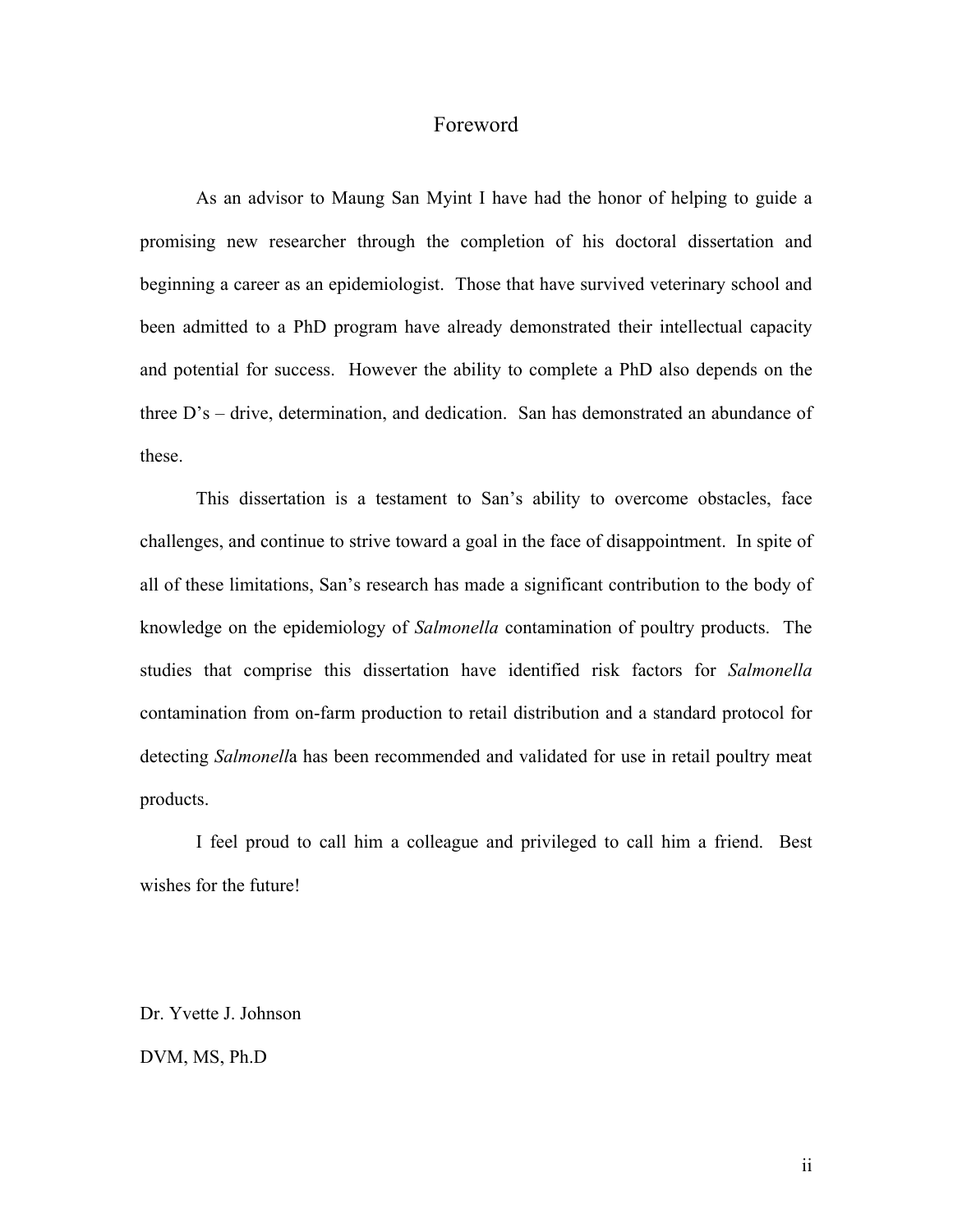Dedication

*To my parents, my wife Thet and two beloved daughters Irisa and Melissa for their tireless support and understanding during my study*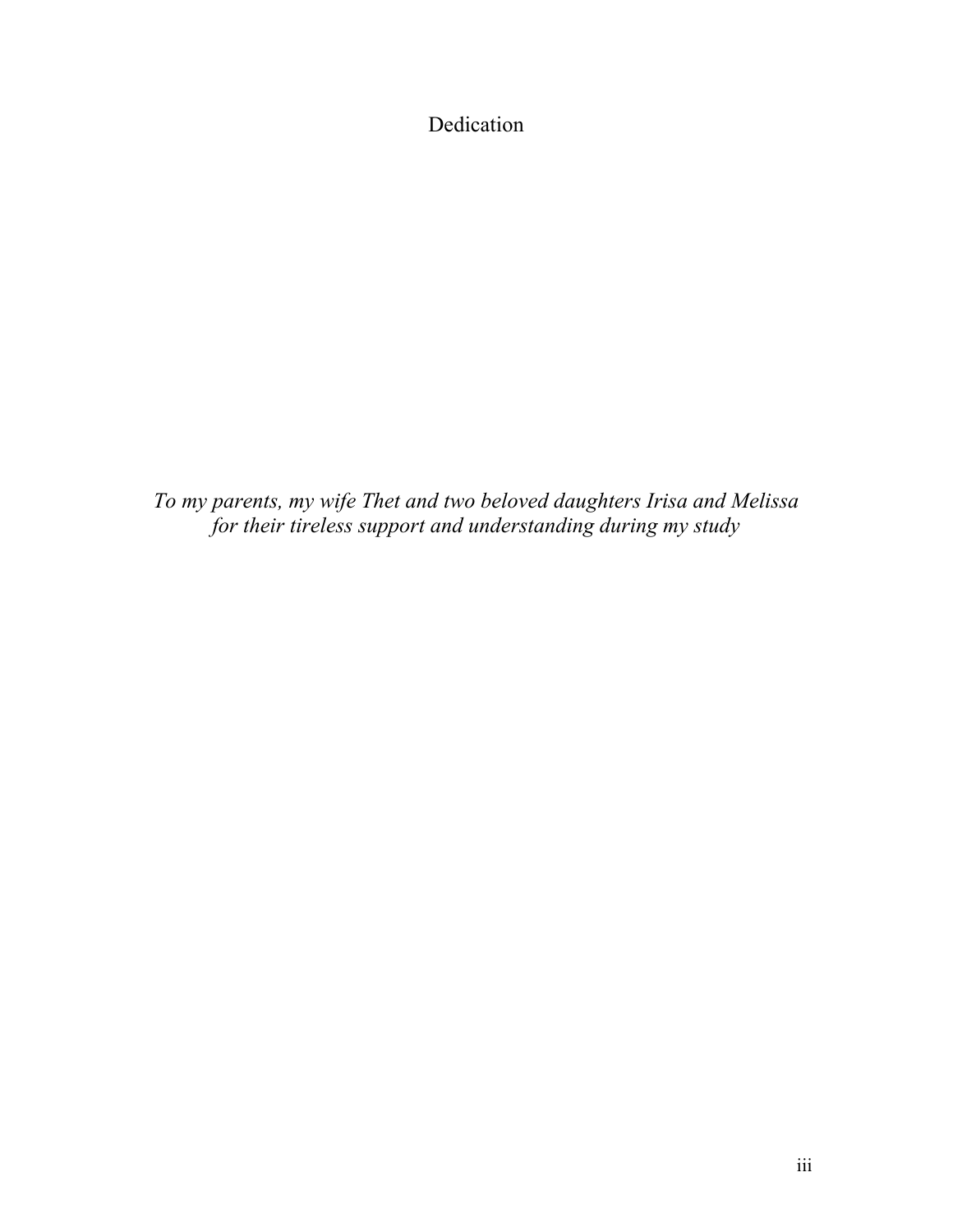#### Acknowledgments

I am greatly indebted to Dr. Yvette J. Johnson for the valuable help and encouragement she gave me throughout my study and work at Virginia-Maryland Regional College of Veterinary Medicine (VMRCVM) at College Park, Maryland and for her unfailing interest, stimulating supervision, constructive criticism, which made the completion of this work possible. I extend my gratitude to my advisory members, Drs. Nathaniel L. Tablante, Estelle Russek-Cohen, Robert A. Heckert and Joseph C. Paige for their help and advice. Also, I would like to thank Dr. Edward T. Mallinson for offering his time and microbiological expertise, Dr. Ana Baya and Dr. Daniel Baustista for their help in microbial isolation and identification from animal feed samples and Mr. Russell Miller for in-depth knowledge about *Salmonella* and for giving help and encouragement.

My thanks and gratitude also extends to Dr. Siba K. Samal (Chair, Department of Veterinary Medicine-VMRCVM, College Park, MD) for his support to finish my studies successfully and for allowing me to use his laboratory. I also wish to express my thanks and gratitude to all of my colleagues from VMRCVM who helped, critiqued, and assisted me during this project. Also, I would like to thank Solar Biologicals, Inc. and Becton and Dickinson & Co. for providing drag swabs and MM media for my research.

Finally, I am indebted to my wife *Thet*, my daughters *Irisa* and *Melissa* and my family for their understanding, support, and love which allowed me to finish my study successfully

iv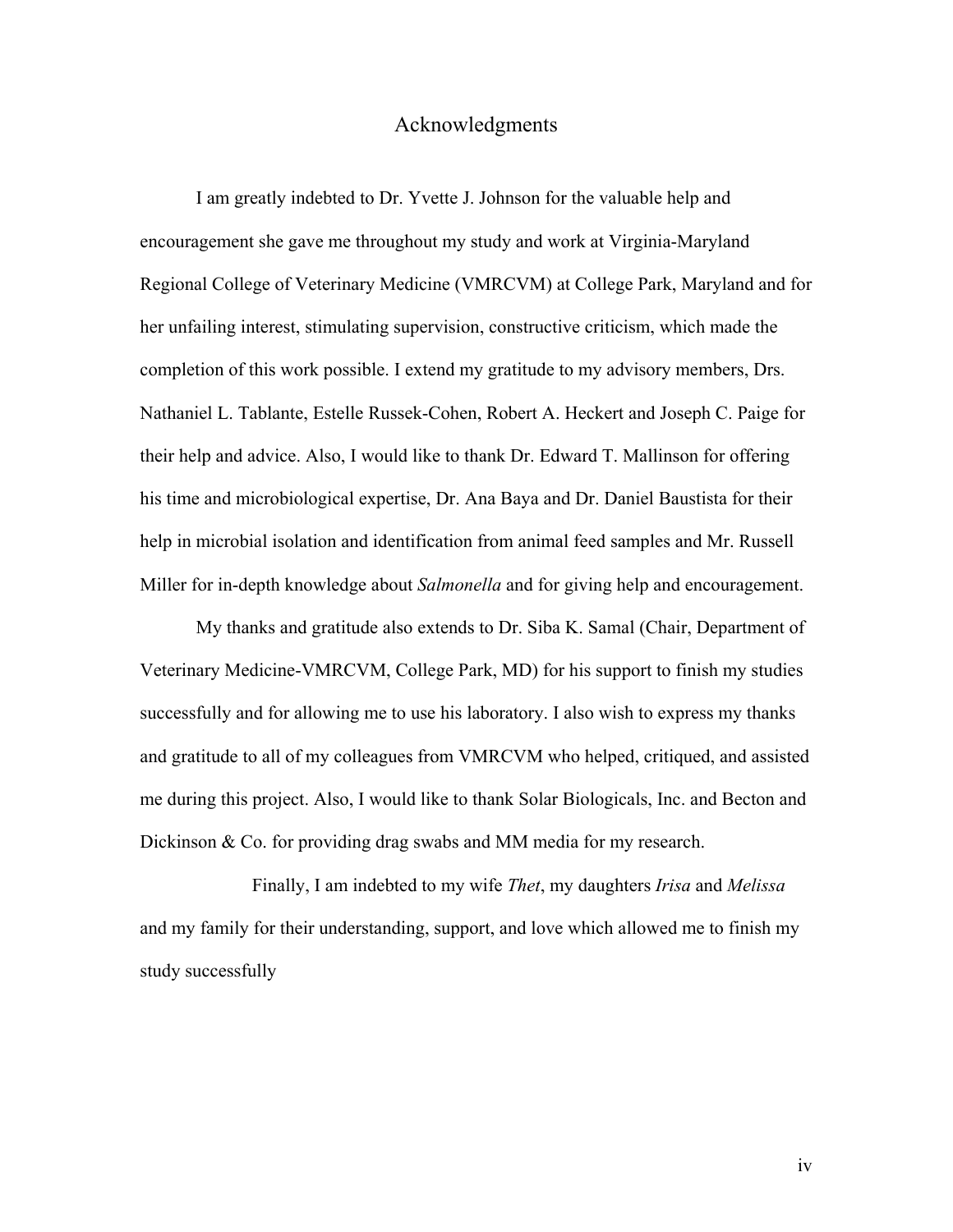| 1.<br>1.1<br>1.2<br>1.3<br>1.4<br>1.5 |                                                                                                                                                                                                                                                                                                           |
|---------------------------------------|-----------------------------------------------------------------------------------------------------------------------------------------------------------------------------------------------------------------------------------------------------------------------------------------------------------|
| 2.<br>2.1<br>2.2                      | Chapter I: Epidemiology of Salmonella Contamination of Poultry Products7<br>2.2-2 Prevalence of Salmonella in Poultry Products at the Processing Plant11<br>2.2-3 Distribution of Salmonella Serotypes in Poultry Flocks, Products, and<br>2.2-4 Risk Factors for Transmission of Salmonella in Poultry16 |
| 2.3                                   |                                                                                                                                                                                                                                                                                                           |
| 2.4<br>2.5                            |                                                                                                                                                                                                                                                                                                           |
| 3.                                    | Chapter II: Estimating the Prevalence of Enteric Bacterial Contamination of<br>Plant- Derived Animal Feed and Milk Replacer in Maryland and Northern                                                                                                                                                      |
| 3.1                                   |                                                                                                                                                                                                                                                                                                           |
| 3.2                                   |                                                                                                                                                                                                                                                                                                           |
| 3.3                                   |                                                                                                                                                                                                                                                                                                           |
| 3.4                                   |                                                                                                                                                                                                                                                                                                           |

3.5 Discussion………………………………………………………………………..42

# TABLE OF CONTENTS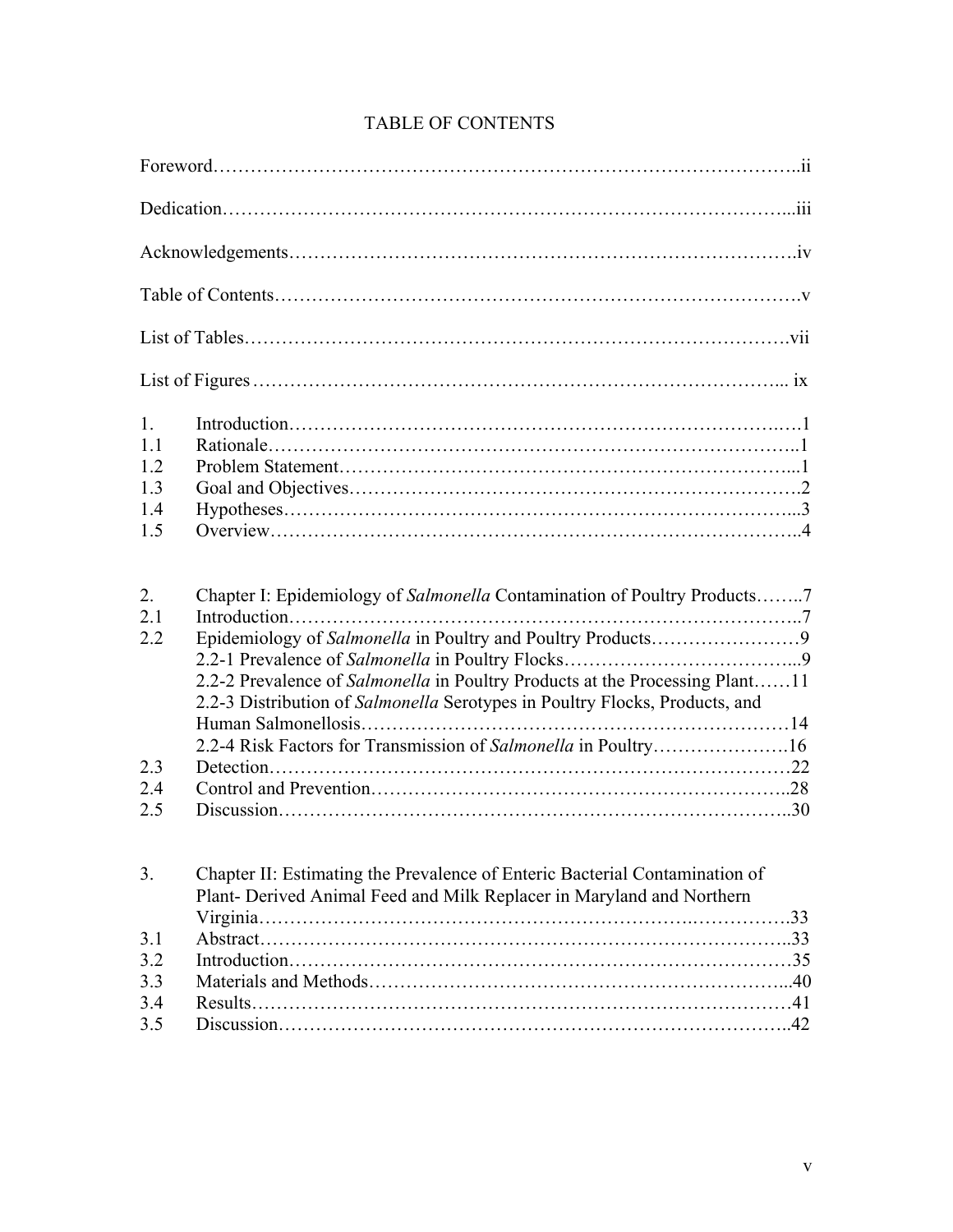| $\overline{4}$ . | Chapter III. Airflow in Broiler Houses as a Risk Factor for Growth of Enteric    |  |
|------------------|----------------------------------------------------------------------------------|--|
| 4.1              |                                                                                  |  |
| 4.2              |                                                                                  |  |
| 4.3              |                                                                                  |  |
| 4.4              |                                                                                  |  |
| 4.5              |                                                                                  |  |
|                  |                                                                                  |  |
| 5.               | Chapter IV: Estimation of Sensitivity and Specificity for a PCR Based Diagnostic |  |
|                  | Test for Detection of Salmonella Contamination in Raw Poultry Products71         |  |
| 5.1              |                                                                                  |  |
| 5.2              |                                                                                  |  |
| 5.3              |                                                                                  |  |
| 5.4              |                                                                                  |  |
| 5.5              |                                                                                  |  |
| 6.               | Chapter V: Prevalence and Risk Factors for Salmonella Contamination of Retail    |  |
|                  |                                                                                  |  |
| 6.1              |                                                                                  |  |
| 6.2              |                                                                                  |  |
| 6.3              |                                                                                  |  |
| 6.4              |                                                                                  |  |
| 6.5              |                                                                                  |  |
| 7 <sub>1</sub>   |                                                                                  |  |
| 8.               |                                                                                  |  |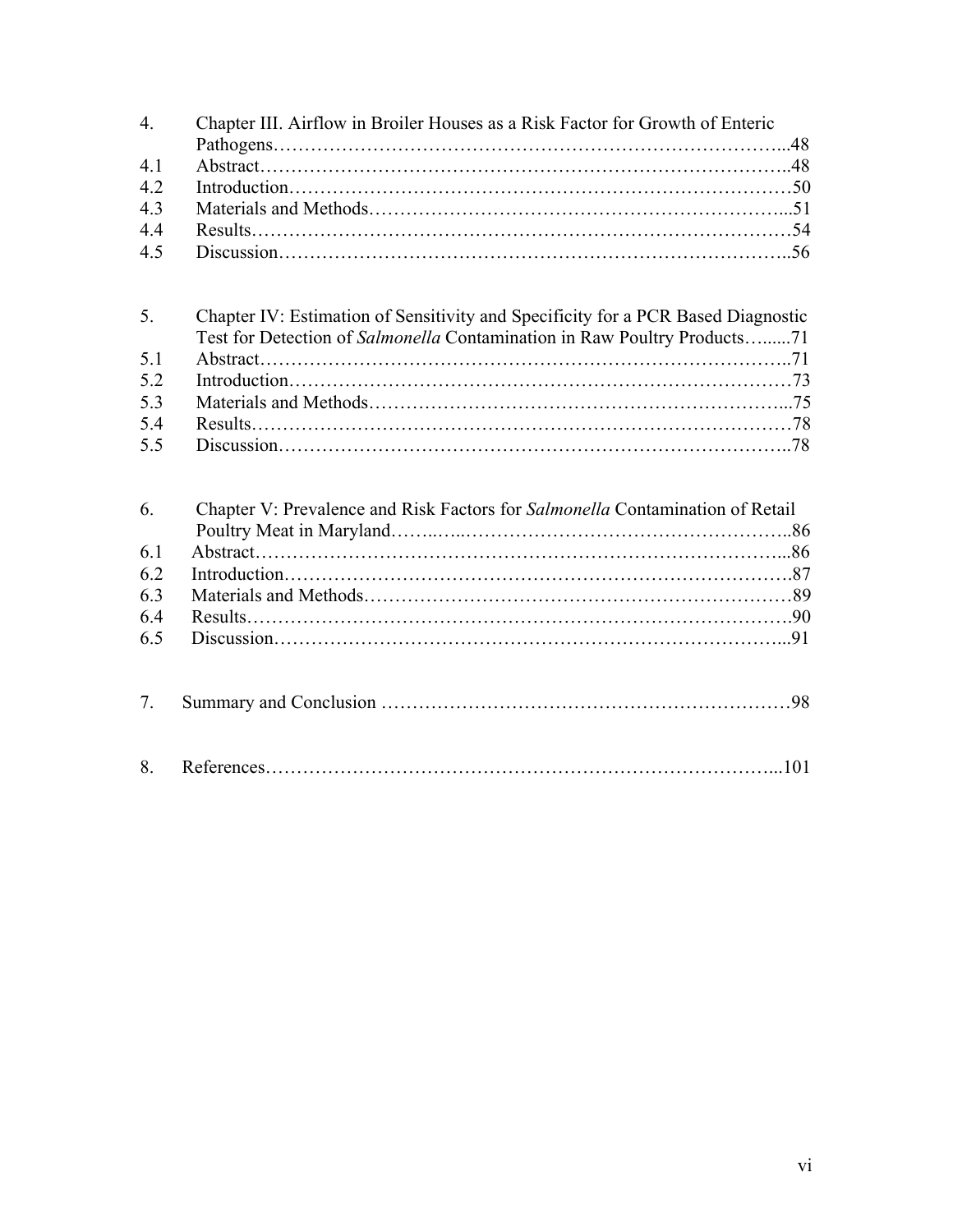# LIST OF TABLES

| 1. Univariate analysis of enteric pathogens contamination in plant protein for animal feed<br>and milk replacers in Maryland and Northern Virginia, sampled in 200246              |
|------------------------------------------------------------------------------------------------------------------------------------------------------------------------------------|
| 2. Summary results of <i>E.coli</i> and <i>Enterococcus</i> contamination of vegetable protein                                                                                     |
| 3. Summary results of descriptive analysis of airflow at 3 inches and 3 feet above litter                                                                                          |
| 4. Summary results of descriptive analysis of Salmonella MPN for 5 commercial broiler                                                                                              |
| 5. Summary results of descriptive analysis of FC cfu count for 5 commercial broiler                                                                                                |
| 6. Summary Results for detection of Salmonella on five commercial broiler farms by drag                                                                                            |
| 7. Summary analysis of correlation coefficient of airflow at 3 inches and airflow at 3 feet                                                                                        |
| 8. Results of association between airflow and FC counts in each farm in the Eastern                                                                                                |
| 9. Results of analysis for FC counts at minimum airflow and maximum airflow from five<br>commercial broiler farms by the Friedman two-way nonparametric analysis of                |
| 10. Results of <i>Salmonella</i> prevalence from poultry meat samples tested by culture and                                                                                        |
| 11. Results of Salmonella prevalence, sensitivity, specificity, and Kappa value for PCR                                                                                            |
| 12. Determination of the minimum time required to pre-enrich with BPW to detect a                                                                                                  |
| 13. Univariate analysis of ground chicken versus chicken breast meat products as a risk<br>factor Salmonella contamination of retail chicken meat products in Maryland, sampled in |
|                                                                                                                                                                                    |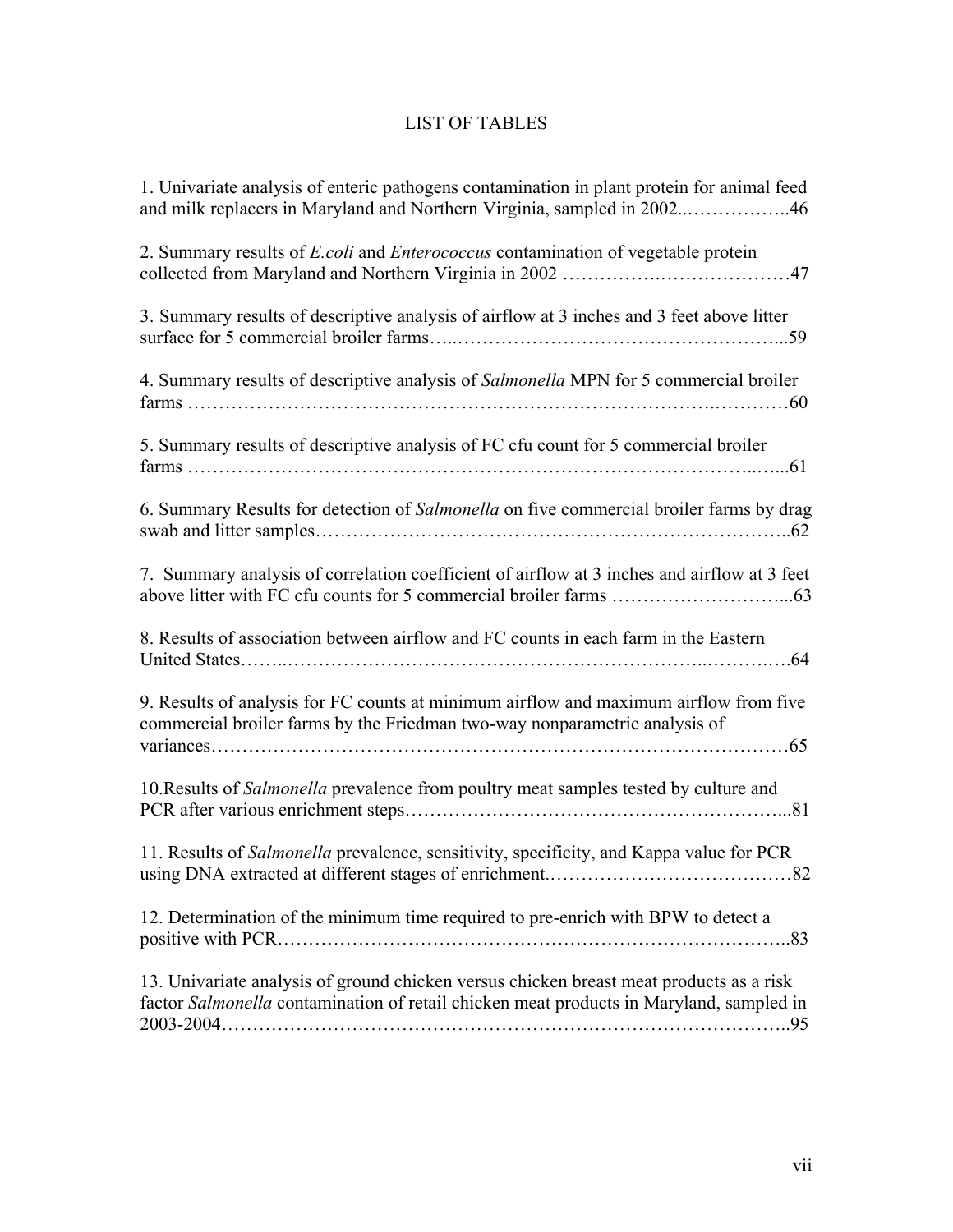| 14. Univariate analysis of integrator brand products; ground chicken versus non-ground        |  |
|-----------------------------------------------------------------------------------------------|--|
| chicken (breast meat) as a risk factor <i>Salmonella</i> contamination of retail chicken meat |  |
|                                                                                               |  |

15. Univariate analysis of non-ground chicken products; brand-type as a risk factor for *Salmonella* contamination of retail chicken meat products in Maryland, sampled in 2003- 2004………………………………………………………………………………………97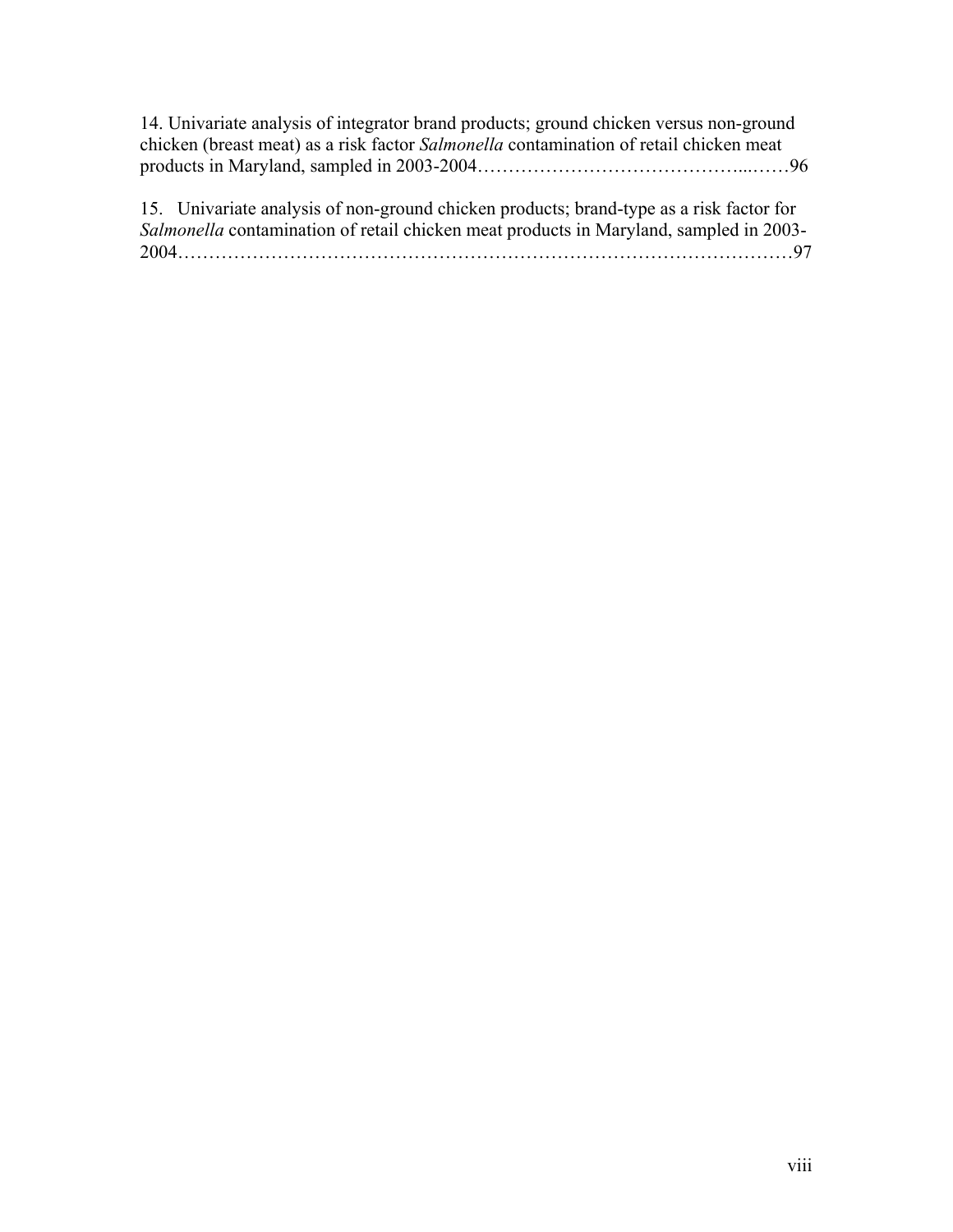# LIST OF FIGURES

| 1. Summary result of relationship between airflow at 3 inches above litter surface and |
|----------------------------------------------------------------------------------------|
| 2. Summary result of relationship between airflow at 3 inches above litter surface and |
| 3. Summary result of relationship between airflow at 3 inches above litter surface and |
| 4. Summary result of relationship between airflow at 3 inches above litter surface and |
| 5. Summary result of relationship between airflow at 3 inches above litter surface and |
| 6. Comparison of sensitivity and Kappa value for PCR tests with different enrichment   |
|                                                                                        |
| 8. Sampling sites for 2003-2004 cross-sectional study of the prevalence of Salmonella  |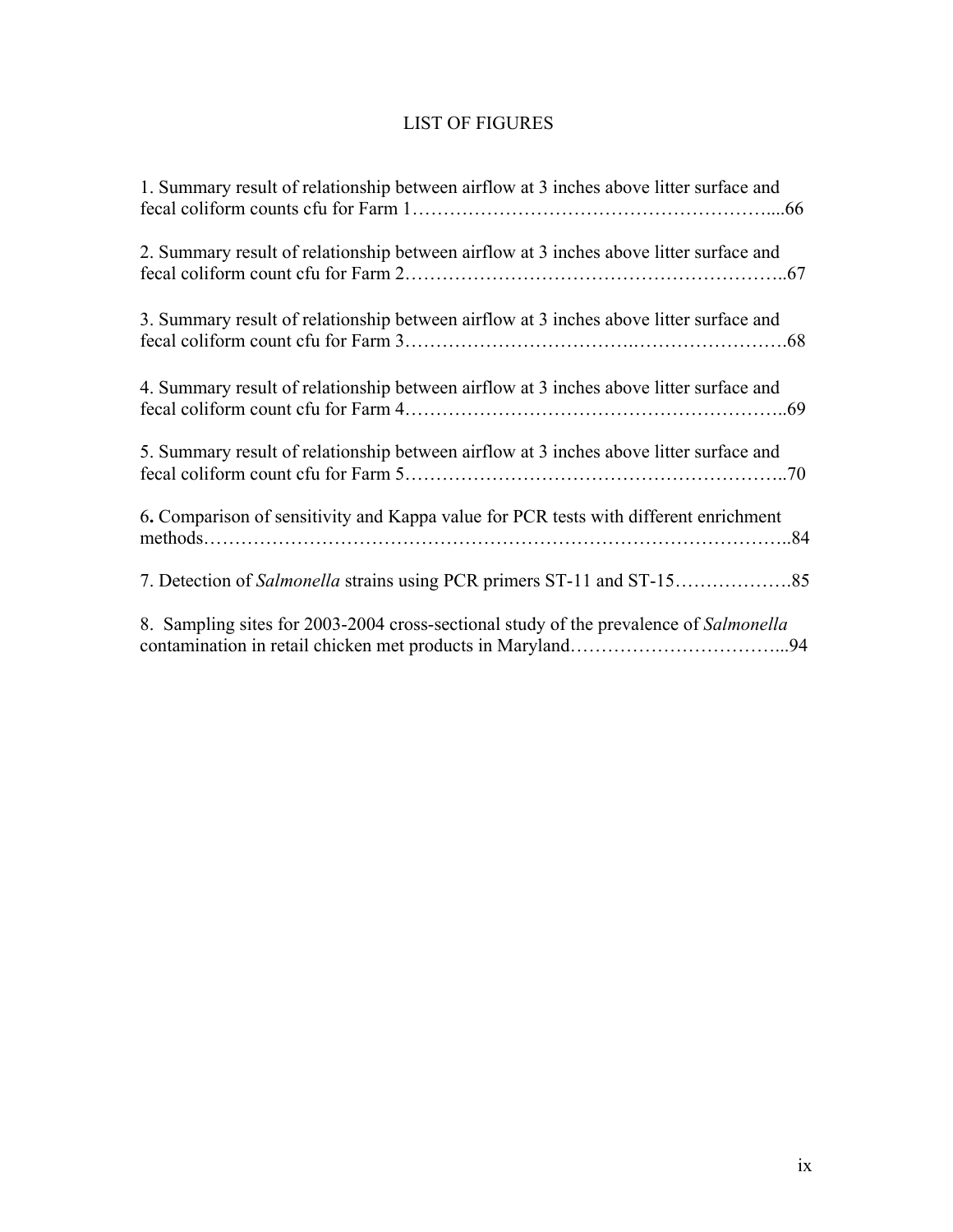# **1. Introduction**

#### **1.1 Rationale**

*Salmonella* species are responsible for a variety of acute and chronic diseases in both poultry and humans. Infected poultry products are among the most important sources for foodborne outbreaks in humans. Isolations of *Salmonella* are reported more often from poultry and poultry products than from any other animal species. The genus *Salmonella* of the family *Enterobacteriaceae* consists of more than 2300 serologically distinguishable variants. According to the Centers for Disease Control and Prevention, *Salmonella* alone affects about 1.4 million people each year in the United States with about 16,000 hospitalizations and more than 500 deaths annually. In 1996, the USDA, Economic Research Service estimated that the total costs for medical care and lost productivity, resulting from foodborne *Salmonella* infections of humans was between 0.6 – 3.5 billion dollars annually. Other costs associated with salmonellae include various direct expenses producers face as a consequence of *Salmonella* infection in their flocks. Control measures such as biosecurity practices, cleaning and disinfecting of facilities, rodent control programs, vaccination, and testing all can significantly increase production costs. Moreover, *Salmonella* contamination of food products can significantly reduce consumer demand and affect producer profits.

## **1.2 Problem Statement**

Commercial poultry constitute one of the largest and most important reservoirs of paratyphoid (PT) salmonellae that can be introduced into the human food supply. Controlling paratyphoid (PT) infections has thus become an important objective for the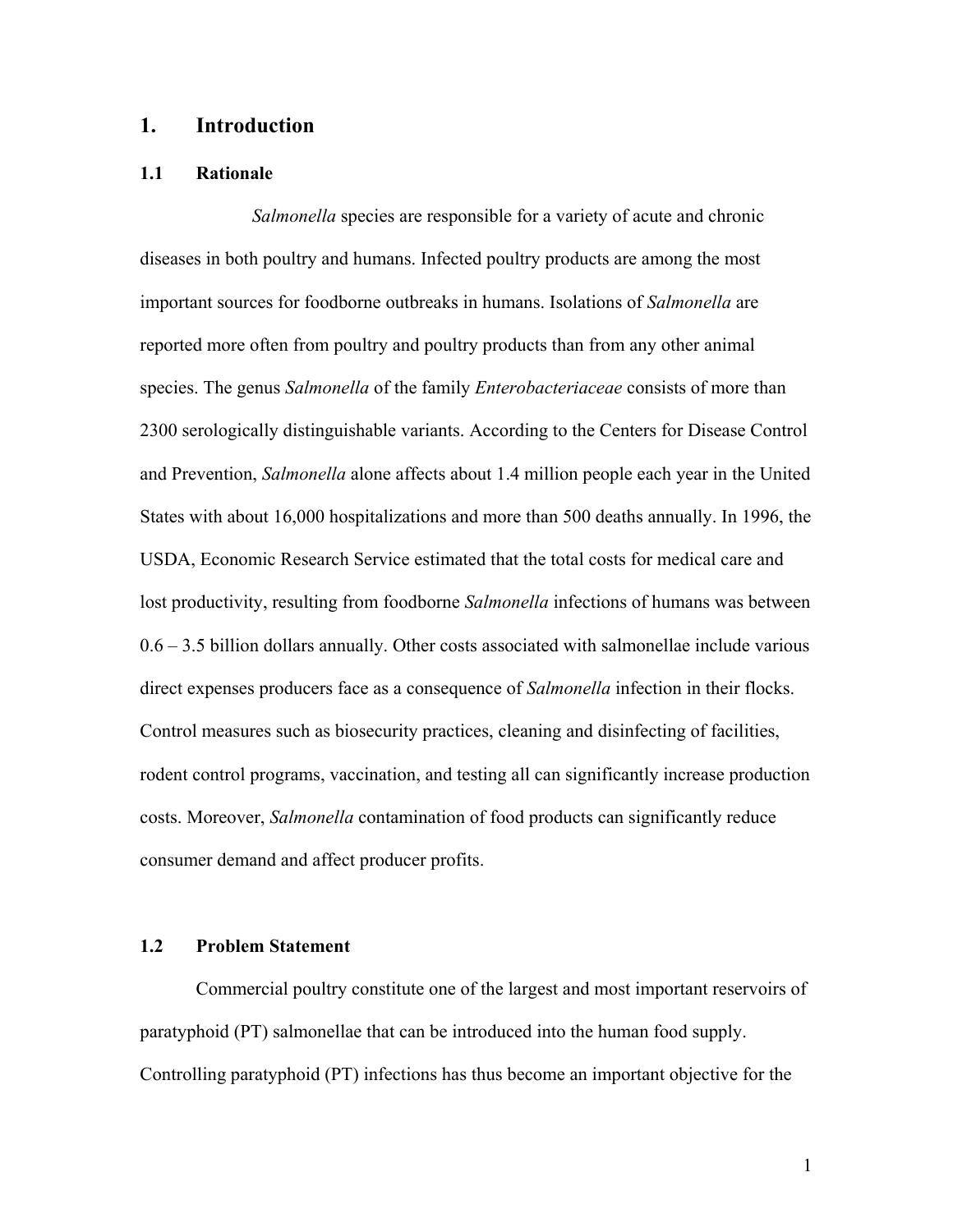poultry industry from both public health and economic perspectives. There has been extensive research related to food safety in every aspect of production, transportation, processing, storage, and food preparation. However, in spite of the quantity of information available, there are still gaps in our knowledge of food safety, especially if we consider the entire farm-to-fork production model. There are still risks that have yet to be clearly identified or quantified. There are also tools that need to be enhanced or developed such as production and storage techniques for *Salmonella*-free animal feed, rapid and reliable *Salmonella* detection methods and effective on-farm environmental control measures.

### **1.3 Goals and Objectives**

The overall goals of this research are to enhance food safety and fill some of the knowledge gaps in the epidemiology of *Salmonella* from the farm-to-retail store poultry production continuum. Several specific objectives have been identified to achieve these goals:

- To estimate the prevalence of enteric microbes (*E.coli, Salmonella, Campylobacter* and *Enterococcus spp.*) in vegetable protein for animal feed and milk replacer.
- To evaluate the relationship between airflow patterns and the distribution of *Salmonella* and fecal coliforms (FC) in poultry litter.
- To estimate the effect of different enrichment protocols on the sensitivity and specificity, and detection limit of a PCR method to detect naturally contaminated meat samples.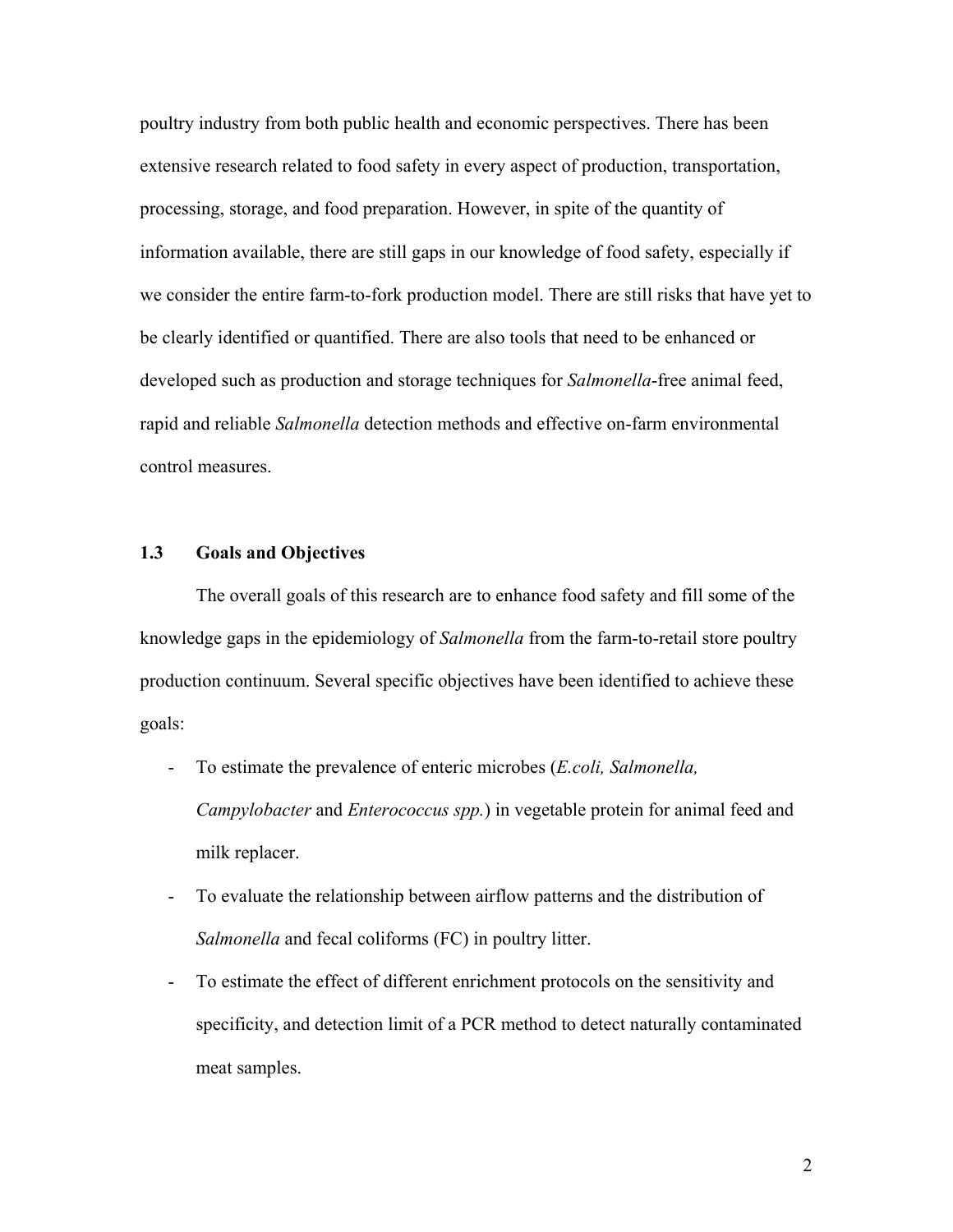- To identify risk factors and estimate the *Salmonella* prevalence in chicken meat products from retail grocery stores in Maryland.

# **1.4 Hypotheses**

# **Chapter 2**

- The prevalence of *Salmonella, E.coli, Campylobacter,* and *Enterococcus* in retail plant-based animal feed and milk-replacer is greater than or equal to 10%.
- There is no significant difference in the distribution of *Salmonella, E.coli, Campylobacter*, and *Enterococcus* in retail plant-based animal feed and milkreplacer during different seasons.

# **Chapter 3**

- Litter samples from regions of reduced airflow within a poultry house are associated with increased *Salmonella* and *E.coli* bacterial loads.

- Regions within a poultry house with below median airflow are at increased risk for being *Salmonella* positive and have greater *Salmonella* and *E.coli* loads than regions within a house with above median airflow.

### **Chapter 4**

**-** Pre-enrichment causes no significant difference in sensitivity and specificity of PCR when compared to culture for the detection of *Salmonella* in naturally contaminated retail poultry meat.

- PCR and conventional culture have a concordance rate of greater than or equal to 95% when applied in the testing of naturally contaminated retail poultry meat.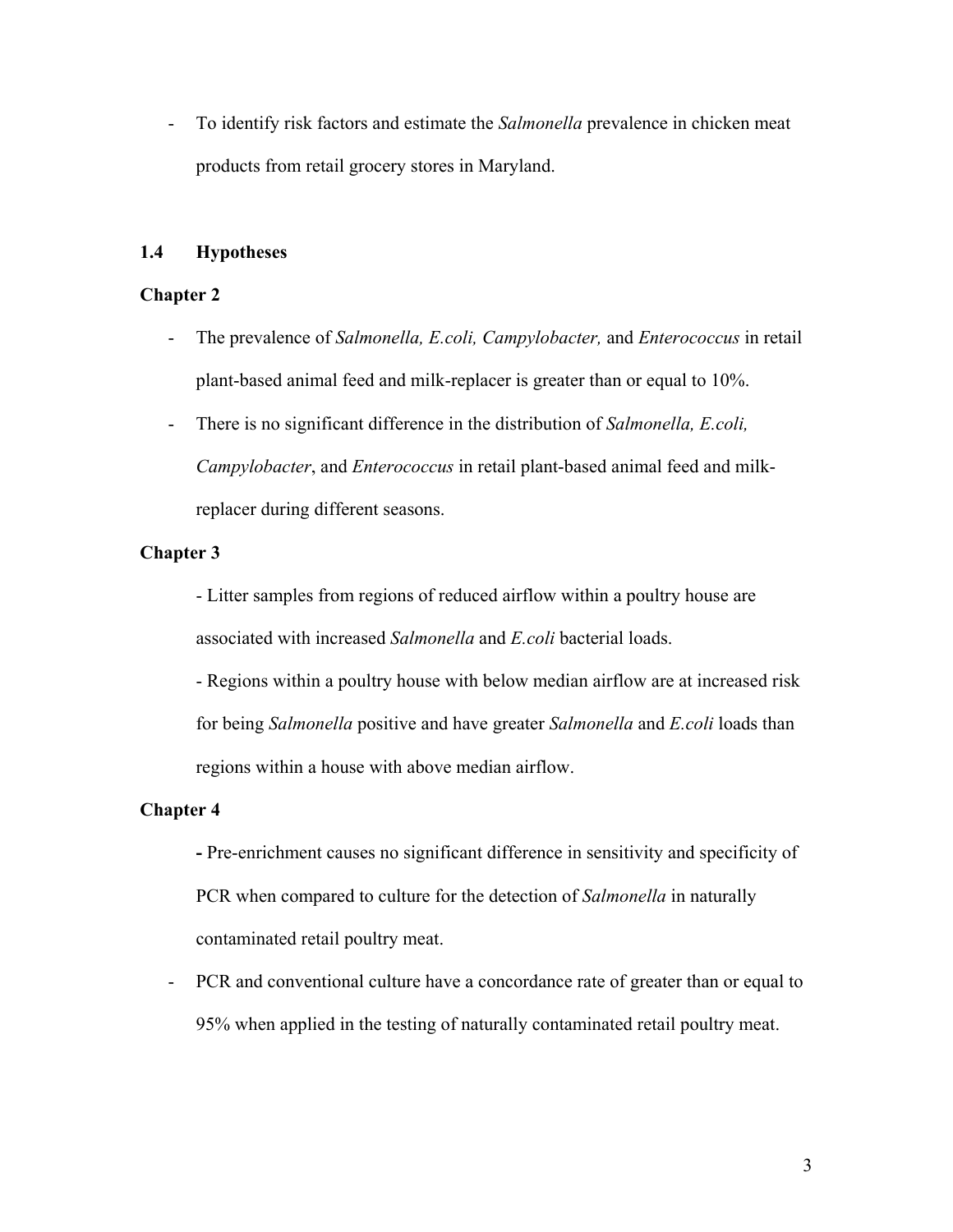#### **Chapter 5**

 **-** There is no difference in the risk of *Salmonella* contamination of store brand poultry meat products than integrator brand poultry meat products.

- Ground chicken meat products have a higher risk of *Salmonella* contamination.

#### **1.5 Overview**

Each chapter in this dissertation is written in a format suitable for publication independently. Thus, each chapter has an abstract, introduction, hypothesis, methods, results and discussion (Chapter 1 is a literature review and does not have hypotheses or methods). The first chapter defines the scope of the economic problem by examining the effects of salmonellosis in an epidemiological context. This chapter reviews the current literature focusing on the first three phases of the poultry production continuum: on-farm production, processing by the poultry integrator, retail distribution and sale. The final phase, in-home handling, preparation and eating habits by the consumer, is beyond the scope of this dissertation. The literature on each of the three phases of production are evaluated with respect to the current knowledge regarding the prevalence of *Salmonella* contamination at each stage of production, identification of risk factors for *Salmonella* contamination at each stage, techniques for the rapid detection of *Salmonella* contamination, and the efficacy of current prevention and control measures for reducing the level of *Salmonella* contamination at each production phase. The review highlights areas in the literature where data are lacking or inconsistent and provides a comprehensive foundation for further investigation.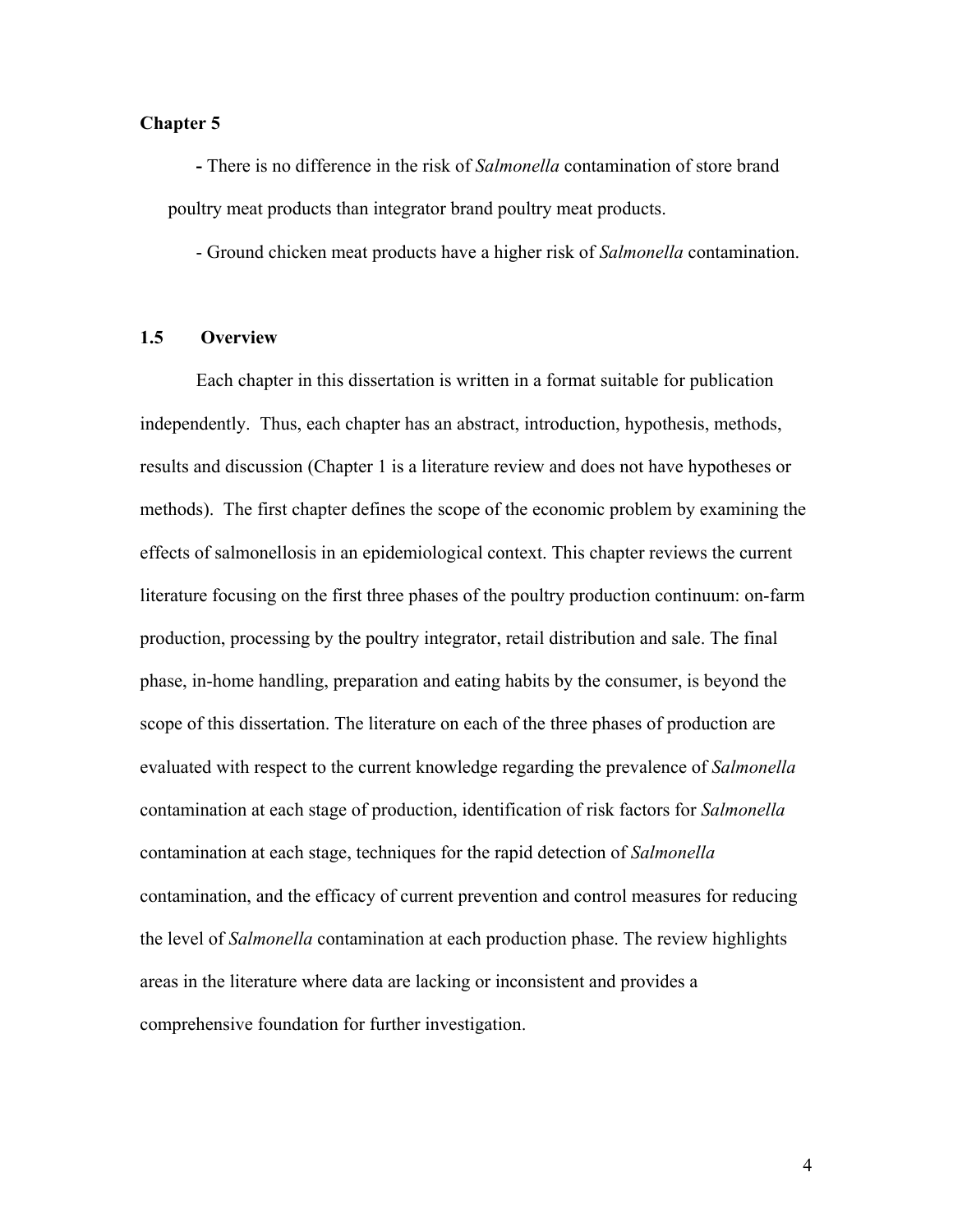Based upon the extensive literature review, four areas of study have been identified as gaps in the body of knowledge on the epidemiology of *Salmonella* contamination of poultry products:

1) The role of plant-based feed as a potential source of microbial contamination. 2) Increased airflow as a means of reducing microbial contamination within the poultry houses.

3) The validity of new PCR-based techniques for detection of naturally contaminated field samples.

4) The prevalence of *Salmonella* contamination of poultry products at the retail grocery outlet and the risk factors for such contamination.

These 4 topics form the basis of the research for this dissertation. Chapters 2, 3, and 5 are cross-sectional studies. The cross-sectional study design has the benefit of providing a snapshot of a defined population. It estimates the scope of the problem in a representative sample of the population and identifies associated risk factors. While the nature of cause and effect relationships cannot be established, the cross-sectional design is a useful tool for generating hypotheses to test in future prospective studies.

The second chapter is a cross-sectional study designed to estimate prevalence of enteric bacterial contamination in plant-based animal feed products and milk replacer obtained from several retail outlets in Maryland and northern Virginia. Feed has been identified as an important source of *Salmonella* contamination of livestock environments. While there are several studies documenting the contamination of animal-by product based-feed with various enteric bacteria including *Salmonella*, there has been limited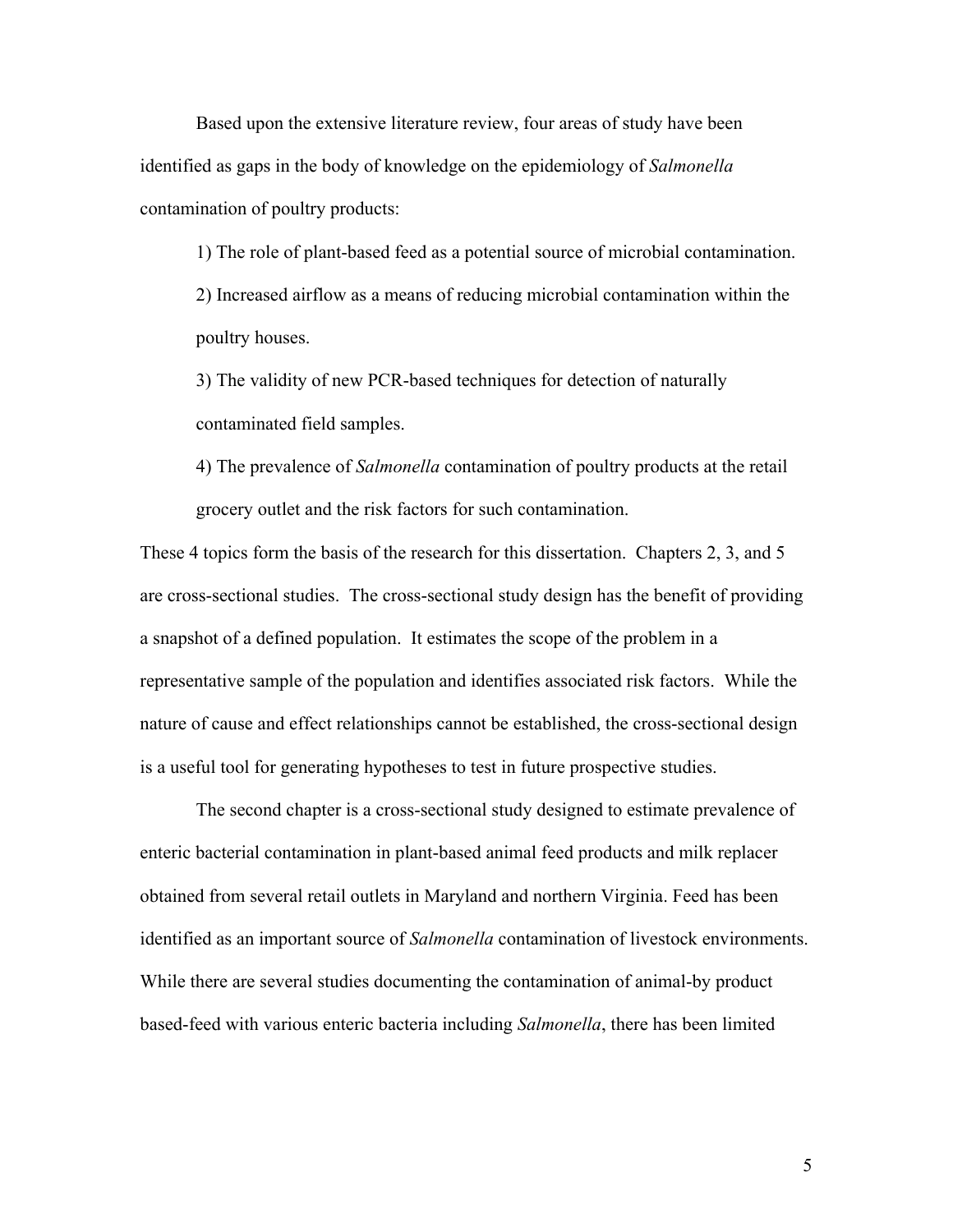research documenting the role of plant-based feed and milk replacers may have on the epidemiology of *Salmonella* in livestock.

The third chapter also uses a cross-sectional study approach to assess the association between airflow in commercial broiler houses and the prevalence of enteric pathogens in poultry house litter. The role of environmental moisture as a risk factor for *Salmonella* contamination has been documented in several studies. Increased airflow within the poultry house as a means of reducing litter moisture may be a simple, costeffective means of reducing litter contamination by enteric bacteria.

The development of sensitive, specific, and rapid tests for the detection of *Salmonella* contamination is essential to control efforts. The fourth chapter evaluates the sensitivity and specificity of a PCR based diagnostic test for detection of *Salmonella* contamination of poultry products, compared to conventional culture techniques.

The retail grocery outlet is the last phase of the production continuum before the product is transferred to the consumer. If proper techniques are not in place to ensure the wholesomeness and safety of the poultry product at this level, then all the control measures employed previously will be for naught. Despite the importance of this phase of production, few studies detail the prevalence of *Salmonella* contamination of poultry products at the retail outlet or identify risk factors for contamination. The fifth chapter of this dissertation is a cross-sectional study of retail poultry meat in Maryland. The distribution of serotypes and risk factors for contamination are investigated.

The dissertation concludes with an overall summary and recommendations for future research.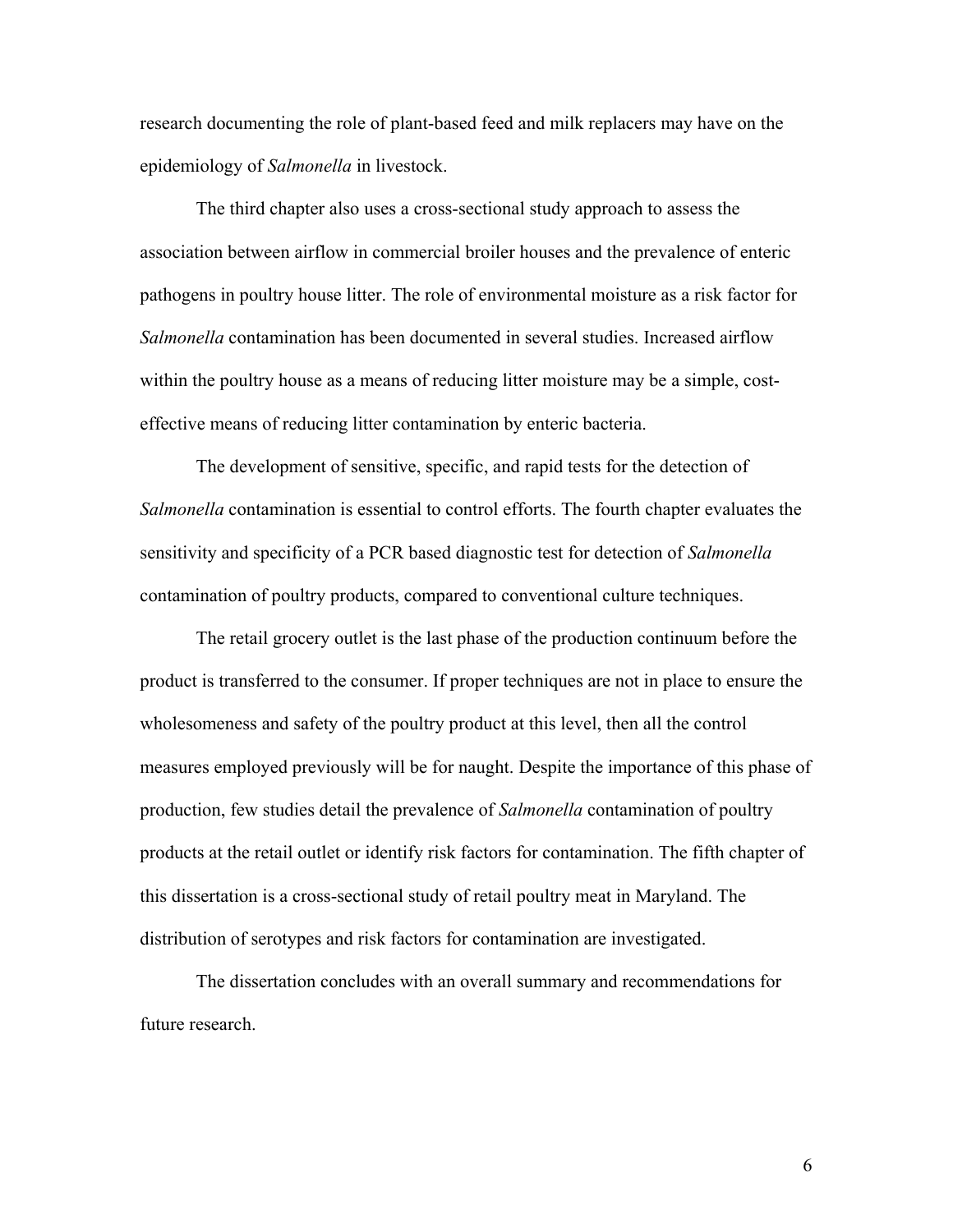# **2. Chapter I: Epidemiology of** *Salmonella* **Contamination of Poultry Products**

#### **2.1 Introduction**

Salmonellae remain among the leading sources of food-borne illness throughout the world, even though many other pathogens have recently received considerable media attention. Infections of domestic poultry with salmonellae are expensive both for the poultry industry and for society as a whole. The costs associated with *Salmonella* paratyphoid contamination (PT) of poultry fall into two broad categories. The first category is related to expenses associated with human illnesses caused by the consumption of contaminated poultry products. The total combined costs associated with medical care and lost productivity resulting from foodborne non-typhoidal *Salmonella* infections of humans in the United States alone have been estimated at up to \$ 3.5 billion for 1993.<sup>151</sup> The US annual salmonellosis burden was recently estimated to be in the order of 1.5 million cases (including over 580 deaths), 95% of these cases were attributed to foodborne infection<sup>115</sup>. The second category of costs associated with salmonellae in poultry involves various direct expenses producers face as a consequence of *Salmonella* infections in their flocks.

Reducing the risk of human salmonellosis from consumption of poultry products requires addressing three issues:

1) Increased understanding of the epidemiology of the serotypes of *Salmonella* associated with poultry that are responsible for foodborne disease in humans;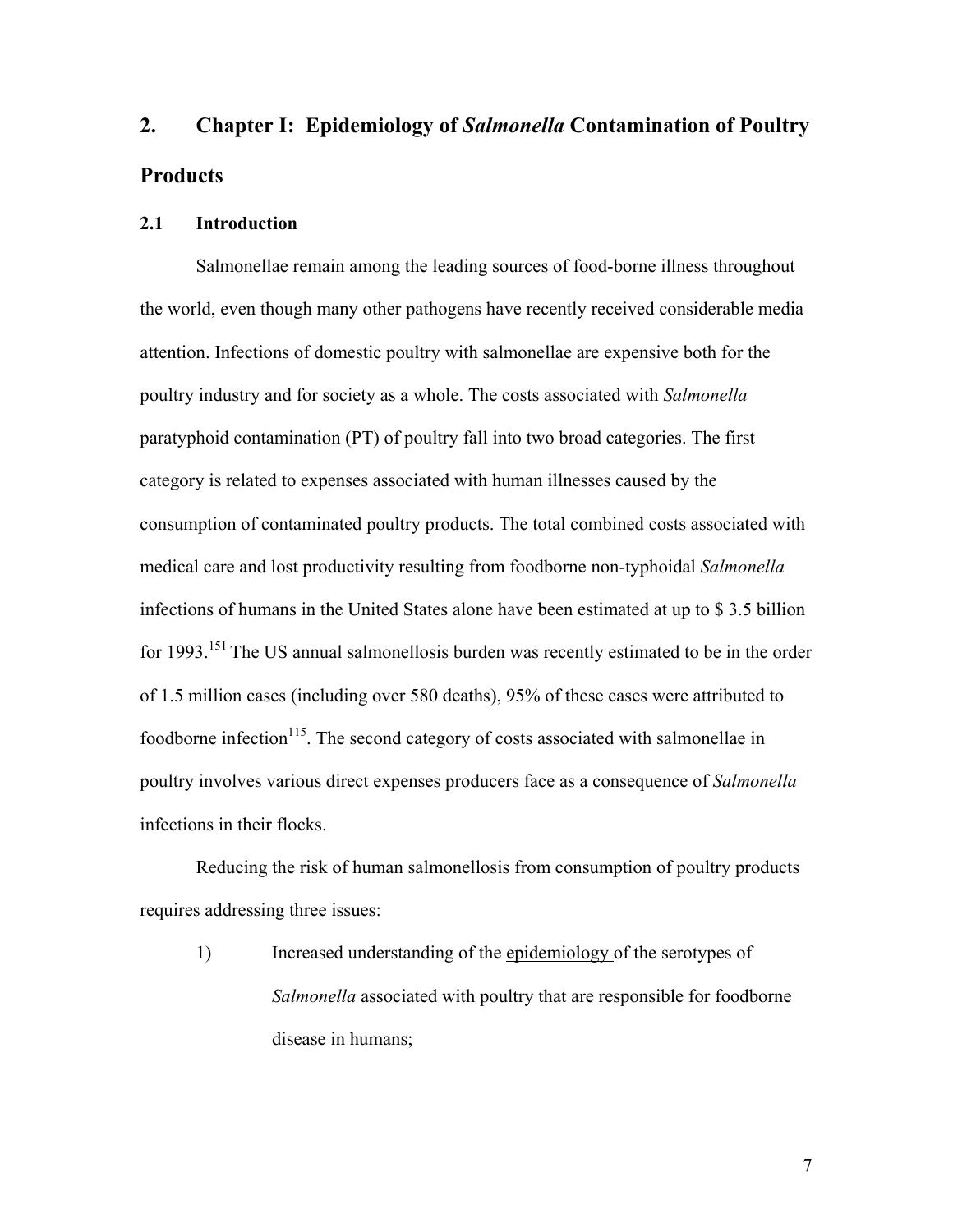- 2) Development and validation of sensitive, specific and rapid detection strategies to identify sources of contamination during on-farm production, integrator processing, retail distribution, and consumer storage, preparation and consumption; and
- 3) Development of cost-effective prevention and control strategies for each stage of the production continuum.

The objective of this paper is to review the current literature on the epidemiology of *Salmonella* contamination of poultry, current advances in the detection of *Salmonella*, and to discuss the various *Salmonella* control strategies.The review highlights knowledge gaps in the current literature and provides a comprehensive foundation for further investigation.

Motile *Salmonella* serotypes (PT salmonellae) other than those in the *S. arizonae* subgenus can infect a very wide variety of hosts including humans, in some instances resulting in relatively asymptomatic intestinal carriage and in other instances producing clinical disease. PT salmonellae have been the subject of intensified interest as agents of foodborne disease transmission to humans. Controlling PT infections has become an important issue for the poultry industry from both public health and economic perspectives. The ultimate goal of controlling foodborne hazards is to reduce the risk of disease to consumers, and reduce the economic burden related to foodborne illness. The 'farm-to-fork' production continuum has emerged as a paradigm for food safety, with emphasis on risk reduction at each stage of food production from the farmer to the consumer. However, the high level of consensus about the appropriateness of this model has to be matched by meaningful analysis of how to achieve overall risk reduction<sup>44</sup>. We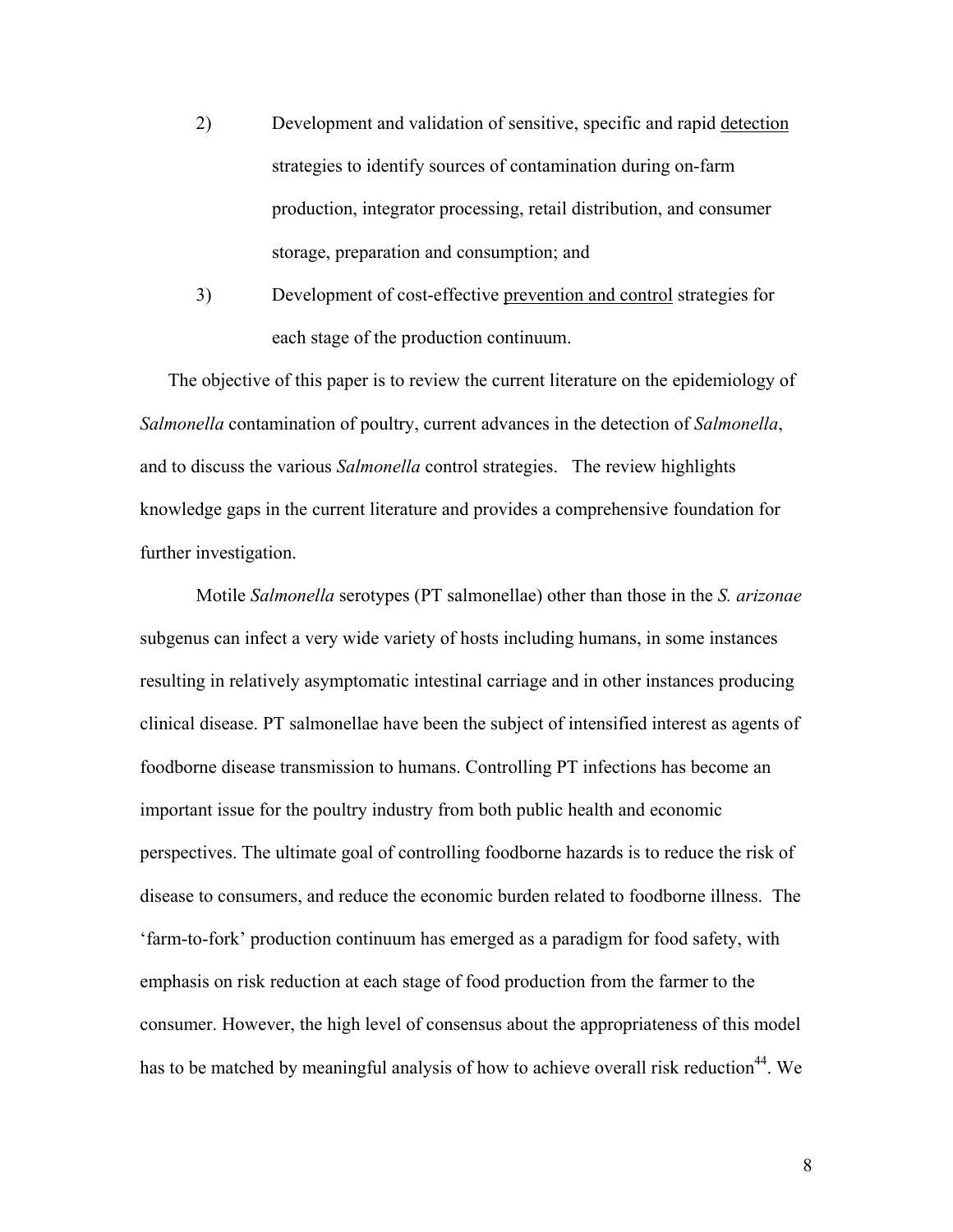will focus on PT *Salmonella* in this paper and the need for more research in the areas where the scientific literature is deficient. This will enable the development of effective control strategies to address those weaknesses and reduce human disease while enhancing poultry health and productivity.

#### **2.2 Epidemiology of** *Salmonella* **in Poultry and Poultry Products**

*Salmonella* can be found in virtually every part of the world and carried by an extremely wide variety of hosts including humans and other mammals, birds, reptiles, and insects<sup>8,72,98,136</sup>. Knowledge of the incidence and serotype distribution of salmonellae responsible for zoonotic disease transmission in domestic animal populations is essential for understanding the relationships within and between the reservoirs of salmonellae in animals and humans. Advances in poultry production practices changes in consumer lifestyles and preferences, and heightened nutritional awareness have all combined to make poultry products a leading source of protein for much of the world. Thus the incidence of *Salmonella* infection in poultry flocks and associated incidence of *Salmonella* contamination of poultry products are of considerable public health significance.

#### **2.2.1 Prevalence of** *Salmonella* **in Poultry Flocks**

Although salmonellae have been isolated in poultry flocks of various species, including both broiler and layer breeds, estimates of the prevalence of salmonellae in commercial poultry and their environments have varied considerably. A 1991 survey of poultry in the Netherlands reported that fecal samples from 94% of the meat-type broiler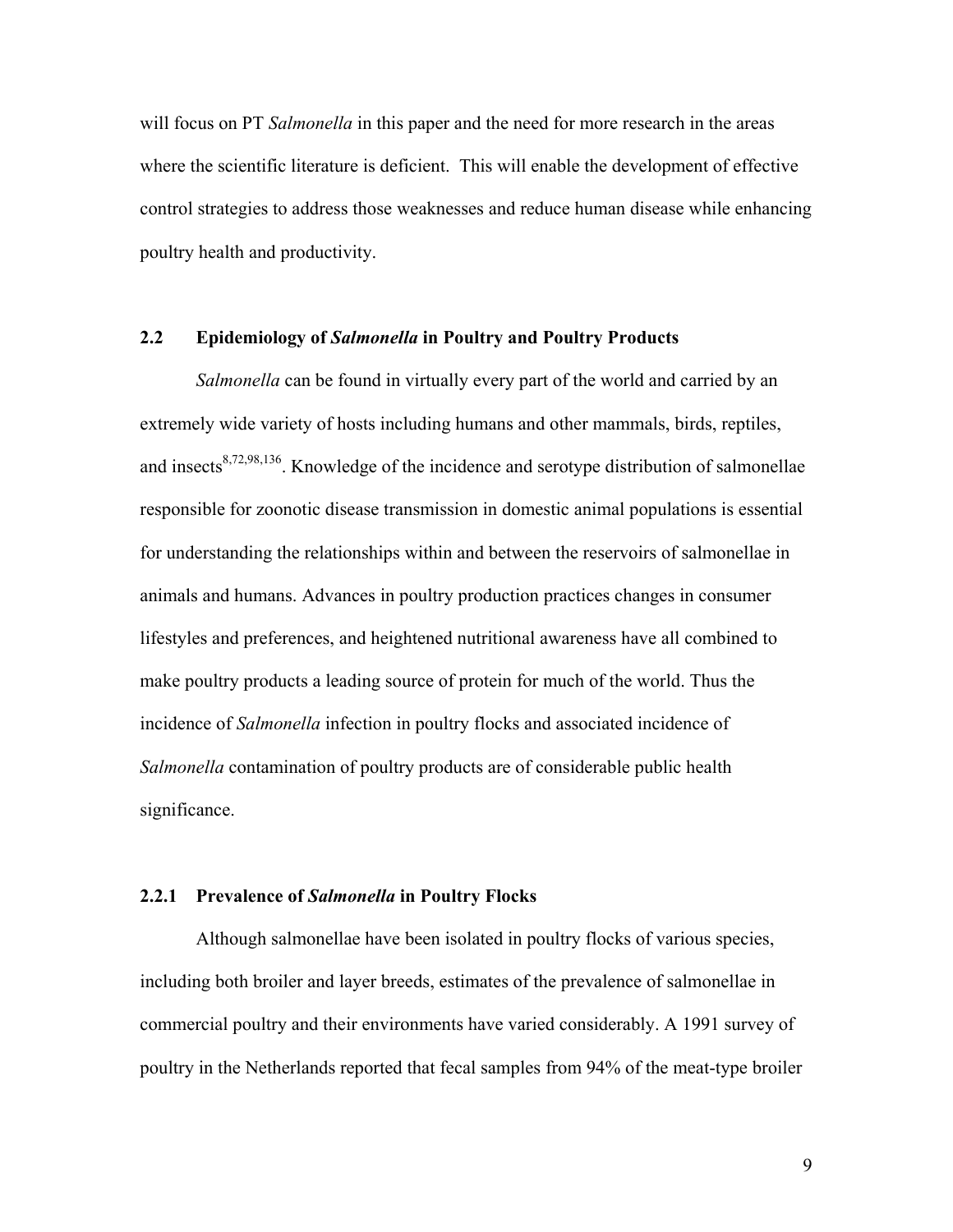flocks and 47% of the egg-type layer flocks in Netherlands were *Salmonella*  positive<sup>52,161</sup>. Similarly, in 1994 the environments of 87% of turkey flocks in Canada were found to be *Salmonella* positive<sup>86</sup> and 53% of flocks tested from either fecal or eggbelt sampling in Canada were positive for *Salmonella* spp<sup>130</sup>. In the United States, studies of pooled cecal samples from spent egg-layers in the southern US, detected salmonellae in 100% of the flocks<sup>168</sup> and 86% of 406 layer houses from several regions<sup>50</sup>.

It is difficult to compare the prevalence estimates obtained from different studies. While they may reveal true differences in the distribution of *Salmonella* across geographic regions and management systems, they may also be simply due to differences in the techniques used to determine the *Salmonella* prevalence. These data reveal that the apparent prevalence of *Salmonella* differs depending upon sample types, collection and handling methods and detection techniques. These differences may mask the impact of other factors such as raising practices, seasonal patterns and processing procedures that are actually causing true changes in the distribution of the bacteria. Aho, *et al.* reported that pooled samples were more effective to predict contamination than individual samples<sup>3</sup> and DeRezende, *et al* reported drag-swabs were more sensitive than individual litter samples<sup>53</sup>. Fecal samples are more sensitive indicators of *Salmonella* contamination than litter or other environmental samples where bacterial survival is affected by factors such as ambient temperature, airflow, available water (Aw) and  $pH^{109}$ . Martinez-Urtaza, *et al* reported *Salmonella* contamination could vary on seasonal or temporal factors such as temperature, wind, hours of sunlight, rainfall and humidity in marine environments<sup>111</sup>.

Strains of *Salmonella* responsible for poultry carcass contamination arrive at the farm when the chicks are placed. Bailey, et al reported that up to 98% of samples from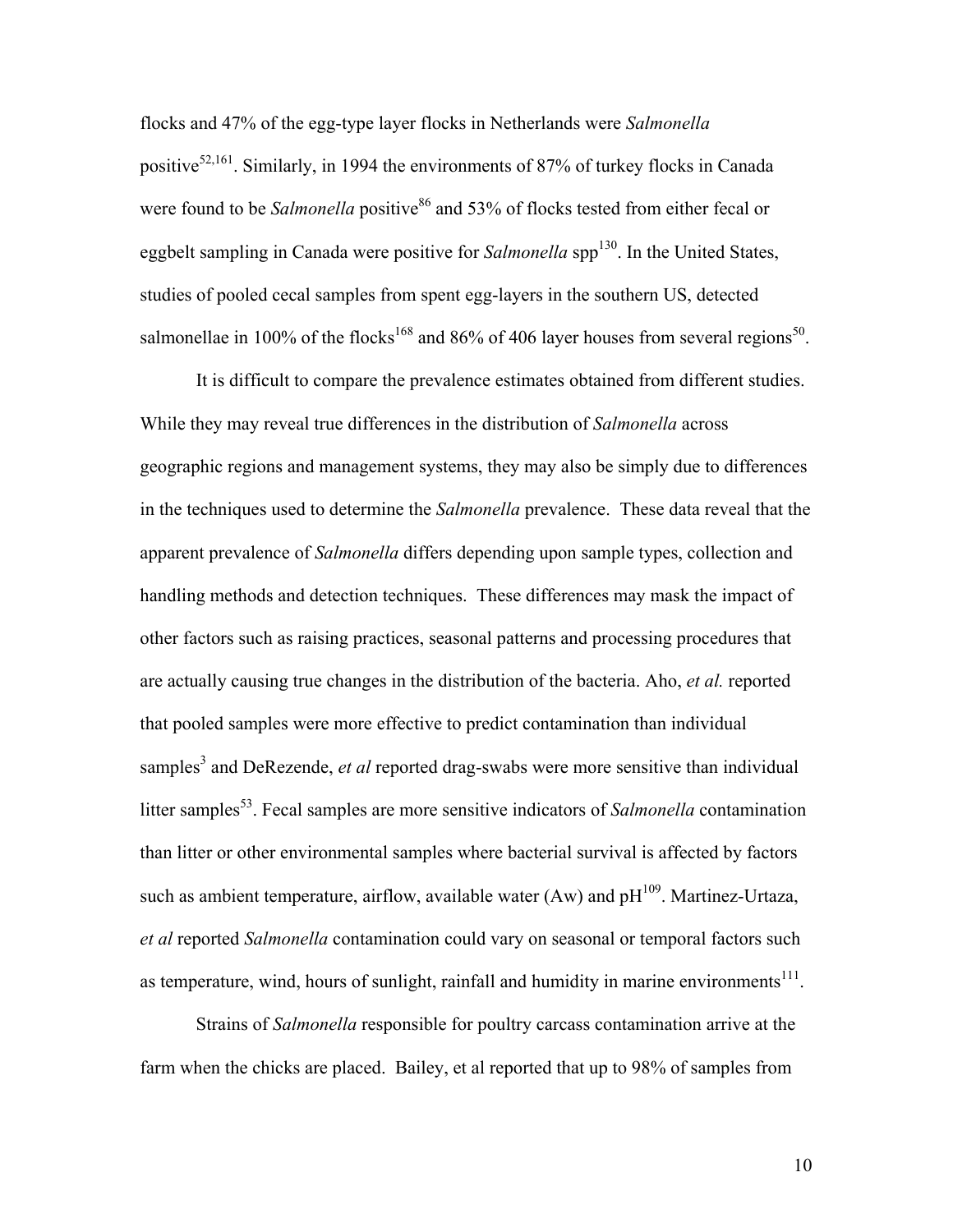the hatchery were contaminated with *Salmonella* and in two trials found a significant association between serotypes found in the hatchery and those found on the final carcasses (7-36%).<sup>11</sup> *Salmonella* are ubiquitous and reducing the farm-level prevalence requires effective implementation and enforcement of management and biosecurity measures including proper poultry house design, adequate ventilation and reduced environmental humidity <sup>53,109</sup>. Production is the beginning of the food supply continuum and failure to control contamination at this stage of production increases the risk of foodborne illness for the consumer and the cost of risk reduction efforts at later stages of production and distribution.

#### **2.2.2 Prevalence of** *Salmonella* **in Poultry Products at the Processing Plant**

*Salmonella* contamination in poultry products at the processing plant is primarily due to cross contamination by physical contact during carcass processing such as improper cleaning and disinfection of processing lines, improper chilling and storage temperature, poor worker hygiene and infestation with rodents and insects.<sup>103,149</sup> *Salmonella* have been isolated from water, equipment, and carcasses in processing plants.149 Lillard *et al* reported a significant increase in *Salmonella* incidence on carcasses exiting the immersion chiller when compared to other processing stages such as pre-scald (at bleed line), post-scald, post-pick and post-evisceration.<sup>103</sup> Venter et al reported that even in fully automated chicken egg layer management systems, bioaerosols can transmit *Salmonella* to eggs.<sup>164</sup>

PT salmonellae can be transmitted vertically to the progeny and horizontally within and between flocks $65,66,143$  about 98% of hatchery samples were contaminated with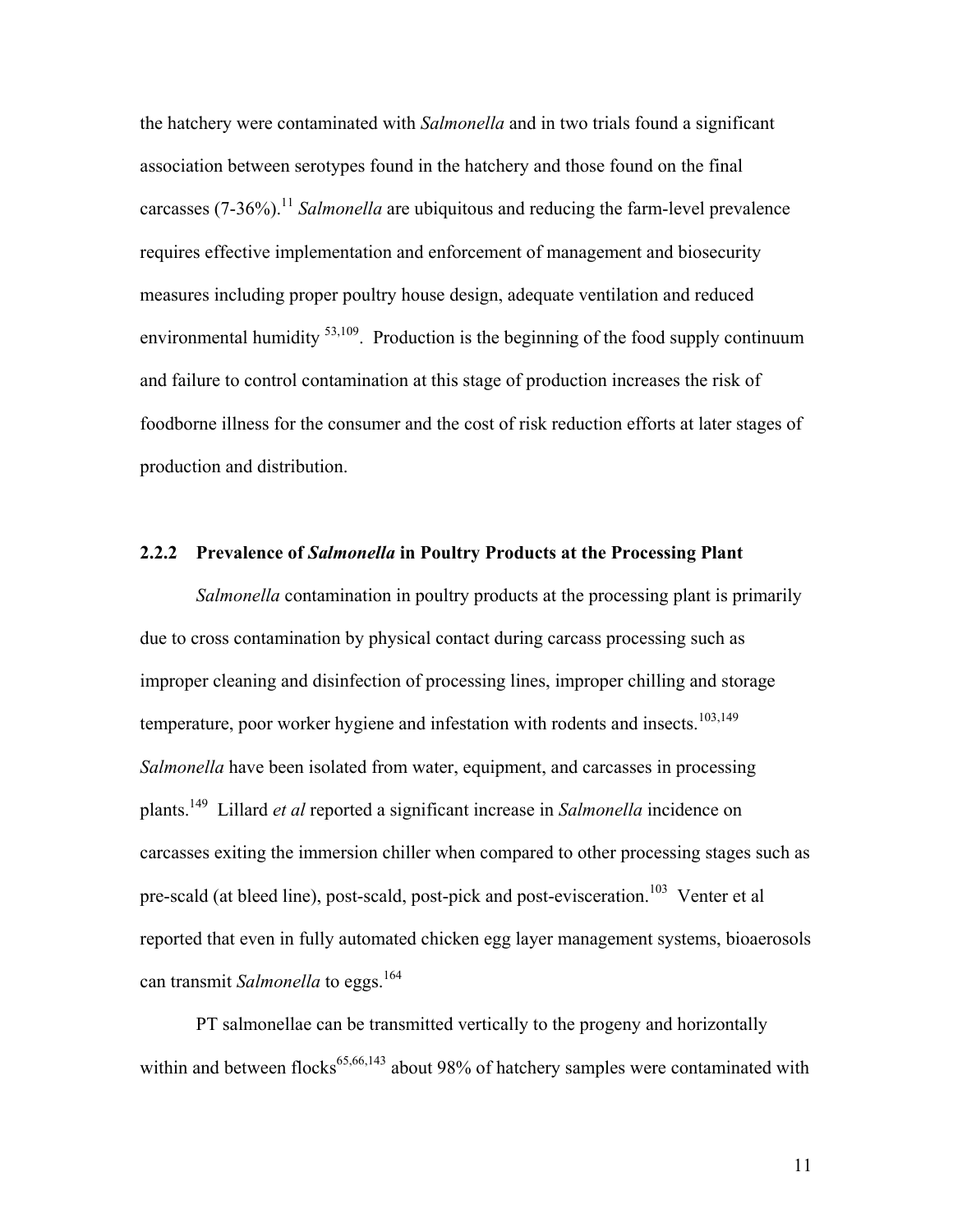*Salmonella.*10 Thus, *Salmonella* contamination in poultry products is a result of both infected birds entering the processing plant and contamination at the processing plant or during transportation<sup>137</sup>. Each stage in the production continuum has both direct and indirect effects on the *Salmonella* prevalence in finished poultry products. Carcasses from infected flocks can result in increased *Salmonella* prevalence but an effective HACCP plan at processing plants can reduce *Salmonella* loads. However, even with a lower *Salmonella* level in the flock, cross contamination during carcass processing with improper cleaning, disinfection, and chilling and storage temperatures can lead to high *Salmonella* loads in the poultry product. There is not enough data in the current literature to determine which stage of the production continuum is the most directly associated with human foodborne illness. But the literature does establish that the first step in the poultry product *Salmonella* contamination pathway is from infected flocks. This leads to cross contamination of transportation crates, carcasses, equipment, processing plant personnel, and vehicles and equipment used for retail-outlet processing, transportation and distribution.<sup>130,137</sup>

Transmission within the processing plant can however, be reduced by effective implementation of a hazard-analysis-critical-control-point (HACCP) program<sup>152</sup>. In 1996, the USDA, FSIS issued a mandate for implementation at processing plants and abattoirs throughout the United States. The national baseline pre-HACCP levels reported by FSIS were 20% for carcasses and 44.5% for ground meat in 1996.<sup>153,155</sup> After implementation of the HACCP guidelines FSIS reported a substantial decline in *Salmonella* prevalence for poultry and other meat products at processing plants<sup>153,154,155,156</sup>. According to FSIS reports, the prevalence declined to 11% for carcasses and 16% for ground chicken at US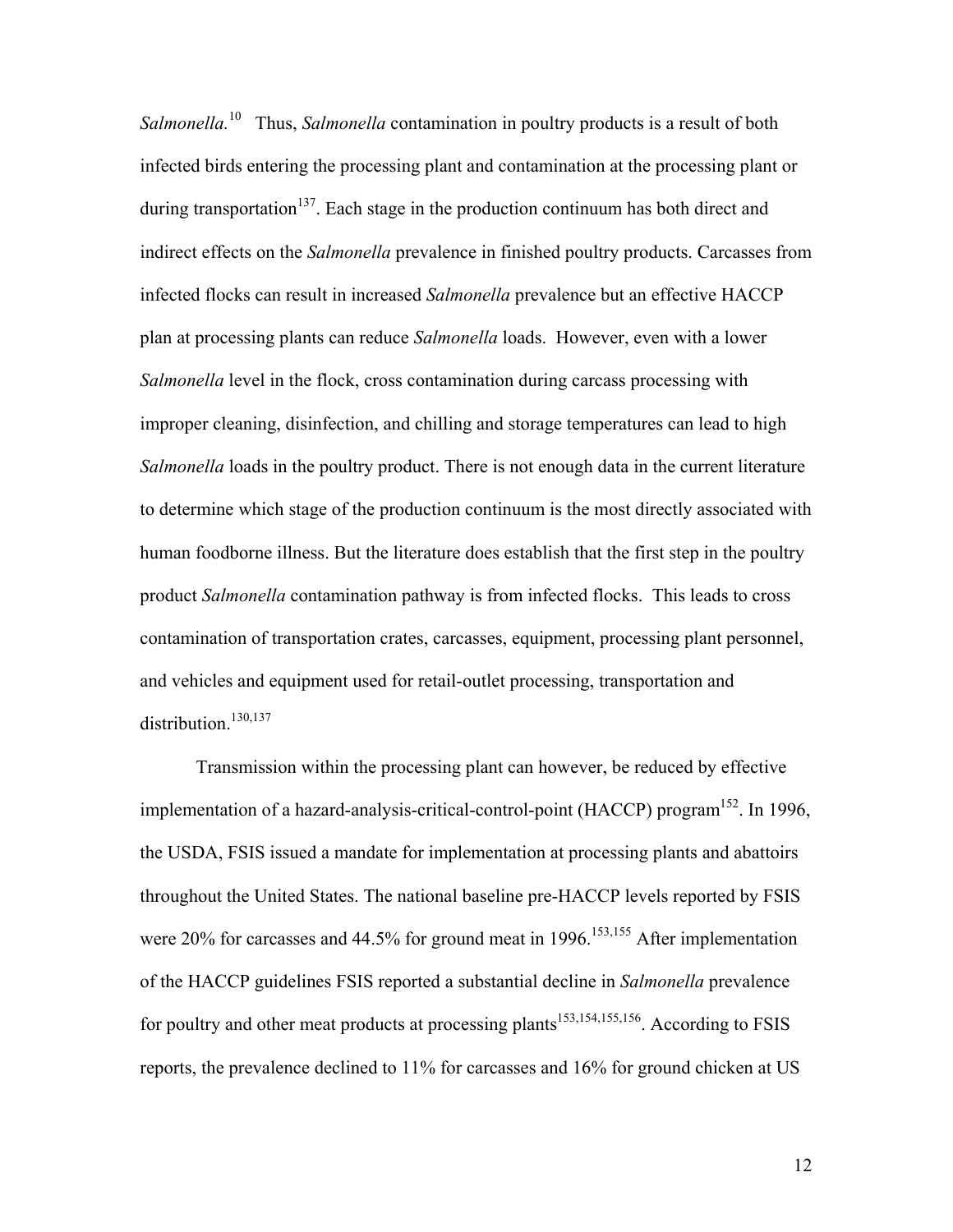processing plants in 2001.<sup>157,159</sup> As a result outbreaks traceable to errors in processing plants are rare and when outbreaks occur they are often associated with changes in processing or packaging technology whose effect is not determined before the product is on market.<sup>63</sup>

While the HACCP program has greatly reduced the level of contamination in poultry meat products at the processor, it has not been able to eradicate *Salmonella* from poultry meat products. Human factors are also important for cross contamination from production until consumption. Historically, most bacterial food poisoning in the US is associated with mishandling, either in the home or in the food service establishment. There is extensive information about what happens at processing, but there is little data on what happens post-processing from arrival at the retail distribution outlet up to the moment of consumption. After processing, the next stages in the production continuum for which data are available are reported incidences of illness and death postconsumption. Hence the period of time from processing through transport, distribution, further processing and retail sale is a "gap in the knowledge" related to the farm-to-fork production continuum. There are still opportunities for bacterial growth and crosscontamination of products during the process of transporting, storage, handling and retail distribution of poultry products.

There is a limited quantity of information in the literature regarding the prevalence of *Salmonella* in poultry products sampled from retail grocery store outlets, and there is also considerable variation in those reports. *Salmonella* have been isolated from 57% of chicken carcasses in Portugal,  $105$  43% of ready-to-cook broiler carcasses from retail stores in Ohio,<sup>18</sup> and 29% of frozen broiler carcasses from retail stores in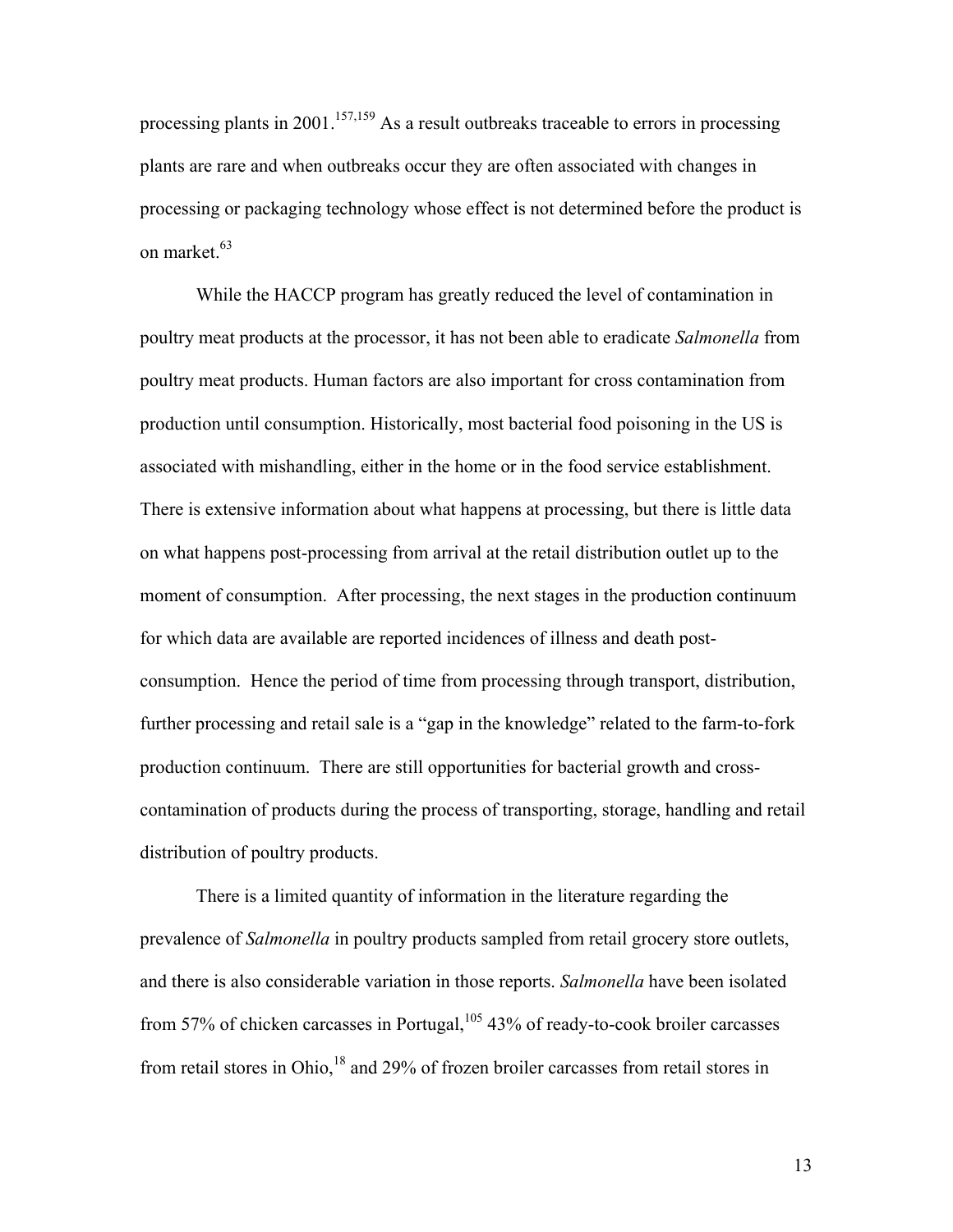Arkansas.87 A recent study in the Washington DC area reports a *Salmonella* prevalence of only 4% from retail poultry carcasses.<sup>177</sup>

Just as the studies on *Salmonella* prevalence on poultry farms have been difficult to compare due to differing sampling and culture methods, these same issues have contributed to very different estimates of *Salmonella* prevalence in retail poultry products. The methods used for obtaining the samples from the poultry products were not consistent across the different studies. The potential impact of the differences in methodology has been documented in the literature. Uyttendaele and colleagues report a 100% increase in the *Salmonella*-positive samples when carcasses were cut into individual parts before sampling rather than using whole carcass-rinse samples.<sup>160</sup> Jorgensen and colleagues report that *Salmonella* was more frequently isolated from samples containing chicken skin in comparison with those containing carcass-rinse fluid only.<sup>91</sup> Differences between studies in the media used for enrichment, selective enrichment, and isolation can also affect estimates of prevalence. Estimating the prevalence of *Salmonella* in retail poultry products, identifying risk factors for elevated prevalence in different regions, and evaluating progress toward reducing the prevalence of *Salmonella* in retail products will require validated, standardized sampling and testing protocols.

# **2.2.3 Distribution of** *Salmonella* **Serotypes in Poultry Flocks, Products, and Human Salmonellosis**

Although more than 2300 serotypes of *Salmonella* have been identified, only about 10% of these serotypes have been isolated from poultry.<sup>72</sup> Moreover, an even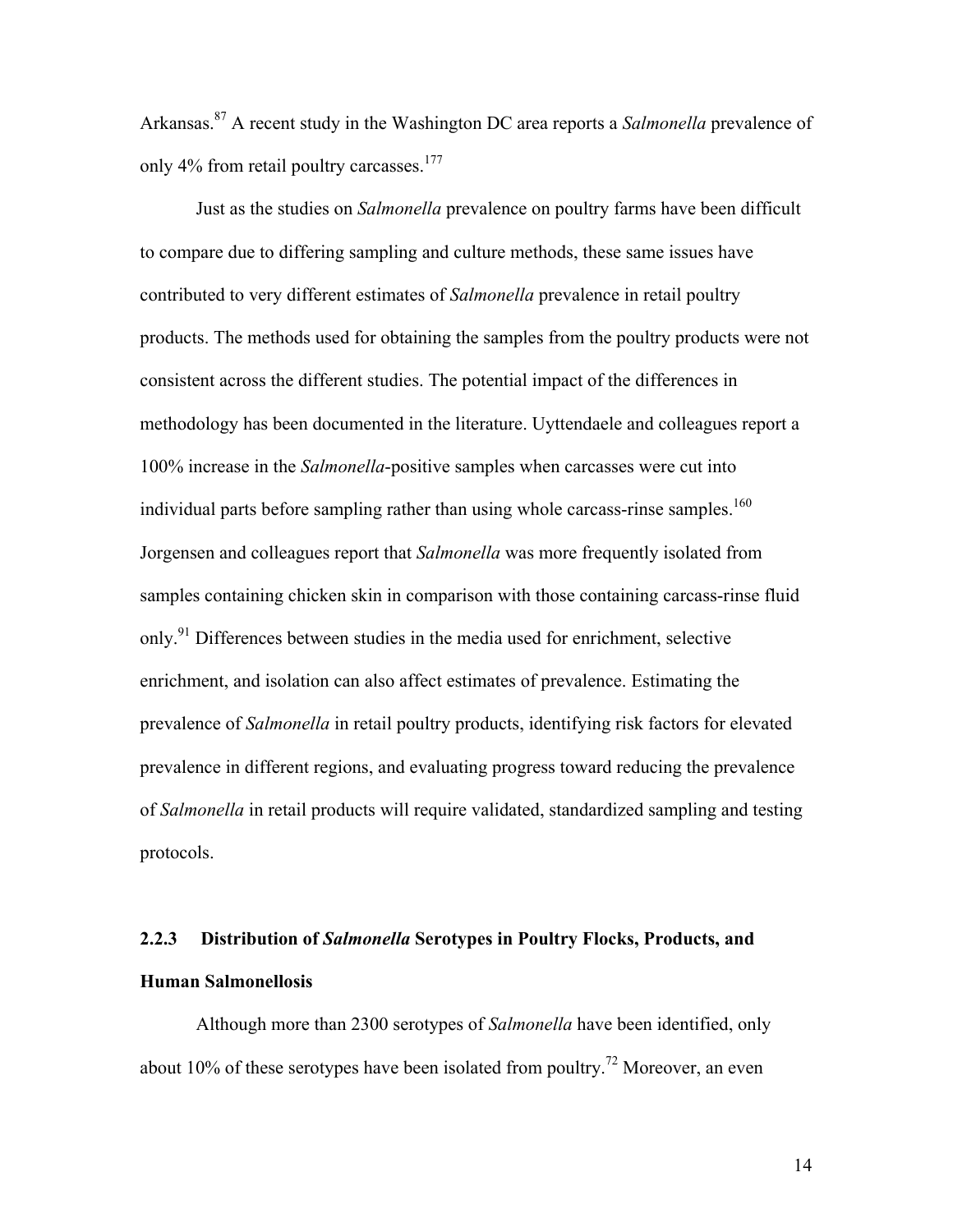smaller subset of serotypes accounts for the vast majority of poultry *Salmonella* isolates. The distribution of *Salmonella* serotypes from poultry sources varies geographically and changes over time. Several serotypes are consistently found at a higher incidence.

According to the report from the U. S. Department of Agriculture (USDA) National Veterinary Service Laboratory, the most commonly identified species in chickens in the United States were *S. heidelberg, S. enteritidis, S. hadar, S. montevideo, S. kentucky and S. typhimurium.*58,59,60 The significance of poultry as a reservoir for human salmonellosis can be illustrated by considering the species commonly isolated from humans. The most often reported to the Centers for Diseases Control and Prevention (CDC) from human sources in the United States were *S. typhimurium, S. enteritidis, S. heidelberg, S. hadar, S. newport, and S. agona.*<sup>14</sup> The specific prevalence of *S. enteritidis* has been a topic of considerable interest in recent years due to the epidemiologic association of salmonellosis and consumption of contaminated eggs. The increasing public health significance of *S. enteritidis* was shown in a survey of the frequency of reporting of human infections with various *Salmonella* in 21 nations and 10% of theses nations reported *S. enteritidis* as their most common species in 1979 to 43% in 1987.<sup>133</sup> Murase, *et al.* reported *S.enteritidis, S.cerro, S.montevideo* and *S. mbandaka* were isolated from about 60 % of layer house environmental positive samples.<sup>121</sup> *Salmonella* isolates obtained from the drain water collected after the washing of the eggs in the eggprocessing facility were the same serotypes found in the chicken houses. Knowledge of *Salmonella* serotypes is important to identify sources and routes of contamination not only for control and prevention but also for outbreak investigation and vaccine  $d$ evelopment.<sup>145</sup>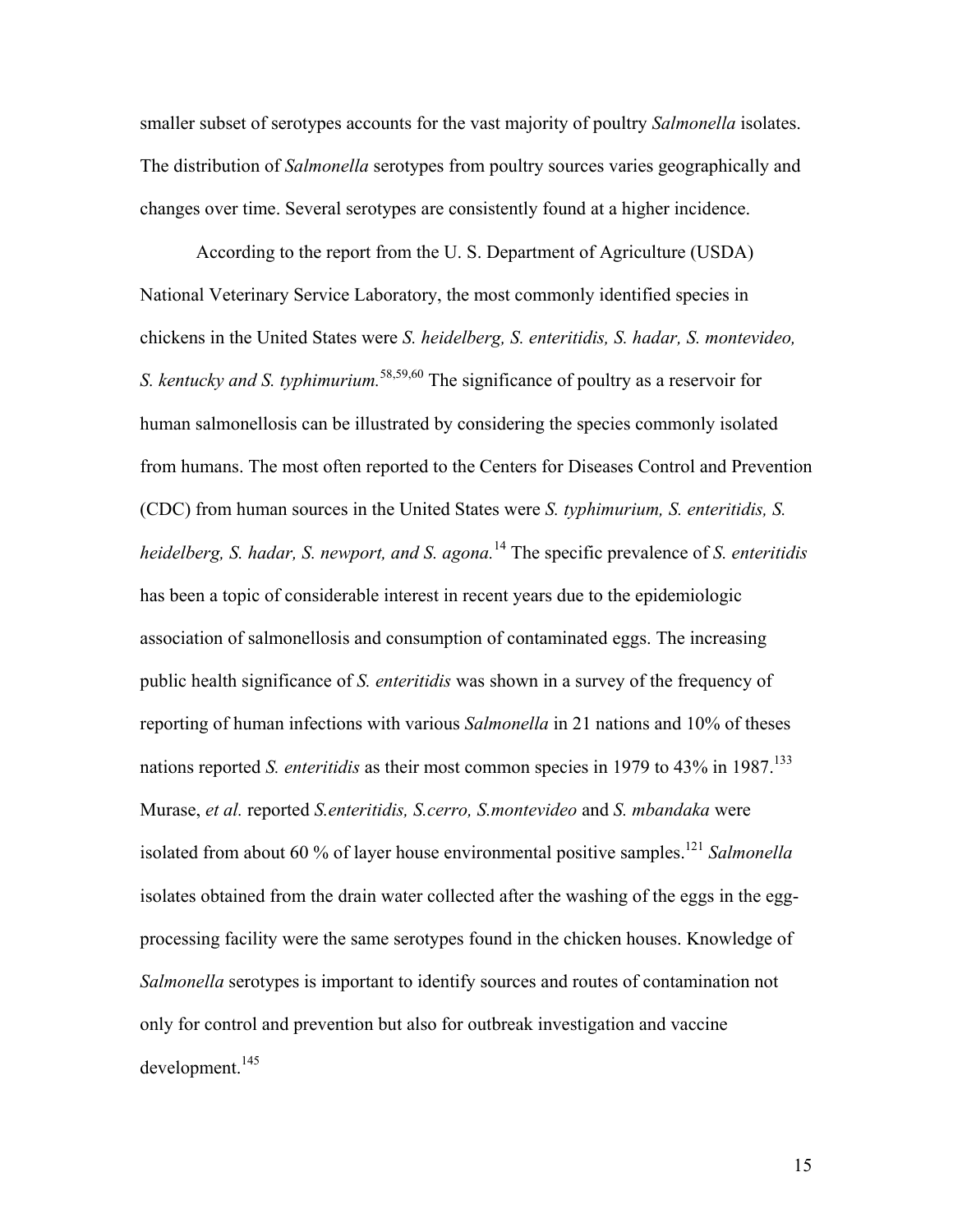#### **2.2.4 Risk Factors for Transmission of** *Salmonella* **in Poultry**

The physiology of Salmonellae has contributed to difficulty in controlling environmental contamination and transmission of the organism. Salmonellae are hardy bacteria with several potential vehicles, vectors, and reservoirs within a poultry flock. They are facultative anaerobes and can grow well under both aerobic and anaerobic conditions.<sup>72</sup>The optimum temperature to support growth is  $37^{\circ}$ C, but they can grow over a range of 5 to 45°C and can grow within a pH range of 4.0 to 9.0, with an optimum pH  $7.0.^{72}$ 

#### **Hardiness**

 The environmental persistence of PT salmonellae is a significant factor in the epidemiology of *Salmonella* in poultry by creating opportunities for horizontal transmission of infection within and between flocks. *S. heidelberg* can be isolated from contaminated litter after 7 months of holding at room temperature.<sup>141</sup> Williams and Benson *et. al.* reported *S. typhimurium* can survive for 16 months in feed and 18 months in litter stored at  $25^{\circ}$ C.<sup>174</sup> Salmonellae can be introduced into poultry flocks from many different sources. The extremely wide host range of PT salmonellae create an equally large number of reservoirs of infectious organisms from which PT salmonellae can be transmitted to chickens or turkeys.

#### **Insect and Animal Vectors for** *Salmonella*

Kopanic and McAllister *et al.* reported cockroaches and lesser mealworms could carry *Salmonella* internally and externally and spread them throughout the poultry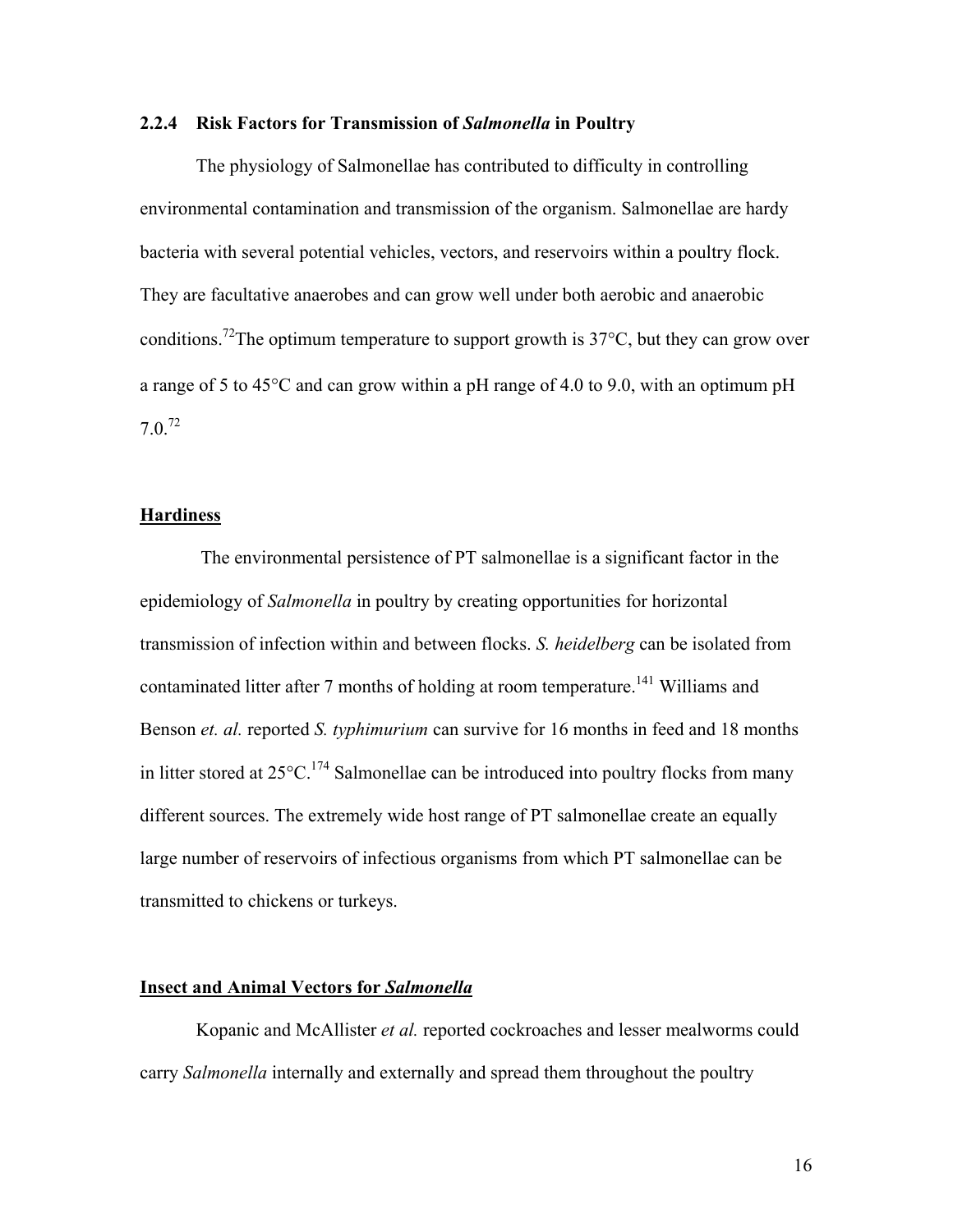house.<sup>96,112</sup> Non-biting flies, fleas, ticks and bread beetles were also reported to be Salmonella vectors in feed and feed mixtures.<sup>16,25,38</sup> Mice have been also important vectors for *S. enteritidis* in laying hens.78 Wild birds and lizards were recorded as reservoirs of *Salmonella* and can directly and indirectly cause transmission to poultry flocks.<sup>35,138</sup> Insect and animal vectors are widely believed to be sources of bacterial contamination in feed, poultry products and even directly to human salmonellosis.

### **Feed as a Source of** *Salmonella*

Contaminated feed, perhaps through insect and animal vectors or as a direct source of bacteria itself, is also often implicated as a source of *Salmonella* in poultry flocks<sup>55,85</sup>. Four of eight *Salmonella* serotypes isolated from a turkey breeding facility over a 5-yr period had also been isolated from samples of pelleted feed.<sup>176</sup> In Australia, *Salmonella* serotypes, which were not previously detected in flocks, were detected first from raw feed ingredients. These serotypes then later appeared in live birds and processed carcasses.<sup>106</sup> Cox et al. reported Salmonellae isolates in 92% of meat and bone meal samples and in 58% of finished feed (mash) samples from commercial mills in the United States.<sup>33</sup>

*Salmonella* contamination is a widespread problem in the feed industry. Since September, 1990, the Food and Drug Administration – Center for Veterinary Medicine (FDA-CVM) announced a goal of *Salmonella*-free animal feed ingredients and finished feed. CVM conducted feed surveys of animal feeds and protein ingredients at feed mills and on-farm mixers in 1993 and 1994.<sup>113</sup> A total of 151 feed meal samples were collected and analyzed for *Salmonella* contamination, in which 56 % (57/101) from animal protein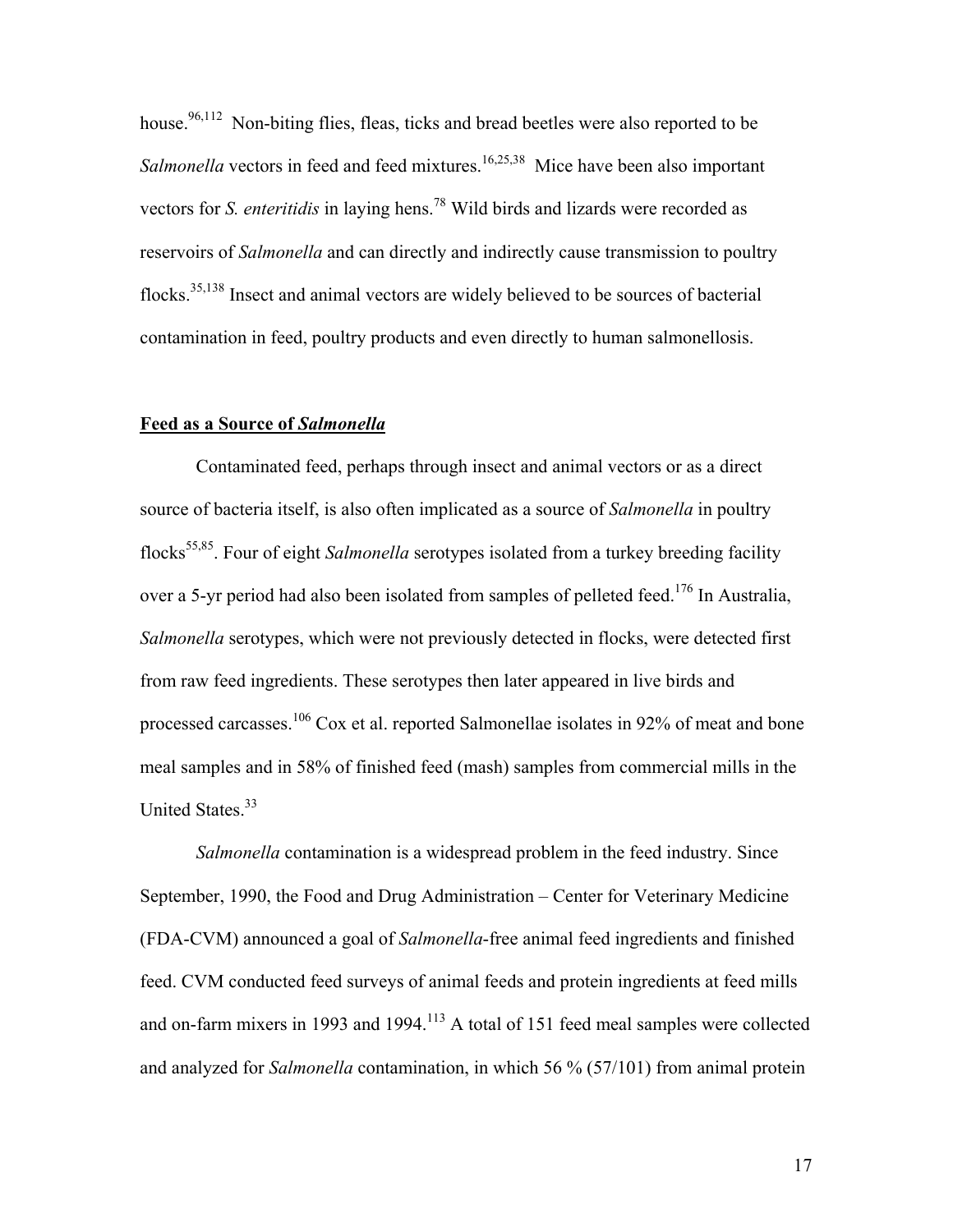and 36% (18/50) from vegetable protein samples were positive for *Salmonella* in the 1993 survey. As a result of the findings from this survey, CVM recommended application of a HACCP program to feed ingredients and feed manufacturing. In addition, FDA approved two food additives, radiation, and formaldehyde, for the specific purpose of controlling *Salmonella* in feed. The CVM survey data indicated that transmission of *Salmonella* from meal to feed is very likely, that transmission is reflective of the prevalence in protein meal and that processing or addition of medication can reduce the contamination.<sup>113</sup>

In the 1994 survey, CVM collected 187 samples of which 93 were feed and 94 were protein meal from feed mills and on-farm mixers. The prevalence of *Salmonella* in protein meal samples  $(48.4\%)$  was about twice that of feed samples  $(24.7\%)^{113}$ . This was consistent with previous survey results and that pattern of increased bacterial contamination in animal-protein feed ingredients was also reported in more recent surveys. In 2002 and 2003, FDA conducted a feed commodity survey of 122 rendered animal by-product samples, and 79 plant-based protein product samples. Overall, animal by-product samples had contamination prevalence of 84% for *Enterococcus*, 34% for Salmonella and 40% for *E.coli.*<sup>165</sup> Plant –based protein products had contamination prevalences of 91%, 5%, and 43% for *Enterococcus*, *Salmonella*, and *E.coli* respectively. These studies also concluded that *Salmonella* contamination was more prevalent at commercial feed mills than at on-farm mixers. This was perhaps because on farm mixers were small in volume compared to commercial feed mills, samples collected at commercial mills contained a greater percentage of animal-based protein than the onfarm mixer samples, and meal was more likely to become contaminated at commercial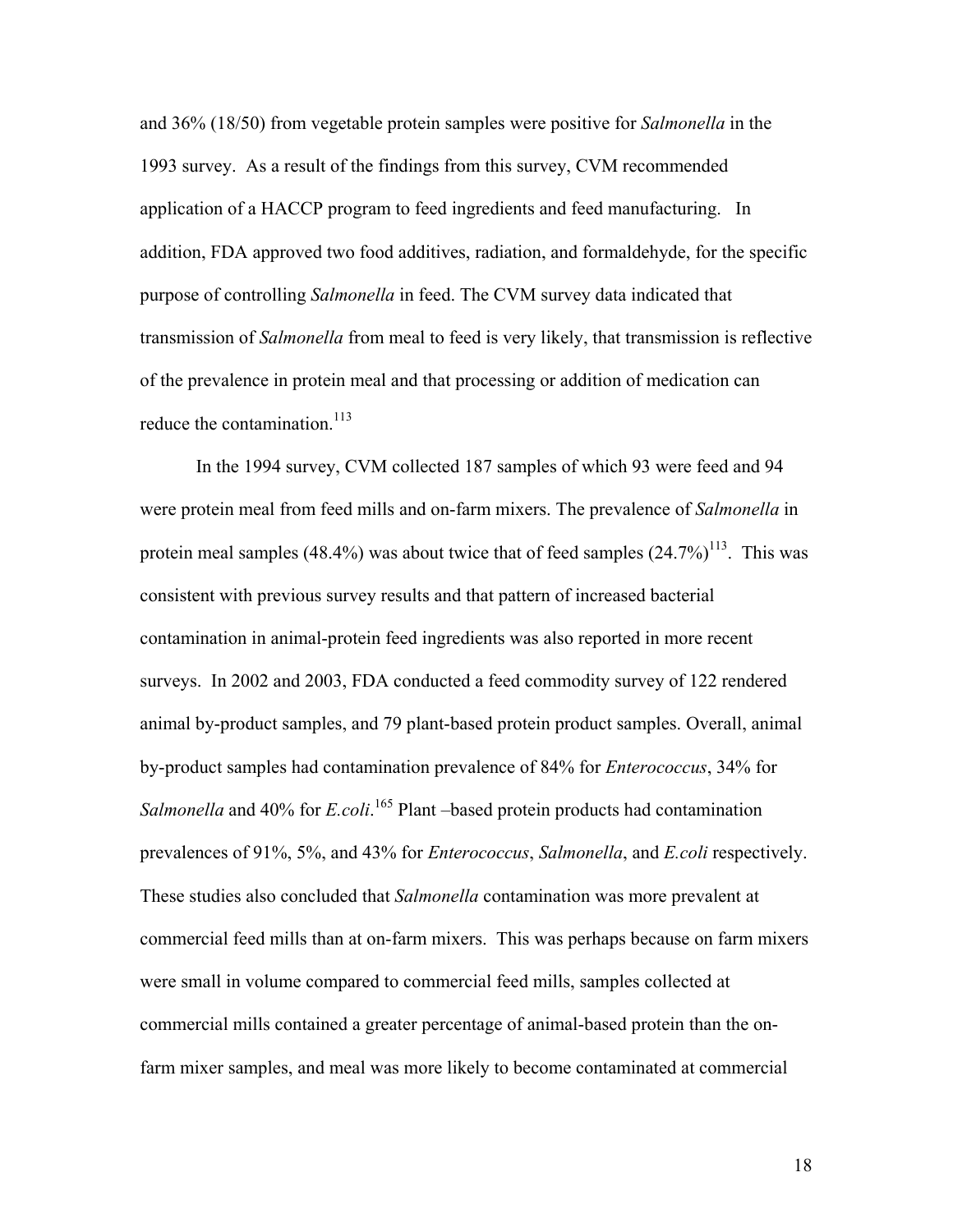feed mills than at on-farm mixers. It was not surprising that both studies demonstrated that *Salmonella* contamination of plant-based protein was less than animal-based protein. However, the level of contamination in plant protein feed samples was much higher than expected. While the prevalence of *Salmonella* contamination in plant-based feed is lower than that in animal-protein feed products, the magnitude of the impact of plant-based feed on the distribution of *Salmonella* in livestock is greater due to the greater exposure that livestock have to plant-based feed. In the FDA surveys, only 37% of the feed contained animal protein at the commercial feed mill and 12 % of the feed from the on-farm-mixer samples contained animal protein. Overall in the US, 65 % of feed in feed mills and about 90% of feed in on-farm mixers are plant-based proteins. Thus, plant and vegetable meal are the main ingredients for animal feed. Among the plant-based protein, soybean, sunflower and cottonseed meals had a higher prevalence of *Salmonella* contamination than other meals. These data demonstrate that animal feed and meal are still contaminated with *Salmonella* and other enteric bacteria. Further research is necessary to achieve the FDA goal of *Salmonella*-free feed and meal.

There are several potential mechanisms for plant-based feed to be a source of *Salmonella* contamination to poultry. The obvious route of contamination may of course be that feed attracts animal and insect vectors that are *Salmonella* carriers. As previously discussed several species of rodents, insects, reptiles, and wild birds may serve as vehicles for *Salmonella* either directly or indirectly by contaminating the poultry feed.

Another theory is that application of litter, manure, municipal sludge and other agents may be seeding the fields with enteric bacteria including *Salmonella*. Then either the surface of the plant is contaminated or the bacteria are actually taken up into the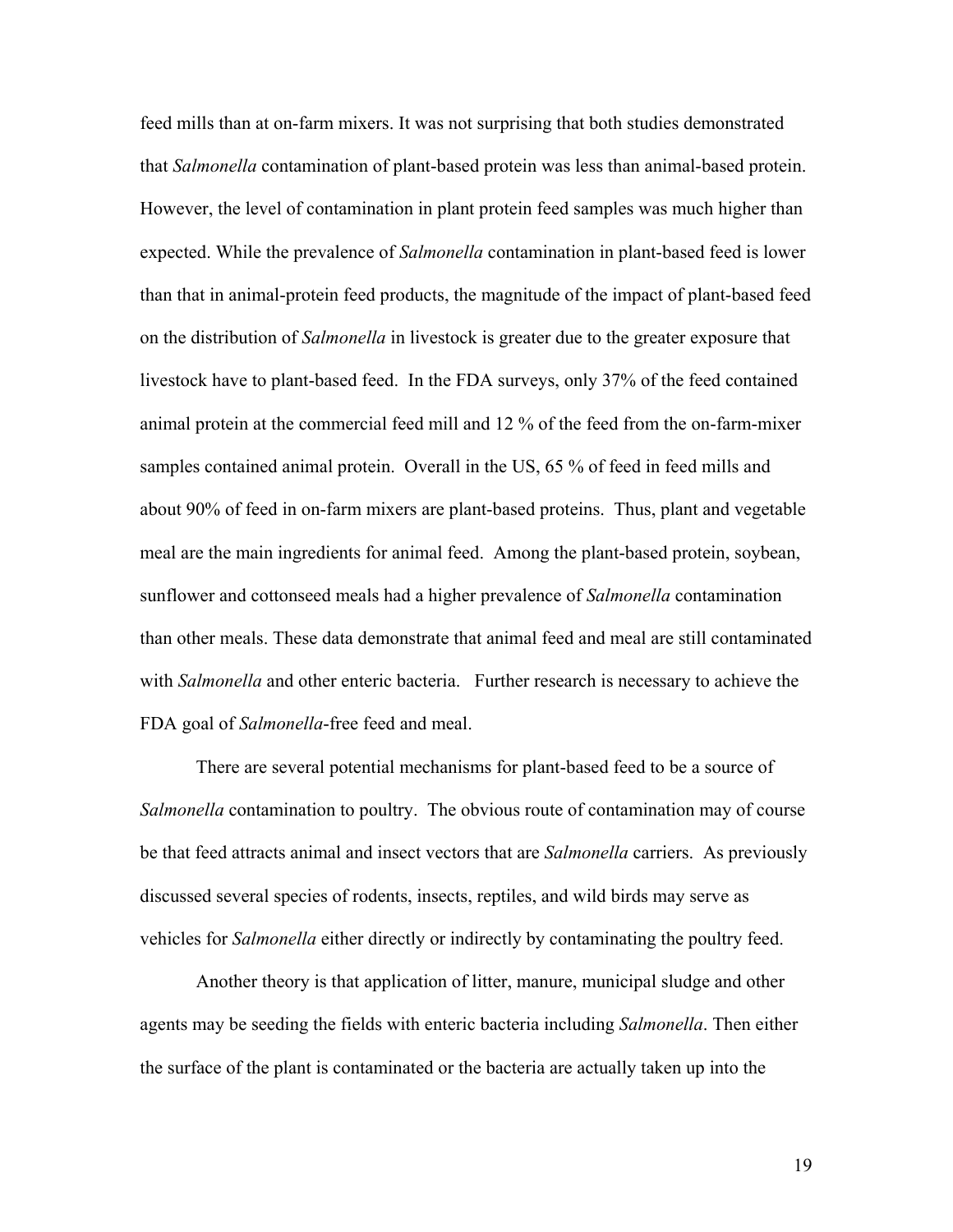vascular system of the plant. Ayanwale *et al* reported corn silage which was grown on land fertilized with sewage sludge was contaminated with *Salmonella*.<sup>9</sup> Bean and pulp are often contaminated with *Salmonella* and even different sanitization methods were shown to be highly variable as an effective means of reducing *Salmonella* counts.119 Jones *et al* reported feed ingredients and dust were major sources of *Salmonella* contamination at commercial feed mills.90 Penteado and Otirroaga *et al* reported *Salmonella* could be internalized into fresh mangos during post harvest insect disinfection procedures and *Salmonella montevideo* can attach to the surface of tomatoes within 90 minutes.<sup>126,128</sup> Hundreds of millions of tons of plant-based feed are used in the poultry industry. Determining the best methods to handle, store and treat plant-based feed to eliminate these pathogens is important for the feed and livestock industries.

#### **Chickens as a Reservoir for** *Salmonella*

PT salmonellae can be transmitted vertically to the progeny of infected breeder flocks and horizontally within and between flocks.  $65,66,143$  Vertical transmission of PT salmonellae to the progeny of infected breeder flocks can result from the production of eggs contaminated by salmonellae in the contents or on the surface.<sup>73</sup> During oviposition, eggshells are often contaminated with PT salmonellae by fecal contamination. The penetration of salmonellae into or through the shell and shell membranes can result in direct transmission of infection to the developing embryo or can lead to exposure of the chick to infectious *Salmonella* organisms when the shell structure is disrupted during hatching.72 Some PT serotypes, particularly *S. enteritidis*, can be deposited in the contents of eggs before oviposition. Transovarian transmission of *Salmonella* to progeny is an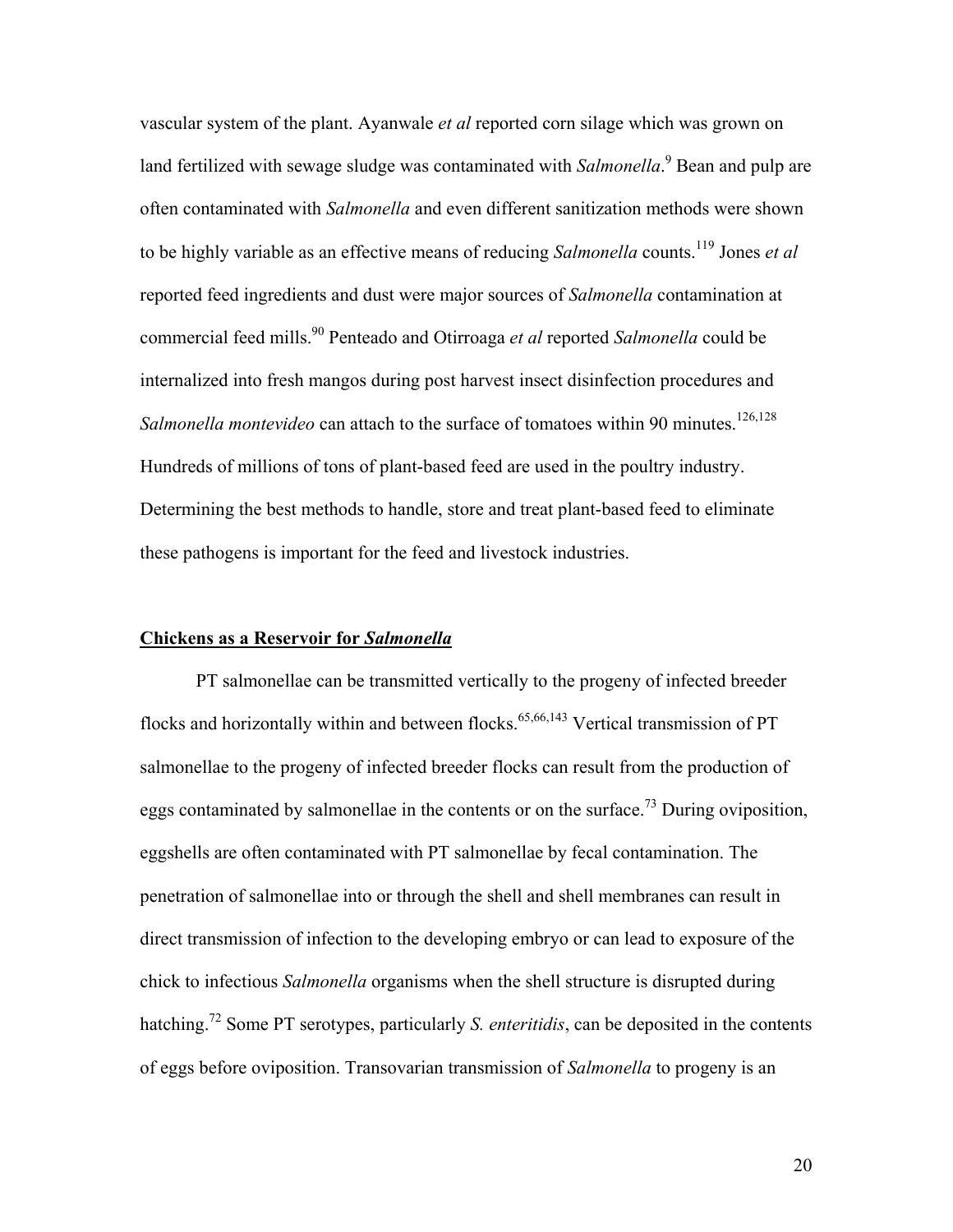important aspect the epidemiology of *S. enteritidis* in chickens. Also, any PT salmonellae carried in or on eggs can be spread extensively in the hatchery.<sup>10</sup> As chicks pip through eggshells, salmonellae are released into the air and circulated around hatching cabinets on contaminated fluff and other hatching debris. Cox et al. reported that 12 different serotypes of salmonellae were isolated from more than 75% of egg fragments, belting material, and paper pad samples from three broiler hatcheries.<sup>30</sup>

Horizontal transmission can occur by direct bird-to-bird contact, ingestion of contaminated feces or litter, contaminated water, personnel, farm and personal equipment, and a variety of other sources.<sup>73,100,122,123,176</sup> Snoeyenbos *et al.* reported, horizontal transmission could occur when unexposed day-old chicks were raised together with infected day-old chicks.<sup>142,143</sup> Also, reported by Gast and Beard *et al., S enteritidis* could be found in the feces and internal organs of uninoculated laying hens housed in cages adjacent to those of orally inoculated birds.<sup>65,66,67</sup> Contaminated poultry house environments are identified as one of the major implication of PT salmonellae $97$ . Since the chicken itself is a reservoir of *Salmonella*, control measures need to start from the hatchery. Bailey *et al.* reported about 98% of samples from the hatchery were contaminated with *Salmonella* in two trials.<sup>10</sup> Early mortality rates for infected chicks were higher and the survivors continue to carry *Salmonella* and shed the organism intermittently. Therefore, a successful intervention program for *Salmonella* must be multifaceted, with one component being disinfection in the hatchery. One attempt by the industry to develop a comprehensive approach to *Salmonella* control is the National Poultry Improvement Plan (NPIP).<sup>125</sup>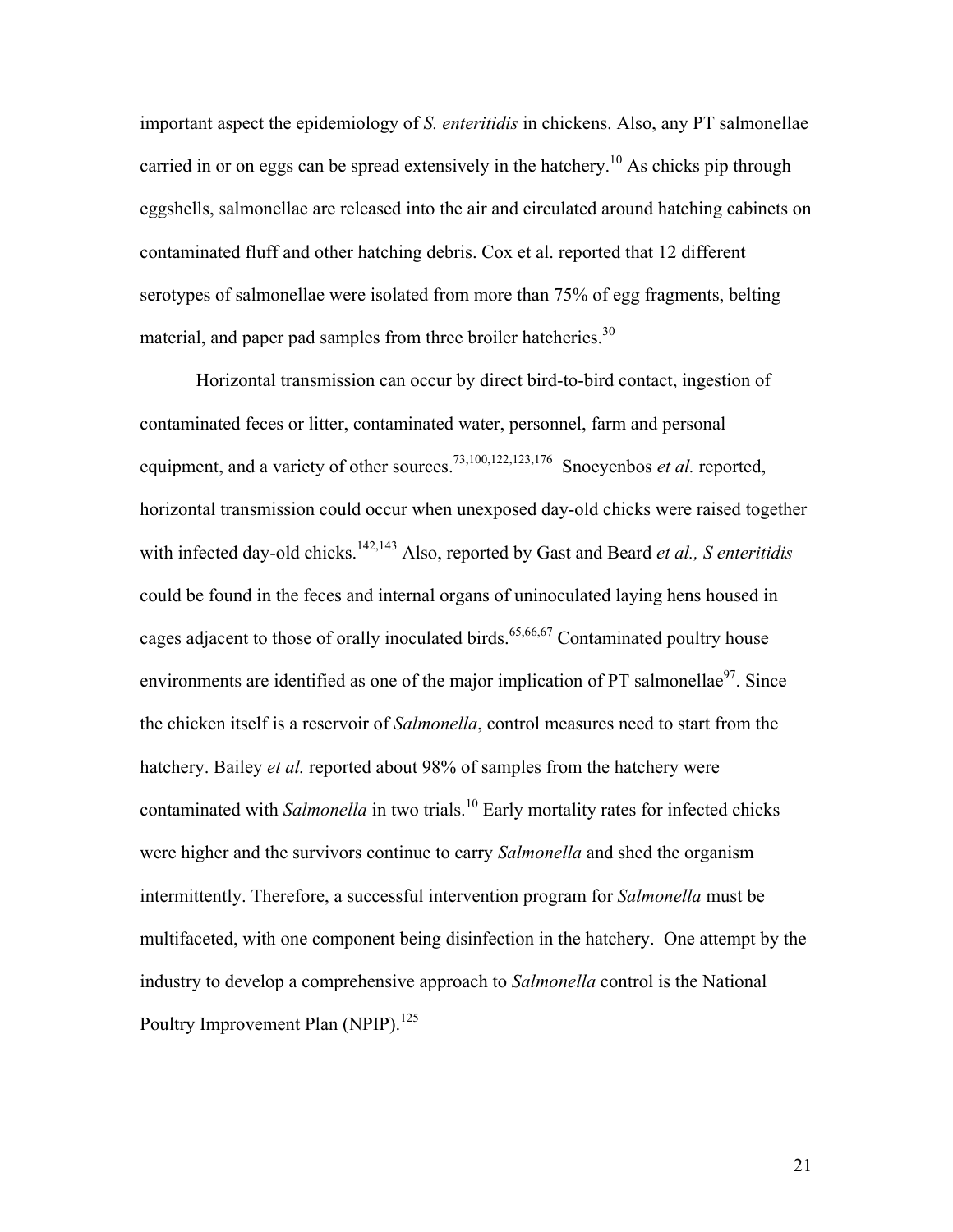The NPIP was developed in response to early efforts to improve the economic aspects of poultry production through breeding and disease control. Initially started to control pullorum disease and fowl typhoid, which are caused by *S. pullorum* and *S.*  gallinarum respectively, by selection and testing of chickens and turkeys,<sup>124</sup> it was later expanded to include *Mycoplasma synoviae*, Avian influenza, *S. enteritidis* and other *Salmonella spp.*125 However, PT salmonellae are ubiquitous and can be harbored by a wide variety of hosts who can transmit the bacteria to poultry. NPIP has had limited success in its ability to reduce PT salmonellae contamination of poultry.

# **2.3 Detection**

*Salmonella* prevention is important for consumer health, poultry health and the food industry. Rapid and reliable monitoring and screening programs can help reduce the incidence of *Salmonella* infection in poultry and humans that consume poultry products. However, these programs require adequate *Salmonella* detection tools. Detection of *Salmonella* plays several important roles:

- 1) Determining the scope of the problem at each level in the food supply continuum,
- 2) Quantifying the risk to human health at each level,
- 3) Quantifying the economic costs to the industry,
- 4) Evaluating control measures,
- 5) Monitoring and surveillance, and
- 6) Early alert system to recall product prior to consumer illness.

Conventional bacterial culture methods are still used most often to identify Salmonella and require at least 3-11 days.<sup>146,147,166,167,169</sup> These methods are time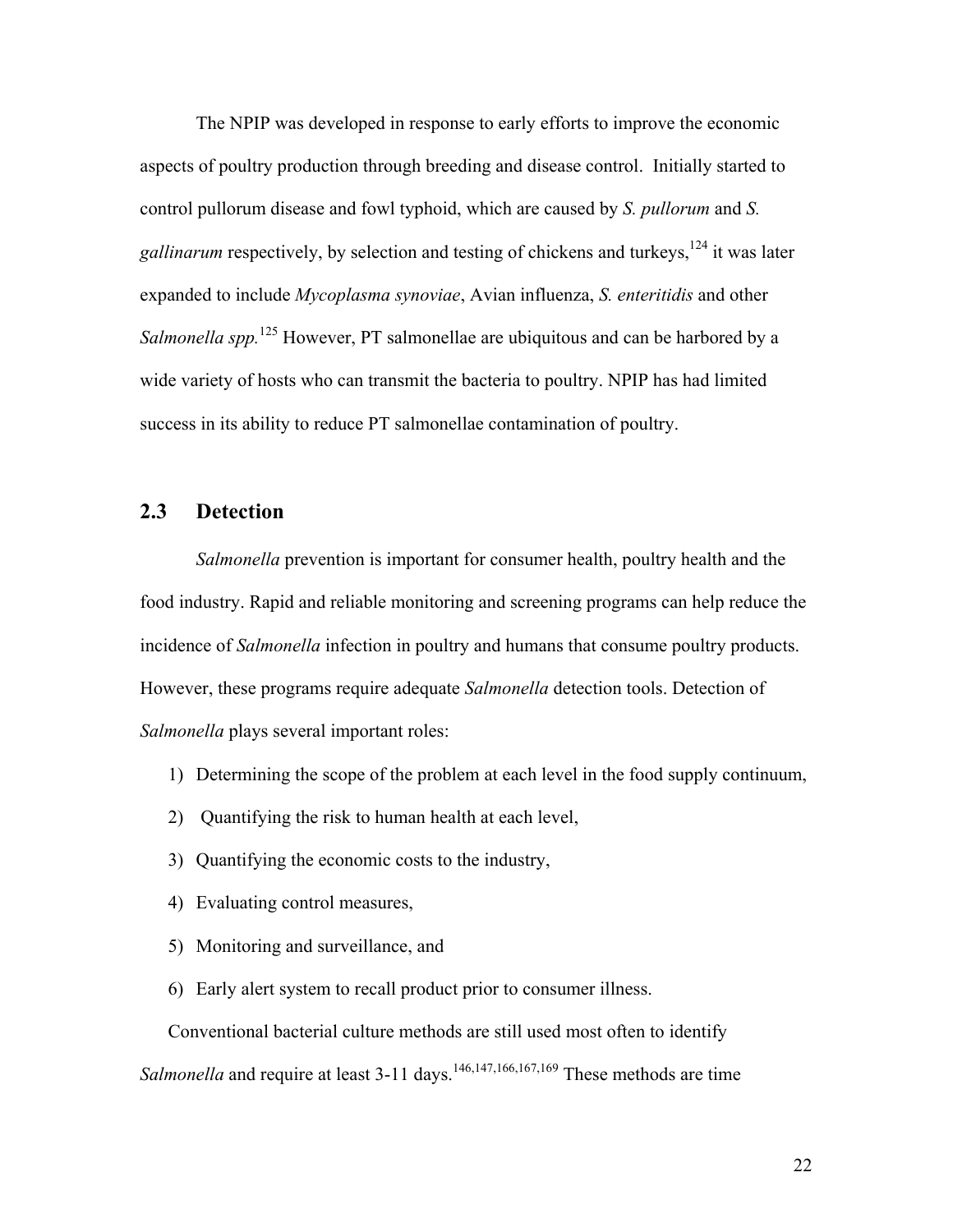consuming and labor intensive and may have low sensitivity for the identification of samples with low initial numbers of *Salmonella*, as may often be seen in sub-clinically infected chickens, resulting in false-negative test results.<sup>64</sup>

 *Salmonella* can be detected from a variety of sources including: poultry tissues, eggs, litter, and ready-to-eat products. PT salmonellae are highly invasive and can be systemically disseminated within the infected bird to numerous internal tissues, including the liver, spleen, ovary, oviduct, testes, yolk sac, heart, heart blood, kidney, gall bladder pancreas, synovia, and the eye<sup>72</sup>. Each of these sites can provide samples for diagnostic culturing. *S. entertidis*, can be deposited in the contents of eggs before oviposition.<sup>65</sup> Culturing eggs for *S. enteritidis*, has been used as a test for assessing the potential threat to public health posed by infected laying flocks<sup>51,52</sup>. Gast *et al.* reported that culturing pools of egg contents detected experimentally infected hens at a frequency similar to culturing fecal samples or testing for specific serum antibodies during the first two weeks after inoculation.68 In a survey of birds submitted to a diagnostic laboratory, 78% of the chickens and 70% of the turkey intestine samples were found salmonella positive.<sup>23,54,86</sup> In experimentally inoculated laying hens, *S. enteritidis* was recovered more often from the intestinal tract than from any other tissue sampled. $69$ 

Fecal shedding of salmonellae into the poultry house environment by infected birds makes culturing environmental samples a useful diagnostic tool. Moreover, environmental samples also provide an opportunity to monitor the introduction of salmonellae into poultry houses by vectors, personnel, equipment, and other sources. Fresh feces are the most sensitive sample to detect the shedding of salmonellae.<sup>80</sup> Testing for litter samples can sometimes provide a comparable level of detection.<sup>135</sup> Kingston and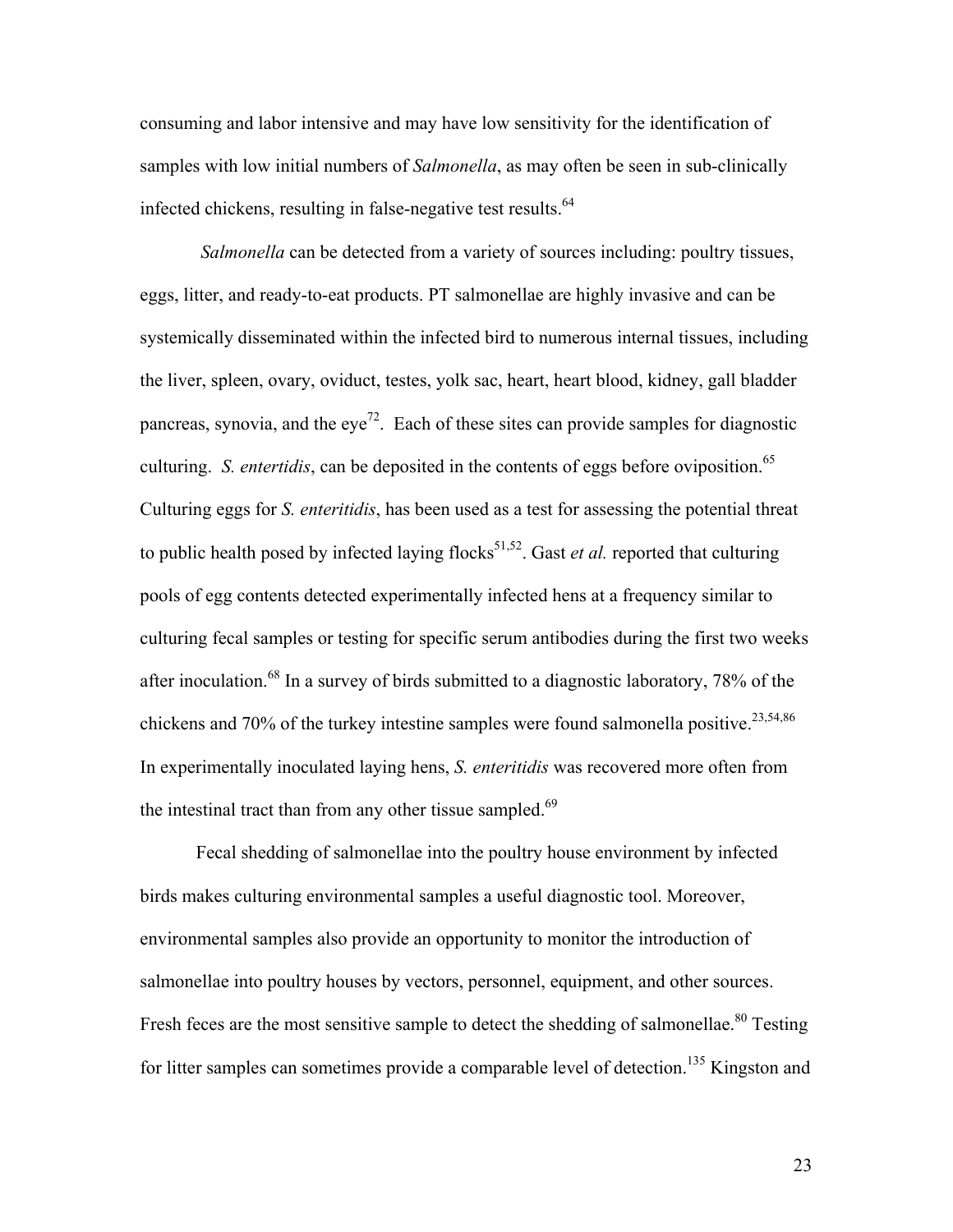De Rezende *et al.* reported drag-swab samples were more sensitive than litter samples in detecting salmonellae.<sup>53,95</sup> Other environmental samples such as cage surfaces, water sources, eggbelts, trapped rodents, and even dust were useful to detect salmonellae contamination. Dust can remain contaminated with salmonellae even after cleaning and disinfection of poultry houses.<sup>79,80</sup> Hatchery fluff is frequently contaminated with salmonellae, and useful for early detection of infection in flocks.  $118,135$  Culturing poultry feed for salmonellae are often important in establishing the source of infection of a flock with a particular serotype.<sup>142</sup> Tissue samples, especially neck skin and ground meat samples were taken from the processing plant and samples from ready-to-eat products were checked for *Salmonella* contamination<sup>91</sup>.

Generally, most of the conventional culture methods involve four principal stages for isolation and identification of PT salmonellae: pre-enrichment, selective enrichment, selective plating, and confirmation. First, nonselective pre-enrichment is used to encourage the growth of very small numbers of salmonellae or to allow the recovery of injured *Salmonella* cells. Pre-enrichment is not favorable when testing samples with large numbers of competing organisms such as those found in intestinal contents or feces that might overgrow salmonellae. Second, selective enrichment is used to allow additional expansion of the *Salmonella* population while suppressing the growth of other organisms. Third, plating on selective agar media is used to obtain isolated colonies, each derived from a single cell. Fourth, colonies with appearances characteristic of salmonellae are subjected to biochemical and serologic tests to confirm their genus and serotype identity.

Generally, samples from all stages of the production continuum require plating on selective media and confirmation of the isolates. The enrichment requirements vary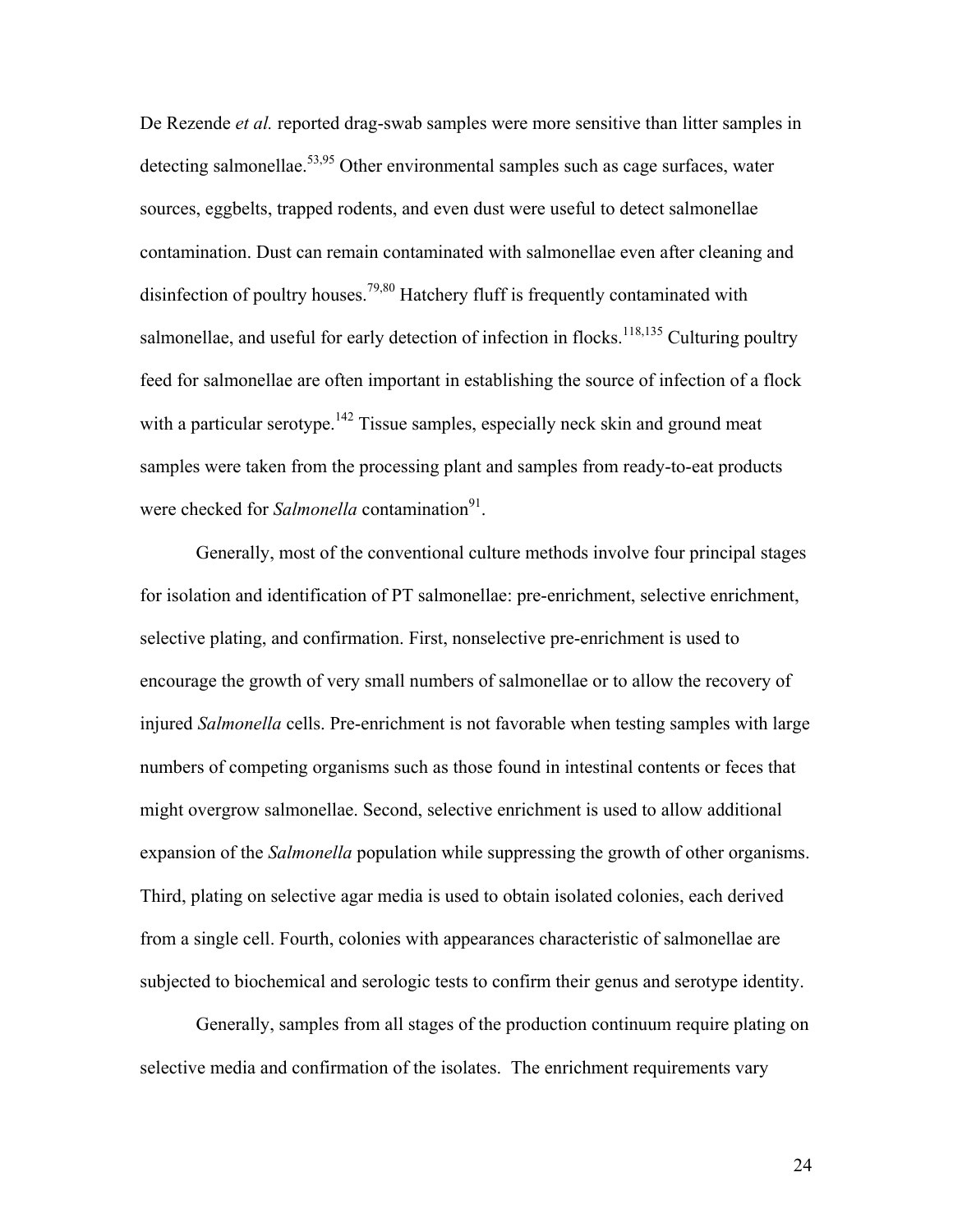according to nature of samples. With the exception of intestinal tissue or contents, tissue samples from infected birds contain relatively low numbers of competing organisms, thus they are often transferred directly to either selective or non-selective agar media. Eggshells are generally sampled without pre-enrichment. Whole eggs can be sampled by aseptic breaking to release the contents and later manual crushing and addition of selective enrichment broth.<sup>70,71</sup> Environmental samples such as litter and dust are generally collected in sterile plastic bags, and other environmental samples, such as various surfaces can be sampled using moistened gauze pads. Animal feed can be tested by collecting several representative samples from each lot and transferring into selective enrichment broth. Pre-enrichment of poultry feed samples has been reported to be unnecessary or even counterproductive.<sup>31,32,40</sup>

Humphre and Whitehead *et al.* reported pre-enrichment with nonselective media to be useful for recovering small numbers of *S. enteritidis* from egg contents<sup>83</sup> and shorter selective enrichment (6-hrs) has been used successfully to recover salmonellae from animal feed.<sup>40,41</sup> Nonselective culture media include buffered peptone water (BPW) and trypticase soy broth (TSB) are generally incubated at 37°C for 24 hrs and later transferred to selective enrichment cultures such as Tetrathionate Hanya (TT- H) or Rappaport Vassaliadis broth (RV) and incubated at higher temperature (41-43°C) to suppress the growth of competing microflora for 24hrs.<sup>41,42,107</sup> Waltman, *et al.* reported delayed secondary enrichment, in which selective enrichment broth cultures are held for an additional 5 days at room temperature to allow salmonellae to grow to detectable levels, to improve the recovery of PT salmonellae from poultry diagnostic and environmental samples.<sup>167,169</sup> Selective media are transferred to agar media and incubated at 37 $\rm{^{\circ}C}$  for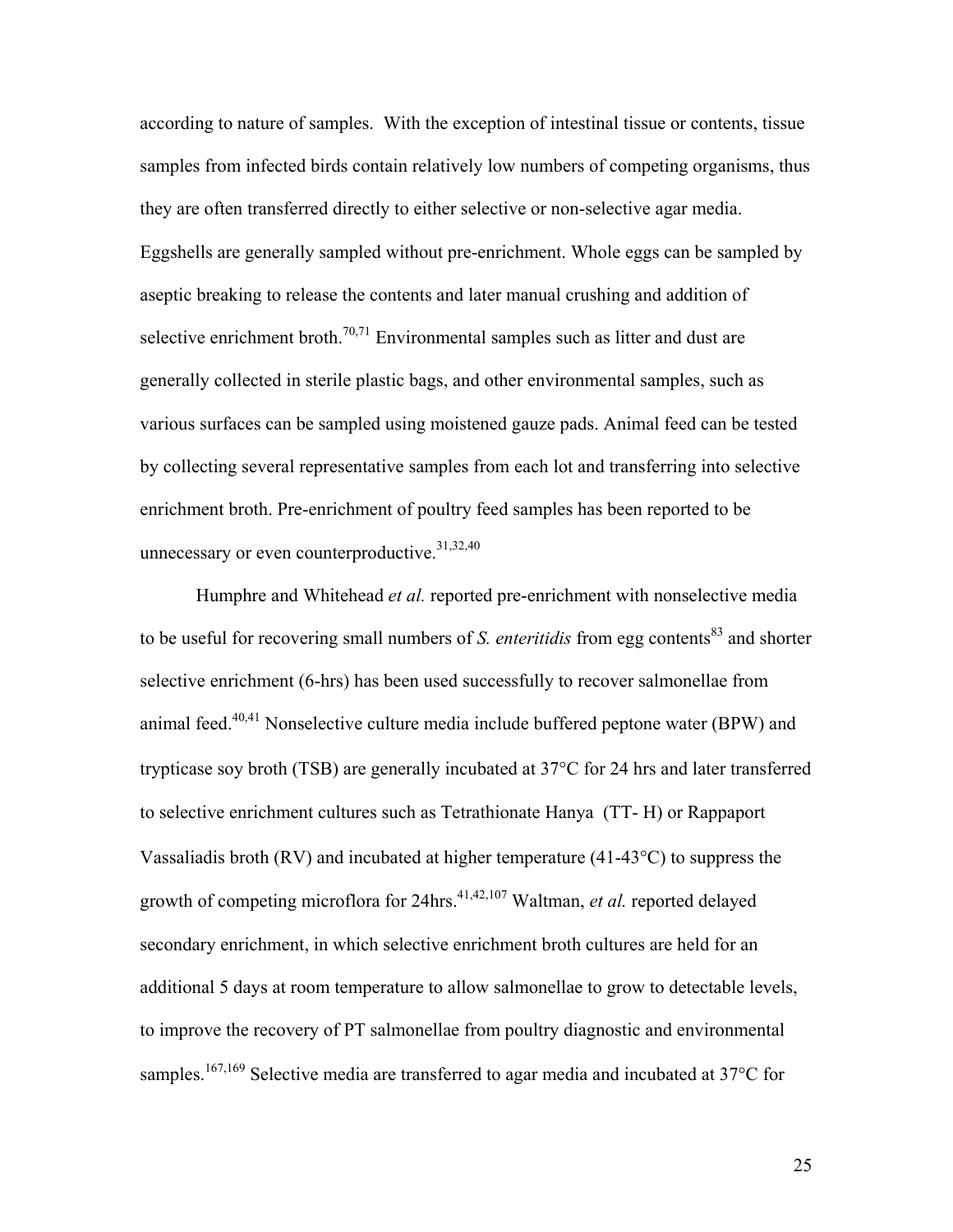24-48 hrs. Commonly used plating media are brilliant green (BG) agar, XLD agar, XLT4 agar, and bismuth sulfite agar. Presumptively positive colonies from selective agar plates are tested to confirm genus identity and to determine serotype. Triple sugar iron agar (TSI) and Lysine-iron agar (LIA) were used to identify PT salmonellae. The serotype can then be determined by slide agglutination tests with monovalent antisera to specific "O" antigens and tube agglutination tests with antisera to flagellar "H" antigens<sup>72</sup>.

The standard culture method requires at least 3- 5 days to isolate and identify salmonellae. Other comparatively more rapid techniques have been proposed and investigated in recent years, but to date none of these tests are standardized or widely accepted<sup>102</sup>. Many detection techniques and selective media were developed to detect *Salmonella* rapidly and accurately in recent years but still need to be improved before they can be proven to be reliable, simple and cost effective enough to perform in field conditions. Specific antibodies to salmonella antigens have been used to develop a variety of enzyme-linked immunosorbent assay (ELISA) methods using monoclonal and polyclonal antibodies to *Salmonella* lipid polysaccharide (LPS) or flagella<sup>76,93,94</sup> but these methods are reportedly not quite as sensitive as conventional culture.<sup>147</sup>

One application of antibodies involves coating small magnetic beads with specific antibodies, which are then used in an immunomagnetic separation method $^{37,61}$ . The antibody-coated beads bind to any *Salmonella* target antigens present and a magnetic field can then be applied to recover the bead-antibody-antigen complex.<sup>37</sup> Another approach to rapid testing for salmonellae in recent years, DNA hybridization, involves using particular DNA sequences unique to salmonellae. Hybridization of a probe with DNA extracted from the sample indicates a positive result.<sup>77</sup>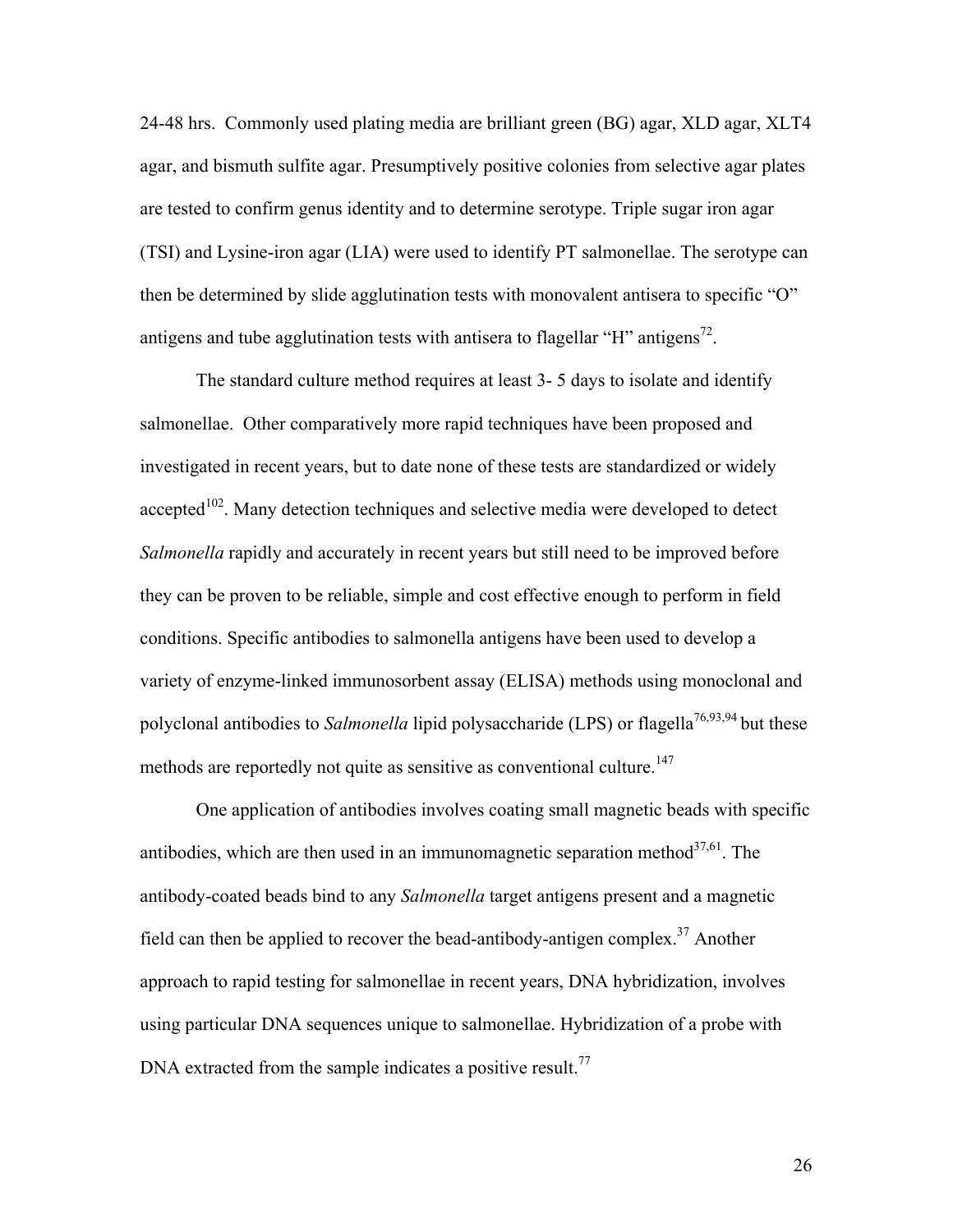The development of polymerase chain reaction (PCR) technology and real time PCR (RTPCR) have allowed the specific amplification of particular target segments of DNA.<sup>26,27</sup> Recently, a lot of attention has been focused on PCR techniques to detect *Salmonella*. While promising results have been reported in the literature, these tests still need to be validated and the sensitivity and specificity need to be demonstrated on field samples. This will also require that uniform protocols for sampling, handling, and processing be developed. Gouws *et al.* reported PCR test used with *Salmonella* specific ST 11 and ST 15 primers and targeted for 429 base pair (bp) region of DNA and PCR tests were quite sensitive and specific in artificially challenged samples, however the results for naturally contaminated samples were not reported.<sup>74</sup> In Europe, PCR detection of *Salmonella* contamination in raw poultry was tested with PCR specific primer pairs (Sigma-Genosys, Cambridge, UK) used to amplify fragments within 1.8 kb *Hin*dIII DNA sequence specific to a wide range of *Salmonella* serotypes.<sup>171</sup> In both studies, the sensitivity and specificity of PCR were not calculated and only reported as highly sensitive compared to culture and having a high rate of concordance with culture. Several researchers have used different *Salmonella* specific DNA probes such as an 16S rDNA and iro B specific DNA probe for PCR testing.<sup>13,104</sup> Amplification of nucleic acids by PCR has become a powerful diagnostic tool for microbial infection and microbial contamination in food samples. However, lack of validation and standard protocols, as well as variable quality of reagents and equipment, limit the efficient application of PCR from research laboratories to end user field laboratories. In 1999, the European Commission approved the research project, FOOD-PCR (http://www.PCR.dk), which aims to validate harmonization procedures and standardization criteria for detection of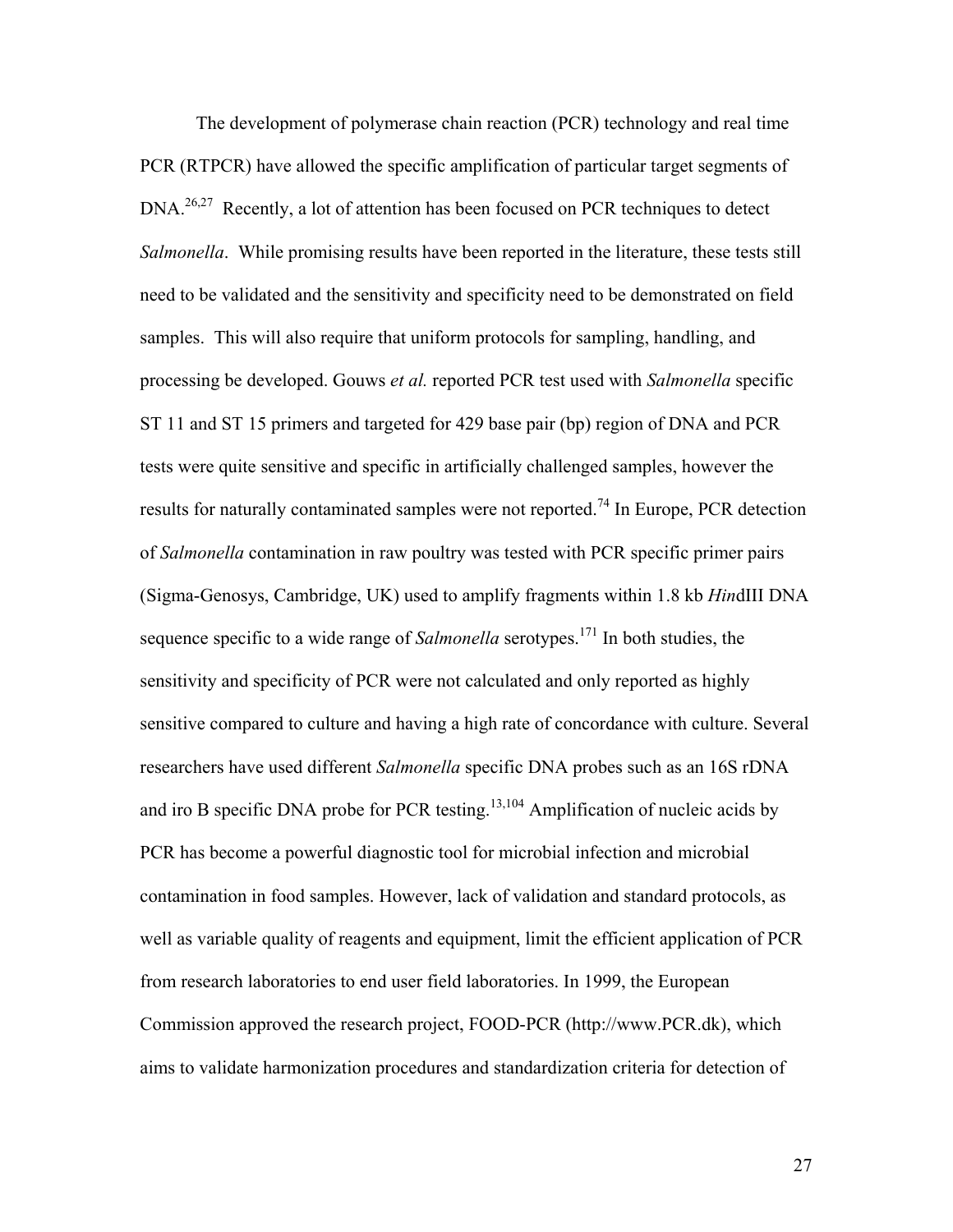foodborne pathogens by PCR further indicating the need to validate and standardize PCR methods.<sup>13</sup>

# **2.4 Control and Prevention**

PT salmonellae can be effectively controlled by coordinated and simultaneous interventions on the problem from several directions. At the farm level, eggs and chicks or poults should only be obtained from *Salmonella*-free breeding flocks. Hatching eggs should be properly disinfected and hatched according to stringent sanitation standards.<sup>66,68,69,71</sup> Poultry houses should be thoroughly cleaned and disinfected. Rodent and insect control measures should be incorporated into house design and management and verified by periodic testing.<sup>124,154</sup> Rigidly enforced biosecurity practices should be implemented, restricting entry onto poultry housing premises to only authorized personnel and equipment, preventing horizontal transmission of salmonellae between houses.<sup>116,150</sup> Only pelleted food or feed containing no animal protein should be used, to minimize contamination.<sup>174,175</sup> Treatments such as medication, competitive exclusion cultures, or vaccination can be applied to reduce *Salmonella* susceptibility.<sup>28,72,125</sup> Frequent testing of poultry and environmental samples has also reportedly been successful for *Salmonella* control in the poultry industry. Such coordinated control programs have reportedly been successful in addressing *Salmonella* problems in both chickens and turkeys.<sup>52,114,129</sup>

At the processing stage, implementation of a Hazard Analysis and Critical Control Points (HACCP) Plan has been effective in reducing *Salmonella* contamination of carcasses<sup>133</sup>. The United States Department of Agriculture (USDA), Food Safety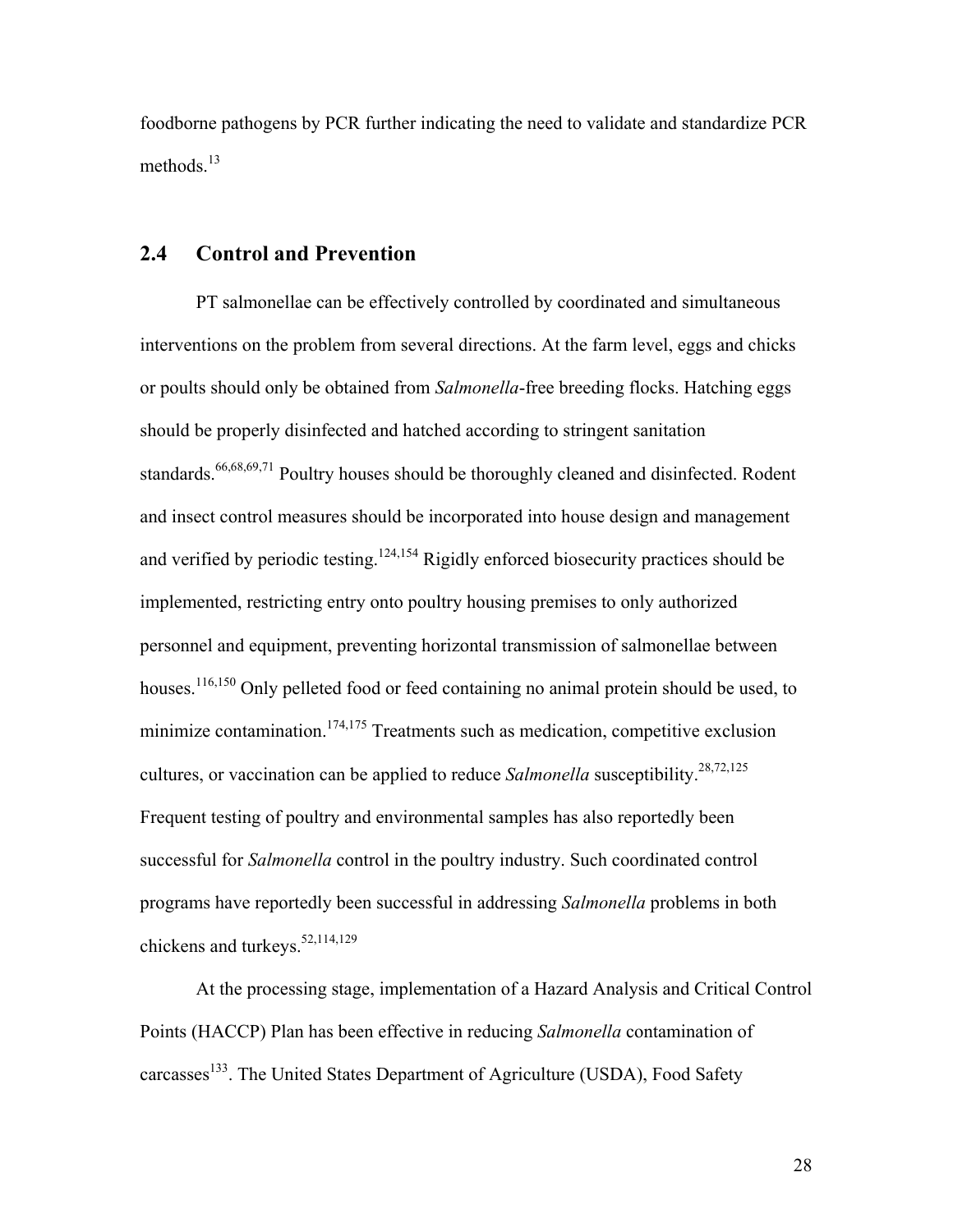Inspection Services (FSIS) conducts annual surveillance of microbial contamination in processing plants and slaughterhouses to monitor microbial contamination of carcasses. Since implementation of the HACCP program, they have been able to demonstrate that the *Salmonella* prevalence on carcasses in the processing plant was significantly lower than before implementation.<sup>134</sup> However, state or county departments of health loosely regulate transportation and retail distribution of processed chicken products. Surveillance usually only occurs in response to outbreaks. Effective development and implementation of HACCP and surveillance programs to monitor microbial contaminations at the retail store level are needed to close that final gap in the *Salmonella* control spectrum before the product reaches the consumer.

Other measures, such as gas treated packaging, irradiation, organic acid treatment, and biofilm treatments have proved to effectively lower or inhibit salmonella and other microbial growth in products. Potential pre-harvest interventions to control *Salmonella*, or other foodborne hazards, need to be considered in terms of cost, impact and probability of post intervention contamination. The technical feasibility of pre-harvest control of *Salmonella* using microbiological testing and regulation has been demonstrated by the Swedish poultry and swine industries<sup>44</sup>. However, perhaps the most eloquent statement of the difficulty and cost of implementing the 'Swedish model' for *Salmonella* control is that, despite its apparent success, after 40 years it has not been adopted by any major swine or poultry producing nations because improvement of any single factor only had a limited impact on the level of contamination, and the largest reduction was observed when several factors were improved concurrently.<sup>45</sup> As one would expect, lack of data was identified as a major limitation to the development of effective control models.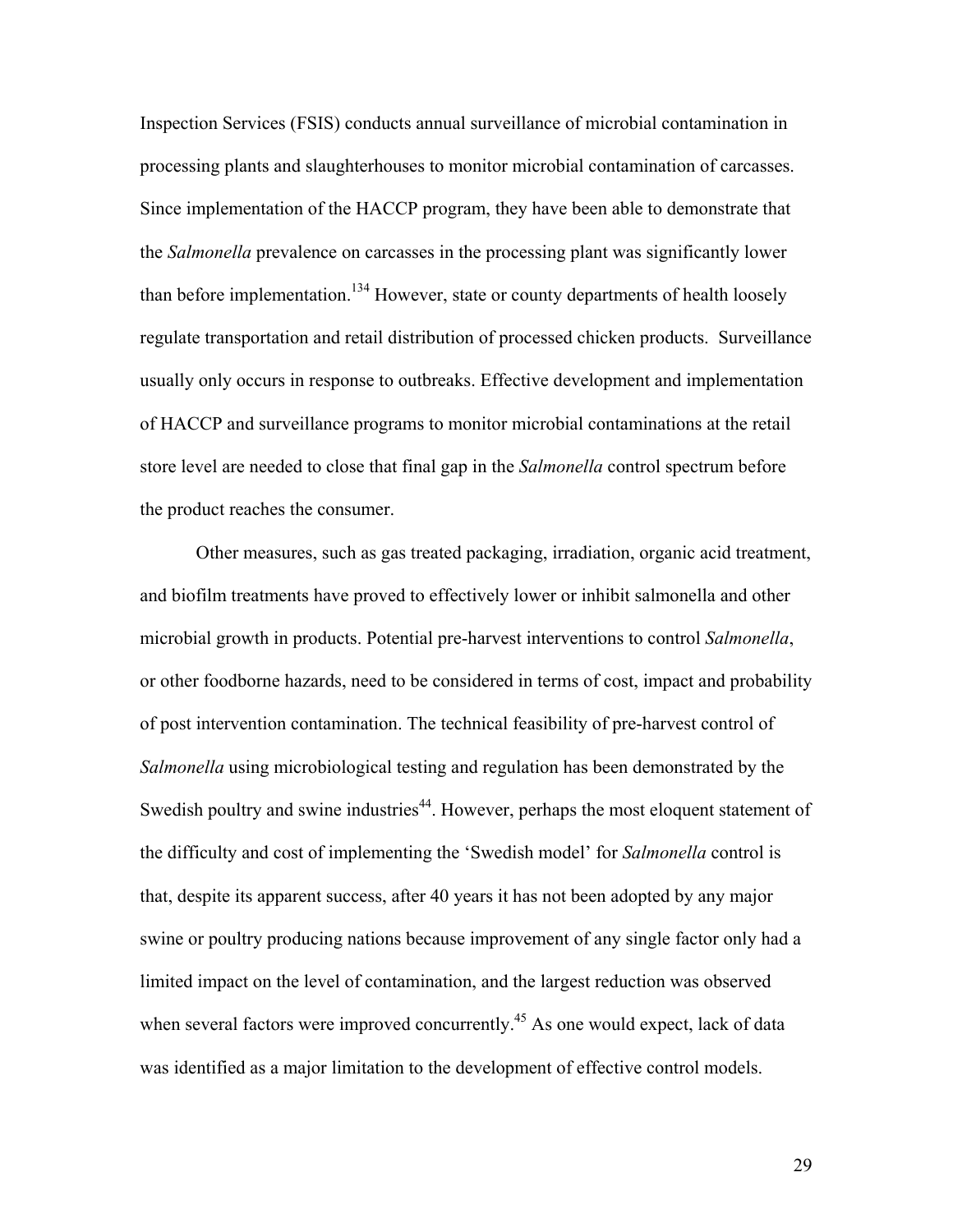#### **2.5 Discussion**

Generally, the food supply continuum can be divided into four sectors: production, processing, distribution and consumption. Within each sector, a range of interventions might be applied to reduce risk of foodborne hazards, and the goal is to define the optimal mix of interventions across the continuum that delivers maximum risk reduction at minimal cost. Ideally, interventions should be applied strategically at those points where the greatest impact on ultimate risk will be achieved. However, participants in all sectors should be motivated by their own self-interest to ensure that they take what measures they can to reduce risk. Public education should reinforce that the food supply will never be risk free, and that appropriate kitchen hygiene and cooking practices are powerful tools for mitigating risk of multiple biological hazards. Processors want to be meticulous in development and implementation of good management practices and process control procedures, as brand image can be destroyed almost overnight by adverse events, such as disease outbreaks or product recalls. Animal producers are ethically bound to reduce foodborne hazards in animals under their care. Also processing companies must meet regulatory goals for microbiological safety, but for commercial reasons they may need to meet more stringent national or international standards.

Raw poultry products are contaminated with harmful, pathogenic and spoilage bacteria from farm to table by infected stocks, cross contamination, improper handling, storage or cooking of poultry, which can lead to human foodborne illness and loss of product shelf life<sup>140</sup>. Food safety regulations on meat and poultry are important issues in an industry where production costs must be minimized to maintain economic viability. However, efforts to enhance product quality and comply with food safety regulations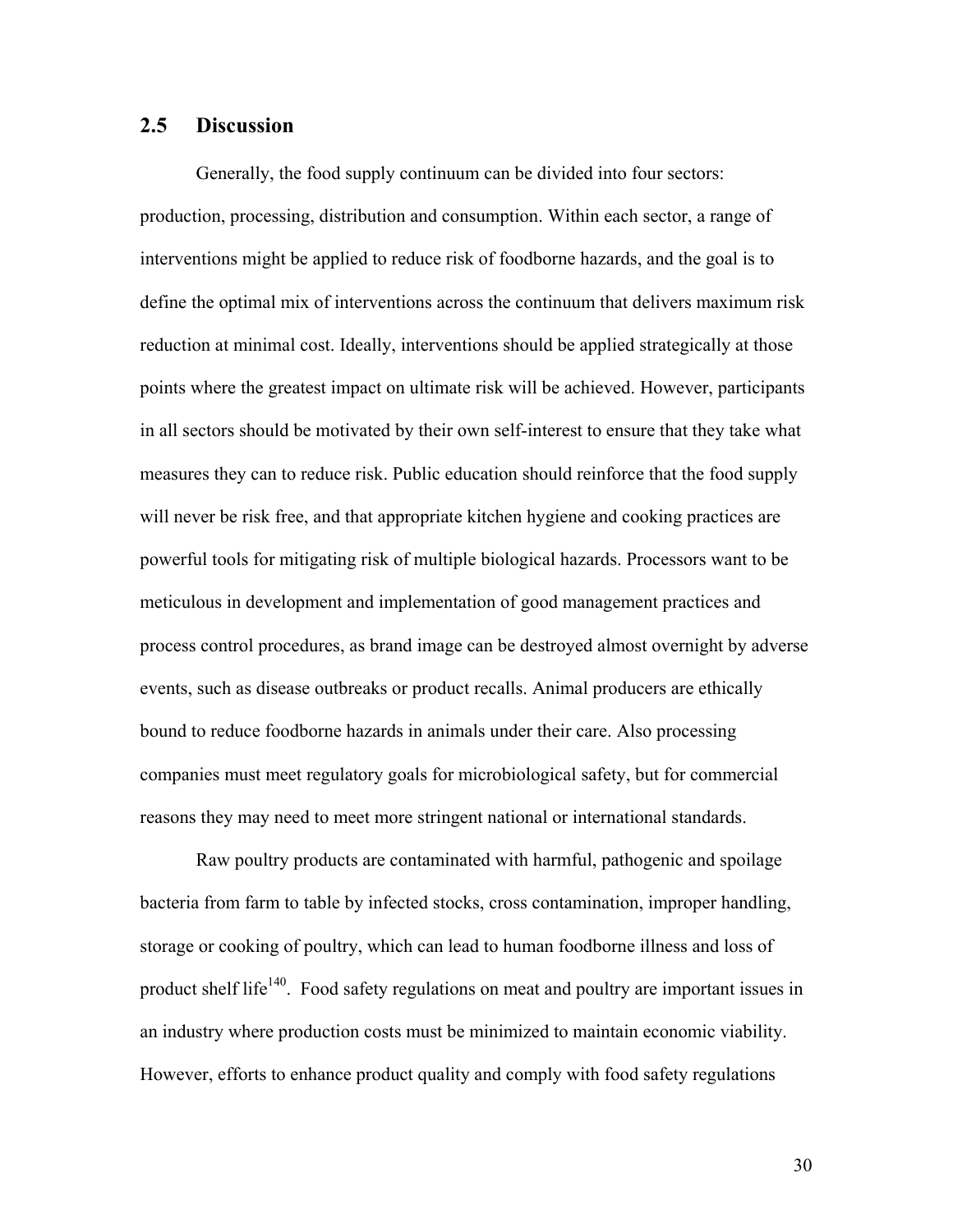often result in increases in production costs. In 1996, FSIS updated the final rule on pathogen reduction and HACCP systems. The new regulatory measures address hazards within slaughter and processing plants, but these measures must be part of a comprehensive food safety strategy that addresses hazards at all levels in the farm-to-fork model. These levels include the improvement of food safety at the animal production and intermediate stages before the slaughter plant, food safety during transportation, storage and retail sale, and educating consumers to follow safe food handling practices such as proper storage, preparation, and cooking of meat and poultry products. Each of these components of a comprehensive *Salmonella* control strategy is essential to achieving the goal of minimizing the risk of foodborne illness.

There is a lot of information about the epidemiology of *Salmonella*. Control strategies have been developed that effectively reduce *Salmonella* prevalence in processing plants or on individual farms. However, human *Salmonella* incidence is not decreasing and there are still gaps in the available information from the literature. Focusing on the pre-consumer aspects of the poultry production continuum, this literature review has identified 4 areas that need additional research before we can expect to achieve a reduction in the incidence of human foodborne salmonellosis in the US: 1) About 80% of feed is plant-based. What role does plant-based feed and field management play in the transmission of *Salmonella* by surveillance of animal feed study? 2) The chicken house is a reservoir for *Salmonella*. How can we best manage that environment to inhibit *Salmonella* growth and transmission?

3) What is the most sensitive and specific standardized protocol available to rapidly detect natural *Salmonella* contamination of retail chicken meat?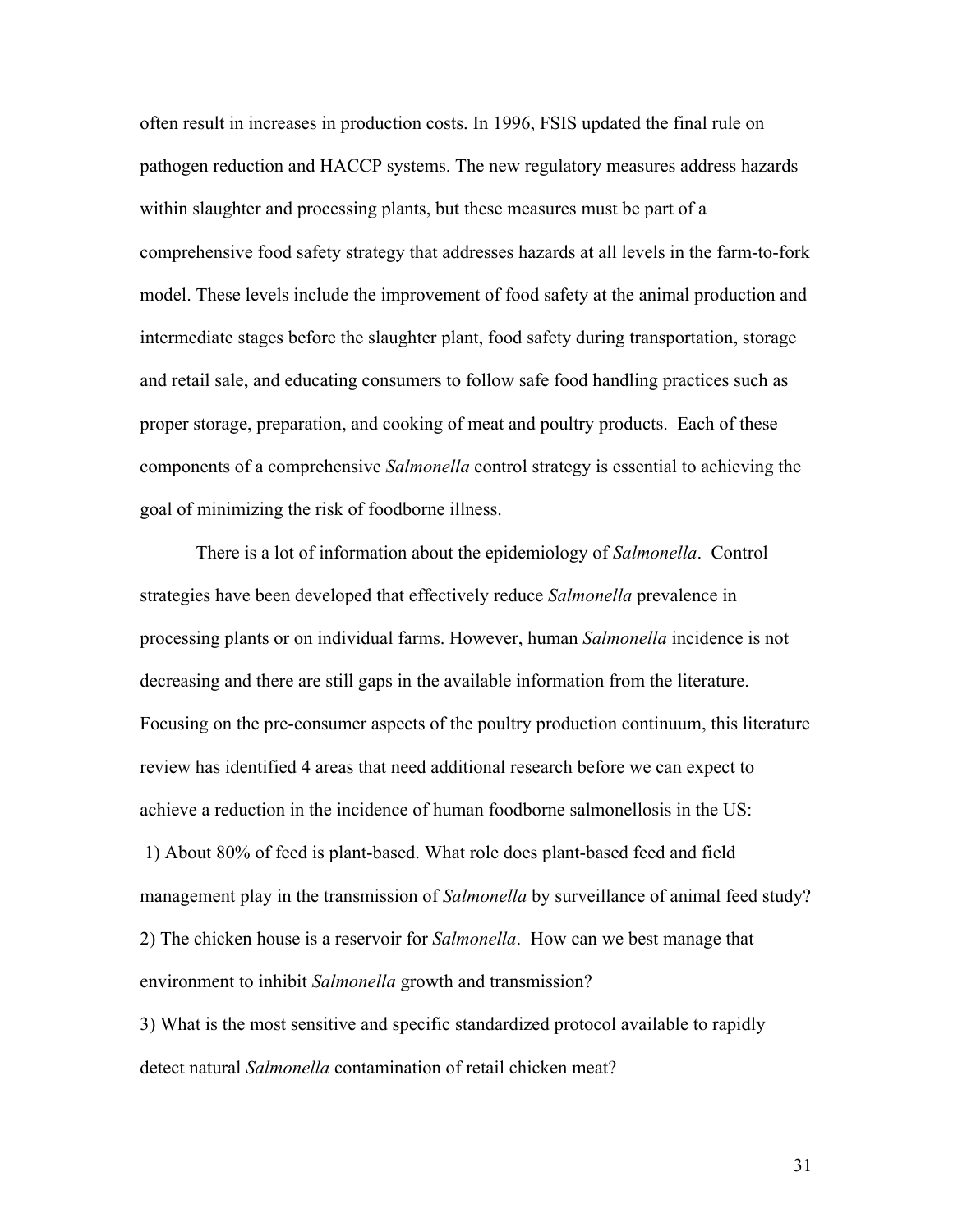4) There is a lack of information about prevalence of *Salmonella* contamination of poultry products once it leaves the processing plant. Since this is the final step before it reaches the consumer, it may indeed be the most important because failure here will result in direct exposure to the public and will un-do any progress made before. It is also an excellent opportunity to enhance previous control efforts by making a final reduction in contamination before the product goes to the consumer. What is the prevalence of *Salmonella* contamination of poultry products at the retail store and what are the risk factors for contamination?

In conclusion, a lot of research has been conducted on various aspects of the epidemiology of *Salmonella* in poultry products and its role in human foodborne salmonellosis. However, the problem is still there and may be growing, therefore more research is needed. Failing to act now will only increase the costs of foodborne illness, both economically and in terms of human suffering. As the US population ages and more people are likely to be immunocompromised due to advanced age, immunosuppressive disease or medical treatments that result in immunosuppression, the importance of enhancing the microbial safety of the nation's food supply will only increase.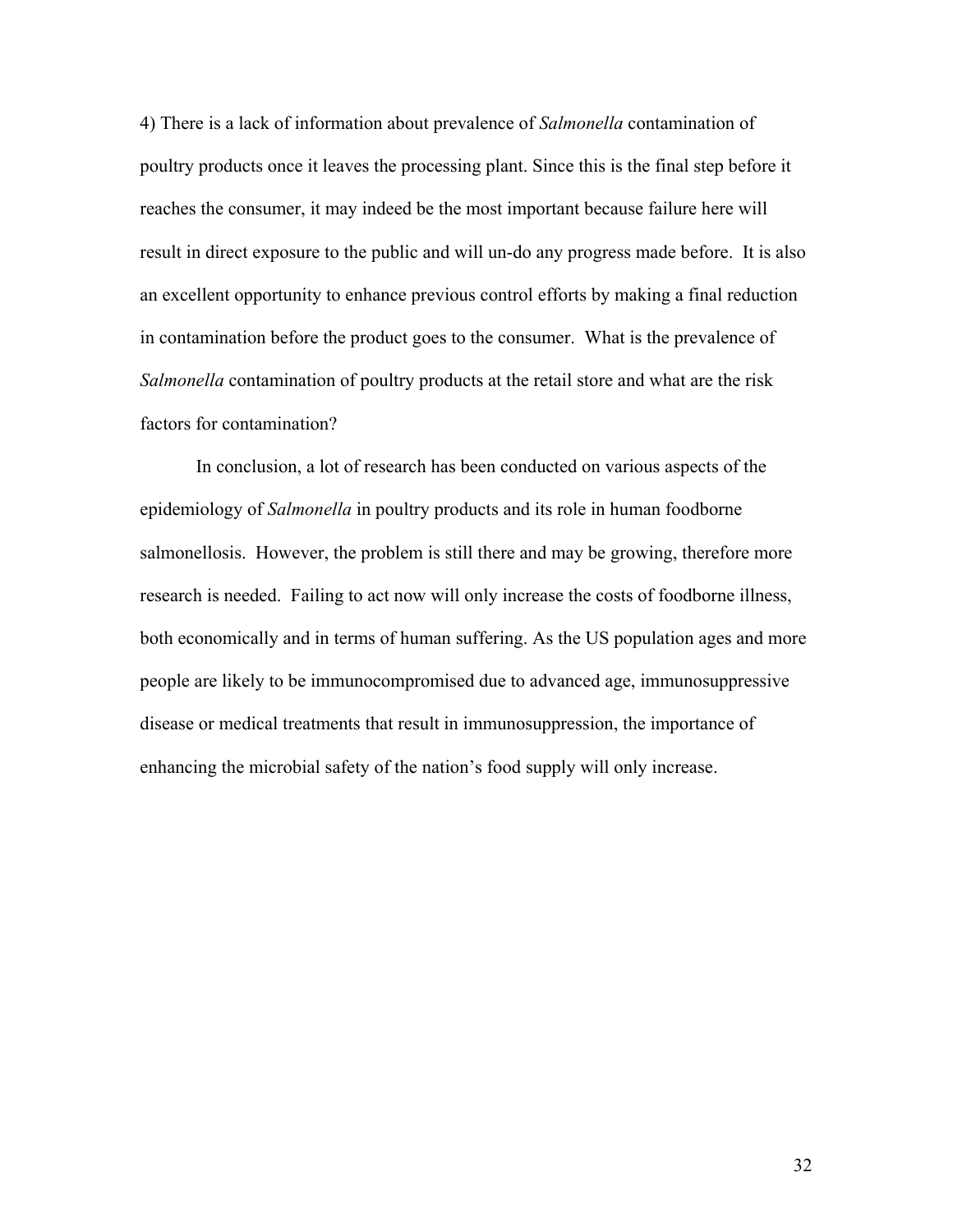# **3. Chapter II: Estimating the Prevalence of Enteric Bacterial Contamination of Plant-Derived Animal Feed and Milk Replacer in Maryland and Northern Virginia**

# **3.1 Abstract**

Animal feed is at the beginning of the food safety chain in the "farm-to-fork" model. Contaminated animal feeds have been identified as high-risk vehicles for the introduction of infectious agents of public health significance to commercial poultry flocks. A cross-sectional study was undertaken to estimate the prevalence of enteric bacteria*, Enterococcus*, *E.coli, Salmonella*, and *Campylobacter* from 158 plant-derived animal feed and milk replacer samples. Feed was collected from 8 retail animal feed stores located in northern Virginia and the state of Maryland from January- 2002 to September- 2002. All samples were negative for *Campylobacter*. One sample (0.6%) was positive for *Salmonella* and nine samples (5.7 %) were positive for *E.coli*. Eighty samples (50.6%) were positive for *Enterococcus*. Samples collected in winter (January-2002) were negative for both *E.coli* and *Salmonella*. One sample was positive for *Salmonella*, and nine samples were positive for *E.coli* from the feed samples collected in summer (August and September-2002). Positive samples included: whole corn, cracked peanut, cotton seed, mixed grain horse feed, and milk replacer. The *E.coli* and *Enterococcus* prevalence in animal feed purchased between the months of August and September of 2002 had a 38-fold increase in the risk of contamination by *Enterococcus* than those samples purchased between the months of January and February 2002 (p<0.001). Risk factors associated with the environmental conditions that the feed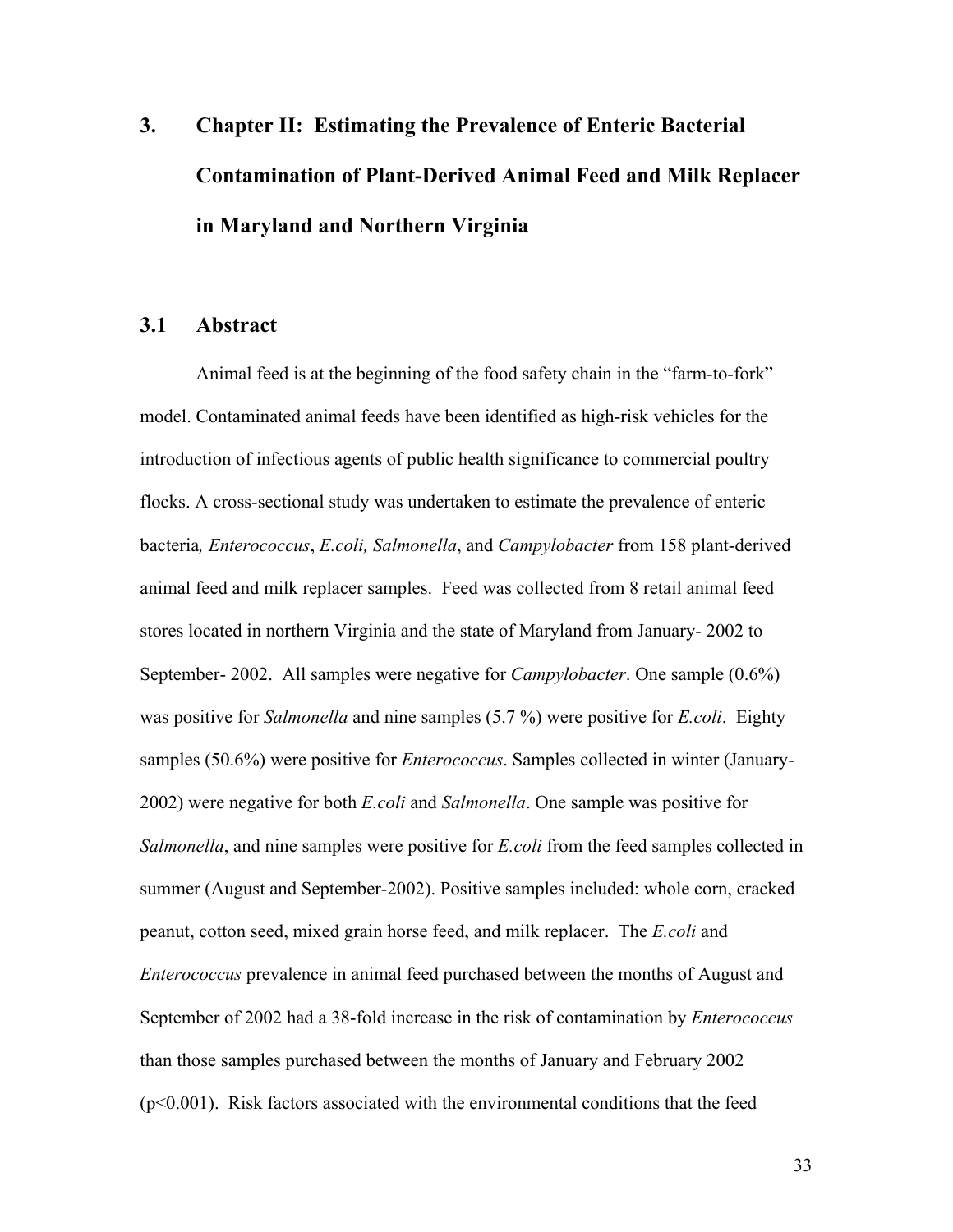samples were exposed to during harvesting; transportation and storage may contribute to what appears to be a seasonal pattern of contamination. While the study design and sample size did not permit a complete analysis of seasonal trends, these data are consistent with other studies, indicating that assessing the prevalence of bacterial contamination of feed will require a study design that takes sampling season and day of the week into consideration when developing the sampling framework. Failure to do so may result in biased estimates of prevalence and associated risk factors.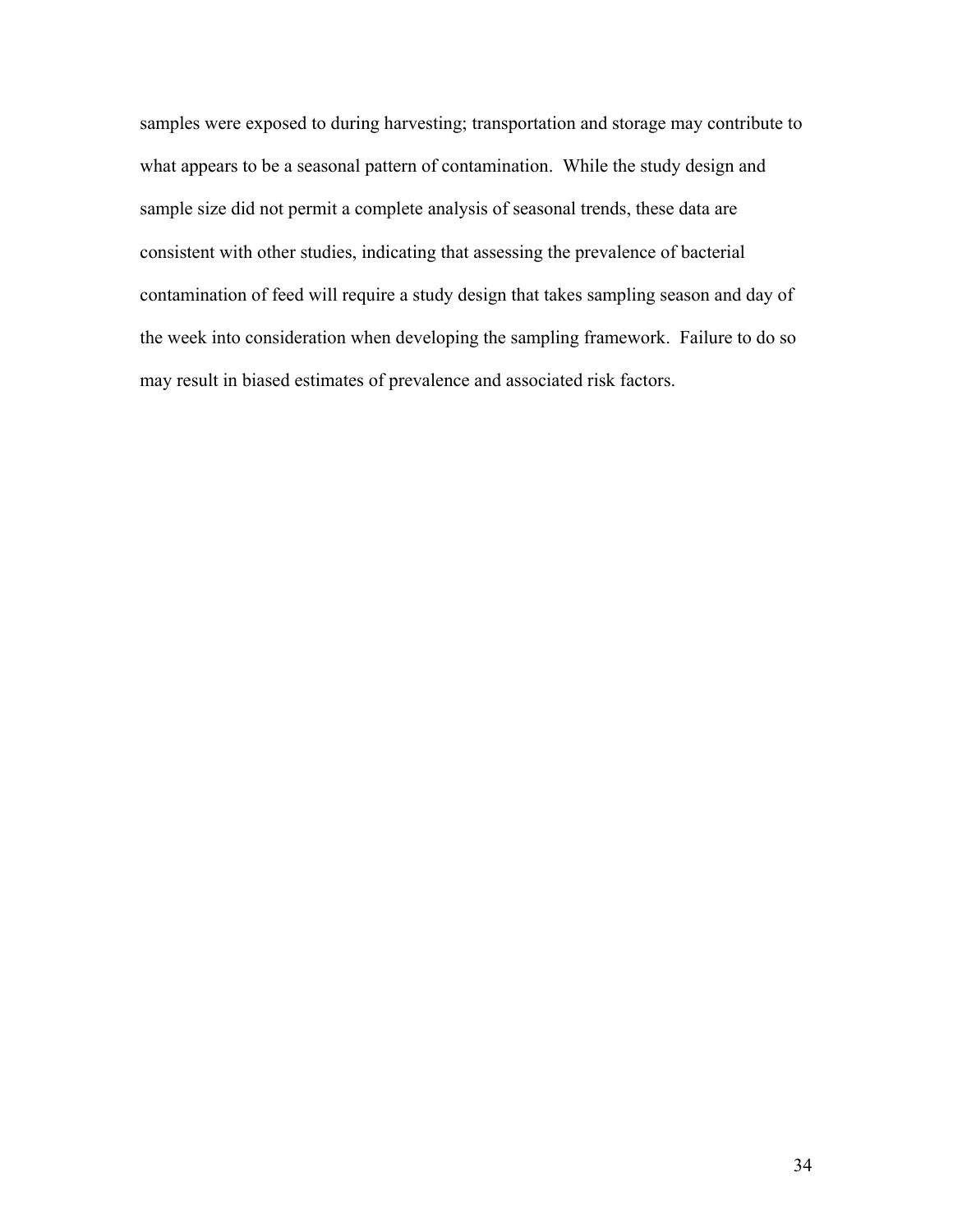#### **3.2 Introduction**

Animal feed and animal feed ingredients have a substantial and far-reaching impact upon global trade. According to United Nations Food and Agriculture Organization records, more than 100 countries imported a total of 2 million tons of meat and meat meal alone in 1999. $^{62}$  Animal feed is a potential vehicle for introducing microorganisms to livestock. Animal feeds and especially their animal by-product components are known to be primary sources of microbes to food animals such as cattle, poultry, and swine. Feed and water are the primary sources of bacterial pathogens in food producing animals.115 Thus, animal feed is an important early link in the "farm-to-fork model" of food safety<sup>158</sup>. The emergence of variant Creutzfeldt-Jakob disease has raised awareness of the importance of contaminated animal feed, but less attention has been paid to the role of bacterial contamination of animal feed in human foodborne illness.<sup>20,36</sup> Bacterial contamination of animal feed can lead to infection and colonization of livestock and poultry with these pathogens that may then be transmitted through the food chain to humans potentially causing human foodborne illness. Williams and colleagues concluded from their review of the incidence, distribution, and sources of *Salmonella* in poultry feed that there seems to have been little change in the *Salmonella* status of ingredients and poultry feeds over the last 40 years.<sup>175</sup> This paper provides ample evidence that *Salmonella* contamination has been and continues to be a problem in poultry feed.<sup>175</sup> Allred *et al*. surveyed 13,000 samples from 700 mills to determine the prevalence of *Salmonella* in feed and feed ingredients, 5% of feeds sampled were positive for Salmonella.<sup>4</sup> However, there is currently no consensus in the literature regarding the reported prevalence of *Salmonella* in finished poultry feed and feed ingredients.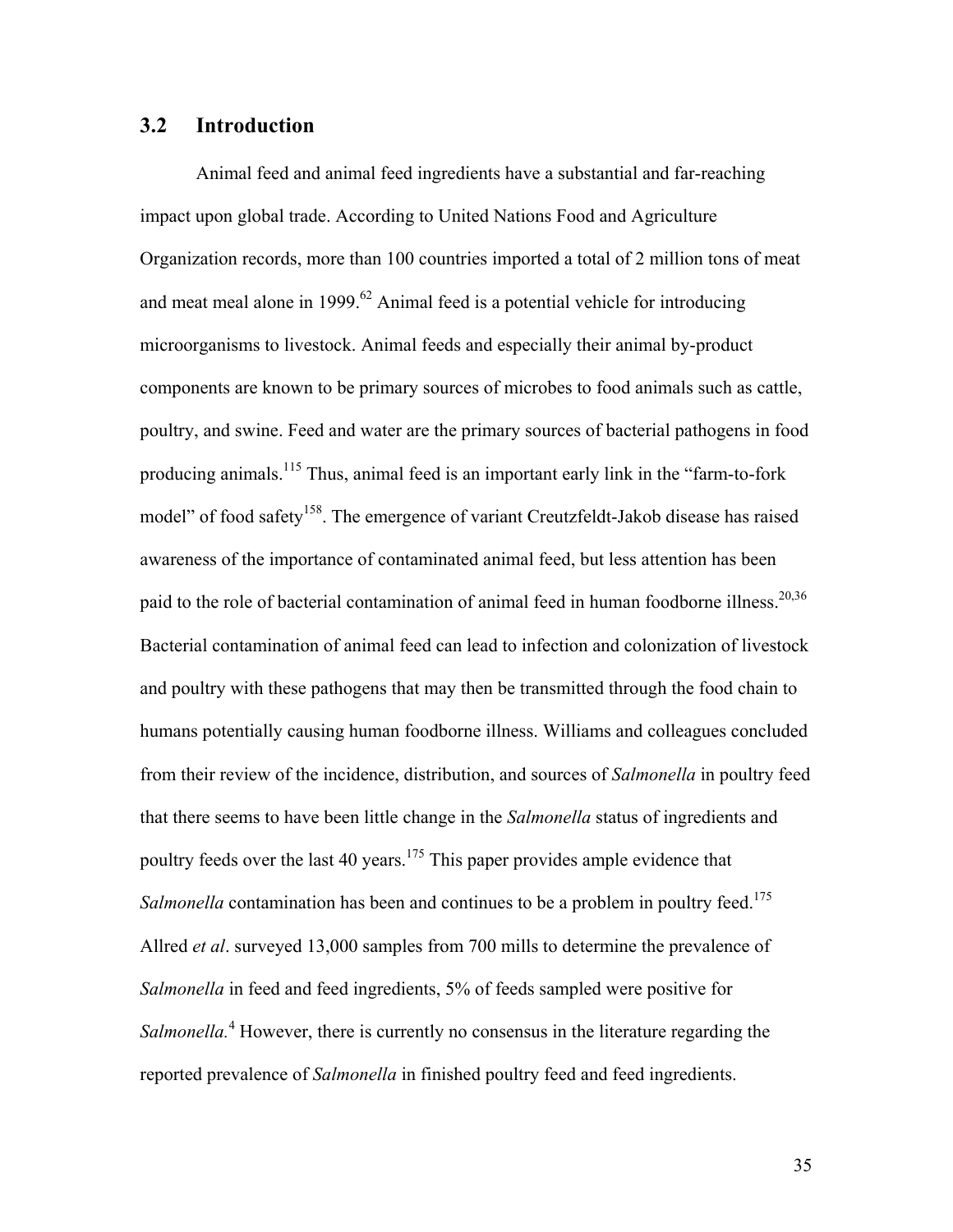Estimates have varied widely between studies with prevalence ranging from 0% to 78%.12,89,161, It is difficult to compare these differences in *Salmonella* prevalence estimates because the studies were conducted in several different geographic areas including Thailand, the Netherlands, and the United States. In addition, these studies each employed different bacteriological protocols and sampling methods. Feed microbial contamination has become an important issue due to concern over bacterial contamination of animal products.<sup>4,163,172</sup> Mitchell *et al.* from the FDA, Center of Veterinary Medicine reported that the tolerance for *Salmonella* in animal feed is inappropriate and it makes little difference whether the prevalence in production lot of feed is 5% or 95%.<sup>117</sup> *Salmonella* contamination is a widespread problem in the feed industry and the control and elimination of *Salmonella* during milling procedures has proven to be difficult.<sup>172</sup> In 1990, the US FDA Center for Veterinary Medicine (CVM) announced a goal of *Salmonella*-free animal feed ingredients and finished feed.

The CVM has reported results of surveys of microbial contamination in animal feed from both feed mills and on-farm mixers. Based on these findings, they have issued regulations to control contamination of animal feed. Since 1993, the CVM has conducted three surveys of processors that manufacture animal and vegetable sourced protein products used in animal feeds to determine the prevalence of *Salmonella* in these products. In the 1993 survey, 151 animal feed samples from 100 animal and 68 vegetable protein processors were collected. The *Salmonella* prevalence in animal protein was 56% compared to  $36\%$  in vegetable protein.<sup>113</sup> The 1994 survey found that 24.7% of feed samples and 48.4% of protein meal samples were contaminated with *Salmonella*.<sup>113</sup>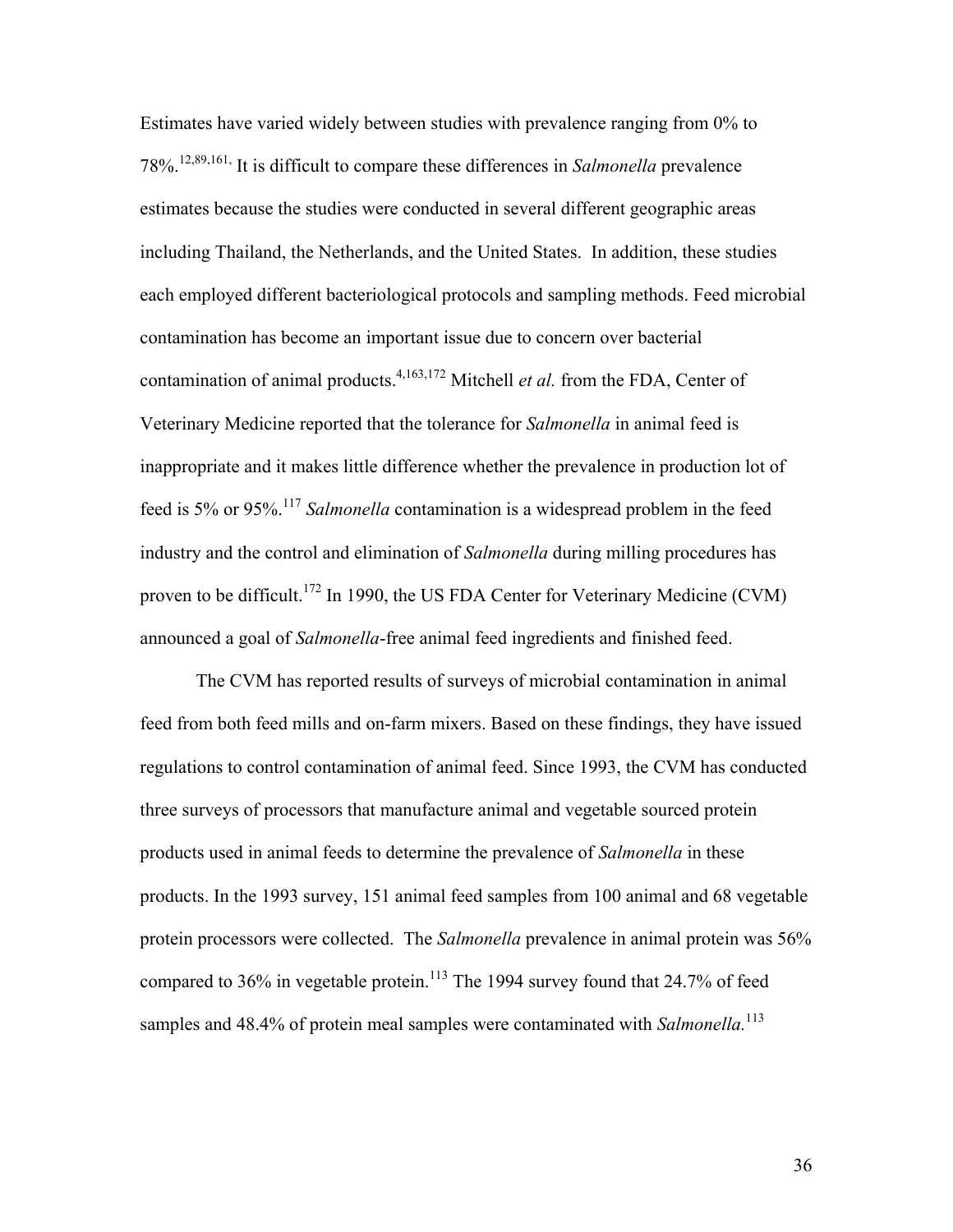In the 2003 survey, 122 animal and 79 vegetable protein samples were collected and tested for *Enterococcus, Salmonella* and *E.coli.* The prevalence in animal protein was 84%, 34% and 40% respectively. In vegetable protein they were 91%, 5%, and 43% respectively. 163 The estimated level of enteric bacterial contamination from the animal sourced protein was not surprising since these organisms are routinely isolated from the gastro-intestinal tracts of livestock and poultry. The surprising result was the higher than anticipated prevalence from plant protein feed sources. The FDA-CVM survey findings were also not consistent with the other rather limited data reported in the literature. Crane *et al*. conducted a study to determine the *Salmonella* prevalence in commercial feed mills in the US and found that only 2% of incoming ingredients were contaminated with *Salmonella* and without meat meal, only 0.7% (2/300) were positive.<sup>34</sup> Despite the inconsistencies in the literature and the importance of vegetable protein as a main ingredient in animal feed, there are very few studies in the literature that focus on the prevalence of and risk factors for microbial contamination of vegetable protein in animal feed.

In the United Sates, the animal feed industry produced about 120 million tons of animal feed in 2000. Farmers spent approximately \$ 25 billion on animal feed and almost 80% were plant-based products.<sup>56</sup> Known variables such as environmental conditions including temperature and relative humidity<sup> $111$ </sup> affect the ability of microbes to survive in animal feed $^{131,132}$ . Further research is needed to identify risk factors for contamination, which may include crop production and storage practices. One common practice that needs further scrutiny is that of growing feed on fields in which unprocessed livestock manure or poultry litter have been applied.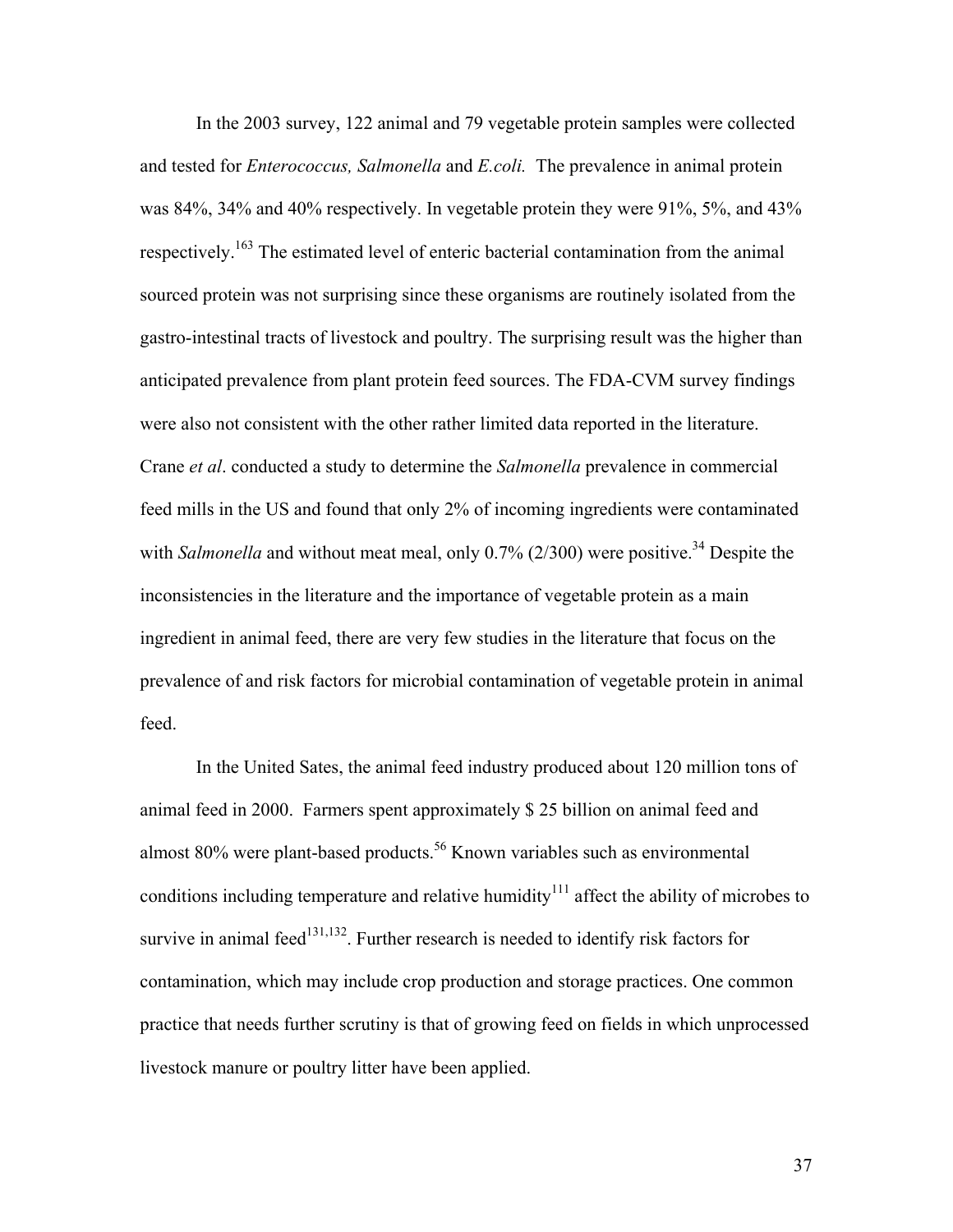A HACCP analysis of risk factors for contamination of livestock and poultry feed can be modeled after the human food safety farm-to-fork paradigm. In this case the "field-to-trough" model of feed production has several pathways in which enteric bacterial contamination of plant-sourced animal feed can occur. Prior to processing potential sources of bacterial contamination include: crops being splashed or irrigated with contaminated water and use of contaminated harvesting, hauling, and transport vehicles.55,85,132 Cross contamination can occur during the extraction and milling processes; if target temperatures are not uniformly achieved by the feed during processing or if there is poor hygiene in the processing plant.<sup>17,132</sup> Even if adequate processing and hygiene procedures are adhered to, post-processing contamination during packaging and storage especially by insects, vermin or wildlife will also result in a product that may be contaminated by enteric pathogens.  $31,33,42$  Once delivery to the farm has occurred, the risk of contamination may be increased due to the ubiquitous presence of insects, vermin, and wildlife in association with bulk feed storage facilities and feeders.

Investigations of food-borne disease outbreaks traced back to fruit, vegetables, or grain have usually presumed that the surface of fruit, vegetable, or grain was contaminated with bacteria perhaps through water sources contaminated with manure or fecal matter, or through contact by contaminated agricultural personnel.<sup>9</sup> However, recent reports in the literature have indicated that leafy vegetables may actually take up the bacteria into the internal structures of the leaf and accumulate them in the plant.<sup>120</sup> If this does indeed occur, surface disinfection of fruit, vegetables, and grains will not be an effective means of ridding these products of bacterial contaminants.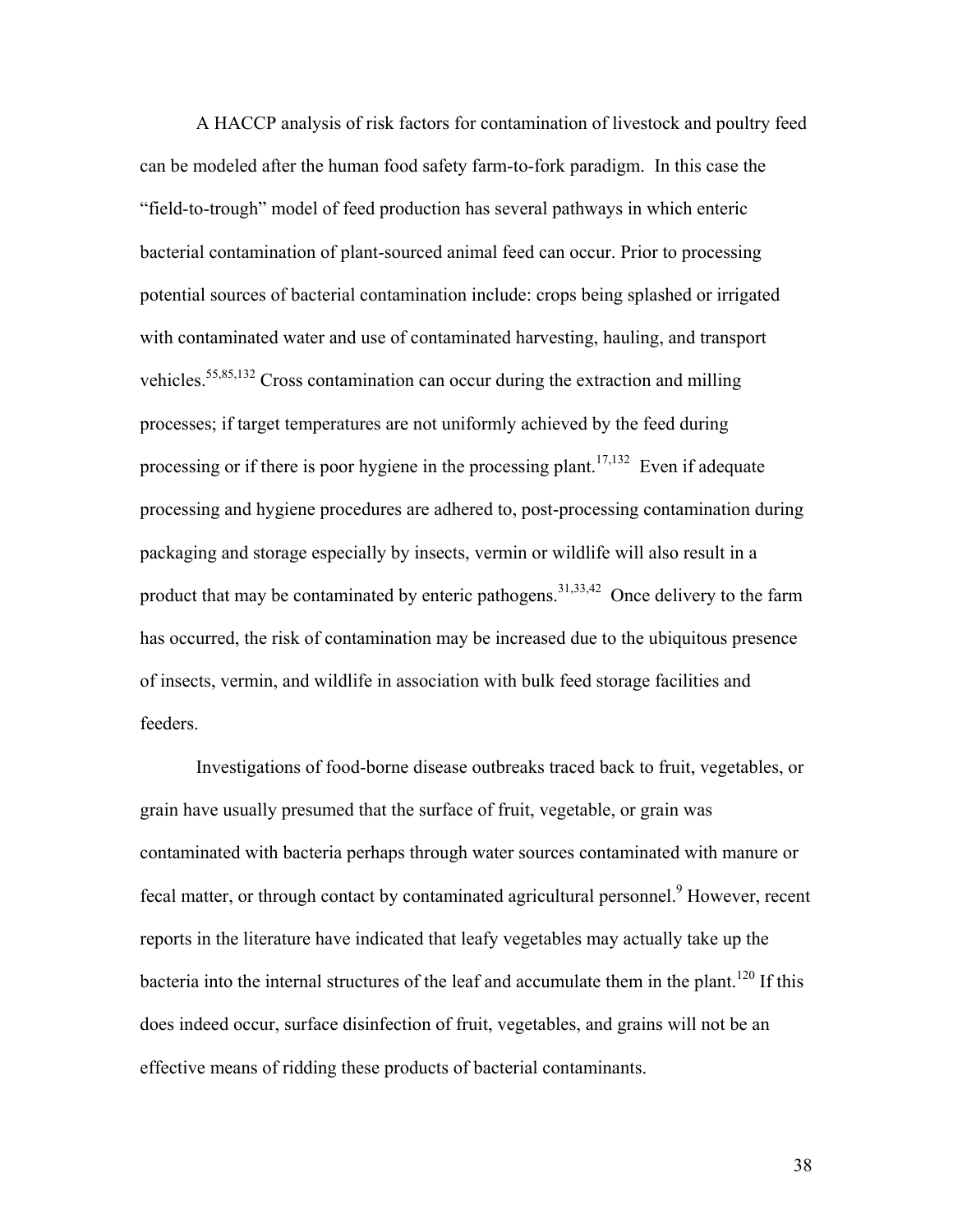This project is one of the very few studies conducted to assess the prevalence of microbial contamination in plant-based feed products at the level of the retail feed outlet. *Enterococcus* and non-pathogenic *E.coli* were included in this study because these bacteria are less fastidious than other pathogens such as *Salmonella* and *Campylobacter* and can be indicative of fecal contamination of feed. Collecting feed samples from retail animal feed store allows determination of the prevalence of these enteric bacteria in feed post-processing at a large scale feed mill, after packaging and shipping and yet prior to distribution to a farm in which on-farm management has a great influence on the observed level of contamination.

#### **Objectives:**

The objectives of this study were:

- To estimate the prevalence of microbes (*E.coli, Salmonella, Campylobacter* and *Enterococcus spp.*) in vegetable protein for animal feed and milk replacer samples purchased during winter and summer of a single year.

#### **Hypotheses:**

- The prevalence of *E.coli, Salmonella, Campylobacter* and *Enterococcus spp.* contamination in retail plant-based animal feed is greater than or equal to 10% prevalence.
- There is no significant difference in the prevalence of *E.coli, Salmonella, Campylobacter* and *Enterococcus spp.* contamination in retail plant-based animal feed whether purchased in winter or in summer.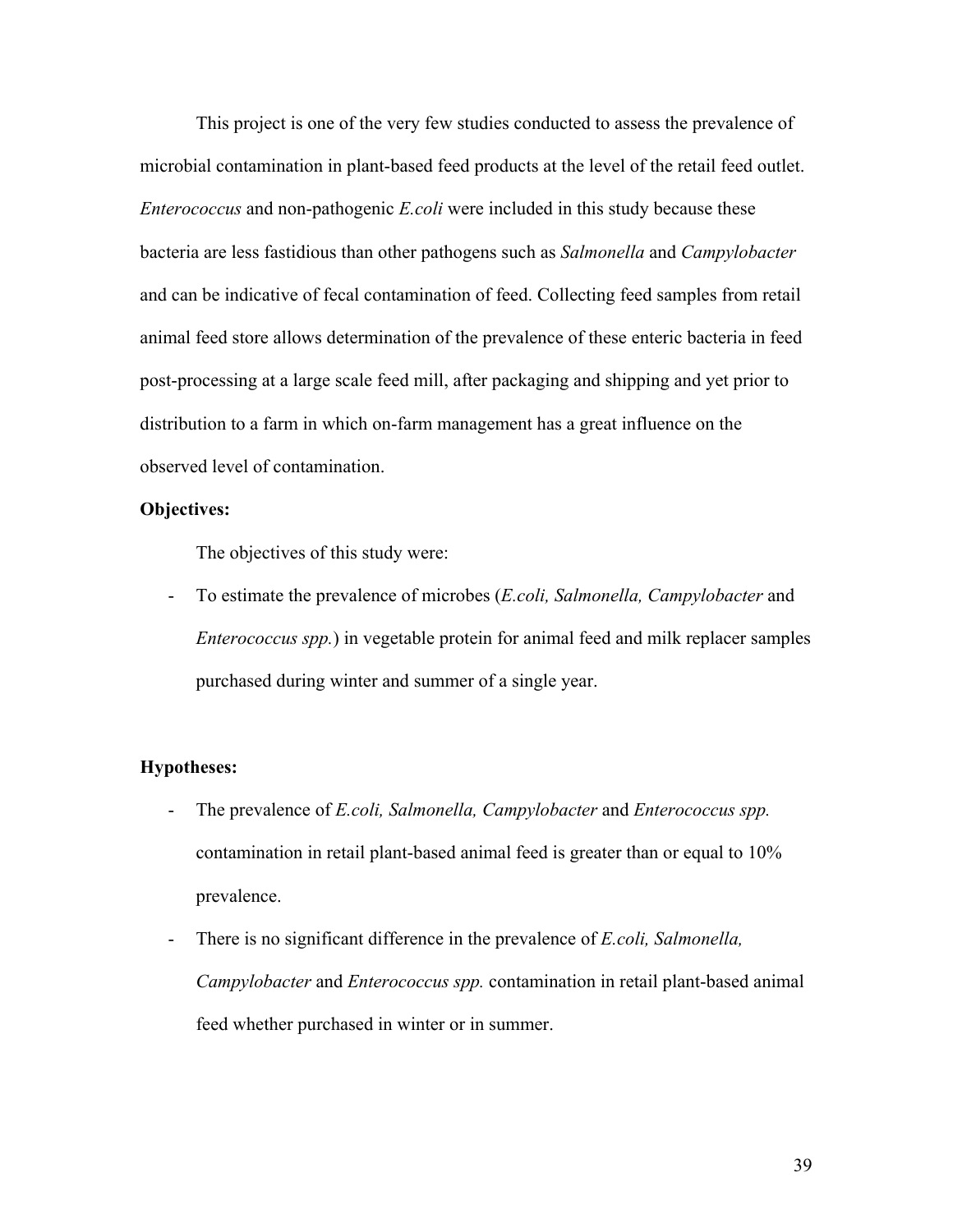#### **3.3 Materials and Methods:**

A cross-sectional study was conducted to estimate the prevalence of microbes (*E.coli, Salmonella, Campylobacter* and *Enterococcus*) and antibiotic resistance of enteric pathogens in plant derived ingredients and milk replacer for animal feed from 8 retail animal feed stores located in northern Virginia and Maryland.

**Sample collection:** Two sample collection periods were established. During the first collection period 80 samples were purchased in winter from January through February 2002. The second sample collection period consisted of 78 samples purchased in the summer, from August through September 2002. A total of 158 vegetable protein samples including: corn (whole, cracked, coarse), sunflower seeds, safflower seed, soybean meal, cotton seed meal, cracked peanuts, rice bran, mixed grain horse feed and milk replacer samples were collected from 8 retail animal feed stores located in the states of Maryland and northern Virginia. From each sample, 2 sub-samples of 100 grams each were collected using aseptic techniques in accordance with the Investigations Operational Manual (IOM) standards. $5$  Each sub-sample was analyzed as stated in the 8th edition of the Bacterial Analytical Manual (BAM) for *E.coli, Salmonella, Campylobacter*<sup>6,81,84</sup> and *Enterococcus* species.75

#### **Data Analysis:**

Data were stored in Microsoft Excel spreadsheets and calculated for descriptive analysis. Analysis of Variance, Fisher's exact and chi-square tests<sup>39</sup>were conducted using analytical software – (Statistix-8, Tallahassee, FL). Sample sizes were calculated using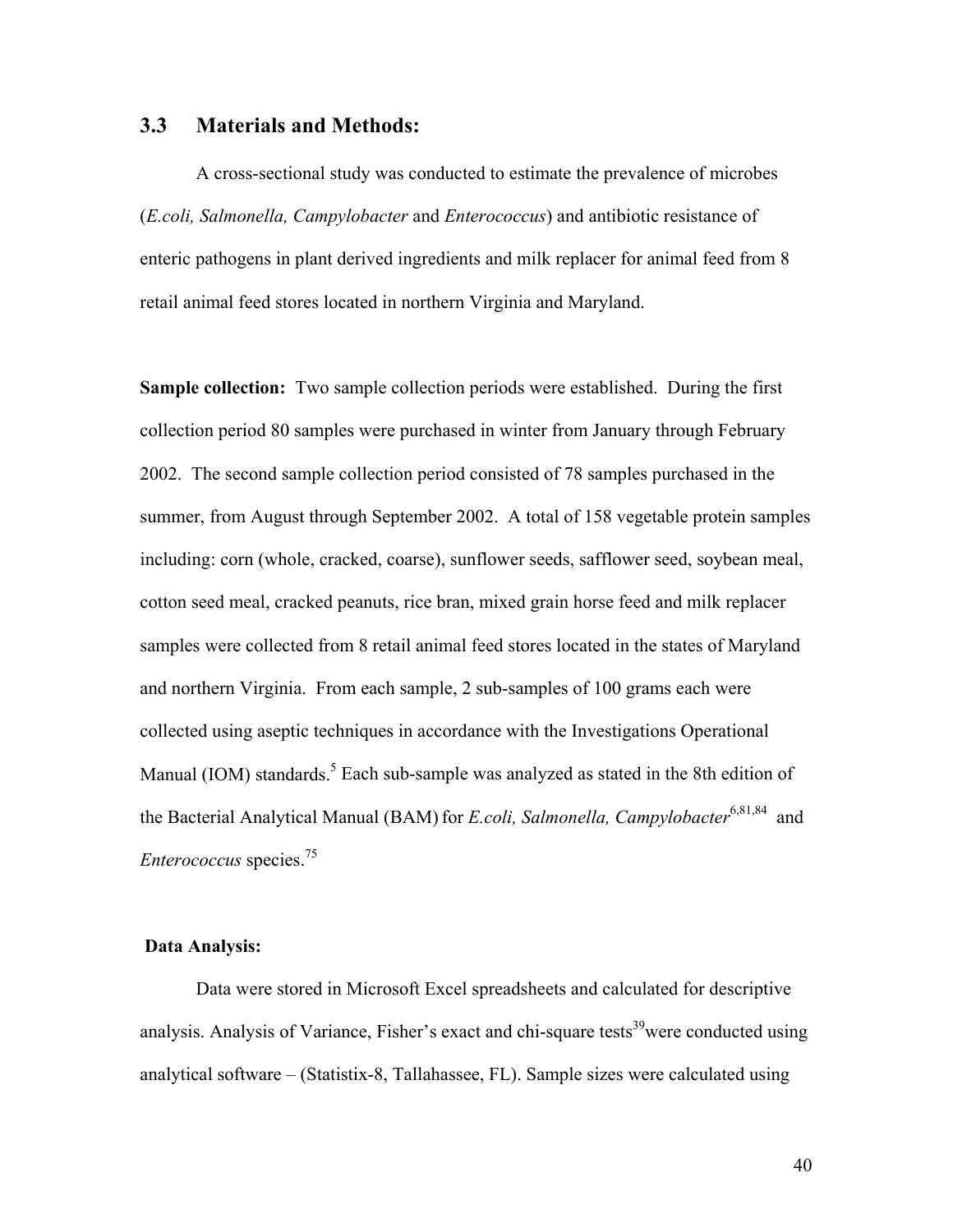Epi-info 2000 software from CDC. The sample size was calculated to detect a risk ratio of 3 or greater.<sup>47</sup>

# **3.4 Results:**

All samples were negative for *Campylobacter*. One sample (0.6%) was positive for *Salmonella* and nine samples (5.7 %) were positive for *E.coli*. Eighty samples (50.6%) were positive for *Enterococcus*. All feed samples purchased in the winter were negative for both *E.coli* and *Salmonella*. Feed samples purchased in the summer had one sample (sunflower meal) that was positive for *Salmonella*, and nine samples that were positive for *E.coli*. Results for microbial contamination are detailed in Table 1. Positive samples from the summer batch included: whole corn, cracked peanut, cotton seed, mixed grain horse feed, and milk replacer. Most samples collected during the summer were positive for *Enterococcus* (Table 2)*.* The animal feed purchased during the summer had significantly greater prevalences of *E.coli* (11.5%) and *Enterococcus* (87%) contamination than those purchased during the winter (0 and 15% respectively). Animal feed purchased in the summer were 38 times more likely to be contaminated with *Enterococcus spp.* than animal feed purchased in the winter (p-value < 0.001). There was also a significant association between being *Enterococcus* positive and being *E.coli* positive (p-value 0.0365). *Enterococcus spp.* positive samples were 8 times more likely to also be *E.coli* positive when compared to *Enterococcus spp.* negative samples. The overall sample size of 158 was sufficient to detect bacterial contamination of 10% or more with a power of 80%. Thus, the failure to isolate *Campylobacter* indicates that if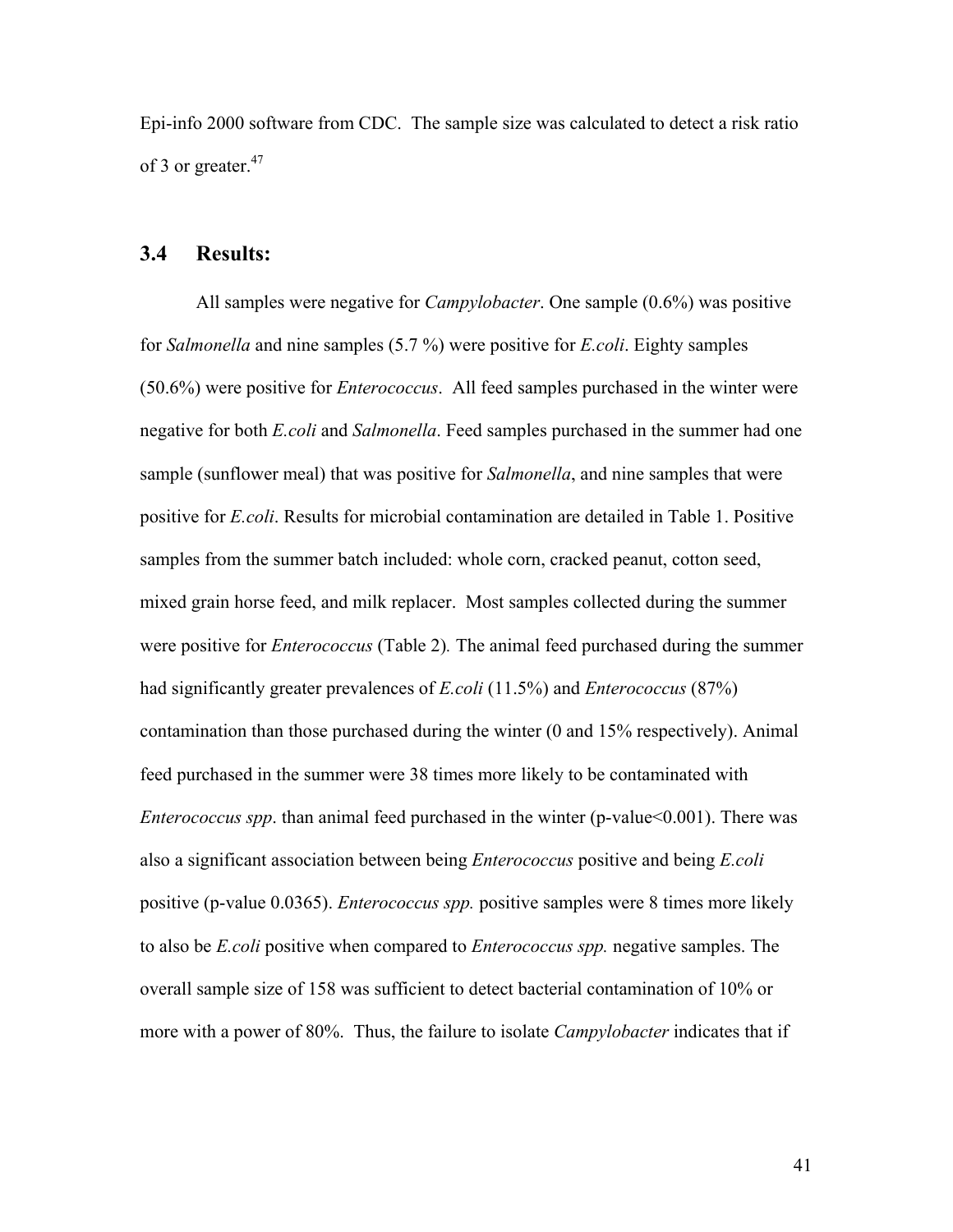present, its prevalence is likely to be less than 10%. More intensive sampling would therefore be needed to determine its prevalence in feed.

#### **3.5 Discussion:**

The prevalence of *Salmonella* (0.6%), and *E. coli* (5.7%) in plant sourced retail animal feed were approximately 10 fold lower than those estimates obtained from the FDA-CVM 2003 survey (5% and 43% respectively). But, they were consisted with results of Crane et al, who reported that only 2% of incoming ingredients were contaminated with *Salmonella* and without meat meal, only 0.7%<sup>34</sup>. This study estimates the prevalence of *Enterococcus* contamination at approximately 51% while the FDA-CVM reported a prevalence of 91%. However, the relative contribution from each bacterial species is similar and the difference in magnitude may be due to differences in the population sampled by FDA-CVM when compared to this study. Samples for the FDA-CVM study were collected from commercial feed mills and on-farm mixers then pooled together prior to bacterial isolation from each batch. Thus, these were two very different populations being sampled. Samples collected in this study were from smallscale animal feed retail stores intended for hobby and small-scale livestock producers but feeds were purchased from commercial feed mills. Most of these samples were packaged in individual bags containing 50 lbs or less of feed. This distribution method differs significantly from that commonly employed on large-scale commercial livestock and poultry farms and it may result in much lower rates of bacterial contamination.

In this study, microbial contamination in the feed samples purchased in the summer was higher than those purchased in the winter. This may reflect a seasonal effect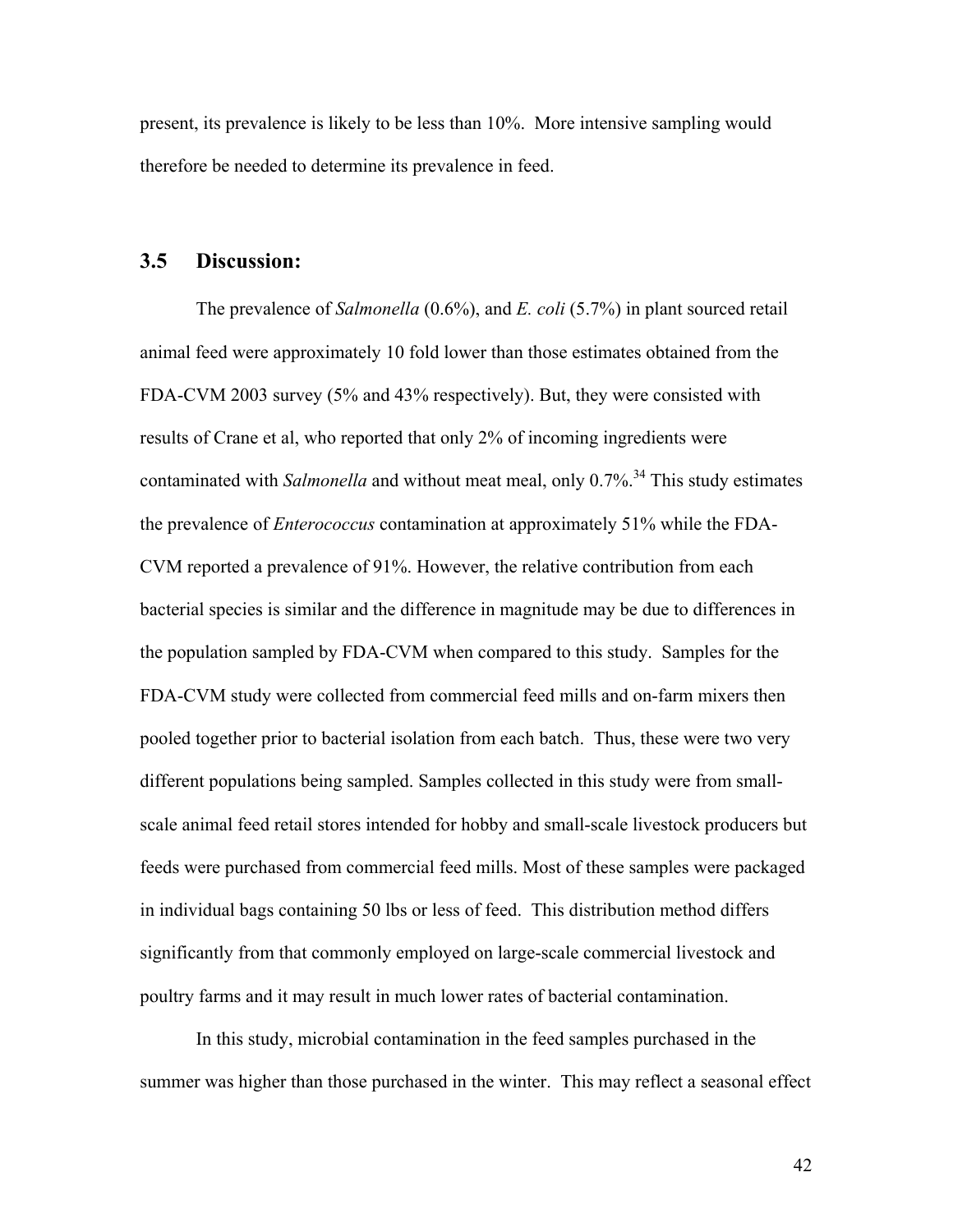related to weather and production, processing, and storage conditions; a one-time contamination; or a pattern of increasing contamination. Additional prospective research is needed to determine what the seasonal pattern of contamination is and to identify the risk factors associated with this pattern. Other important patterns affecting the prevalence of bacterial contamination of feed also need to be taken into consideration when developing the sampling frame for studies investigating the prevalence and distribution of bacterial contamination of feed. Jones *et al* reported there was no statistical difference in the *Salmonella* contamination rate of commercially manufactured animal feed samples collected in the spring when compared to samples collected in the summer but they found that the contamination rate was higher in samples collected on Friday when compared to samples collected on Monday or Wednesday.<sup>90</sup>

Jones *et al* also reported that feed samples (both mash and pellets) contaminated with *Salmonella* contained significantly higher *Enterobactericiae* counts (EC) than samples not contaminated with *Salmonella* and concluded that EC may provide some indication of the likelihood of *Salmonella* contamination in feed samples.<sup>90</sup> These results are consistent with this study in which all *Salmonella and E.coli* positive samples were also positive for *Enterococcus,* and the risk of *E.coli* contamination was 8 fold higher in those feed samples that were *Enterococcus* positive when compared to those samples what were *Enterococcus* negative. Thus, being *Enterococcus* positive may be an indicator of fecal contamination and contamination by potential pathogens such as *Salmonella*.

*Enterococcus* is normal gut flora for humans and many livestock species. It is widely disseminated in the environment and as demonstrated by the FDA-CVM studies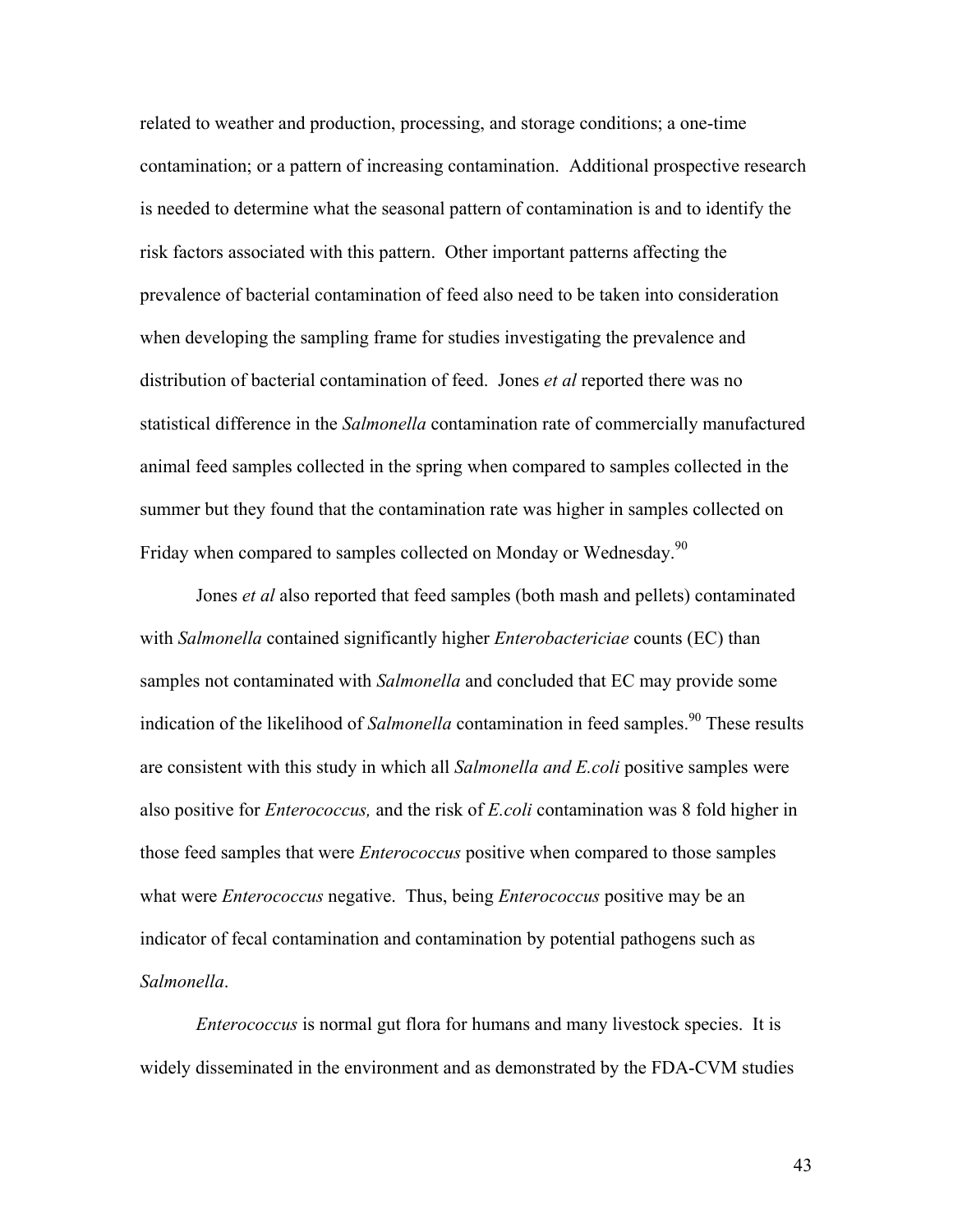and this study, it can readily be isolated from animal feed. While it is not usually a human pathogen, it can cause infectious disease and ranks second to third in frequency among bacteria isolated from hospitalized patients. Enterococcal infections occur in hospitalized patients with a variety of underlying conditions and across a wide spectrum of severity of illness and immune modulation.<sup>92</sup> While the role of animal feed as a risk factor for exposure of humans to pathogenic strains of *Enterococcus* has not been established, its common prevalence in feed may indeed prove to have health implications for livestock and humans especially if feed is identified as a reservoir for antibiotic resistant strains of *Enterococcus* 82. Recently, antibiotic resistant *Enterococcus* isolates were identified in US hospitals. Reports also indicate that antibiotic resistance genes from *Enterococcus* are capable of transferring to other bacterial species.<sup>15</sup> FDA-CVM survey reported that antibiotic resistant *Enterococcus* strains occur frequently in feedstuff, but they appear to have widely disseminated phenotypes that occur with equal rates in both animal and plant derived products. In addition, the inherently resistant *Enterococcus, Salmonella* or *E.coli*  shed by livestock into litter or manure have the potential to harbor antibiotic-resistant plasmids that may be transferred from litter or manure-treated lands to feed and food derived from crops grown on such lands.<sup>9,120</sup>

This was a preliminary study to determine the magnitude of the problem with contamination of retail plant-based animal feed with enteric bacteria. The sample size was only sufficient to detect contamination at a level of 10% or greater and the sampling periods only included two seasons, summer and winter. A greater sample size with more frequent sampling intervals is necessary to clearly establish seasonal patterns of enteric bacterial contamination of retail plant-based feed. A prospective study design that follows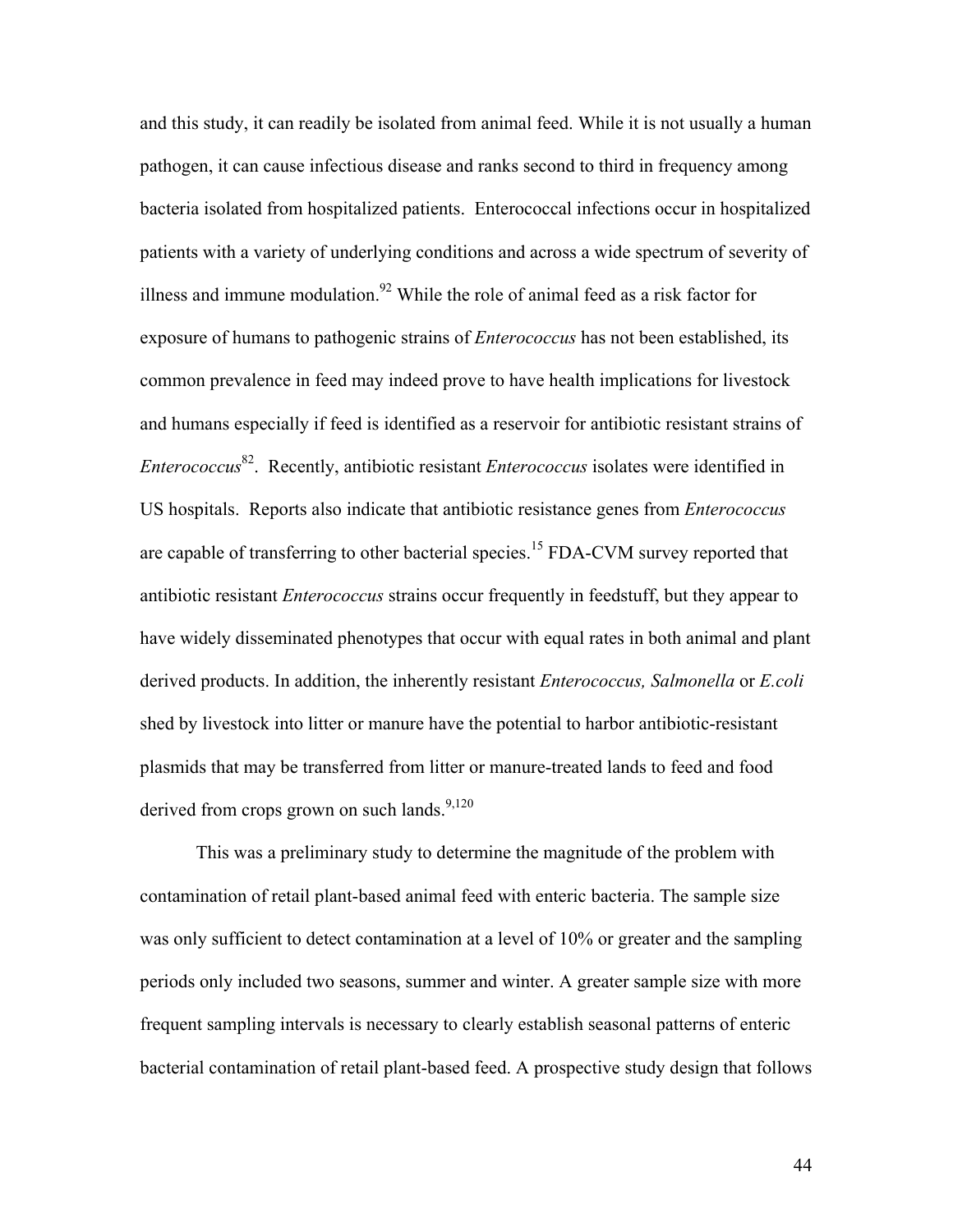crops from harvest to farm delivery is necessary to identify risk factors from the field through to feed production continuum. Each of these study designs needs to be developed with consideration of the seasonal and weekly patterns of bacterial contamination that have been reported. Despite these limitations, results from this study and others in the literature demonstrate that microbial contamination in animal feed should be a great concern for commercial feed producers, retail distributors, livestock and poultry producers and the general public. Improvement in the safety of animal feed should include strengthening the surveillance of animal feed for bacterial contamination and integration of such surveillance with human foodborne disease surveillance systems.17,82,101 In order to achieve the FDA-CVM goal of *Salmonella*-free feed and feed ingredients, a HACCP program needs to be instituted for the animal feed industry. A comprehensive feed and food safety approach will require both a "farm-to-fork" model and a "field-to-trough" model of risk assessment.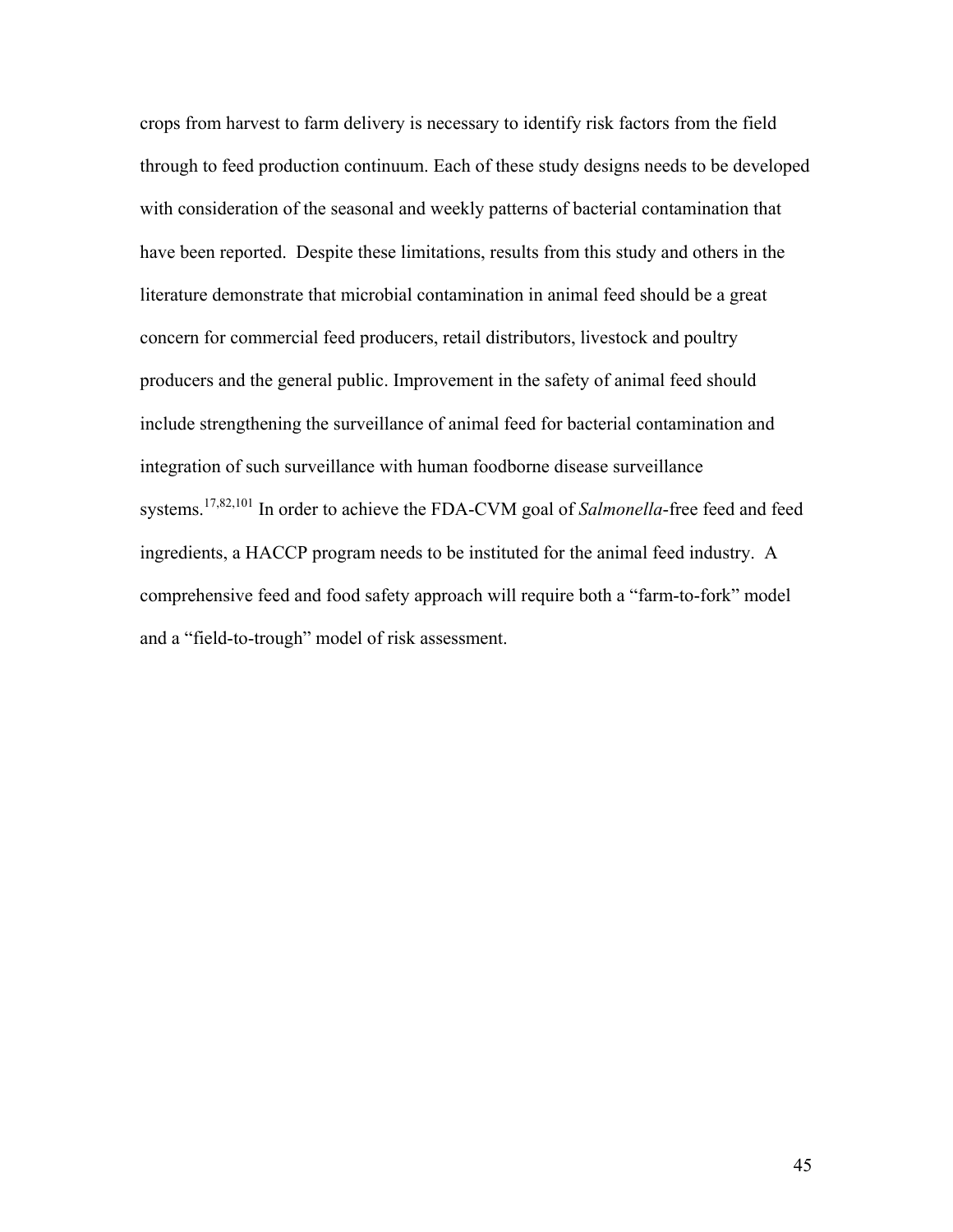Table 1. Univariate analysis of enteric pathogens contamination in plant protein for animal feed and milk replacers in Maryland and Northern Virginia, sampled in 2002.  $(N=158)$ .

|              | N   | Entero-<br>Coccus | E.coli      | Salmo-<br>nella | Campylo-<br>bacter |
|--------------|-----|-------------------|-------------|-----------------|--------------------|
| Winter batch | 80  | $12(15%)^*$       | $0*$        | $\Omega$        | $\theta$           |
| Summer batch | 78  | 68 (87%)          | $9(11.5\%)$ | $1(1.3\%)$      | $\theta$           |
| <b>Total</b> | 158 | $80(51\%)$        | $9(5.7\%)$  | $1(0.6\%)$      | $\theta$           |

\* Statistically significant difference at  $\alpha = 0.05$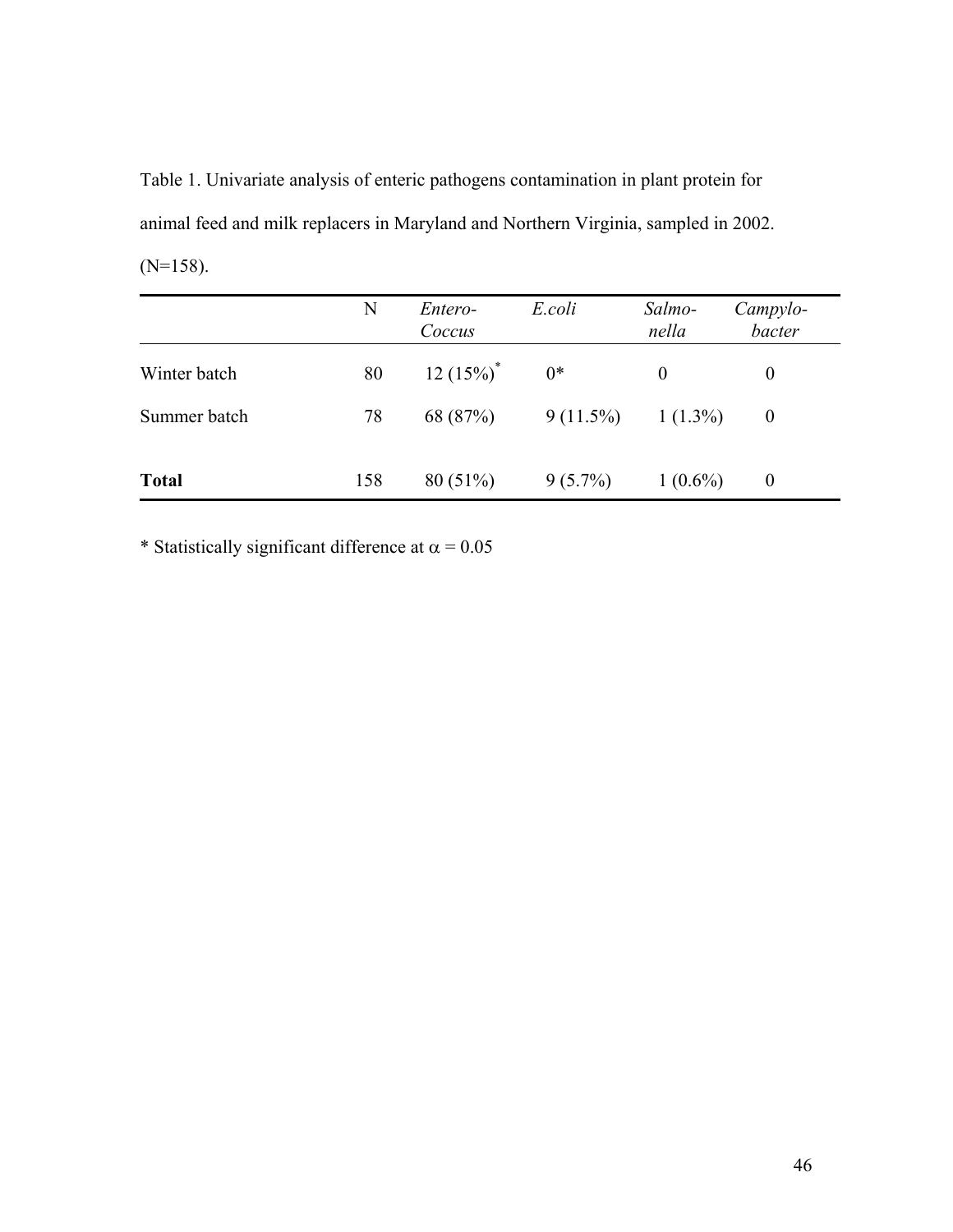| Meal types         | <i>E.coli</i> Prev $\left(\frac{9}{0}\right)$ | <i>Entero</i> Prev $\left(\frac{0}{0}\right)$ |  |
|--------------------|-----------------------------------------------|-----------------------------------------------|--|
|                    |                                               |                                               |  |
| Corn               | 6(3/52)                                       | 52 (27/52)                                    |  |
| Peanut             | 8(1/12)                                       | 42 (5/12)                                     |  |
| Sunflower*         | 10(2/10)                                      | 40 (8/20)                                     |  |
| <b>Cotton Seed</b> | 0(0/12)                                       | 50 (6/12)                                     |  |
| Soy bean           | 0(0/12)                                       | 50 (6/12)                                     |  |
| Saffflower         | 0(0/10)                                       | 40 (4/10)                                     |  |

Table 2: Summary results of *E.coli* and *Enterococcus* contamination of vegetable protein collected from Maryland and Northern Virginia in 2002.

\* One sample tested positive for *Salmonella*.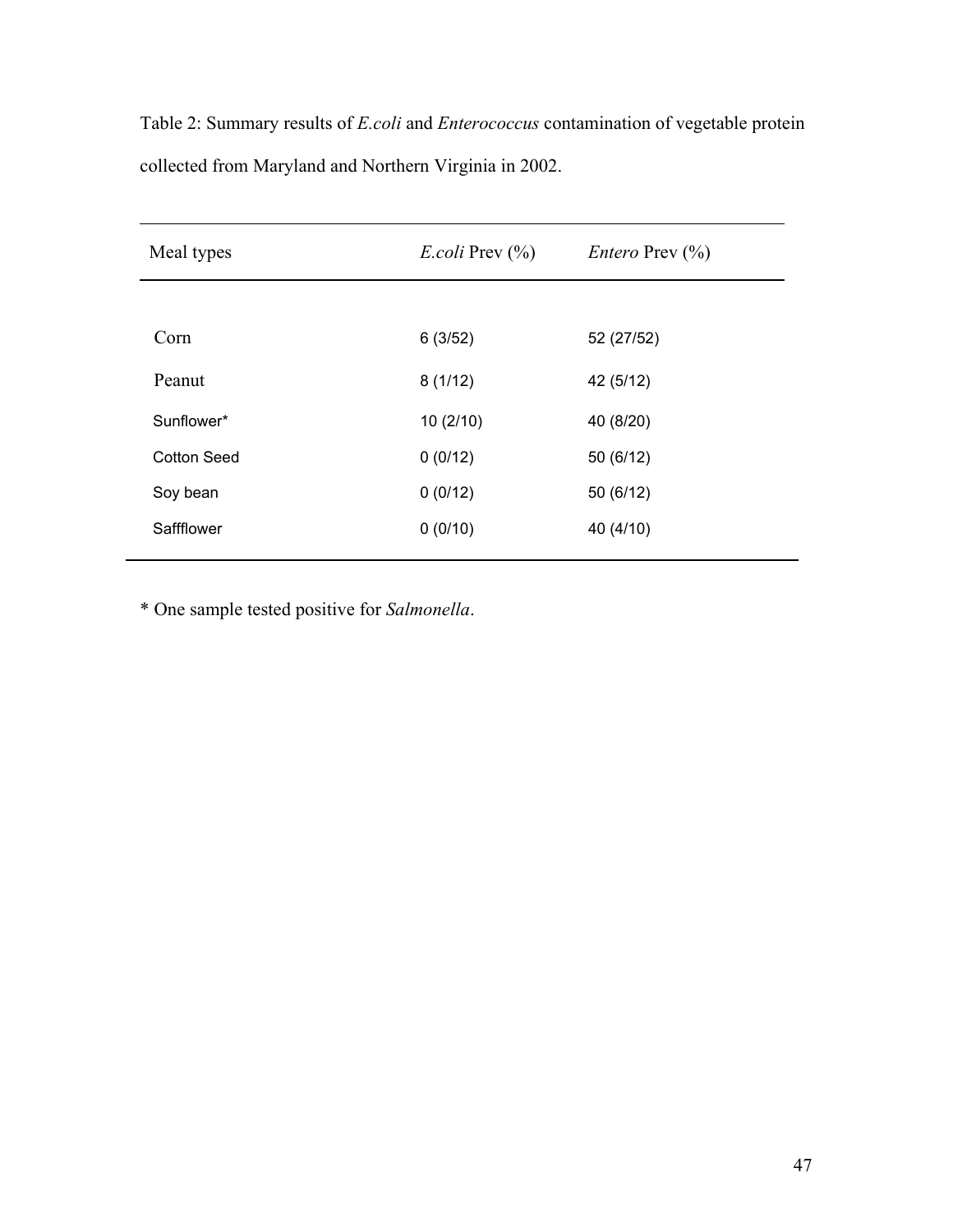# **4. Chapter III: Airflow in Broiler Houses as a Risk Factor for Growth of Enteric Pathogens**

#### **4.1 Abstract**

*Salmonella* is one the most important foodborne diseases worldwide and *Salmonella* control has become an important objective for the poultry industry from both public health and economic perspectives. Increased water parameters (moisture, and water activity) in litter may create favorable conditions for bacterial multiplication. A cross-sectional study was conducted to assess the association between airflow within a poultry house and litter *Salmonella* and fecal coliform loads. Five different commercial university broiler farms at two different geographical locations were sampled. Overall *Salmonella* prevalence by the drag swab (DS) method was 50% (18/36) of swabs, representing 4 of 5 houses sampled. Individual litter samples had a *Salmonella* prevalence of 33.3 % (12/36) representing 3 of the 5 houses sampled. In all five houses, airflow velocities at three feet (91.2cm) above the litter surface were greater than the airflow measured at three inches (7.6cm) above the litter surface. On Farms1, 2,3 and 5, regions within the poultry house with reduced airflow velocity were associated with regions having increased fecal coliform counts. This association was not observed at Farm 4.

The Friedman two-way analysis of variance by rank found a significant association between regions of reduced airflow within a poultry house and regions of increased coliform and *Salmonella* contamination. Even within tunnel ventilated houses, supplemental ventilation may be necessary in those areas of reduced airflow to achieve a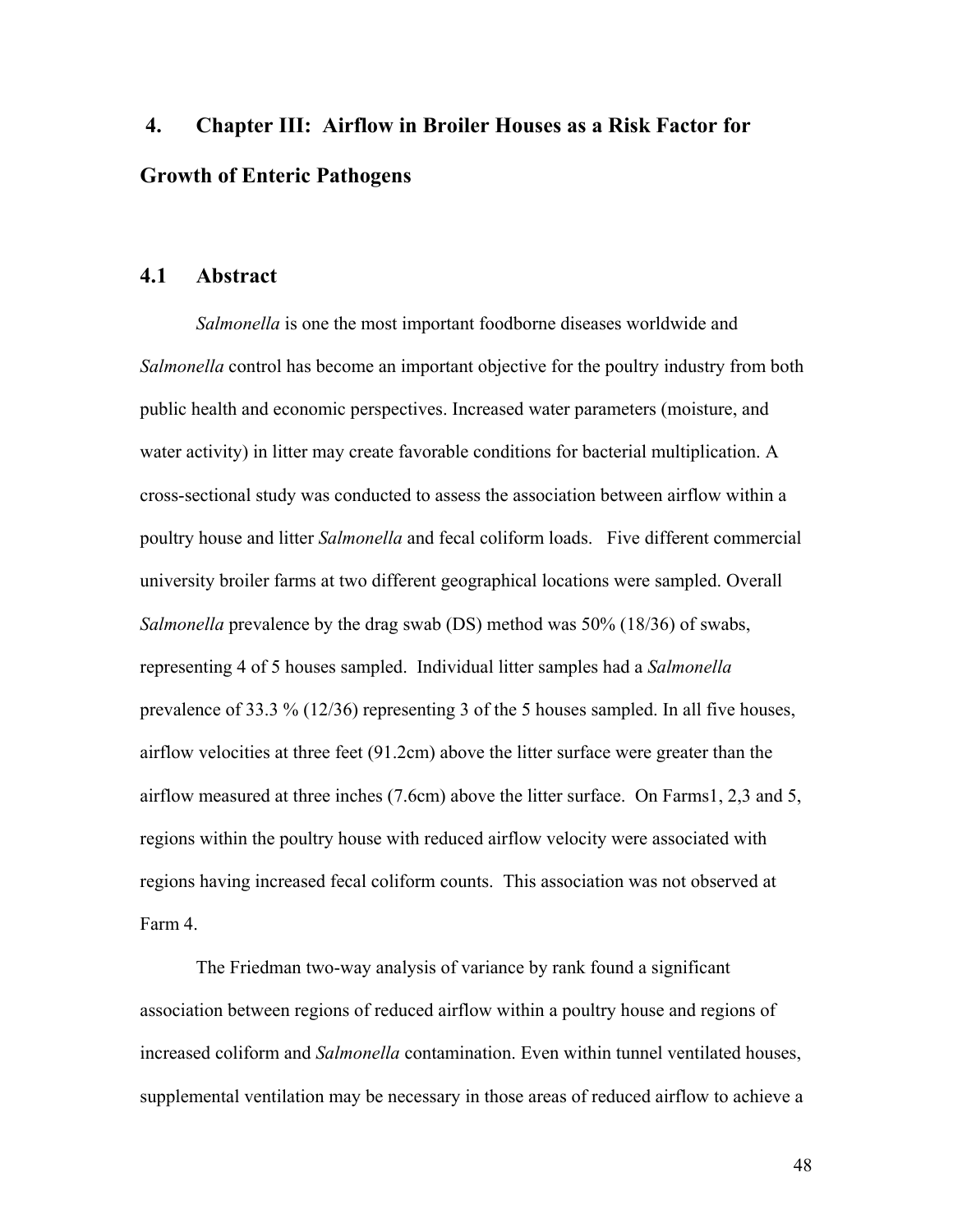target of 1.5 mph at 3 inches above the litter surface as the minimum rate of airflow within the house. This modest increase in airflow can significantly reduce the level of fecal coliform and *Salmonella* contamination and improve both poultry health and productivity and poultry product safety.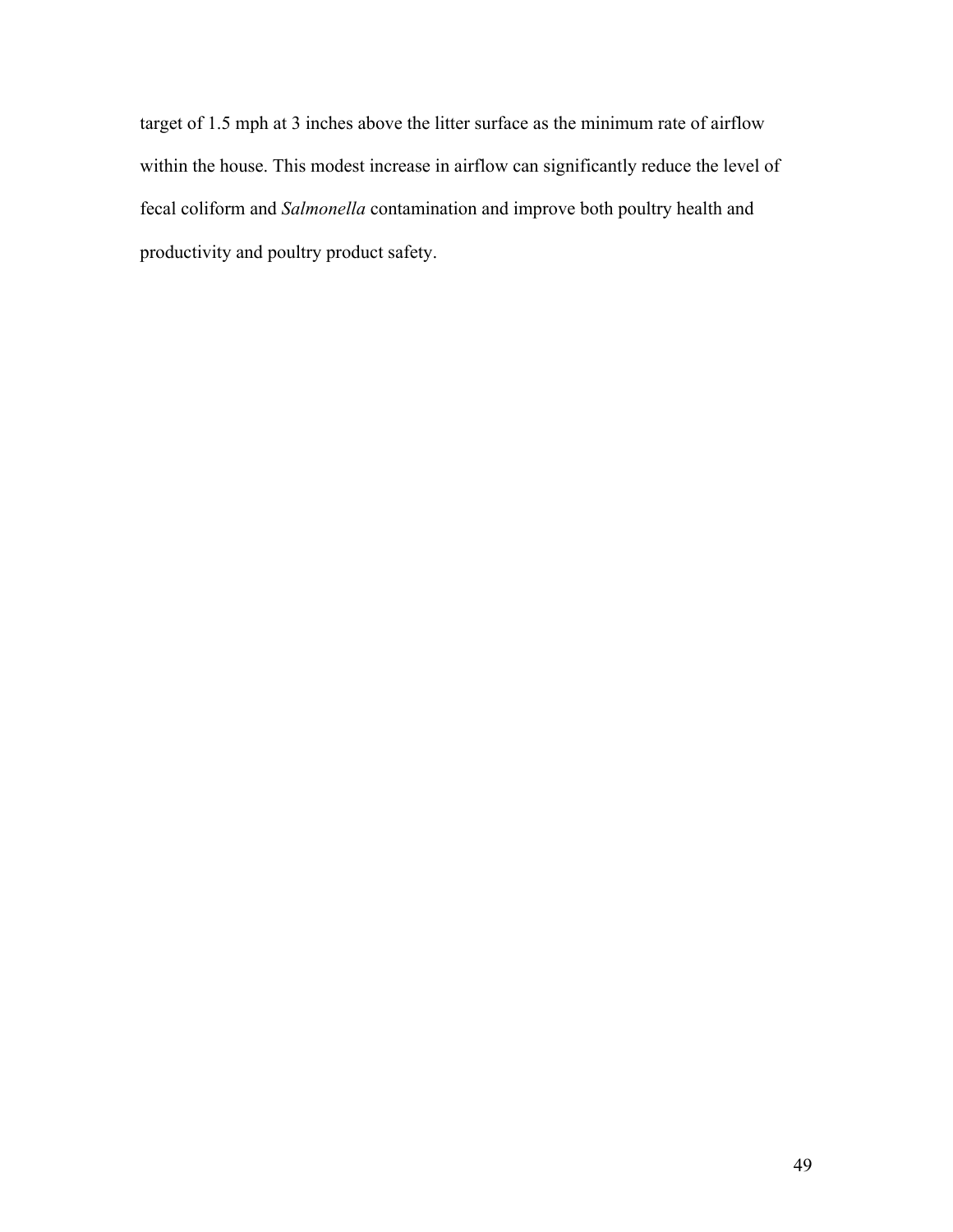### **4.2 Introduction**

Salmonellosis is the most frequently reported foodborne illness in the United States, and is the second most common foodborne illness worldwide<sup>1</sup>. Controlling *Salmonella* has thus become an important objective for the poultry industry from both a public health and economic perspectives. *Salmonella* can be found in virtually every part of the world and is carried by an extremely wide variety of hosts. Effective *Salmonella* control at the farm especially in broiler litter and layer manure could lower *Salmonella* contamination in poultry products.<sup>21,79,108</sup> High water parameters (moisture which can be defined as diffuse wetness that can be felt as vapor in the atmosphere or condensed liquid on the surfaces of objects; dampness, and water activity (Aw) (or equilibrium relative humidity %ERH) measures the vapor pressure generated by the moisture present in a hygroscopic product reflects the active part of moisture content or the part which, under normal circumstances, can be exchanged between the product and its environment) in litter facilitate the multiplication of enteric pathogens such as *Salmonella* and *E. coli.* A variety of studies have shown that Aw greater than 0.90 at broiler litter surface were associated with increased *Salmonella* prevalence in poultry houses and on carcasses of birds processed from these houses.<sup>52,108</sup> These studies conclude that lower Aw levels at the litter surface are associated with lower *Salmonella* loads on carcasses. Therefore, the transmission of *Salmonella* from the farm to the processing plant and potentially to marketed carcasses may be diminished and controlled by implementing management strategies that reduce bacterial loads in the production environment.

 Reduction of moisture within a poultry house can be achieved through adequate ventilation. In fact, one of the goals of tunnel ventilation systems is to reduce moisture in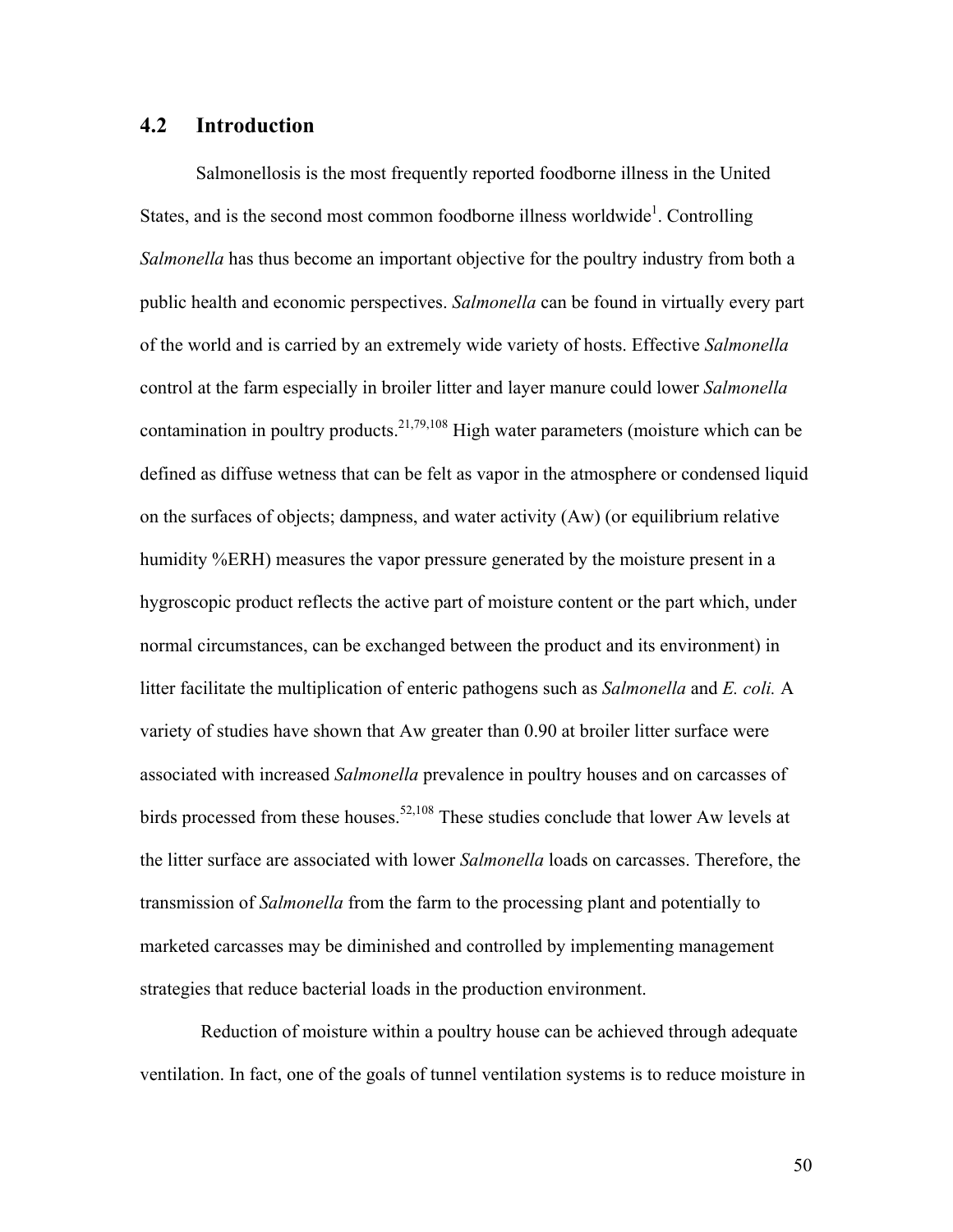the poultry house environment.<sup>24,173</sup> However, an association between rate and pattern of airflow within the poultry house and distribution of litter bacterial load has not been established. Increased airflow, especially in those regions of the house where the airflow may be relatively stagnant even with tunnel ventilation, can lower Aw levels at litter surface throughout the house. This may also indirectly reduce bacterial loads in litter and consequently reduce bacterial loads in the birds at processing. Identification of regions within the poultry house with increased *Salmonella* and fecal coliform multiplication can lead to the development of interventions, such as supplemental ventilation, to control bacterial growth in those "hot spots". Kingston and colleagues have shown that such hygienic environments are closely associated with reduced prime costs of broiler production, and *Salmonella*-negative carcasses at processing.<sup>21,95,108,129</sup> This will enhance both poultry health, productivity and product food safety.

The objectives of this study are:

- To study the airflow pattern inside broiler houses
- To evaluate the relationship between airflow and the growth pattern of *Salmonella* and fecal coliforms (FC) in broiler house litter

The hypotheses of this study are:

- Litter samples from the region of minimum airflow within a poultry house is associated with increased *Salmonella* and FC bacterial loads when compared to litter samples from the region of maximum airflow within the same poultry house. - The correlation coefficient for airflow at a level of 3 inches above the litter and FC count is significantly greater than the correlation coefficient for airflow at level of 3 feet above the litter surface and FC count.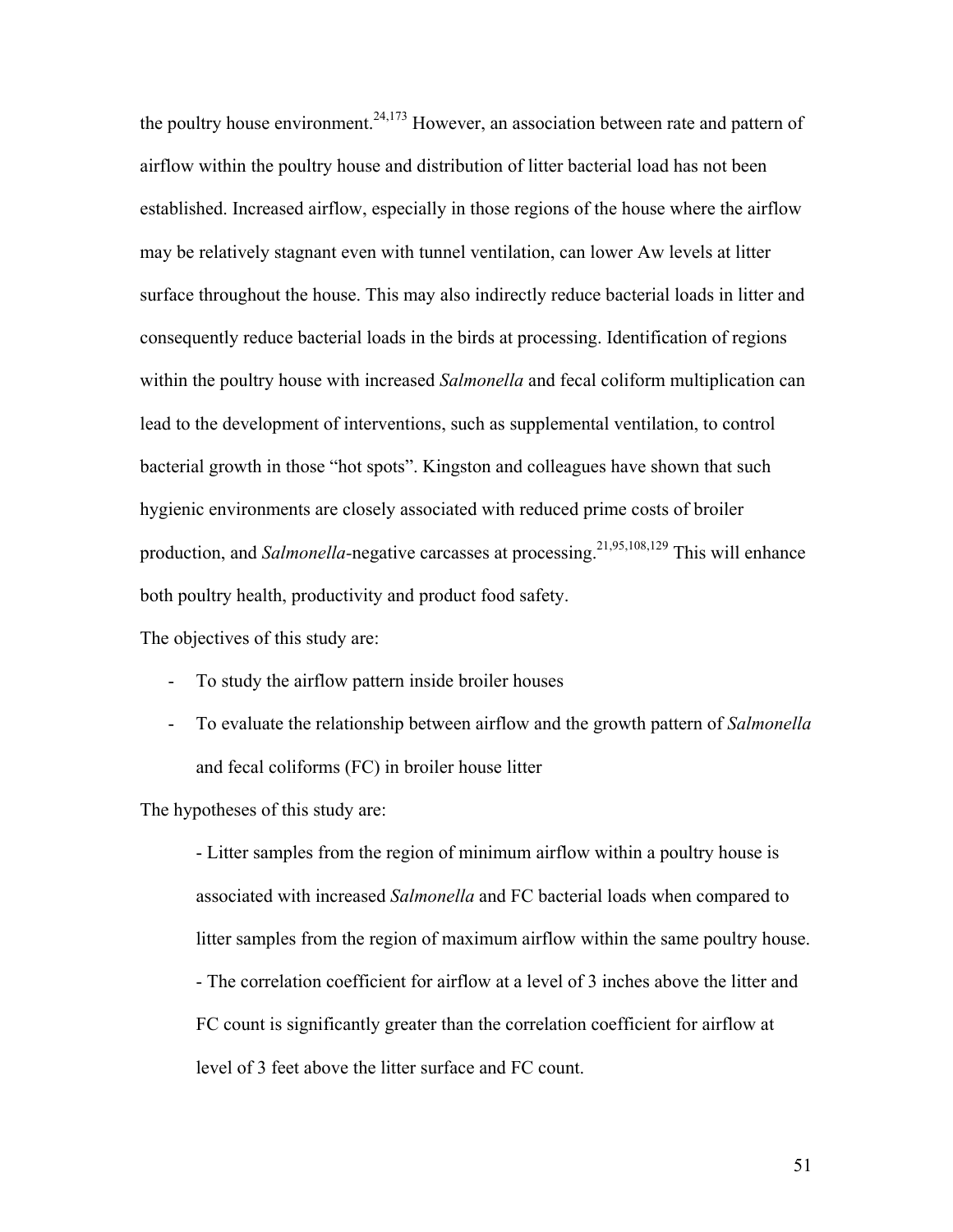# **4.3 Materials and Methods**

Study Design: A cross-sectional study approach was used to assess the association between airflow within a poultry house and litter *Salmonella* and FC loads.

Five commercial broiler houses from three different commercial poultry operations located on university farms in Eastern and Southern parts of the United States were visited on single occasions during the final week of a six-week grow-out period. Each house was sampled by six-drag swabs (DS), which were collected from the left, center and right sections of the poultry houses. After dragging, the swabs were returned to the transport containers, labeled with date, farm number, and region dragged, and placed in an insulated foam box. Airflow within the poultry house was monitored using a sampling grid technique where 30 evenly spaced intervals of the house were marked. Airflow was then measured at a height of 3 inches (7.6cm) above the litter surface and 3 feet (91.4cm) above the litter surface. Airflow patterns over each sampling site were measured using a digital Hygro-thermometer, anemometer, data-logging instrument (Pacer Industries, Inc., Chippewa Falls, WI) and digital thermo wind meter (Spectrum technologies, Inc., Plainfield, IL) according to the manufacturer's instructions. Each air velocity reading represented the maximum airflow at a particular location during a 30-s interval. From the collected airflow data, 2 maximum, 2 median, and 2 minimum airflow locations were marked for litter sample collection.

A 25-gram litter sample was collected at each of the 6 designated locations. Litter samples were transferred onsite into 50 ml centrifuge tubes containing 25 ml of 2% buffered peptone water (BPW). Tubes were labeled with the date, farm number, and site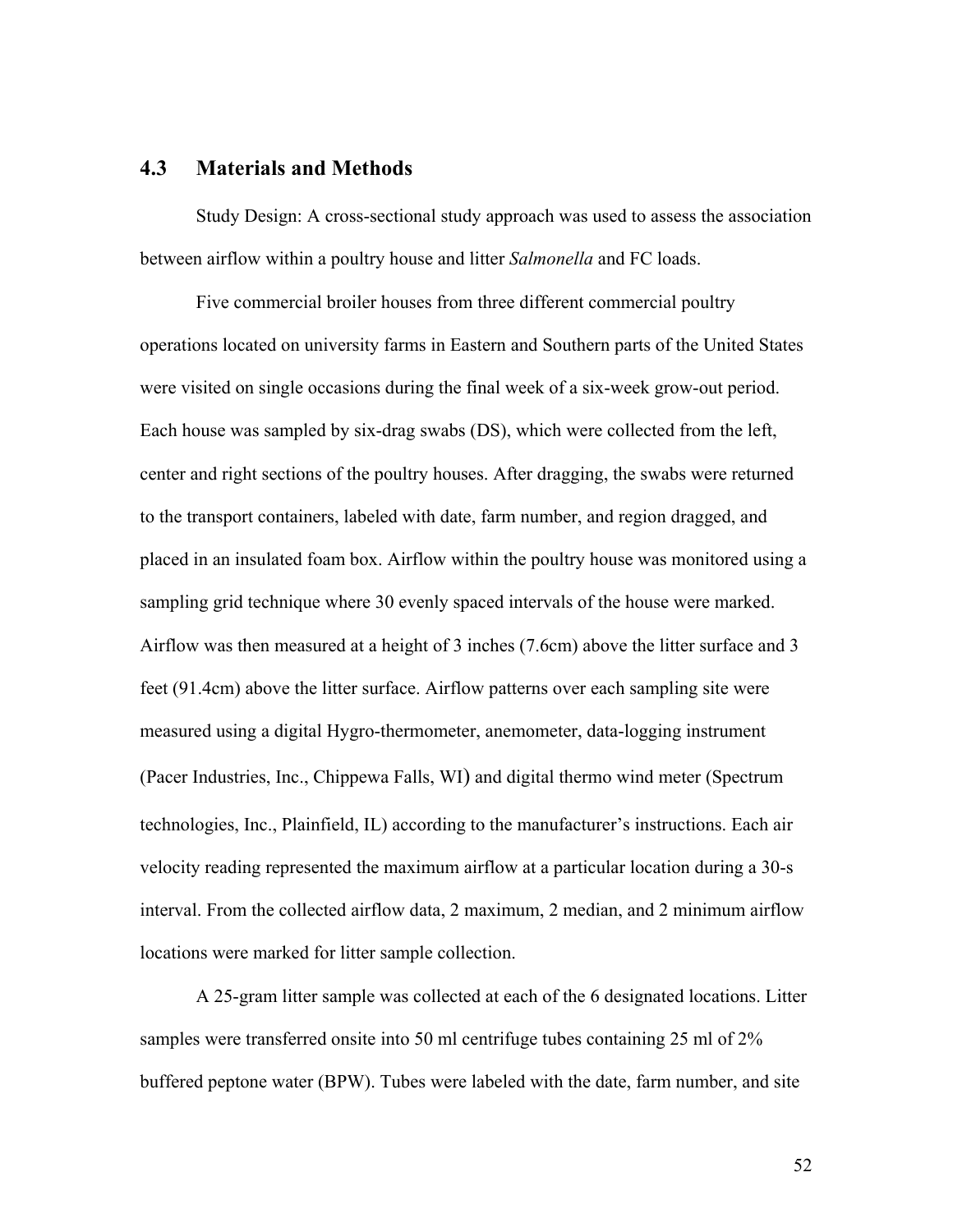number and sealed. Samples were placed in a styrofoam shipping box containing dry ice and sent to the laboratory via overnight courier. Drag swab and litter samples were processed within 24 hrs of collection. All litter samples were processed according to Mallinson *et al*<sup>107</sup>. The frozen litter samples were thawed quickly in a hot water bath  $(41^{\circ}$ C). The litter was weighed and transferred to 225 ml BPW, thoroughly shaken for about 10 minutes, then filtered using a stomacher bag (Fisher brand filtra bag). A 45 ml aliquot of the filtrate was placed into a 50ml plastic tube and frozen at -70°C. The remaining filtrate was placed in a 400ml plastic bottle and placed in a 37°C incubator overnight.

#### *Salmonella* **Quantification:**

Litter samples were pre-screened for *Salmonella* quantification as previously described. *Salmonella* screening was performed by qualitatively testing for this organism using filtrate. After primary and selective enrichment in BPW and Rappaport Vassiliatis (RV) broth, respectively, all samples were placed on Miller-Mallinson (MM) agar and incubated at 37°C. Plates were read after 24 and 48 hrs of incubation. Suspected colonies were confirmed by biochemical test with Triple Sugar Iron (TSI) and Lysine Iron (LIA) agar. Positive litter samples were quantified with a three tubes serial dilution technique using the most probable number (MPN) calculation by FDA- Bacterial Analytical Manual (BAM) method.<sup>7</sup>

#### **Fecal Coliform Quantification:**

FC quantification was performed by thawing 45-ml aliquot suspension of litter, which was serially diluted as  $200\mu l$ ,  $20\mu l$ ,  $2 \mu l$  and  $0.2 \mu l$  and filter through microbial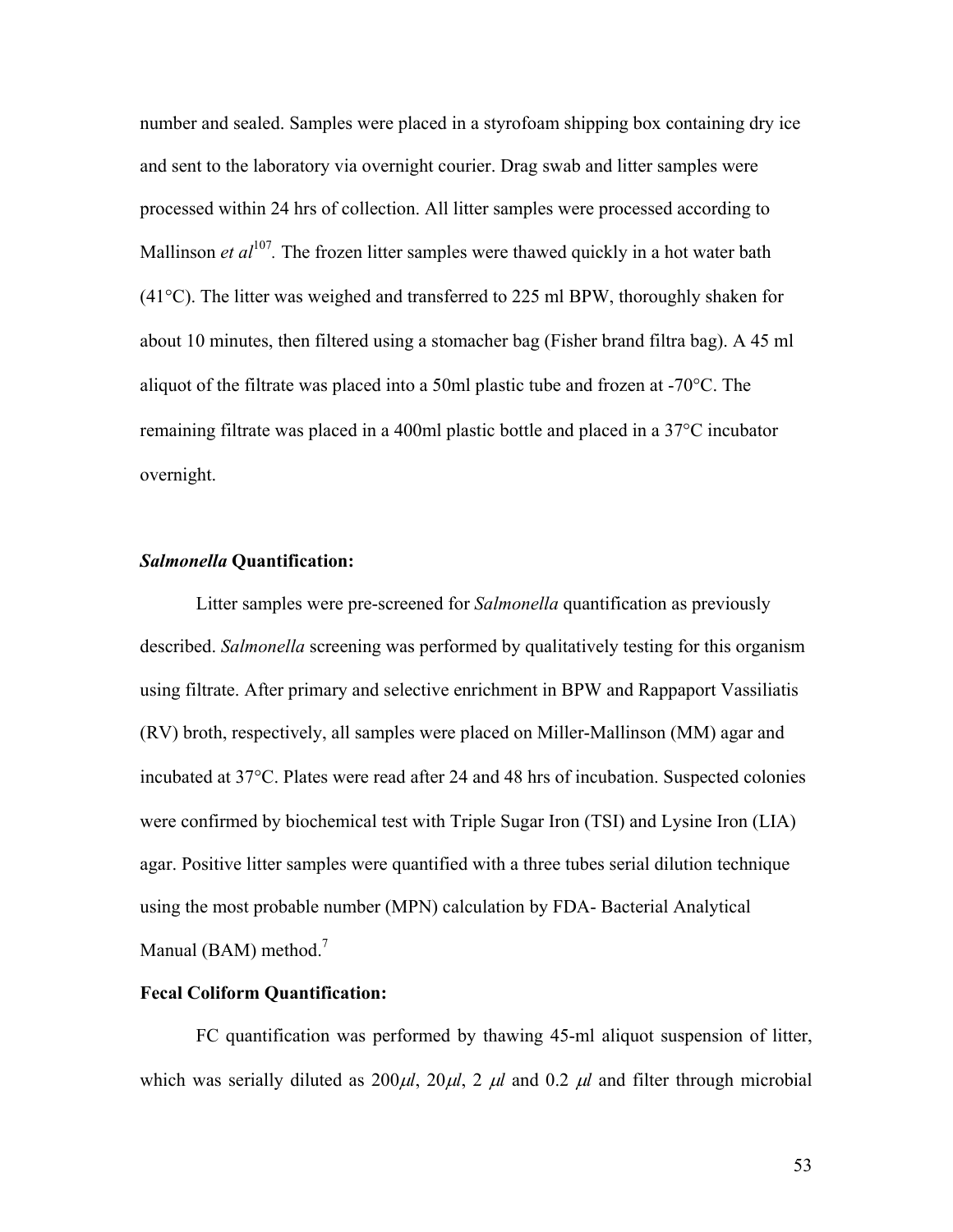monitor (Schleicher & Schuell MicroScience, Inc. USA Riviera Beach, FL) for each dilution. 2ml M-fc medium with rosolic acid, (Millipore Corp., Bedford, MA) for FC was put on each monitor and incubated at 41<sup>o</sup>C for 24 hrs. Typical blue FC colonies were counted for quantification from each dilution and colony forming units (cfu) per 10 grams of litter sample was calculated based on number of colonies, dilution ratio, and litter sample weight.

#### **Statistical Analysis:**

Statistical Software (Statistix-8, Tallahassee, FL) was used to analyze the data. Raw and transformed data were tested for normality using the Shapiro-Wilkes test<sup>39</sup>. Since farms differed by age of litter, age of house, temperature and humidity at the time of sampling, and type and age of ventilation system, analysis was conducted on samples from each house separately. Paired t-test was used to compare FC counts between low and high airflow samples for each separate farm<sup>39</sup>. Fisher's exact test was used to compare binary outcomes and to estimate odds ratios<sup>39</sup>. Spearman Rank Correlation coefficient test was used to compare correlation coefficient of airflow at 3 inches above litter and FC counts with airflow at 3 feet above litter and FC counts<sup>39</sup>. The Friedman two-way analysis of variance by rank was used to measure the effect of different airflow levels to the FC coliform counts in the broiler litter samples $^{39}$ .

# **4.4 Results**

The results of descriptive analysis of variables of sample (airflow at 3", airflow at 3', *Salmonella* MPN#, and fecal coliform cfu counts for each house are summarized in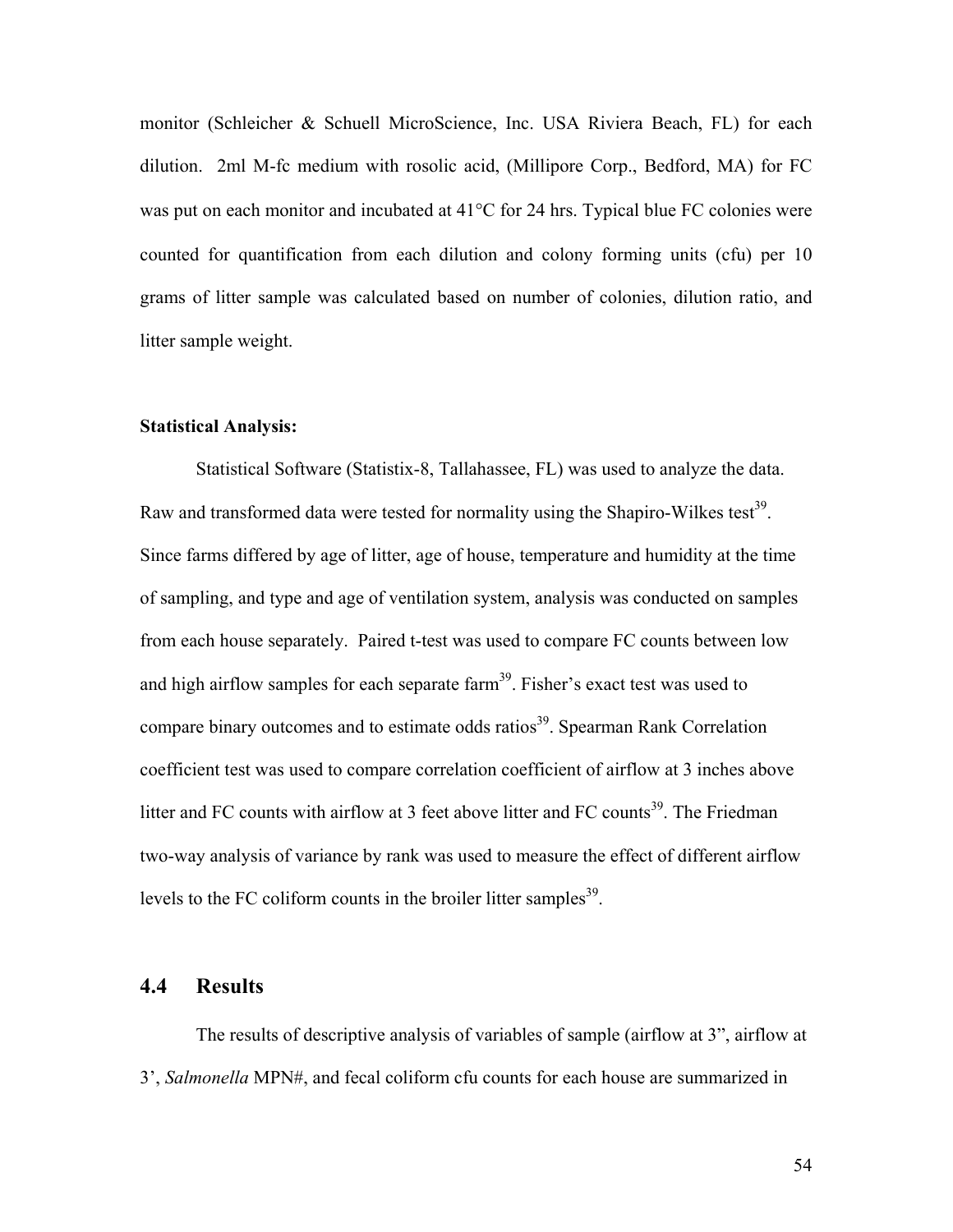Tables 3,4 and 5. *Salmonella* and FC counts were not normally distributed by Shapiro-Wilkes test. These data were then transformed using the natural log transformation. The results of the Shapiro-Wilkes test on the transformed data indicate that the transformed data were normally distributed (p-value 0.2680 for *Salmonella* and p-value 0.8452 for FC counts).

Overall *Salmonella* prevalence by DS method was 50% (15/30), and by litter samples, 33.3 % (10/30). (Table 6) In all five houses, airflow velocities at three feet above the litter were greater than at three inches above the litter. The correlation coefficient for airflow at 3 inches above the litter and the fecal coliform count is significantly greater than the correlation coefficient for airflow at 3 ft above the litter surface and coliform count for Farms 1, 4 and 5 (Table 7).

There was an inverse association between airflow and FC counts in Farms 1, 2 and 3. The resulting relationship was a 3-4-fold reduction in FC count at those sites in which the airflow exceeded the median for the house when compared to those sites where the airflow was below the house median velocity (Table 8). A summary of the relationship between airflow and FC counts for each farm is shown in Figures 1-5. Farms 2 and 3 had a statistically significant difference between FC counts from low airflow litter sampling sites and FC counts from high airflow litter sampling sites with p-value 0.0276 for Farm 2 and p-value 0.0111 for Farm 3. There was no statistically significant difference between FC counts and air velocity in Farms 1, 4 and 5. Also, there was no statistically significant difference between different levels of airflow to FC coliform counts between broiler houses from southern states (p-value 0.097).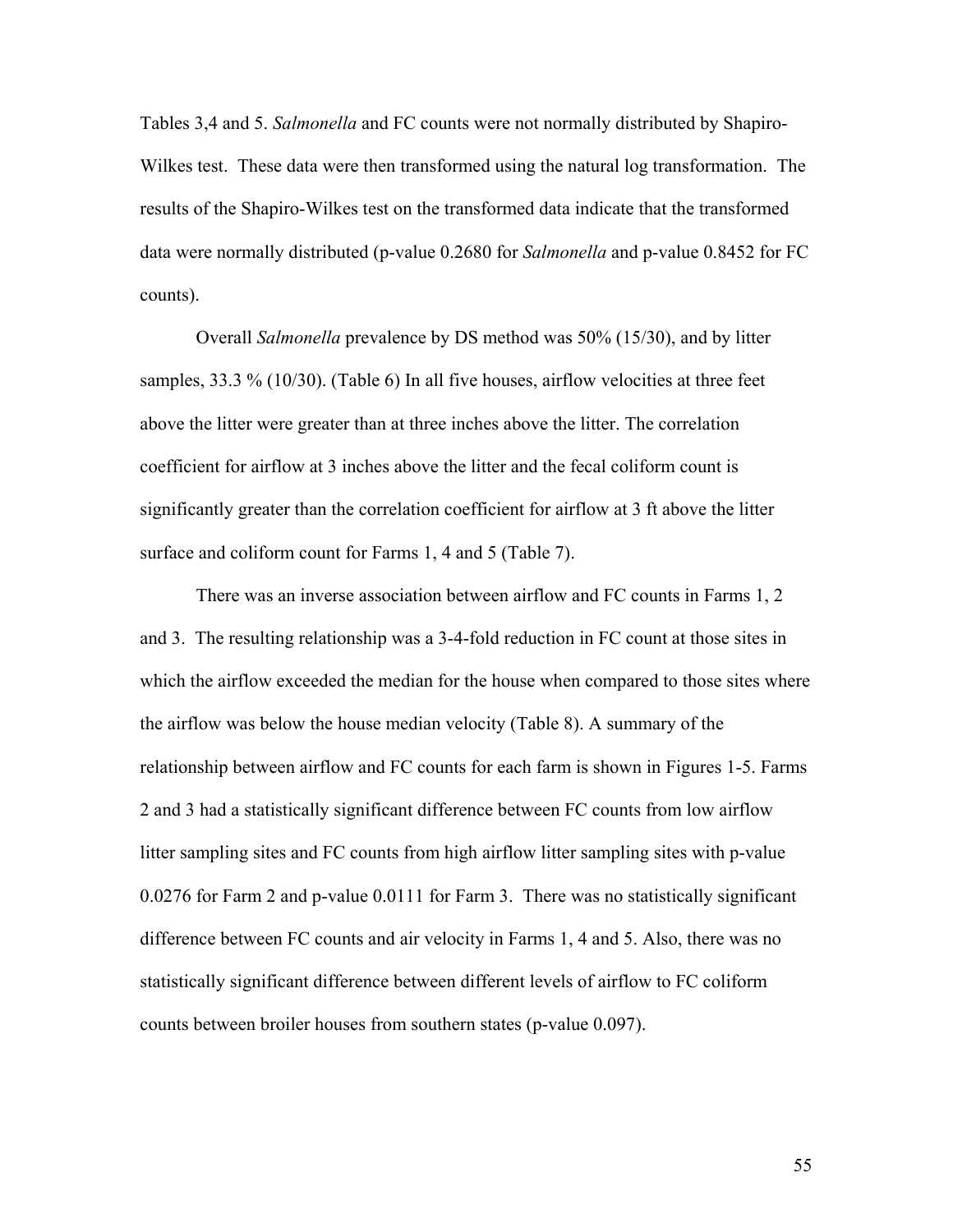The Friedman's two-way analysis of variance by rank found an association between minimum airflow and elevated FC rank when compared to maximum airflow and FC rank. This difference was statistically significant at  $\alpha$  level 0.10 (p-value 0.0578). (Table 9)

# **4.5 Discussion**

As reported by De Rezende *et.al*, the DS method was more reliable and sensitive for qualitatively determining the *Salmonella* status of a house than litter samples<sup>53</sup>. The high percentage of negative litter culture results compared to the DS results suggests that *Salmonella spp*. is not uniformly distributed throughout the litter surface. At moderate relative humidity, there is a significant association between regions of reduced airflow within a poultry house and regions of increased coliform and *Salmonella* contamination. Samples collected from farms where relative humidity was 90-95% failed to show significant association between airflow and bacterial load. These houses also had significantly increased bacterial load overall when compared to farms sampled where relative humidity was less than 50%. Farms 1, 2 and 3 are from the Mid-Atlantic regions of the United States. At the time of sampling, relative humidity on these farms was approximately 43% and outdoor temperature was 80°F, which was much lower than the relative humidity and temperature at the time of sampling on Farms 4 and 5 (90-95% and 88°F respectively) located in the southern United States. In addition, age of the litter may have been an important risk factor for the level of bacterial contamination observed in Farms 4 and 5. Houses from these farms had new litter placed just prior to the arrival of the current flock of birds, while houses from Farms 1, 2, and 3 had cycled previous flocks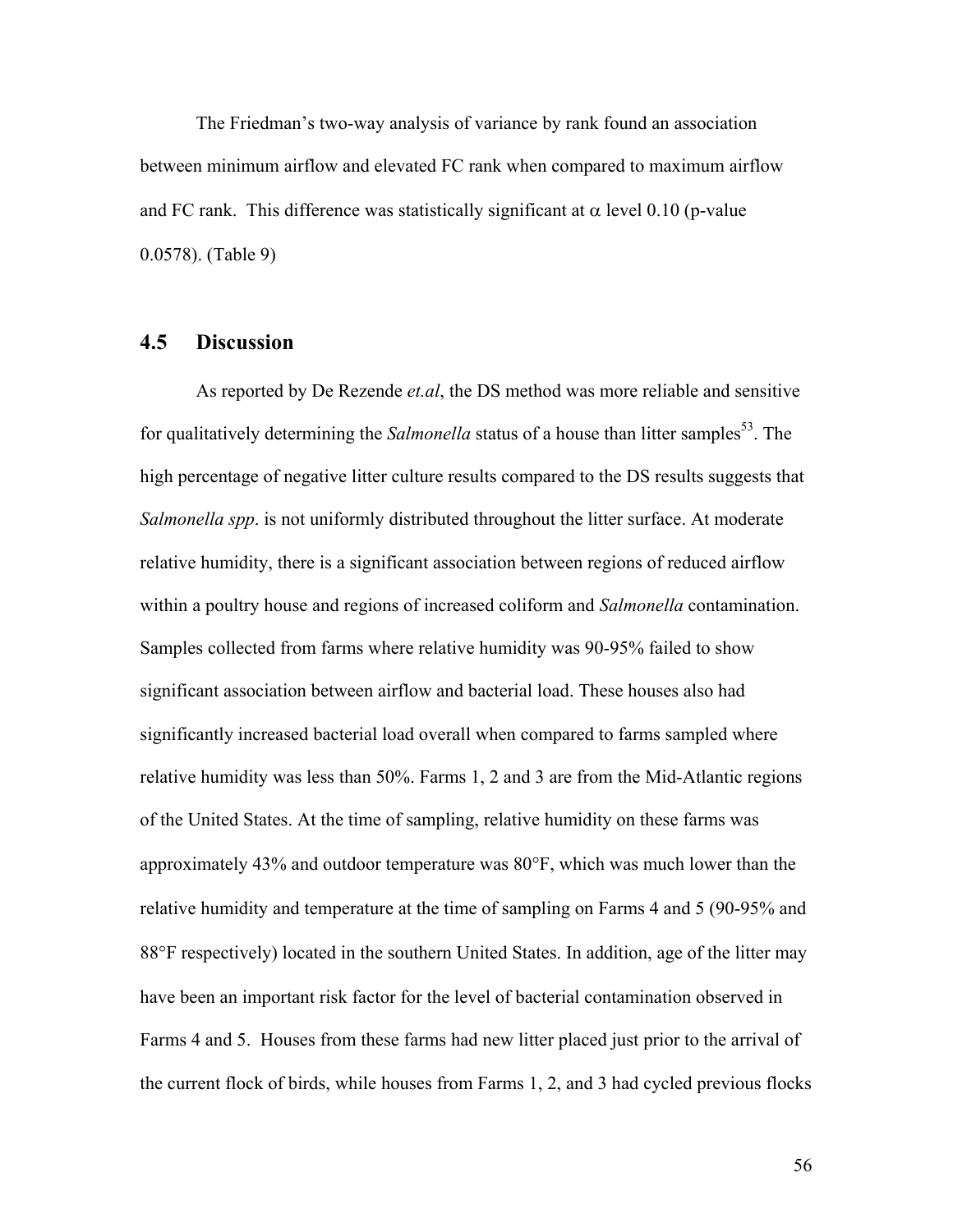through the litter before the flock that was sampled for this study. Corrier *et al* reported that used litter from floor pens of adult broilers had a competitive exclusion effect on *Salmonella* colonization of broiler chicks.<sup>28</sup> Other factors need to be considered for future investigations are litter amendments such as humidity, pH of litter and antibiotics usages. Also, the size of broiler house, number of fans installed, ventilation type, and bird capacity are important to consider for airflow movement in broiler houses.

Airflow results indicated that areas exposed to higher ventilation rate than 3.5 miles per hour (mph) were associated with lower humidity and FC population. The low prevalence of *Salmonella*-positive litter samples precluded analysis of an association between airflow and *Salmonella* load. Although ventilation practices varied widely between farms (number of placement, static pressure, running time of fans, and curtain setting), a correlation seemed to exist between the rate of airflow over a specific litter location and its relative humidity. In contrast to houses that were ventilated by wind and propeller fans, tunnel ventilated houses had a greater and unvarying flow of air (3.3 to 4.8 mph) over the entire litter surface in the brooder chamber. It was also noted that, velocity at 3 inches above litter surface was lower than at 3 feet above the surface even in empty broiler houses. It can be expected that air velocity at the level of the birds is hindered even more when market-age birds are present. Lacy *et al*. reported that tunnel ventilation had advantages of reduction of heat stress related mortality and improved feed conversion and these advantage could also be serve as an effective means of removing excessive moisture from litter, thereby helping to suppress *Salmonella* and *E.coli* levels and risks.<sup>99</sup> In naturally ventilated houses, an attractive alternative to sidewall propeller fans, ceiling fans or perhaps even baffles may provide more homogenous airflow coverage over the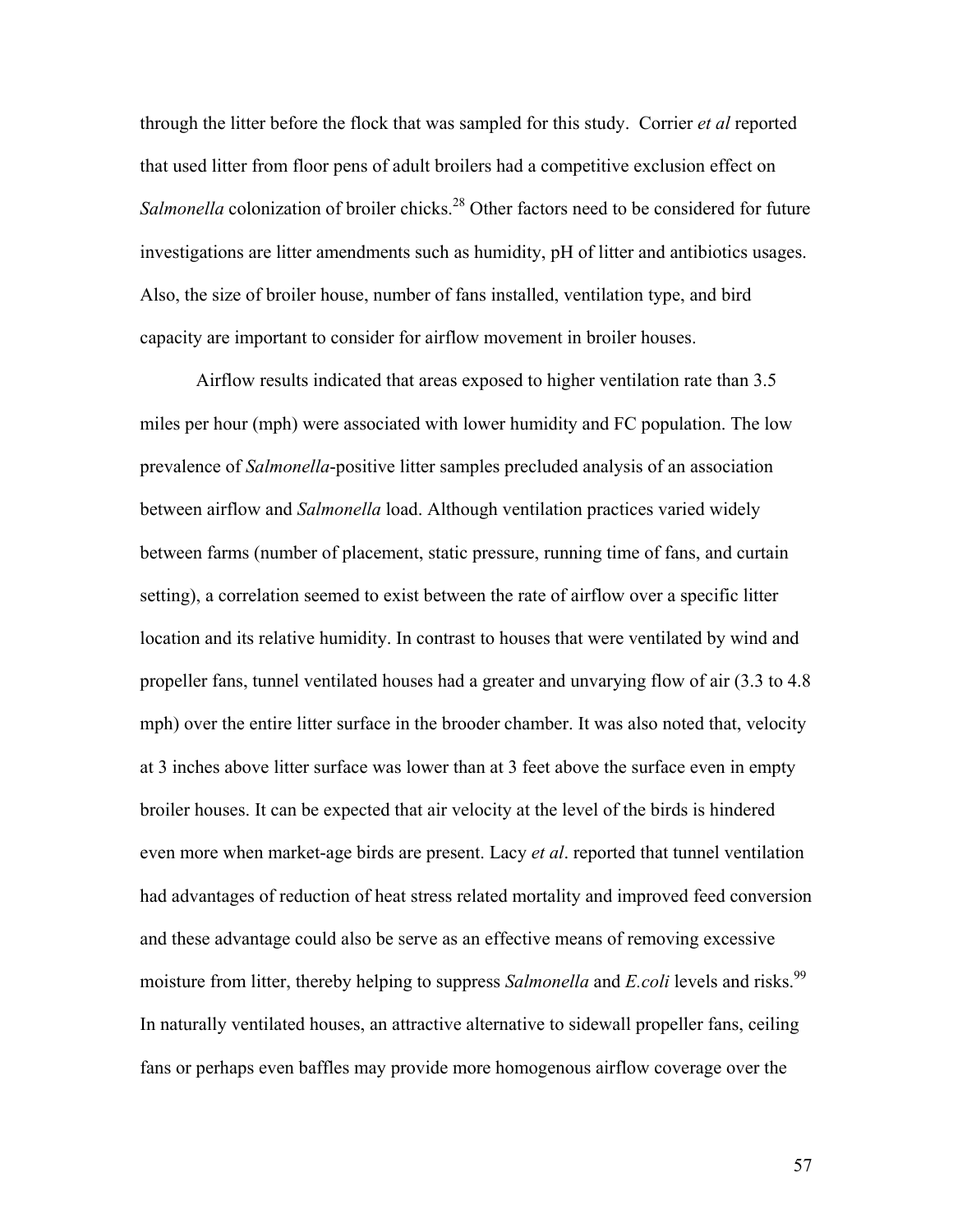litter bed<sup>19</sup>. This study provided more information that relative humidity and airflow over the litter surface represent potentially important poultry house parameters that need to be monitored to ensure a safe and healthy environment for broiler performance by taking appropriate measures which could involve improving the uniformity of moderate airflow rates of at least 1.5 mph in lower humidity regions and at least 3.5 mph in higher humidity regions. While avoiding establishment of undesirable dry dusty conditions, the corrective management practices suggested here might likely produce those litter parameters associated with reduced risks of fecal coliform and *Salmonella* contamination.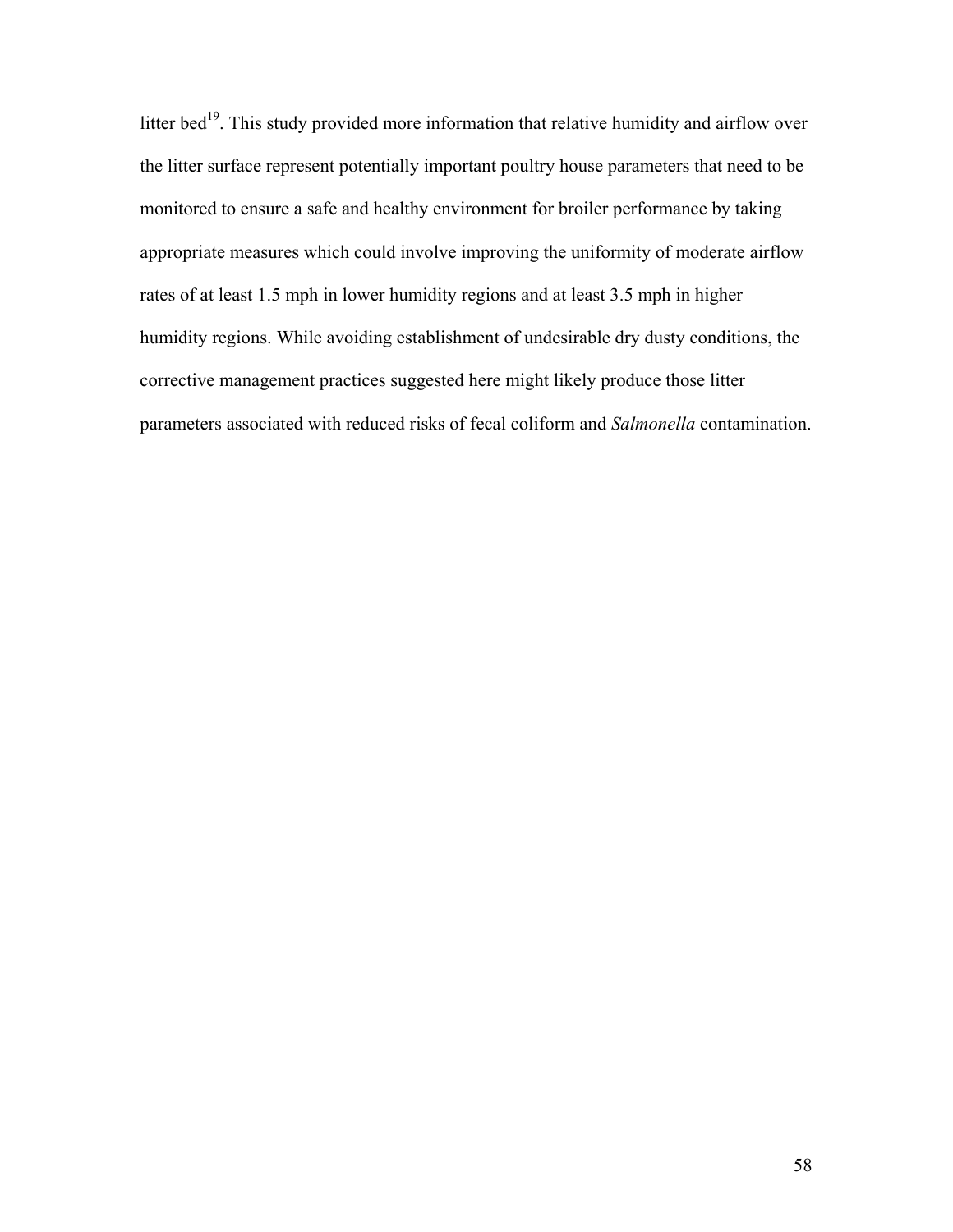| Farm#          | Airflow at     | Mean | Minimum | Median | Maximum | <b>SE</b> |
|----------------|----------------|------|---------|--------|---------|-----------|
| $\mathbf{1}$   | 3 inches       | 1.4  | 0.0     | 1.5    | 3.3     | 0.11      |
| $\mathbf{1}$   | 3 <sub>f</sub> | 1.7  | 0.4     | 1.5    | 4.6     | 0.14      |
| $\overline{2}$ | 3 inches       | 0.7  | 0.0     | 0.7    | 1.3     | 0.05      |
| $\overline{2}$ | 3 <sub>f</sub> | 0.9  | 0.0     | 0.8    | 1.5     | 0.05      |
| 3              | 3 inches       | 2.9  | 0.4     | 2.0    | 7.3     | 0.36      |
| 3              | 3 <sub>f</sub> | 4.1  | 1.3     | 3.3    | 9.8     | 0.42      |
| $\overline{4}$ | 3 inches       | 3.3  | 1.2     | 3.1    | 7.0     | 0.20      |
| 4              | 3 <sub>f</sub> | 6.0  | 2.1     | 6.2    | 8.0     | 0.24      |
| 5              | 3 inches       | 4.4  | 2.0     | 4.6    | 7.0     | 0.22      |
| 5              | 3 <sub>f</sub> | 5.9  | 1.2     | 6.3    | 7.7     | 0.28      |
|                |                |      |         |        |         |           |

Table 3: Summary results of descriptive analysis of airflow\* at 3 inches and 3 feet above litter surface for 5 commercial broiler farms.

\*In all 5 farms, airflow is greater at 3 feet above the litter surface in comparison with airflow at 3 inches above the litter surface.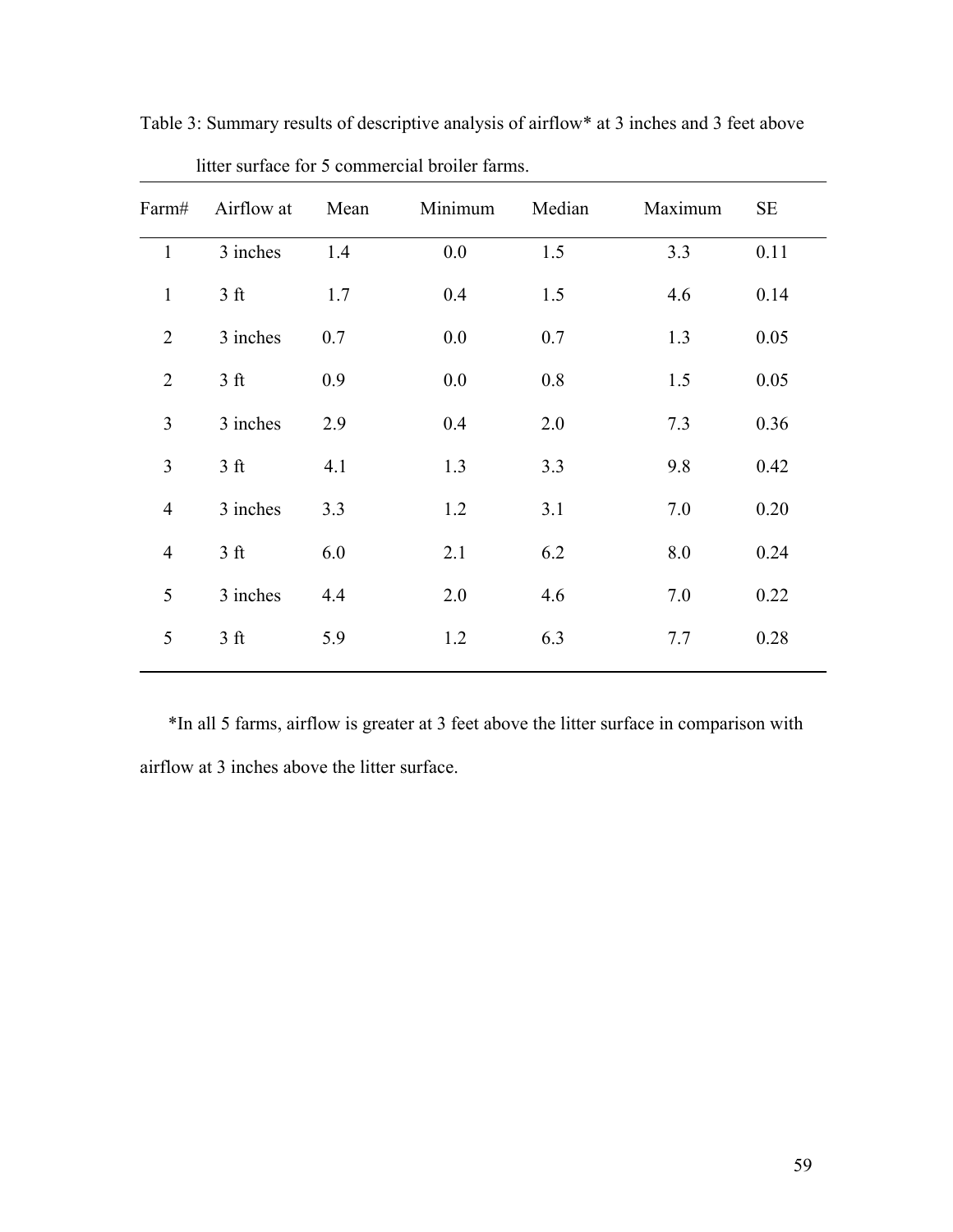| Farm#          | Mean      | Minimum | Median | Maximum           | <b>SE</b>        |  |
|----------------|-----------|---------|--------|-------------------|------------------|--|
| 1              | 0.0       | 0.0     | 0.0    | 0.0               | 0.0              |  |
| $\overline{2}$ | 0.0       | 0.0     | 0.0    | 0.0               | 0.0              |  |
| 3              | 1.0       | 0.0     | 0.3    | 5.0               | 0.8              |  |
| $\overline{4}$ | 229.3     | 0.0     | 0.0    | 889.0             | 154.1            |  |
| 5              | $27x10^3$ | 0.0     | 764.5  | $125 \times 10^3$ | $20 \times 10^3$ |  |

Table 4: Summary results of descriptive analysis of *Salmonella* MPN for 5 commercial broiler farms.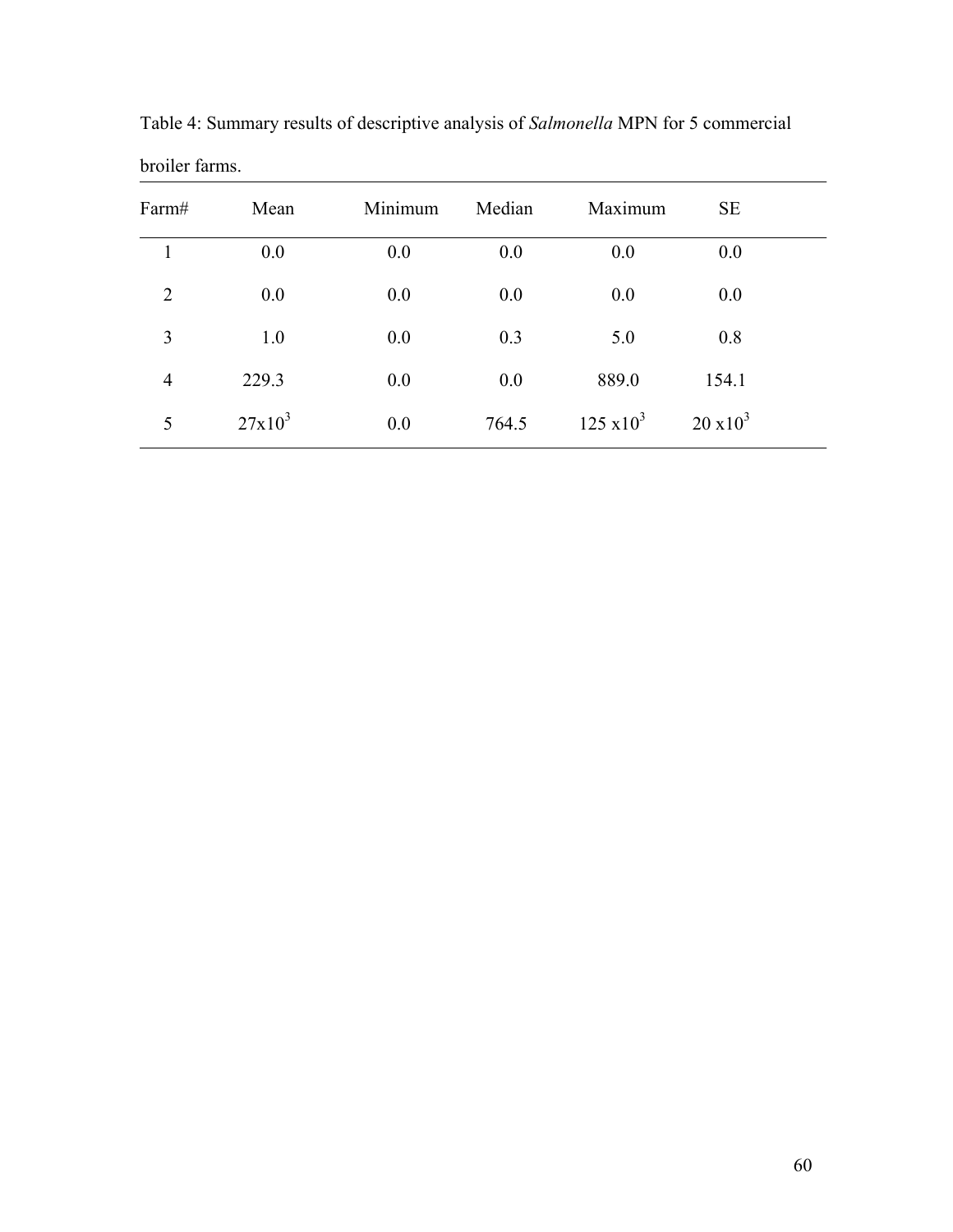| Farm#          | Mean | Minimum | Median | Maximum | <b>SE</b> |  |
|----------------|------|---------|--------|---------|-----------|--|
| 1              | 8.0  | 1.6     | 3.8    | 22.5    | 3.42      |  |
| $\overline{2}$ | 1.9  | 0.3     | 1.0    | 4.6     | 0.76      |  |
| 3              | 1.7  | 0.4     | 1.4    | 4.0     | 0.57      |  |
| $\overline{4}$ | 6.8  | 0.7     | 6.2    | 15.2    | 2.03      |  |
| 5              | 63.7 | 3.5     | 17.6   | 285.0   | 44.58     |  |

Table 5: Summary results of descriptive analysis of FC cfu count for 5 commercial broiler farms.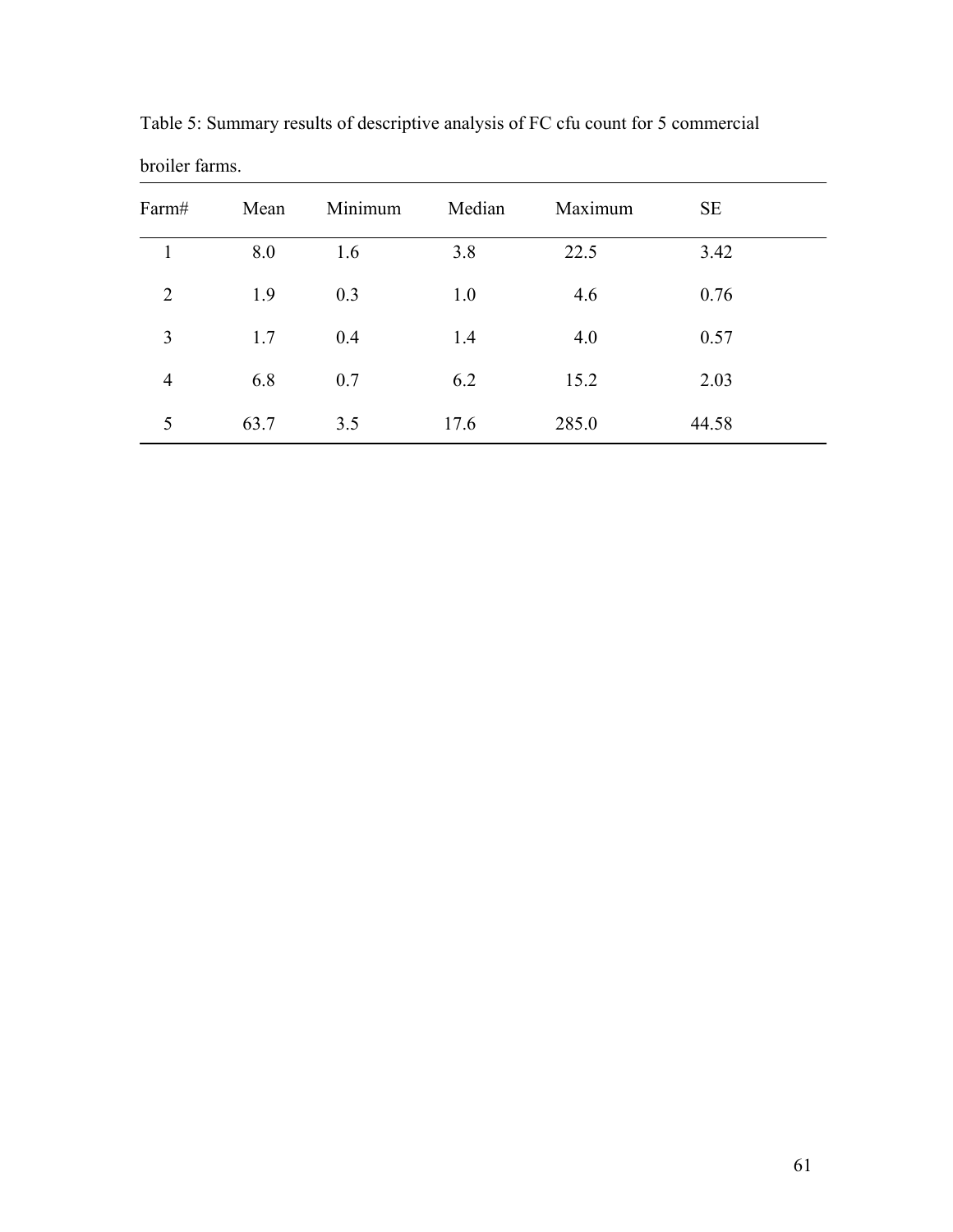|                                              | Table 6: Summary Results for detection of <i>Salmonella</i> on five commercial broiler farms |
|----------------------------------------------|----------------------------------------------------------------------------------------------|
| by drag swab and litter samples ( $N = 60$ ) |                                                                                              |
| $E_{\alpha r m}$ $\#$                        | $Salmouella$ Isolation $0/2$                                                                 |

| Farm #         | Salmonella Isolation % |                |  |
|----------------|------------------------|----------------|--|
|                | Drag swab              | Litter sample  |  |
| $\mathbf{1}$   | 0(0/6)                 | 0(0/6)         |  |
| $\overline{2}$ | 33.3 $(2/6)$           | 0(0/6)         |  |
| 3              | 66.7(4/6)              | 50(3/6)        |  |
| $\overline{4}$ | 83.3(5/6)              | 33.3 $(2/6)$   |  |
| 5              | 66.7(4/6)              | 83.3(5/6)      |  |
| Total          | 50 $(15/30)$           | 33.3 $(10/30)$ |  |
|                |                        |                |  |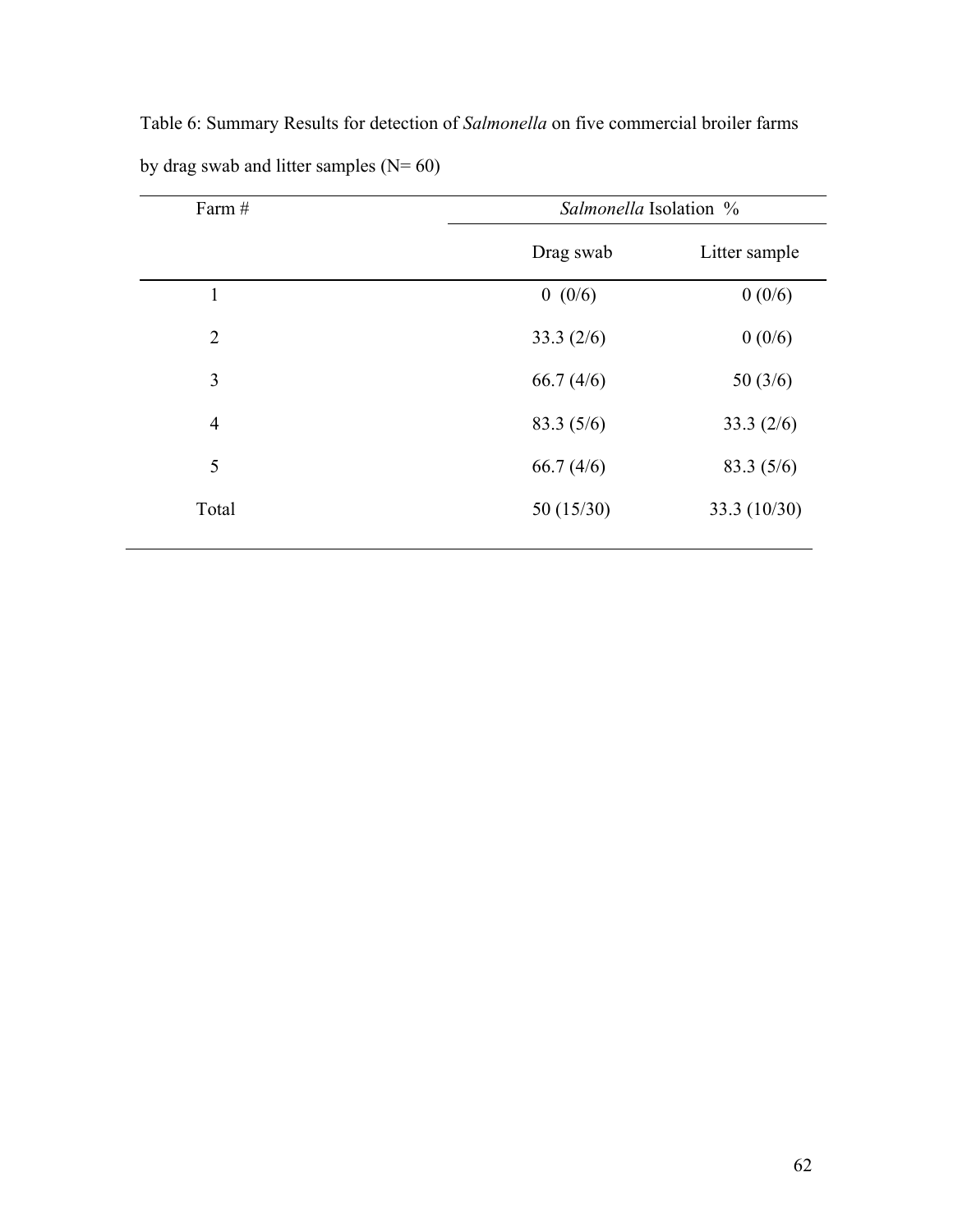| Farm #                  | airflow correlated to FC counts | Correlation coefficient |
|-------------------------|---------------------------------|-------------------------|
| $\overline{1}$          | 3 inches                        | $-0.4119$               |
| $\mathbf{1}$            | 3 <sub>f</sub>                  | $-0.8117$               |
| $\overline{2}$          | 3 inches                        | $-0.8117$               |
| $\overline{2}$          | 3 <sub>f</sub>                  | $-0.6000$               |
| $\overline{3}$          | 3 inches                        | $-0.8117$               |
| $\overline{\mathbf{3}}$ | 3 <sub>f</sub>                  | $-0.8117$               |
| $\overline{4}$          | 3 inches                        | 0.2571                  |
| $\overline{4}$          | 3 <sub>f</sub>                  | $-0.2571$               |
| 5                       | 3 inches                        | $-0.3189$               |
| 5                       | 3 <sub>f</sub>                  | $-0.5429$               |

Table 7: Summary analysis of correlation coefficient of airflow at 3 inches and airflow at 3 feet above litter with FC cfu counts for each farm.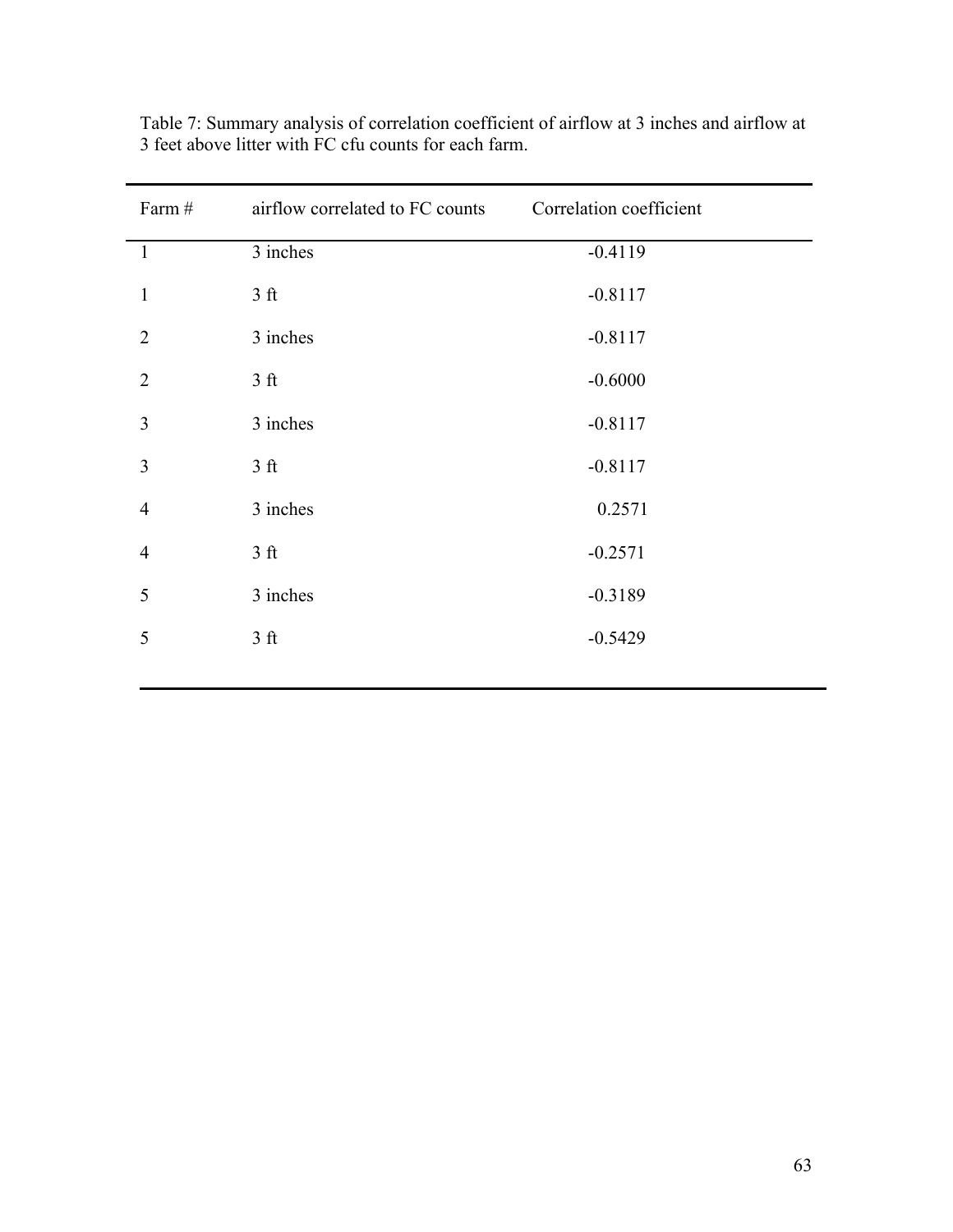| Farm $#$       | Median Airflow | Median FC counts | <b>OR</b>      | 95% C.I       |
|----------------|----------------|------------------|----------------|---------------|
|                | (mph)          | (millions)/10g   |                |               |
|                | 2.5            | 2.5              | 3              | $0.8 - 100.9$ |
| $\overline{2}$ | 0.52           | 0.7              | $\overline{4}$ | $2.6 - 111.4$ |
| 3              | 2.5            | 0.8              | $\overline{4}$ | $2.6 - 111.4$ |

Table 8: Results of association between airflow and FC counts in each farm in the Eastern United States.

 $\overline{a}$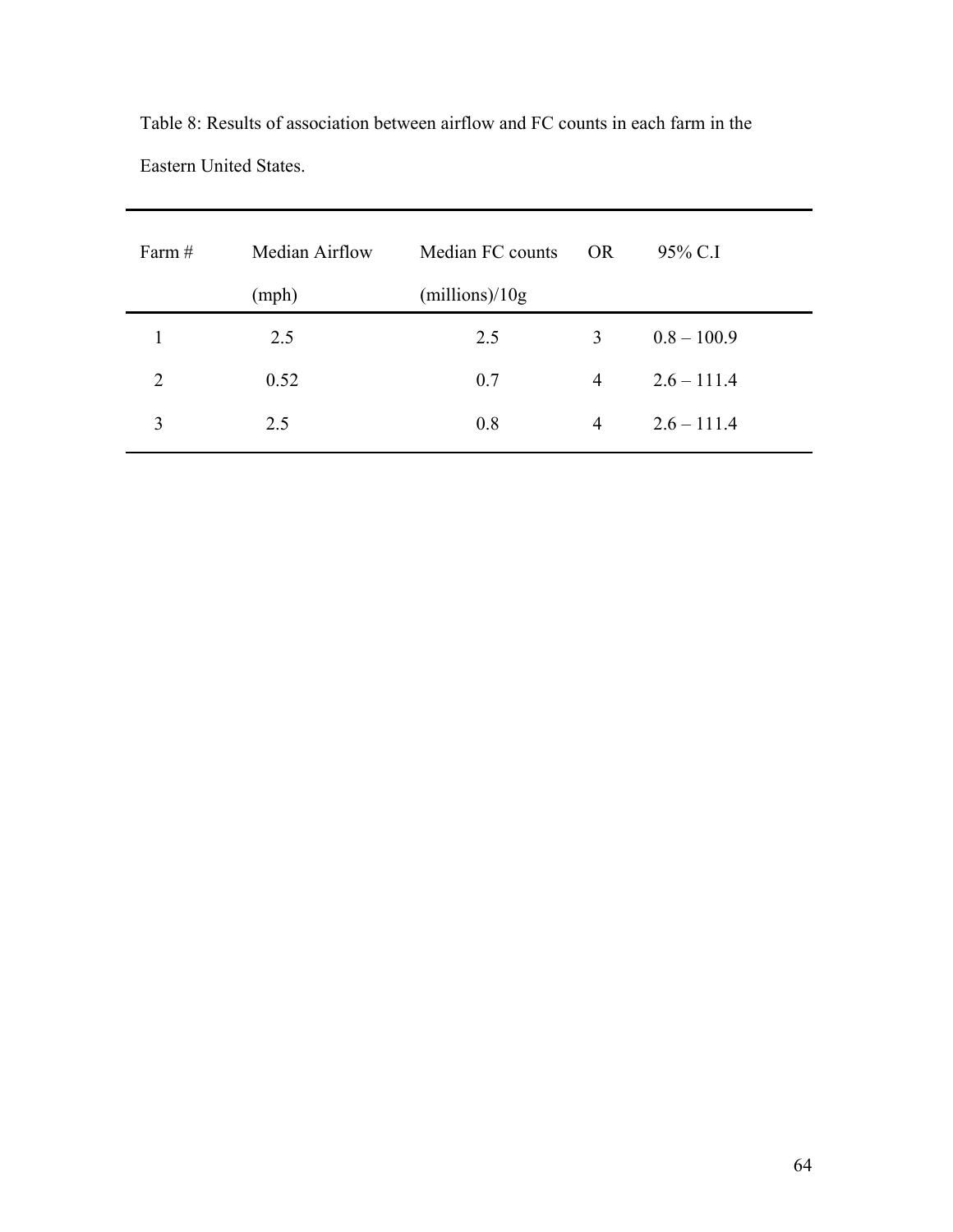Table 9: Results of analysis for FC counts at minimum airflow and maximum airflow from 5 commercial broiler farms by the Friedman two-way nonparametric analysis of variances.

|                              | Mean Sample |             |                    |           |
|------------------------------|-------------|-------------|--------------------|-----------|
| Variables                    | Rank        | <b>Size</b> | Friedman Statistic | P-value,  |
| FC counts at minimum airflow | 1.80        | 10          |                    |           |
|                              |             |             | 3.6000             | $0.0578*$ |
| FC counts at maximum airflow | 1.20        | 10          |                    |           |
| Degrees of Freedom           |             | 1           |                    |           |

\* Statistically significant at  $\alpha = 0.1$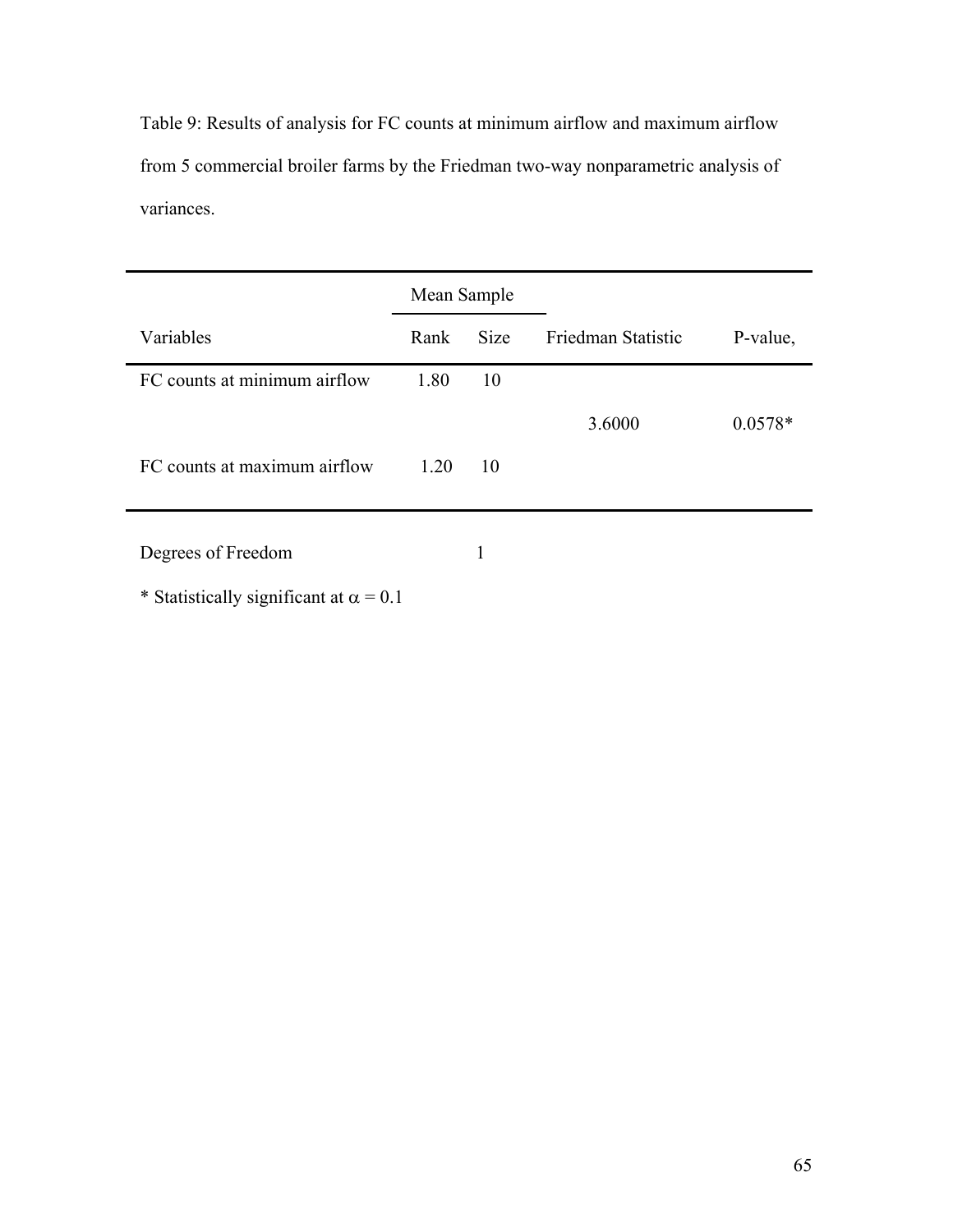Figure 1: Summary result of relationship between airflow at 3inches above litter surface and fecal coliform cfu counts for Farm 1.



 $L =$ Low airflow

 $H = High$  airflow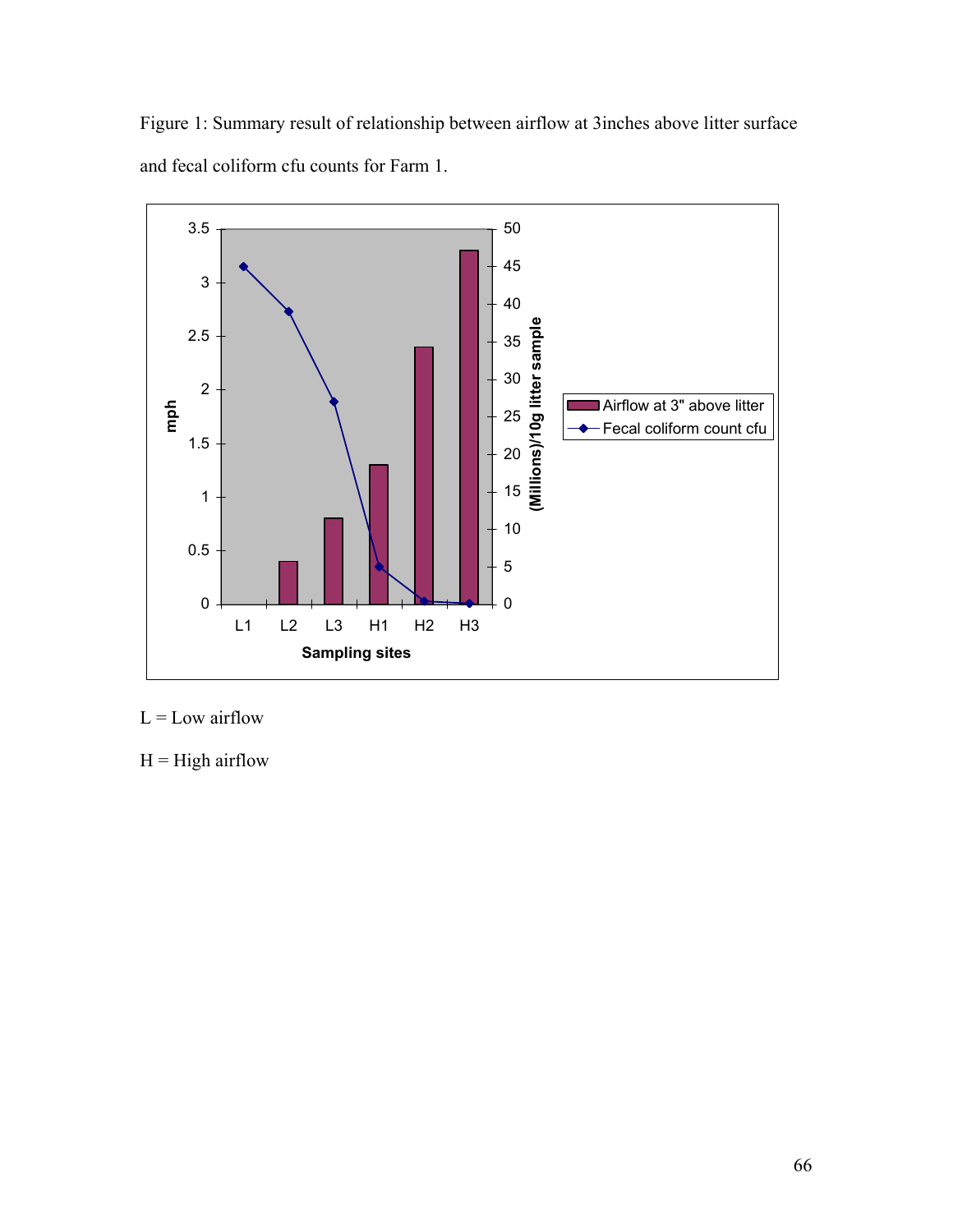Figure 2: Summary result of relationship between airflow at 3 inches above litter surface and fecal coliform cfu count for Farm 2.

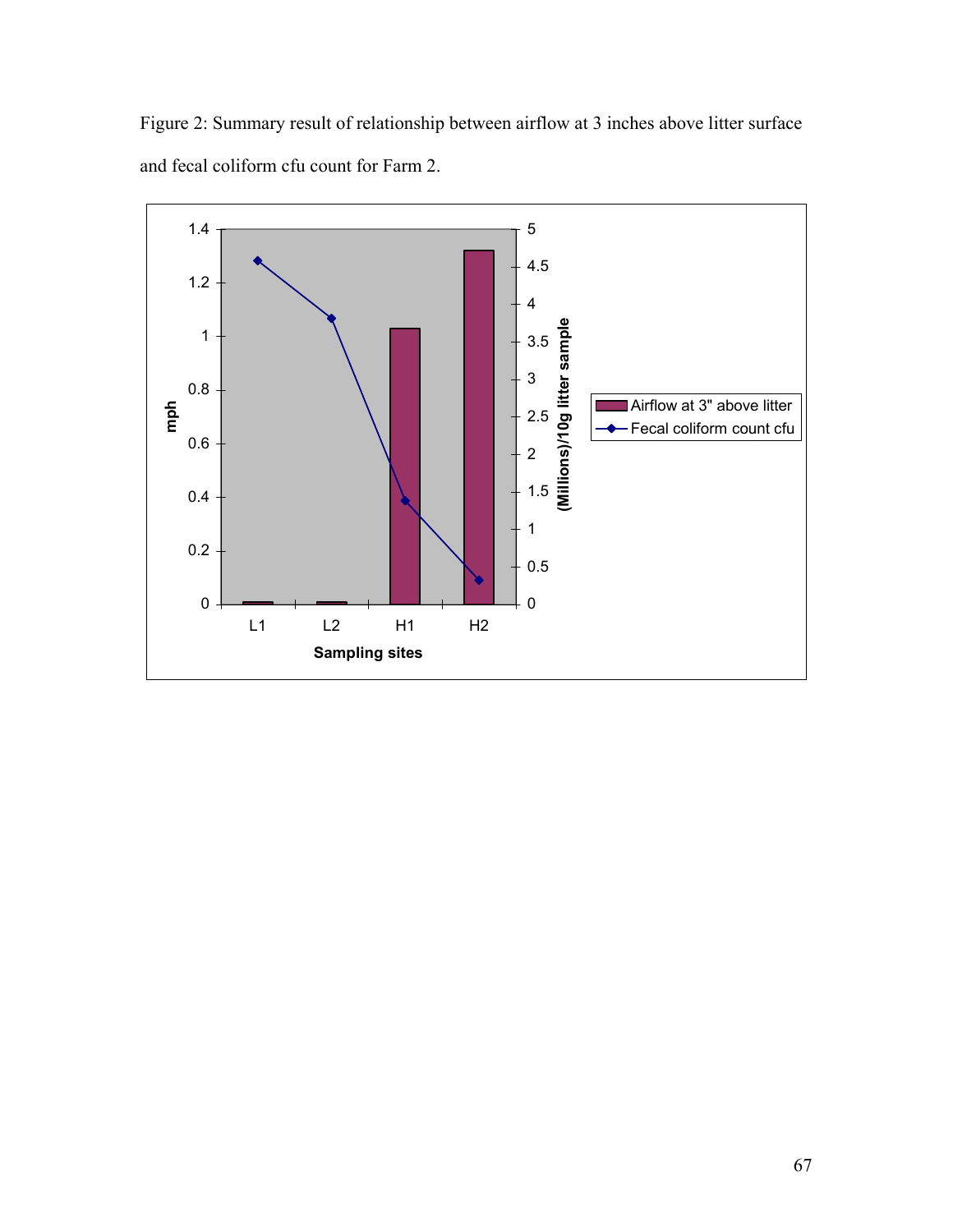Figure 3: Summary result of relationship between airflow at 3 inches above litter surface and fecal coliform cfu count for Farm 3.

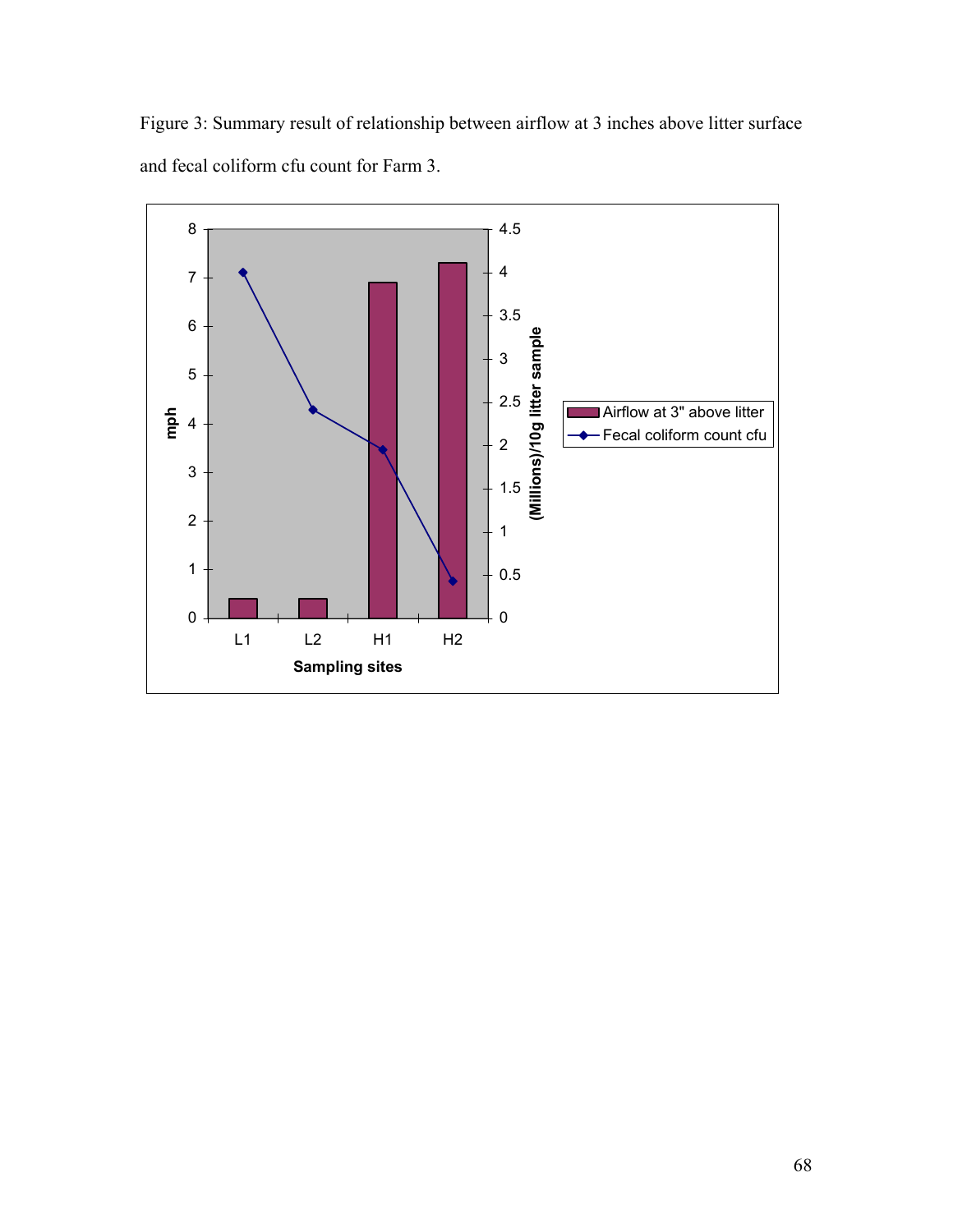Figure 4: Summary result of relationship between airflow at 3 inches above litter surface and fecal coliform cfu count for Farm 4.

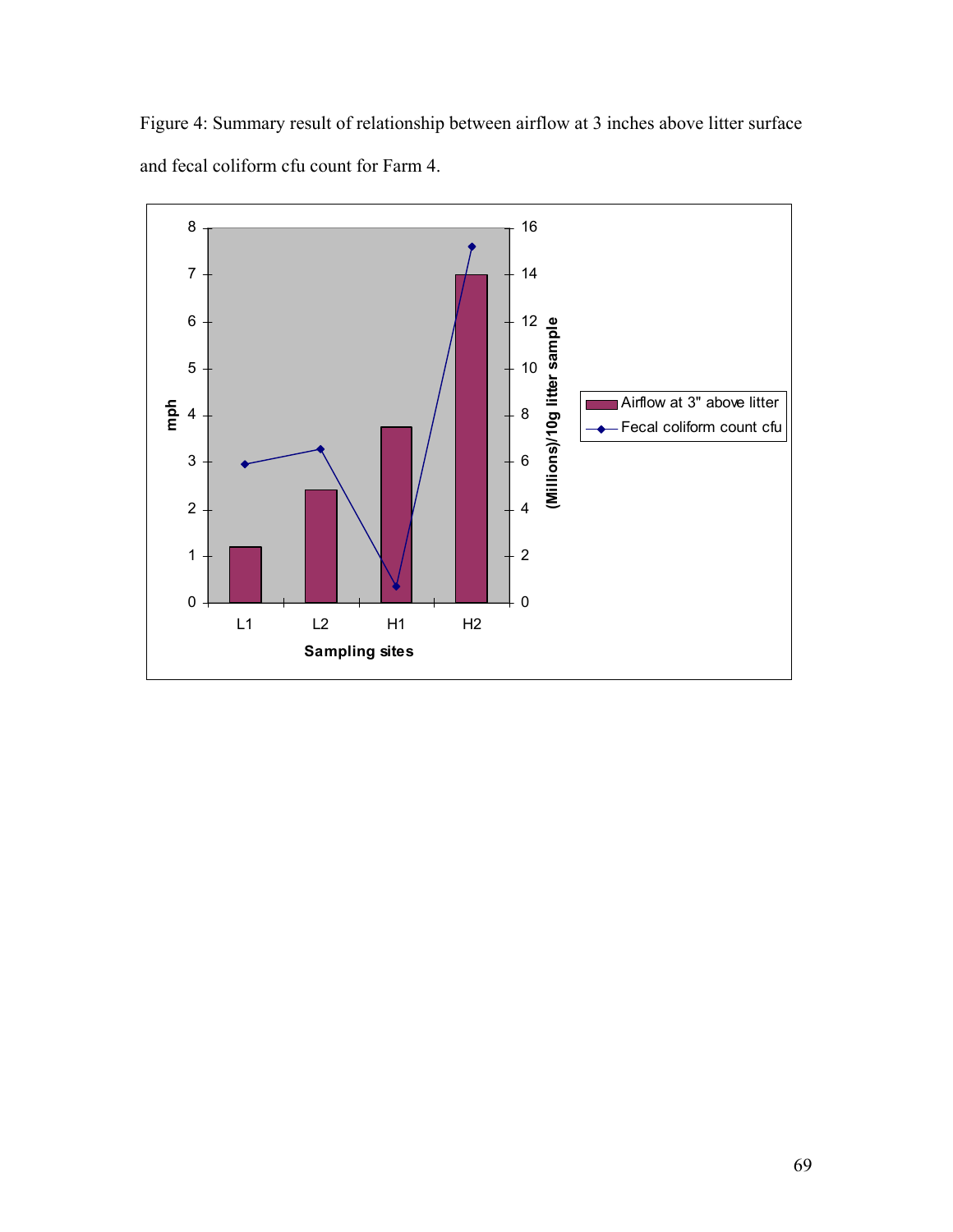Figure 5: Summary result of relationship between airflow at 3 inches above litter surface and fecal coliform cfu count for Farm 5.

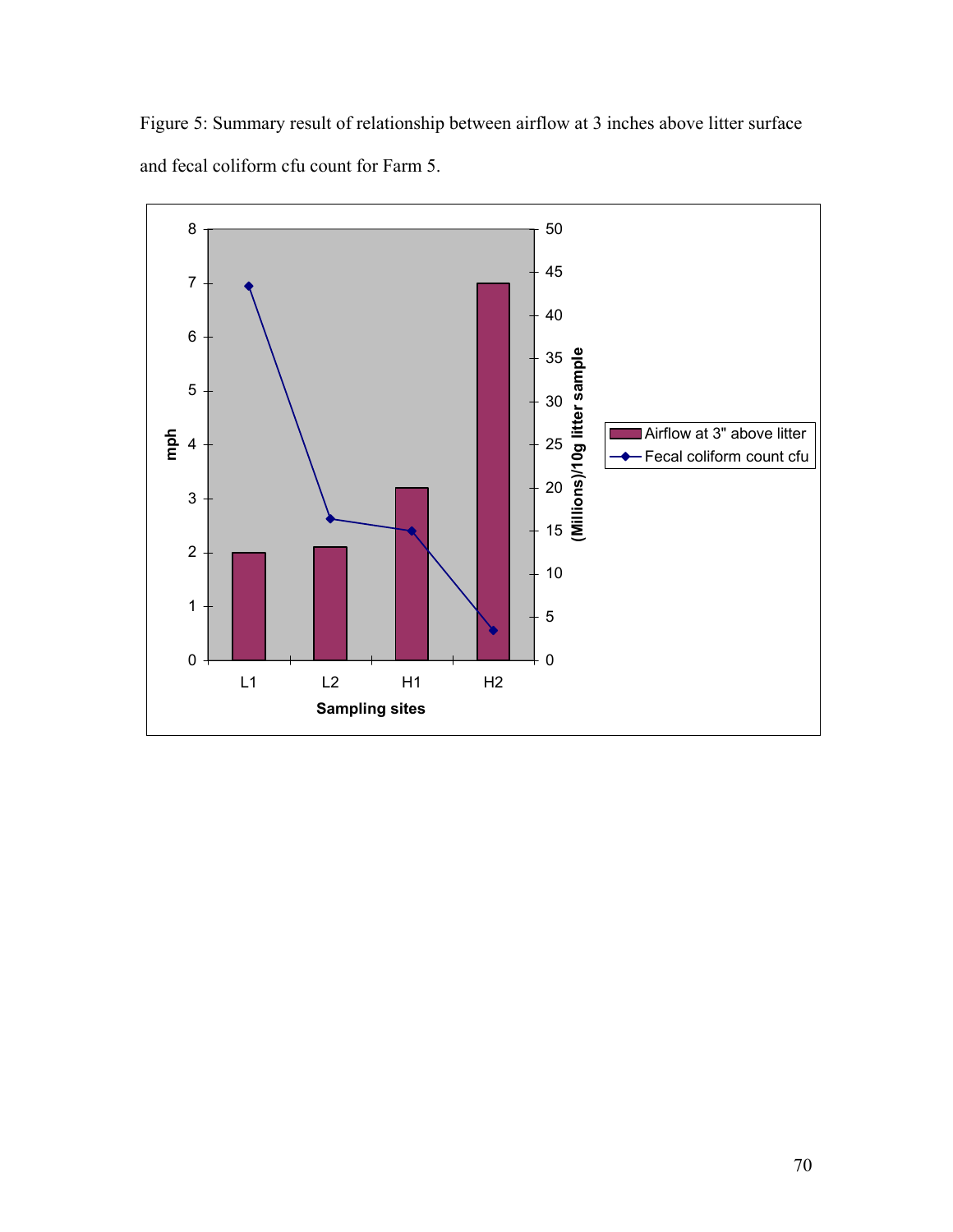**5. Chapter IV: Estimation of Sensitivity and Specificity for a PCR Based Diagnostic Test for Detection of** *Salmonella* **Contamination in Raw Poultry Products** 

## **5.1 Abstract**

 *Salmonella spp.* are the leading cause of foodborne illness worldwide. Conventional culture techniques for the detection of *Salmonella spp.* are generally labor intensive and time-consuming. More rapid detection methods have been developed over the past few years. However, standard methods for sample handling and preparation have not been established and limited data is available in the literature on the validity of these tests for the detection of *Salmonella* contamination in naturally contaminated retail meat samples. Using standard culture techniques as a gold standard for *Salmonella* detection in naturally contaminated raw poultry products, the sensitivity and specificity of a PCR detection method was determined. Chicken meat samples were pre-enriched in buffered peptone water (BPW) and *Salmonella* specific primers ST 11 and ST 15 were used to amplify a 429 bp region specific to all *Salmonella spp*. There was a significant decrease in the sensitivity of the PCR test when BPW enrichment alone (85%) was used compared to the sensitivity achieved after both BPW enrichment and selective enrichment 100 % (p-value<0.001). There was no significant difference in the test specificity for any of the three detection methods. A minimum of 12 hours pre-enrichment was required for detection of *Salmonella* by PCR at a limit of 100 cfu. No detectable amplification product was detected in those samples testing negative by culture methods. Detection of *Salmonella* contamination at a level of greater or equal to 100 cfu by PCR can be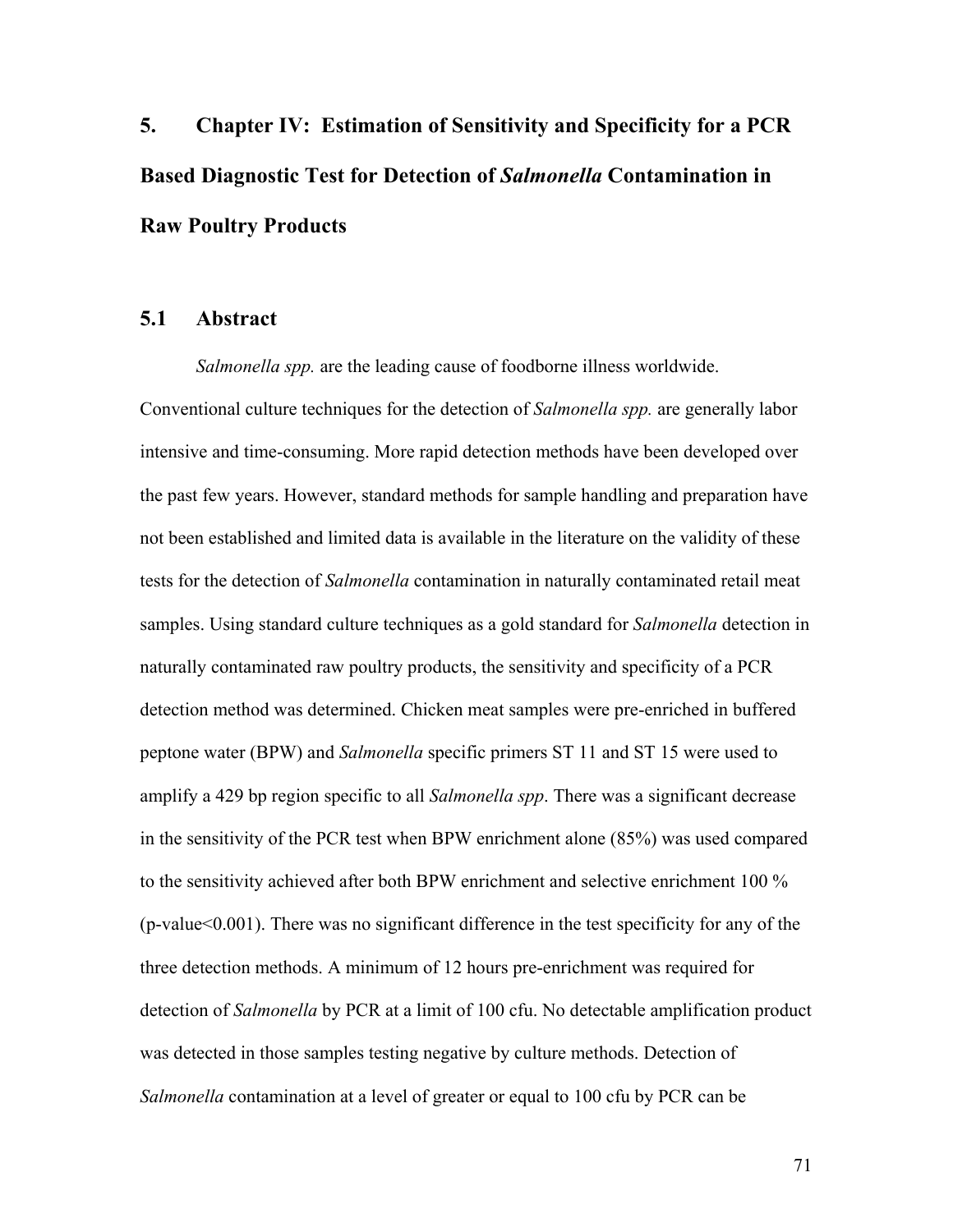conducted with adequate sensitivity and specificity within 24 hours after both preenrichment in BPW and selective enrichment with TT-H in naturally contaminated chicken meat samples.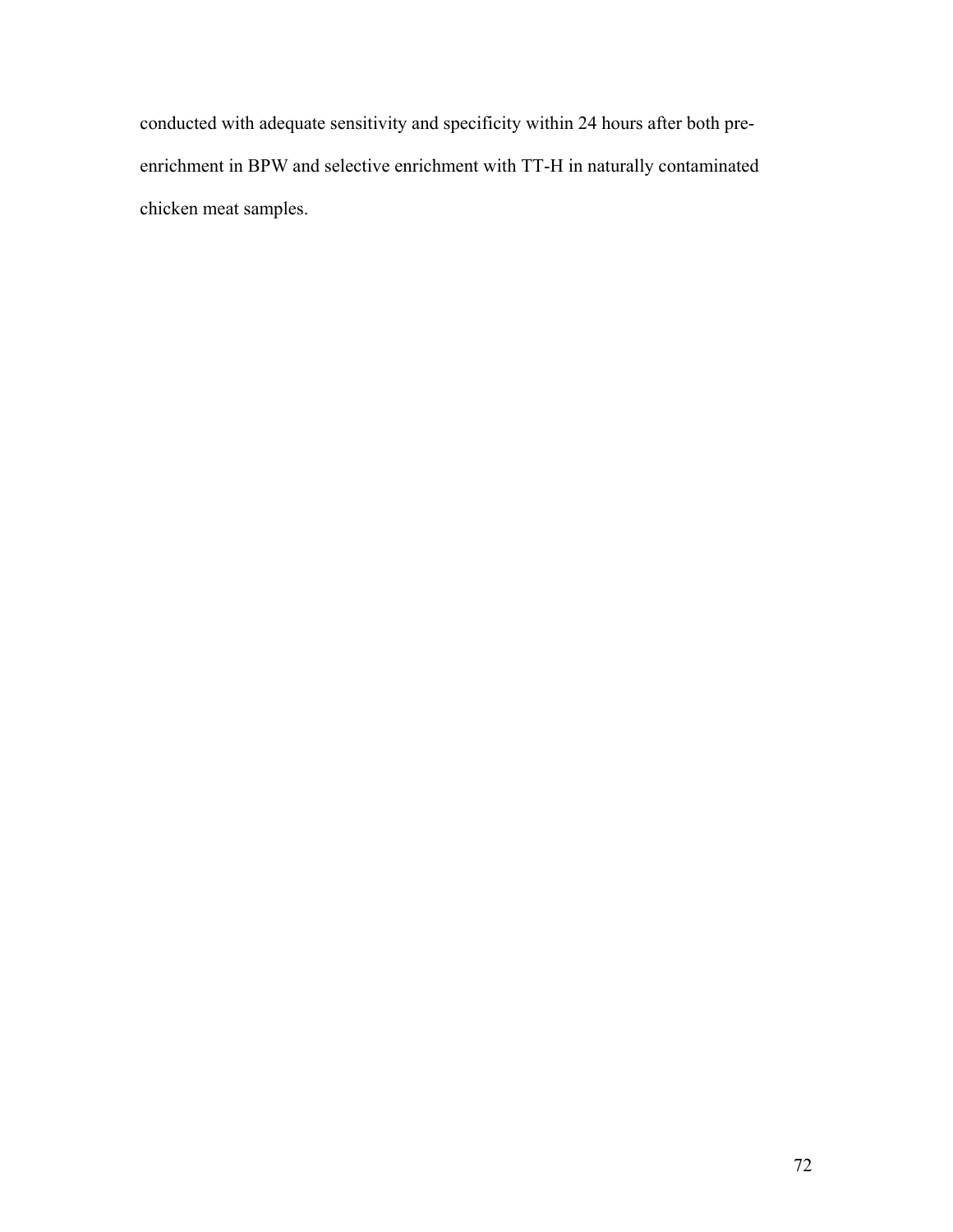## **5.2 Introduction**

*Salmonella* species are a major cause of foodborne illness in humans worldwide.<sup>57,148,171</sup> Contaminated poultry products have been identified as the principal sources of *Salmonella*<sup>139,140,159</sup> leading to foodborne illness in humans. Handling of raw poultry carcasses and products and consumption of undercooked poultry meat are the main causes of infection.<sup>26,127</sup> Conventional culture methods to detect *Salmonella spp*. are generally labor and time-consuming processes, requiring a minimum of 4 to 6 days. Culture methods have also been reported to show poor sensitivity for low-level contamination in samples. Standardized rapid, sensitive and specific detection techniques for *Salmonella spp*. are important for enhancing bird health and productivity, poultry product quality and consumer confidence and as a tool for public health officials seeking to reduce the economic and health impact of foodborne illness in humans.<sup>2,22,110</sup>

Rapid methods such as RT-PCR or ELISA have been developed to overcome this problem, but the current literature does not provide sufficient data to validate the sensitivity and specificity of these methods for the detection of *Salmonella* in naturally contaminated retail food samples. In addition, comparisons of study results are often not possible since the techniques for sample handling and enrichment vary between studies. Thus, conventional cultural methods are still widely used for the detection of *Salmonella spp.* Research to standardize and validate *Salmonella* detection methodologies is necessary because further control of these pathogens will depend increasingly on the availability of rapid and precise diagnostic tests for monitoring primary animal products, food processing plants, and ready-to-eat food products.<sup>2,22,26</sup>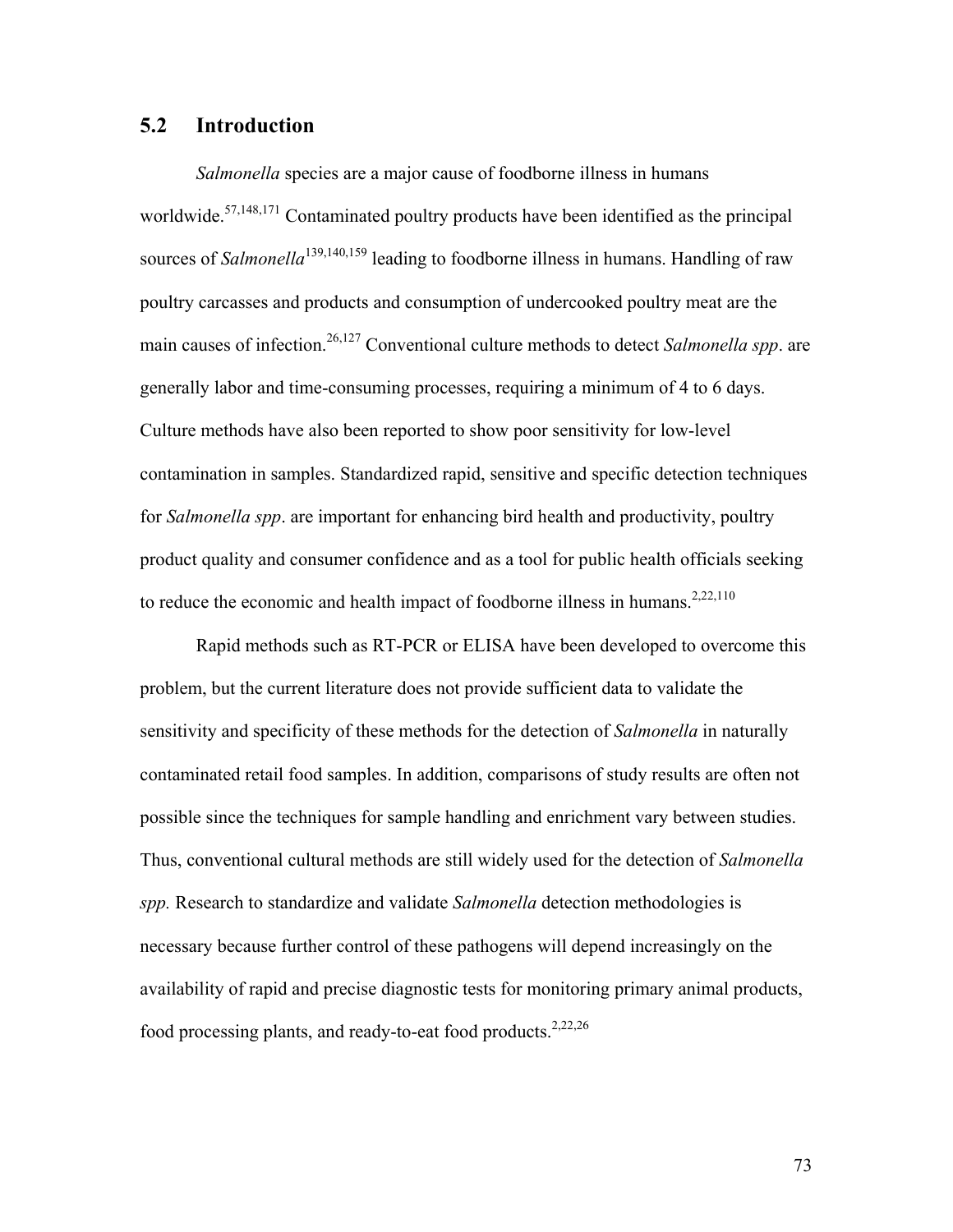Most of the studies of *Salmonella* detection methods have used artificially contaminated or spiked samples.<sup>1</sup> However, the physiological state of bacteria from artificially contaminated samples does not reflect the physiological state of bacteria from naturally contaminated food samples, which may have been exposed to a variety of unfavorable conditions or suffered some degree of injury while in transport or processing.74,144 In addition, the sensitivity of a test when applied to an artificially dosed sample may differ significantly from its ability to detect the much smaller bacterial loads that can be anticipated in a sample with naturally occurring bacterial contamination.

 The polymerase chain reaction (PCR) method is one of the most promising of the rapid microbiological methods for the detection and identification of bacteria in a wide variety of samples. The high sensitivity and specificity of the PCR method can be an attractive means to achieve this goal. The PCR method is widely used in clinical and research environments<sup>102</sup>. However reports of its usage in food products are still limited.

Since the direct application of PCR to complex substrates often results in an absence of detectable amplification products or poor sensitivity,<sup>46</sup> bacterial DNA extraction must be performed to avoid inhibition of the PCR by food components. The PCR is based on nucleic acid amplification and essentially consists of sample preparation to extract the target nucleic acid, amplification of the target DNA, and analysis of the amplification products. The modified procedure of Van Lith and Aarts<sup>162</sup> was used and which the isolation of DNA by mere heat lysis without chemical or enzymatic lysis of bacterial cells was used.

The objectives of this study were: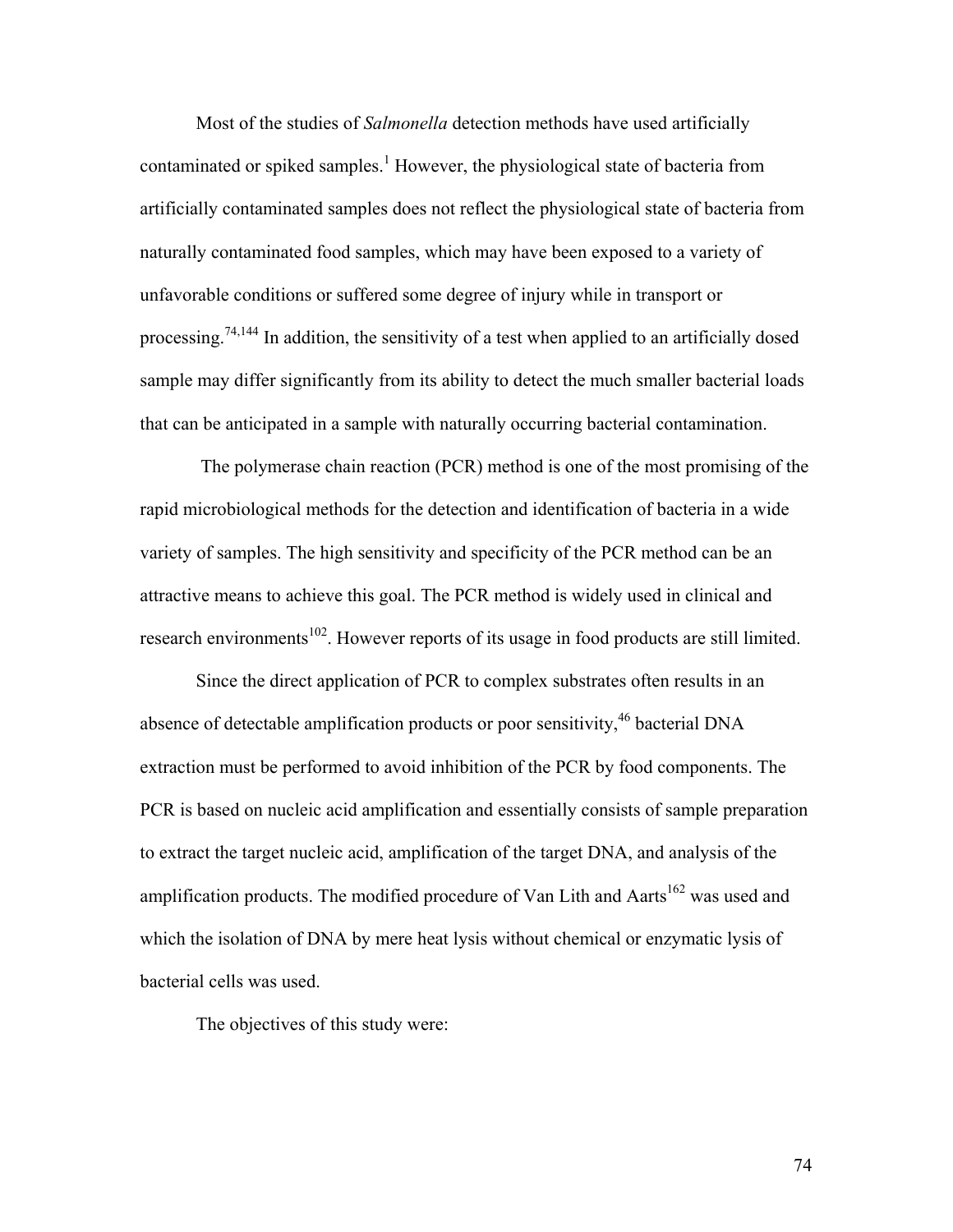- To estimate the effect of different enrichment protocols on the sensitivity and specificity of PCR to detect *Salmonella* in naturally contaminated meat samples when compared to culture.
- To estimate the minimum pre-enrichment period and bacterial load that can be detected by PCR.

Hypotheses:

1) Pre-enrichment causes no significant difference in sensitivity and specificity of PCR when compared to culture.

2) Pre-enrichment causes no significant difference in concordance between PCR and culture.

3) PCR and conventional culture have a concordance rate of  $\geq$  95%.

## **5.3 Materials and Methods**

#### **Sample collection:**

A total of 90 chicken meat samples were obtained from 14 grocery stores throughout Maryland. From each sample, two 25 g sub-samples were collected to detect and isolate *Salmonella* by conventional culture <sup>107</sup> and PCR.<sup>74</sup>

#### **Pre-treatment of sample:**

Each 25g sub-sample was pre-enriched at 37°C in 225 ml of buffered peptone water (Becton and Dickinson, USA) in a shaking incubator overnight. These pre-enriched samples were then used for the PCR assay and for conventional culture.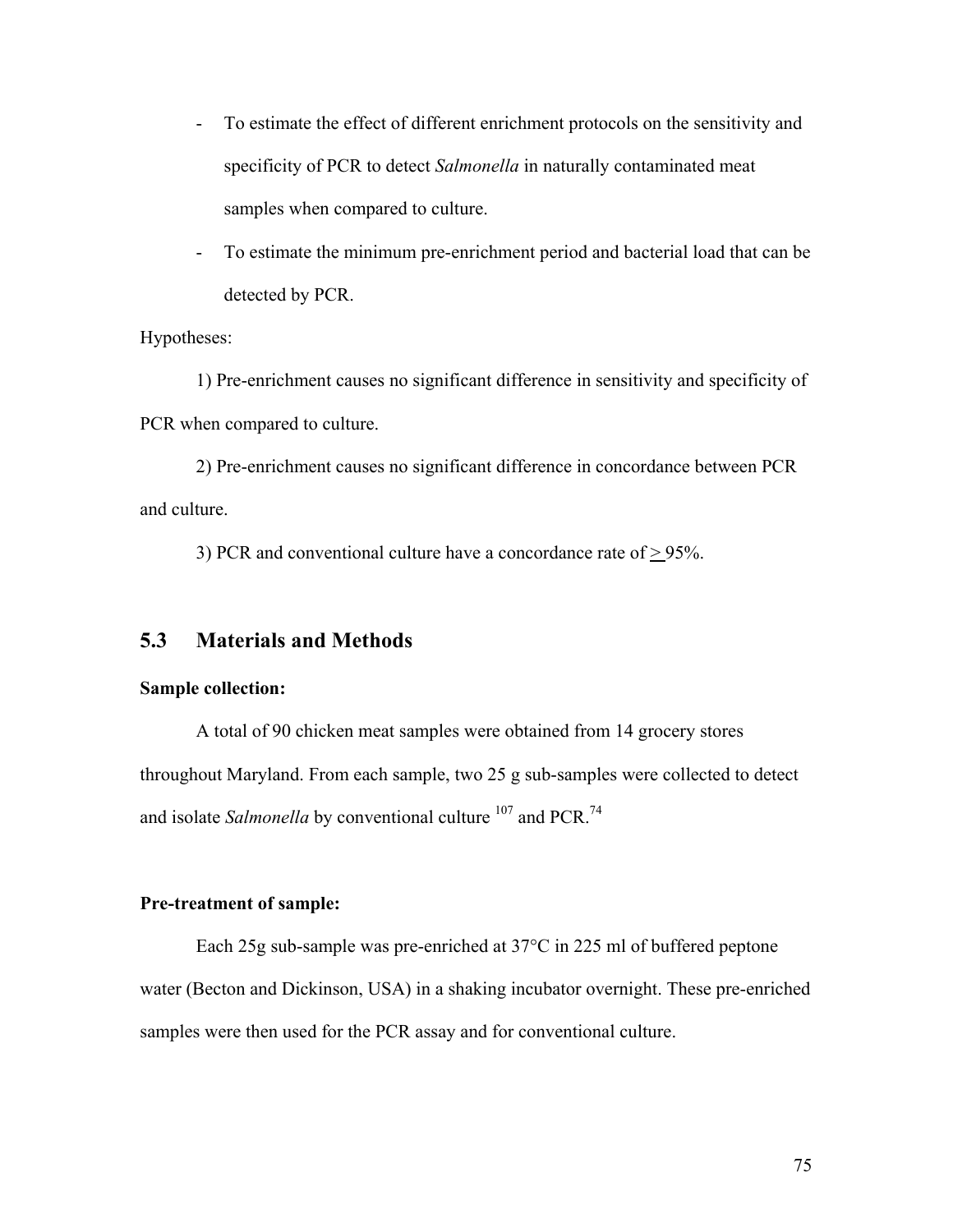For the PCR assay 1 ml of pre-enriched suspension was transferred to eppendorf tubes. For culture technique, 0.1ml of suspension was transferred to 9.9 ml of Rappaport Vassiliadis (RV) medium (Becton and Dickinson, U.S.A) and 0.5 ml of suspension was transferred to 10 ml of Tetrathionate-Hajna (TT-H) and incubated at 41.5°C overnight. One loopful of broth was streaked onto Xylose Lysine Tergitol-4 (XLT-4) agar (Becton and Dickinson, U.S.A) and the plates were incubated at 37°C for up to 72 hours. Presumptively positive samples were tested with triple sugar iron (TSI), lysine iron agar (LIA) for biochemical reaction and later confirmed with Serum "O" and "H" (Murex Diagnostics, Kent, UK; Behring, Germany) by precipitation reaction.

#### **Preparation for PCR:**

DNA samples were extracted at 3 stages from chicken meat samples: without preenrichment; after 24 hrs pre-enrichment with BPW; and after 24 hrs pre-enrichment and 24 hrs selective enrichment with TT-H or RV. Template DNA was extracted from poultry meat products by a modification of the rapid lysis method of Van Lith and Aarts.<sup>162</sup> 1-ml suspension samples were low-speed centrifuged (1,000Xg, 2 min) to allow meat particles to precipitate. The supernatant was then centrifuged (13,800Xg, 10 min), supernatant removed, and the pellet washed twice in a sterile buffered physiological saline solution followed by centrifugation of the cells (13,800Xg 10 min). The pellet was then resuspended in 100 µl of sterile milli Q water and heated at 95°C for 10 min. The cell lysate was immediately placed on ice. Following the extraction procedure, 2 µl of the extraction products containing the DNA was tested by PCR-based assays.<sup>171</sup>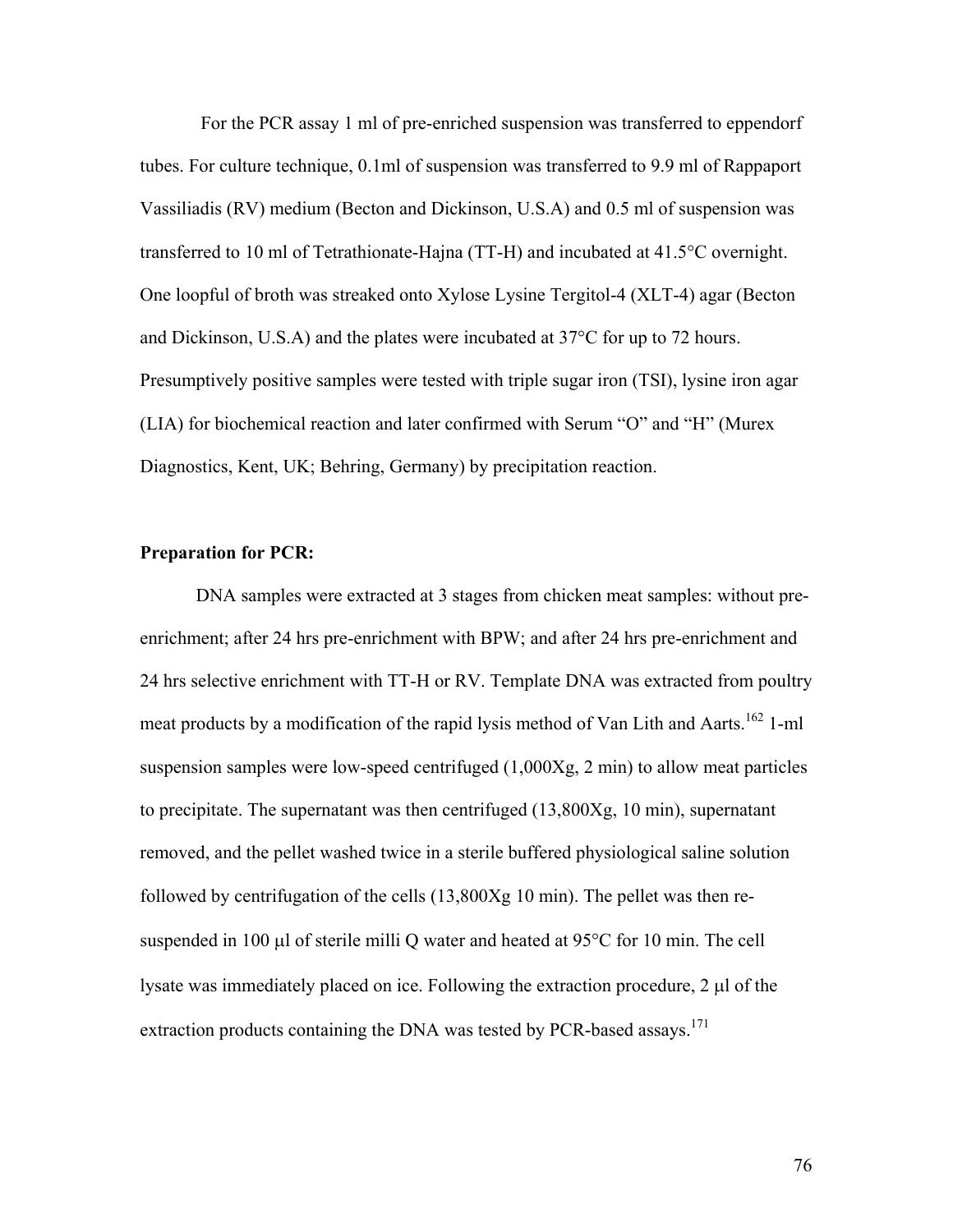The extracted DNA (2  $\mu$ l) was added to a reaction mixture (48  $\mu$ l) consisting of TaKaRa Ex Taq 0.5µl, 10X Ex Taq Buffer 10µl, dNTP mixture (2.5mM each) 8µl, primer 1 (ST-11); sequence (AGC CAA CCA TTG CTA AAT TGG CGC A) 1.0 µM, primer 2 (ST-15); sequence (GGT AGA AAT TCC CAG CGG GTA CTG) 1.0  $\mu$ M and sterilized distilled water 37.5µl. Each tube was put in a thermal cycler. Samples were denatured at 94°C for 2 min.; thirty-five cycles of amplification were run at 95°C for 30 seconds, at 60°C for 30 seconds, and at 72°C for 30 seconds. The reaction was completed by a final 10 minutes extension at 72°C. Aliquots of amplification products were separated on 0.5% agarose gel in 0.5X Tris Borate Ethylenediaminetetraacetic acid (EDTA) buffer and visualized by ethidium bromide staining and UV transillumination.

Aliquots of positive samples tested with PCR were saved before pre-enrichment at  $-70^{\circ}$ C. From these samples, five samples were later used to determine the minimum time requirement for pre-enrichment with BPW. DNA was extracted from aliquots every two hours until positive results were found on gel. Pre-enriched samples were serially diluted and plated on XLT-4 agar to quantify colony forming units (cfu) of *Salmonella* in samples and also, extracted DNA to determine the minimum cfu which can be detected by PCR.

#### **Calculation of Sensitivity and Specificity**

The sensitivity of the PCR test (Se) is the proportion of culture positive samples that test positive by PCR where culture test was used as a gold standard.<sup>48</sup> It is described statistically as the conditional probability of testing positive given that the sample is positive culture [p (PCRT+/ Cult T+)]. The relative agreement for these 2 tests beyond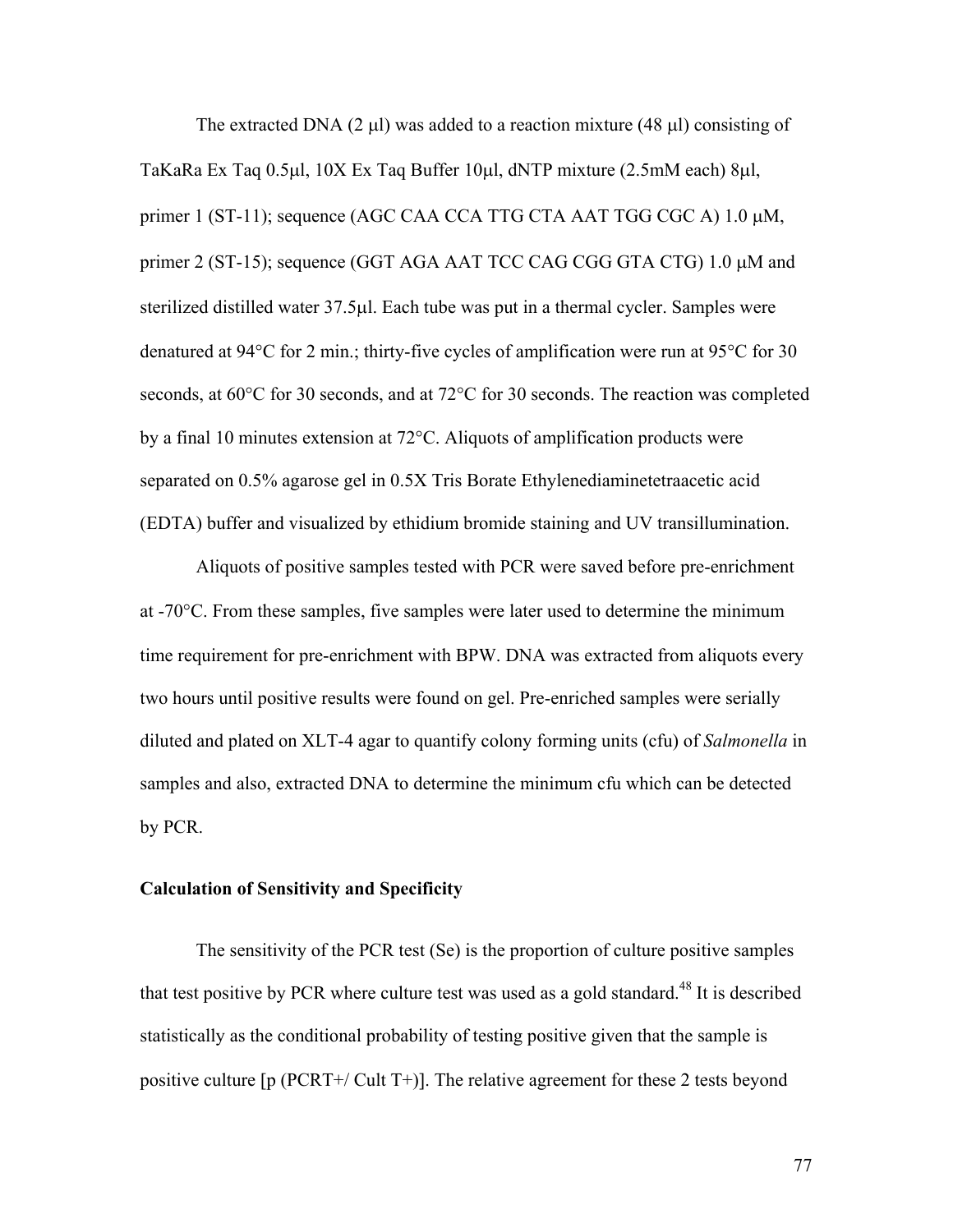chance, Kappa value was also calculated.<sup>48</sup> All hypotheses were tested with Fisher's exact tests<sup>39</sup> for a statistical significant difference between these two tests by using statistical software (Statistix-8, Tallahassee, FL).

## **5.4 Results**

Of the 180 chicken samples, *Salmonella* was detected from 35 (19%) with the culture method, after pre-enrichment with BPW and selective enrichment with RV broth, and 42 (23%) with the culture method using pre-enrichment with BPW and selective enrichment with TT-H (Table 10). 33 samples tested positive for *Salmonella spp.* with specific primers by PCR after pre-enrichment in buffered peptone water. 42 positive samples were detected by PCR using DNA from the selective enrichment in TT-H media and 35 positive samples by PCR using DNA from the selective enrichment in RV broth (Table 10). No sample that tested negative with culture tested positive on PCR.

The results of sensitivity, specificity and kappa value calculation for the PCR test with different DNA extraction methods compared to culture are detailed in Table 11. Comparison of sensitivity and kappa value for PCR tests with different enrichment methods are shown in Figure 6. The results of requirement for pre-enrichment time are shown in Table 12. Samples without pre-enrichment were not detected by PCR. The earliest sample tested positive after 8 hours pre-enrichment. It had 128 *Salmonella* cfu. Samples with 16 and 68 cfu were also tested with PCR and yielded negative results.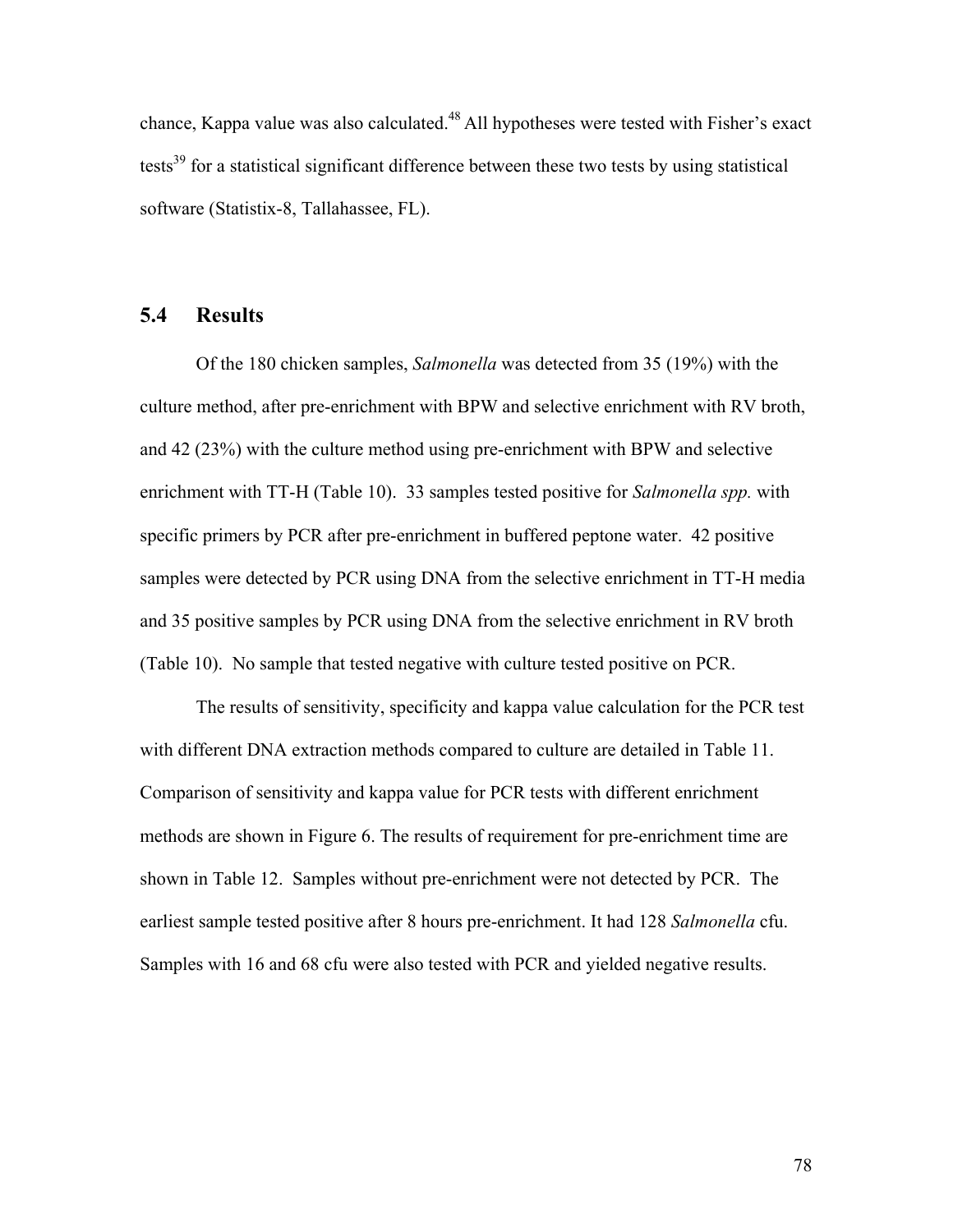## **5.5 Discussion**

The PCR test for the detection of *Salmonella* spp. in chicken meat may be limited by the presence of substances that inhibit the assay. In this study, experiments using naturally contaminated or artificially challenged samples without pre-enrichment failed to yield the 429-bp by PCR. This result was consistent with the study reported by Gouws and colleagues.<sup>74</sup> A single 429-bp DNA was detected from artificially and naturally contaminated samples by the *Salmonella* specific ST 11 and ST 15 primers after preenrichment with BPW with or without selective enrichment<sup>74</sup>. Thus, the combination of 8 hrs pre-enrichment for PCR has the advantage of enhancing the sensitivity of the assay from  $10^5$  to  $10^7$  cfu/ml *Salmonella* and also reducing the negative influence of the meat sample.<sup>144</sup> Nonviable cells will not be able to grow during the pre-enrichment step, therefore also reducing the risk of false positive results. Since direct application of PCR to chicken samples and other food products usually results in no amplification, DNA extraction was performed to avoid inhibition of the PCR by food components. The combination of centrifugation and washing can enhance the sensitivity of the PCR method.<sup>159</sup> The extraction method in our study was reliable for artificially<sup>74</sup> and naturally contaminated chicken samples and no false-positive results were obtained.

The positive samples in this study required a minimum of 8 hrs pre-enrichment before they could be detected by PCR. Other literature indicates that bacteria that are naturally present in food samples usually have a reduced viability due to the prolonged exposure to unfavorable conditions such as high salt concentrations, unfavorable pH levels, freezing, and heating. According to Soumet *et al*., the detection of low-level *Salmonella* contamination in processed food products will probably require a much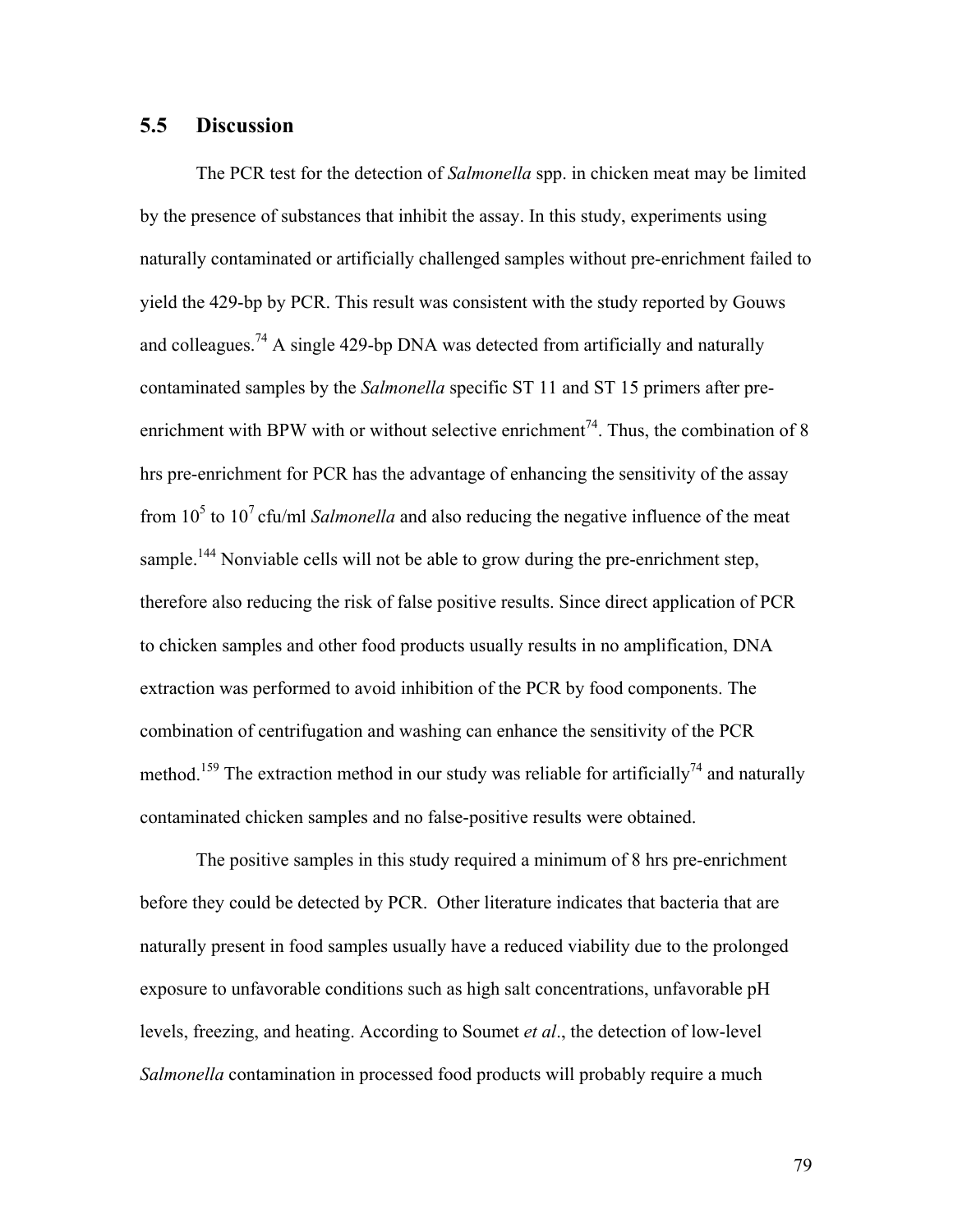longer incubation period in pre-enrichment broth.<sup>144</sup> Consistent with our findings, these authors advise that incubation for at least 10 hrs is necessary for detection of *Salmonella spp*. by PCR. The complex composition of food materials can hinder the PCR and lower its sensitivity. Moreover, the level of bacterial contamination of food products directly after processing is usually lower than in artificially contaminated samples where preenrichment may require a much longer incubation period before PCR can be used to detect low levels of *Salmonella* contamination.<sup>1</sup>

The use of selective enrichment RV and TT-H for suppression of bacteria other than *Salmonella* has been the subject of much discussion in the scientific literature. A significant finding from this study was the increased sensitivity found for culture and PCR when selective enrichment in TT-H was used rather than RV. It has been hypothesized that alkaline conditions are more favorable for *Salmonella* growth than RV's acidic pH. In this study, both PCR and bacterial culture demonstrated increased sensitivity when pre-enrichment with BPW was followed with selective enrichment in TT-H. *Salmonella* detection by PCR assays of poultry meat samples should be standardized to include a minimum 12 hrs BPW pre-enrichment and a minimum 8 hrs TT-H selective enrichment for maximum sensitivity. Under this condition, PCR was proven to be as sensitive as bacterial culture while providing results within 16 to 24 hours. Further investigations are, however, required to determine the most sensitive PCR protocols for environmental samples such as litter, feces, or feed.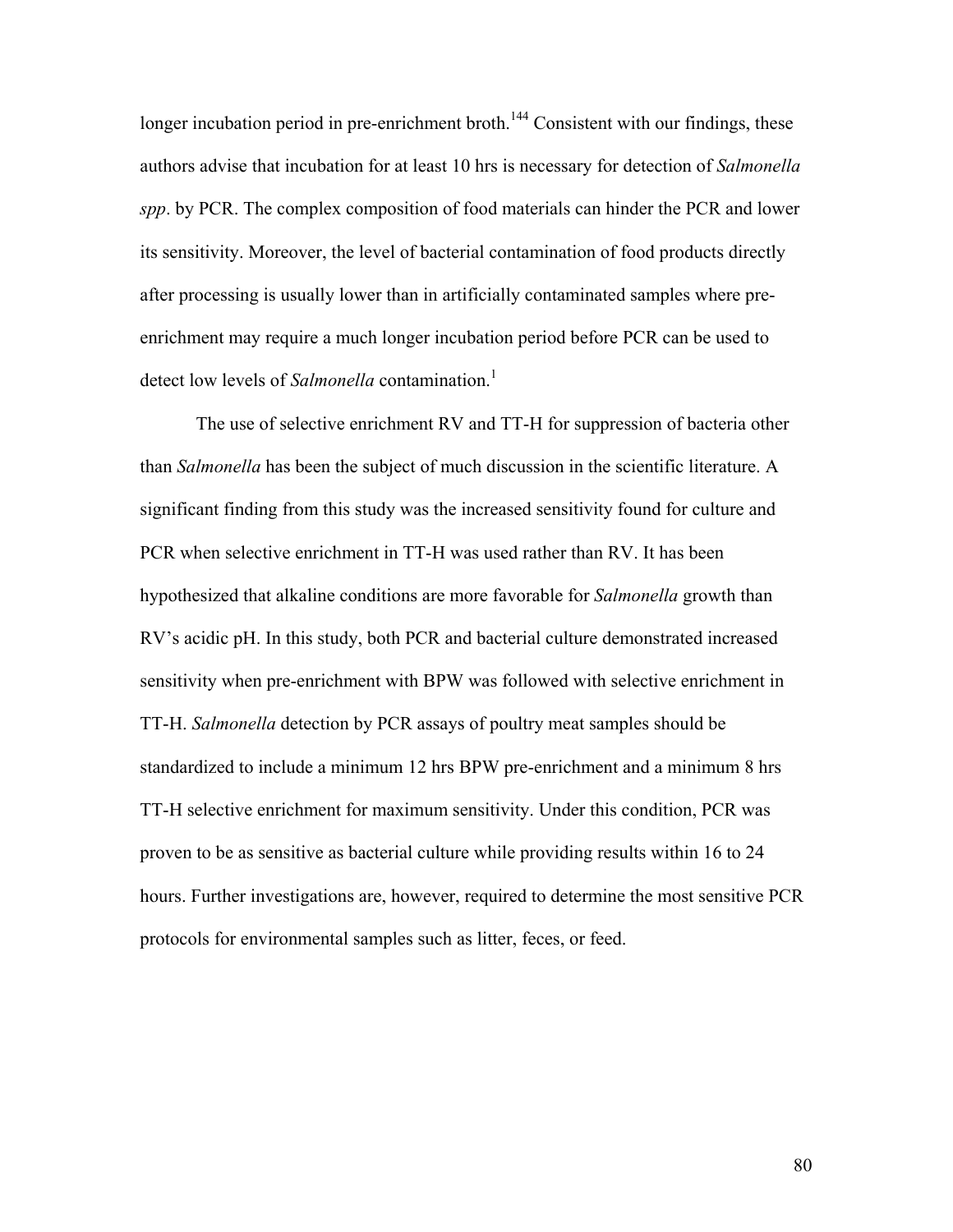Table 10: Results of *Salmonella* prevalence from poultry meat samples tested by culture and PCR after various enrichment steps\*.

| Tests                                | Prevalence   |
|--------------------------------------|--------------|
| Culture test $BPW + RV$              | 35/180(19%)  |
| Culture test $BPW + TT-H$            | 42/180(23%)  |
| PCR test without enrichment          | $0/180(0\%)$ |
| PCR test for pre-enrichment with BPW | 33/180(18%)  |
| PCR test for $BPW + RV$              | 35/180(19%)  |
| PCR test for $BPW + TT-H$            | 42/180(23%)  |
|                                      |              |

\*All PCR positive samples were also tested positive with culture test.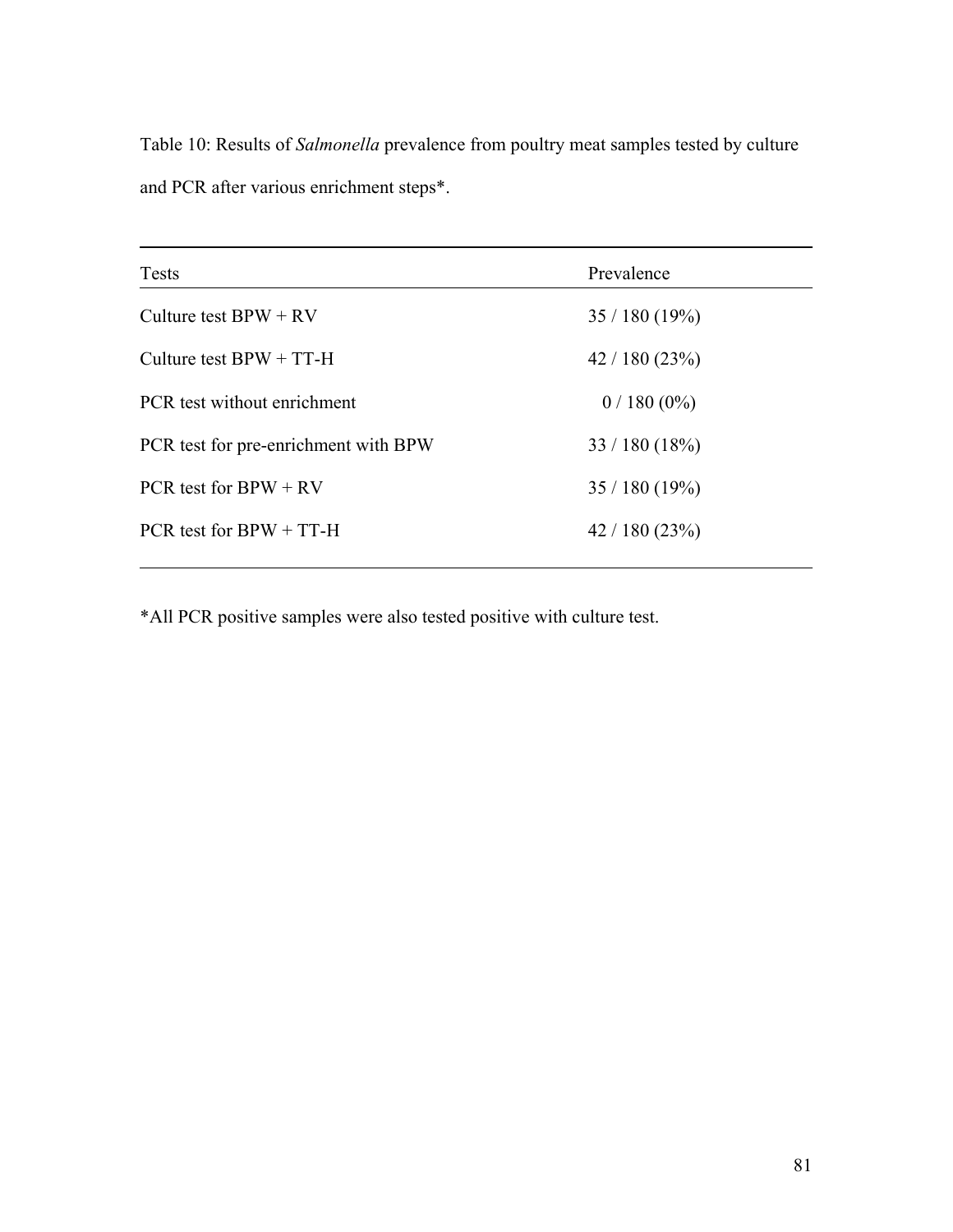| PUR using DINA extracted at different stages of enrichment. |                    |             |             |       |  |
|-------------------------------------------------------------|--------------------|-------------|-------------|-------|--|
| <b>PCR Tests</b>                                            | Prevalence $(\% )$ | Sensitivity | Specificity | Kappa |  |
| No pre-enrichment                                           | 0.0                | 0.0         | 100         | 0.0   |  |
| <b>BPW</b>                                                  | 18                 | 78.57       | 100         | 0.85  |  |
| <b>BPW+RV</b>                                               | 19                 | 83.33       | 100         | 0.89  |  |
| BPW+TT-H                                                    | 23                 | 100         | 100         | 1.0   |  |

Table 11: Results of *Salmonella* prevalence, sensitivity, specificity, and Kappa value for PCR using DNA extracted at different stages of enrichment.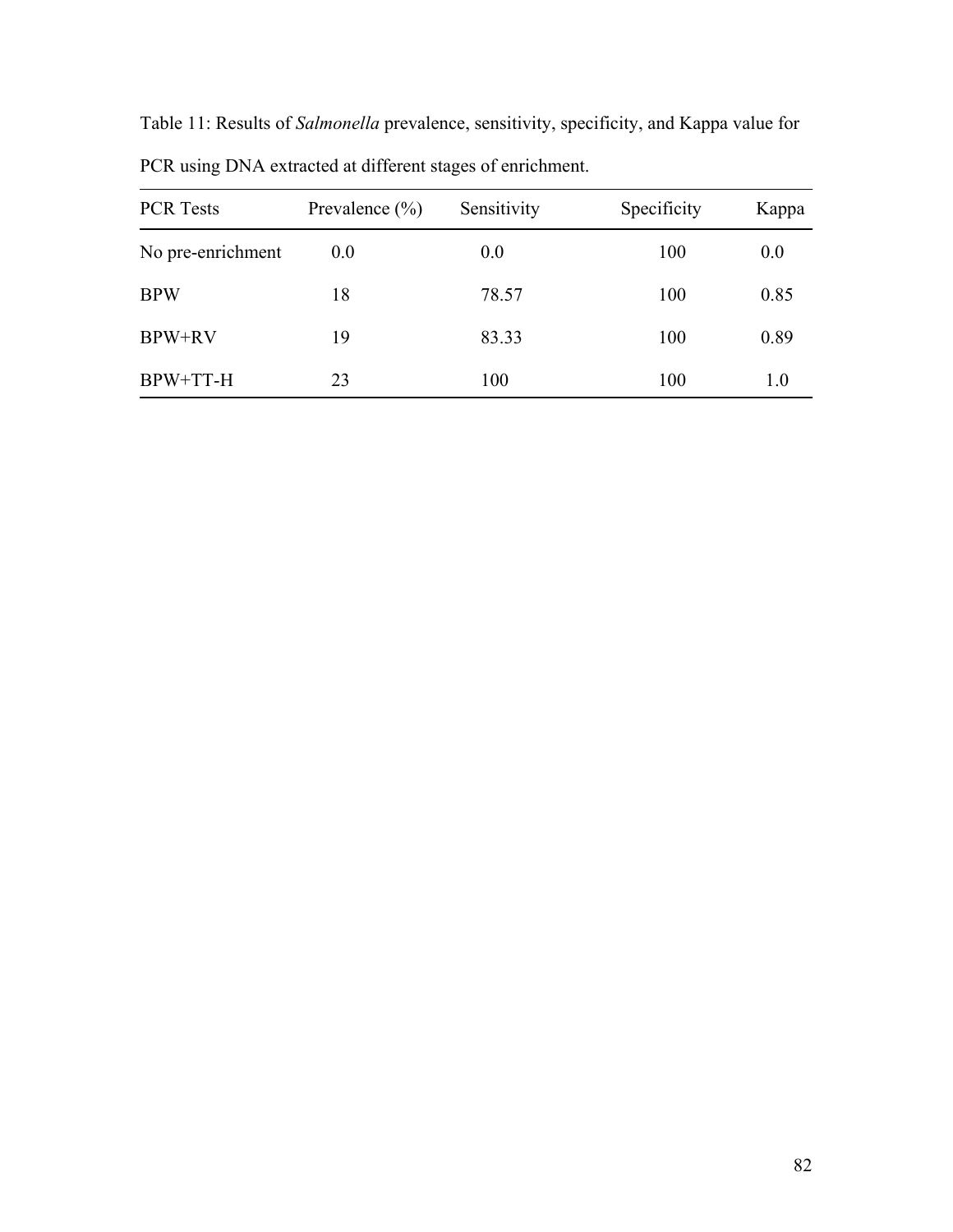| Pre-enriched Time | Test results<br>(Test positive/ Sample Tested) | Cumulative positive (%) |  |
|-------------------|------------------------------------------------|-------------------------|--|
| $\overline{2}$    | 0/5                                            | $\boldsymbol{0}$        |  |
| $\overline{4}$    | 0/5                                            | $\boldsymbol{0}$        |  |
| 6                 | 0/5                                            | $\boldsymbol{0}$        |  |
| $\,8\,$           | $2/5$                                          | 40                      |  |
| 10                | 0/5                                            | 40                      |  |
| 12                | 1/5                                            | 60                      |  |
| 14                | 0/5                                            | 60                      |  |
| 16                | 1/5                                            | 80                      |  |
| 18                | 1/5                                            | 100                     |  |

Table 12: Determination of the minimum time required to pre-enrichment with BPW to detect a positive with PCR.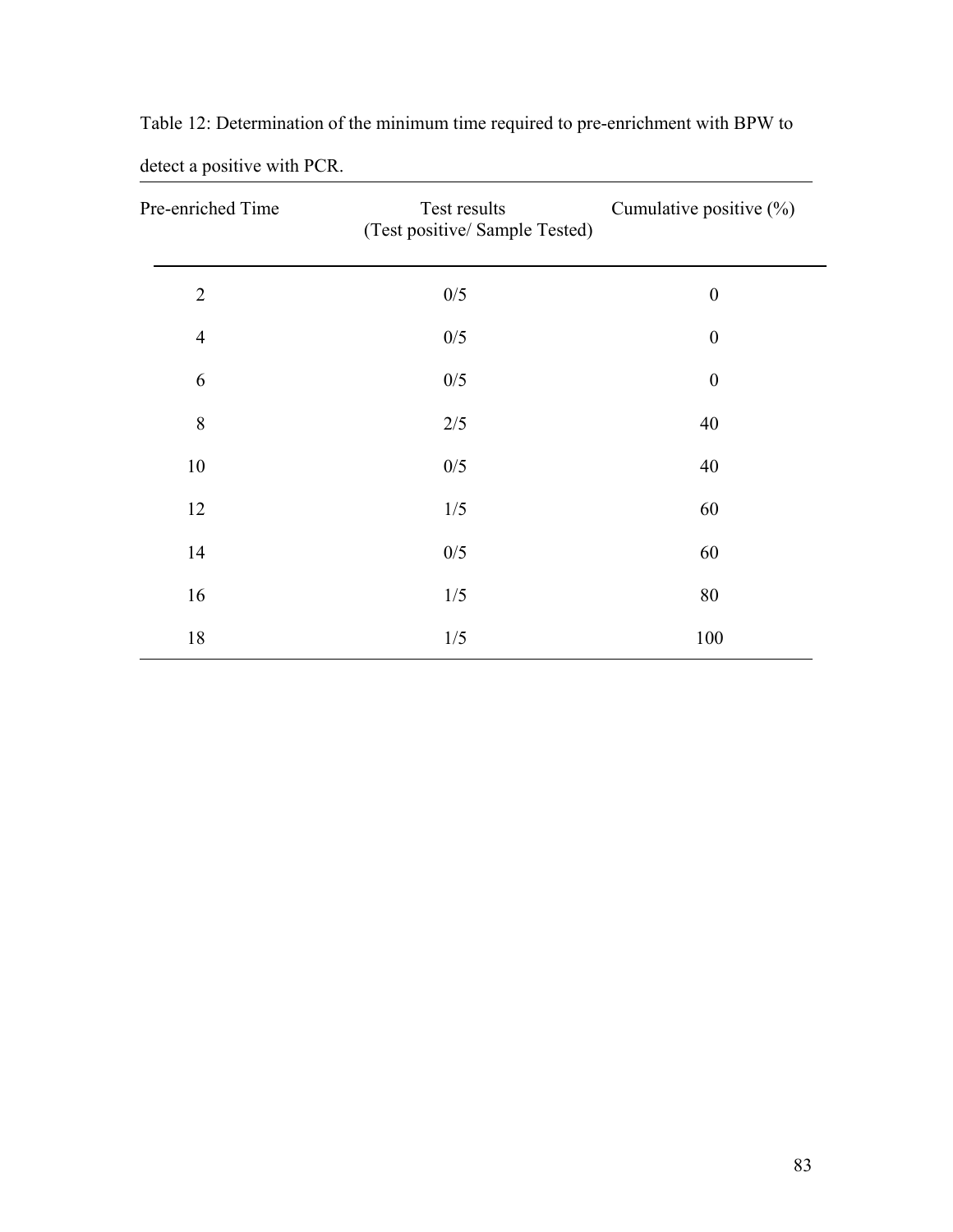

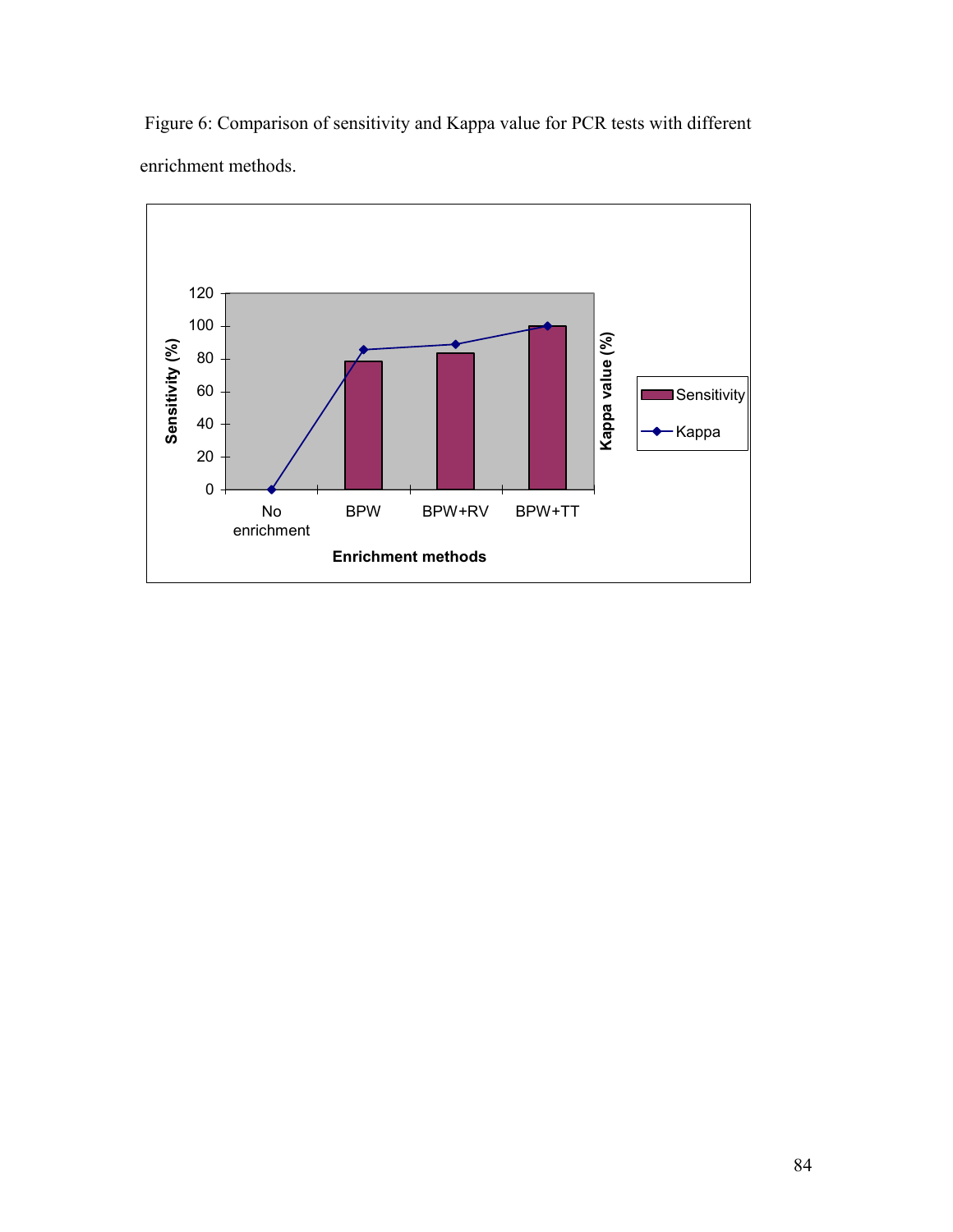Figure 7: Detection of *Salmonella* strains using PCR primers ST 11 and ST 15. Lane a: 100 bp ladder. Lane b: negative control. Lane c through m: PCR products from naturally contaminated poultry meat samples. Lane n: positive control.



 **a b c d e f g h i j k l m n**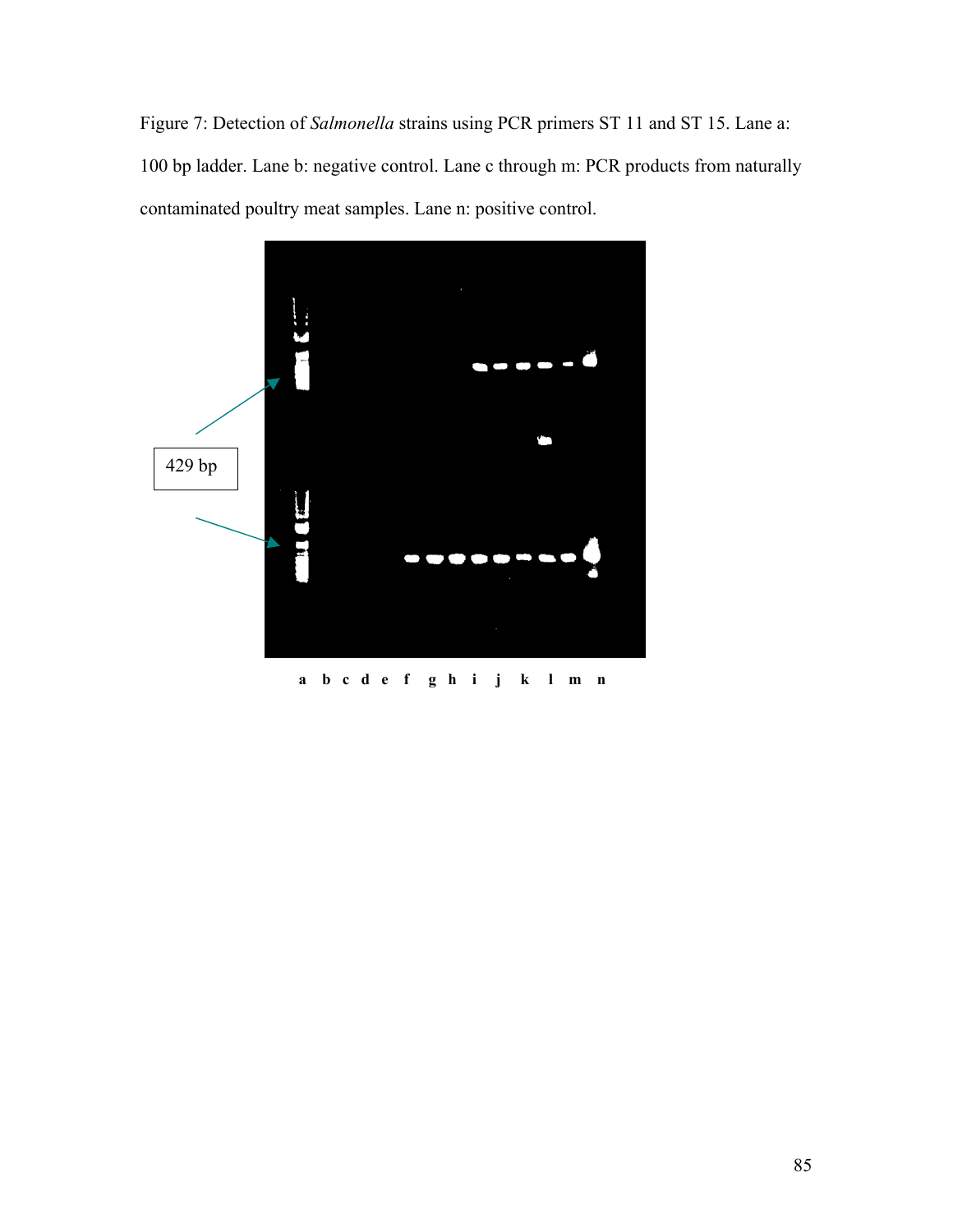# **6. Chapter V: Prevalence and Risk Factors for** *Salmonella* **Contamination of Retail Poultry Meat in Maryland**

## **6.1 Abstract**

According to the World Health Organization, *Salmonella* is a leading cause of foodborne illness worldwide. Since the implementation of the HACCP system for pathogen reduction in poultry processing plants, the Food Safety Inspection Service (FSIS) of the US Department of Agriculture reports substantial reductions in the prevalence of *Salmonella* contamination of raw poultry at processing plants. However, limited data is available regarding the prevalence and distribution of *Salmonella* contamination in poultry meat at retail grocery stores. Random samples of retail grocery stores within the state of Maryland were selected for this cross-sectional study. The objectives of this study were to estimate the *Salmonella* prevalence in chicken meat products from retail grocery stores throughout Maryland and to identify risk factors for *Salmonella* contamination in retail poultry meat products. Out of 180 poultry meat samples that were collected, the overall prevalence of *Salmonella* contamination was 22.7% (C.I 15.16-30.86). Integrator brand ground poultry (19%) was at increased risk for *Salmonella* contamination when compared to integrator brand non-ground poultry products (7%) but this difference was not significant ( $p=0.053$ ). Among non-ground products, store brand poultry was 18 times more likely to be contaminated with *Salmonella* than integrator brand poultry products (CI 5.1-61.2).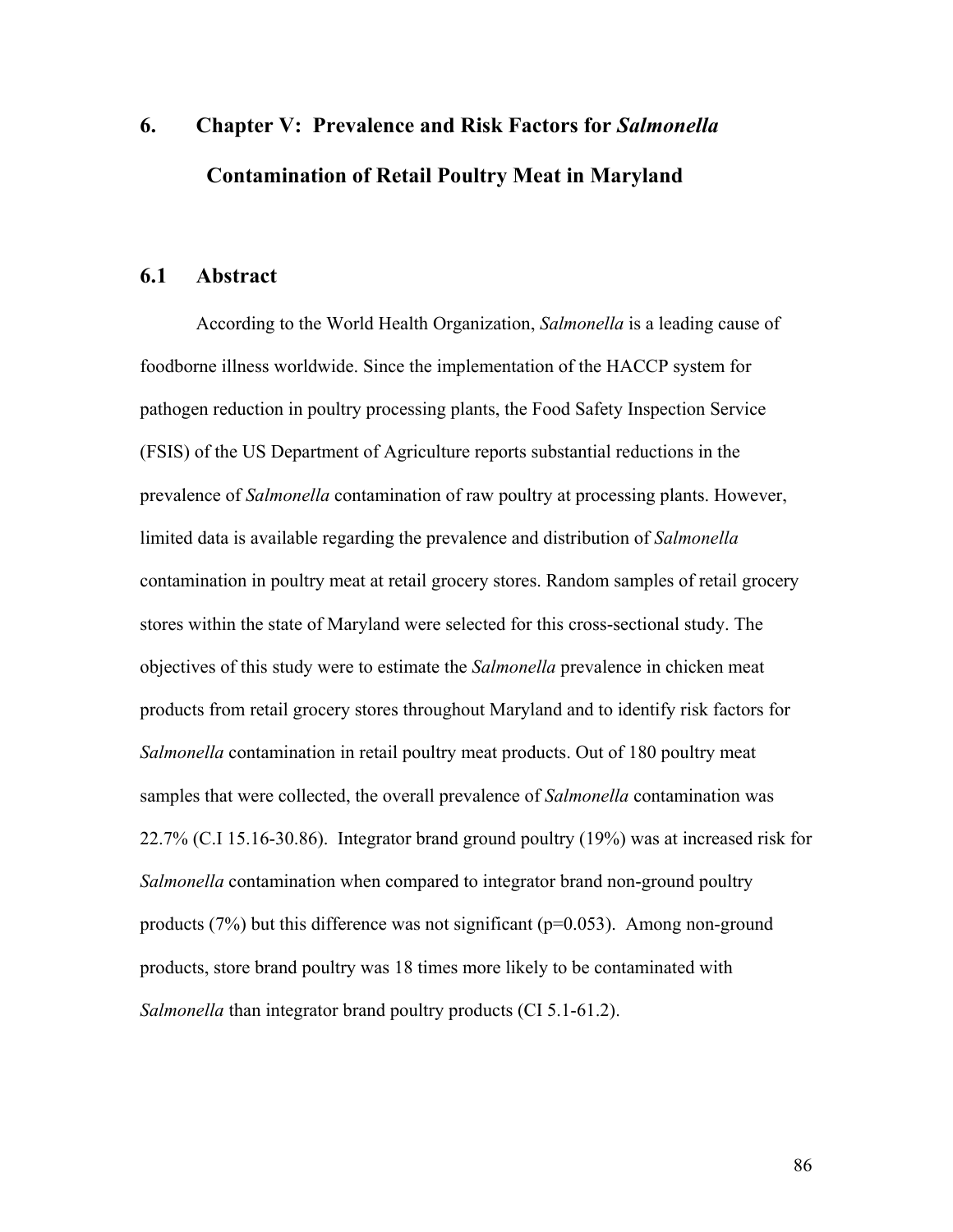## **6.2 Introduction**

*Salmonella* species are one of the most important foodborne pathogens worldwide. Poultry products have been identified as the primary source for *Salmonella* – associated foodborne outbreaks. According to the Centers for Disease Control and Prevention, *Salmonella* affects about 1.4 million people each year in the United States with about 20,000 hospitalizations and 500 deaths annually.<sup>115</sup>

The Food Safety Inspection Service (FSIS) of the U.S. Department of Agriculture conducts annual surveillance for the prevalence of bacterial contamination of poultry products at the processing plants. Routine surveillance at retail grocery outlets however, is not conducted by FSIS. Inspection and testing of raw meat products at retail outlets falls under the jurisdiction of local departments of health. FSIS is not routinely involved in the testing of raw meat products from grocery stores unless an outbreak is being investigated (personal communication with FSIS personnel).

Prior to the implementation of the Hazard Analysis and Critical Control Point (HACCP) system in poultry processing plants, FSIS nationwide microbial baseline studies reported that at processing plants, *Salmonella* prevalence in whole-raw broilers was 20%, and in ground chicken, 44.6%.<sup>154,156</sup> Since the introduction of the HACCP system in poultry processing plants, substantial reductions in the prevalence of *Salmonella* in raw meat and poultry products were reported by FSIS.<sup>156</sup> FSIS reports post-HACCP *Salmonella* prevalence of 11.4% for whole-raw broilers and 16.2% for ground chicken.<sup>134</sup>

There is limited information in the current literature on the prevalence and distribution of *Salmonella* contamination of raw poultry meat products obtained from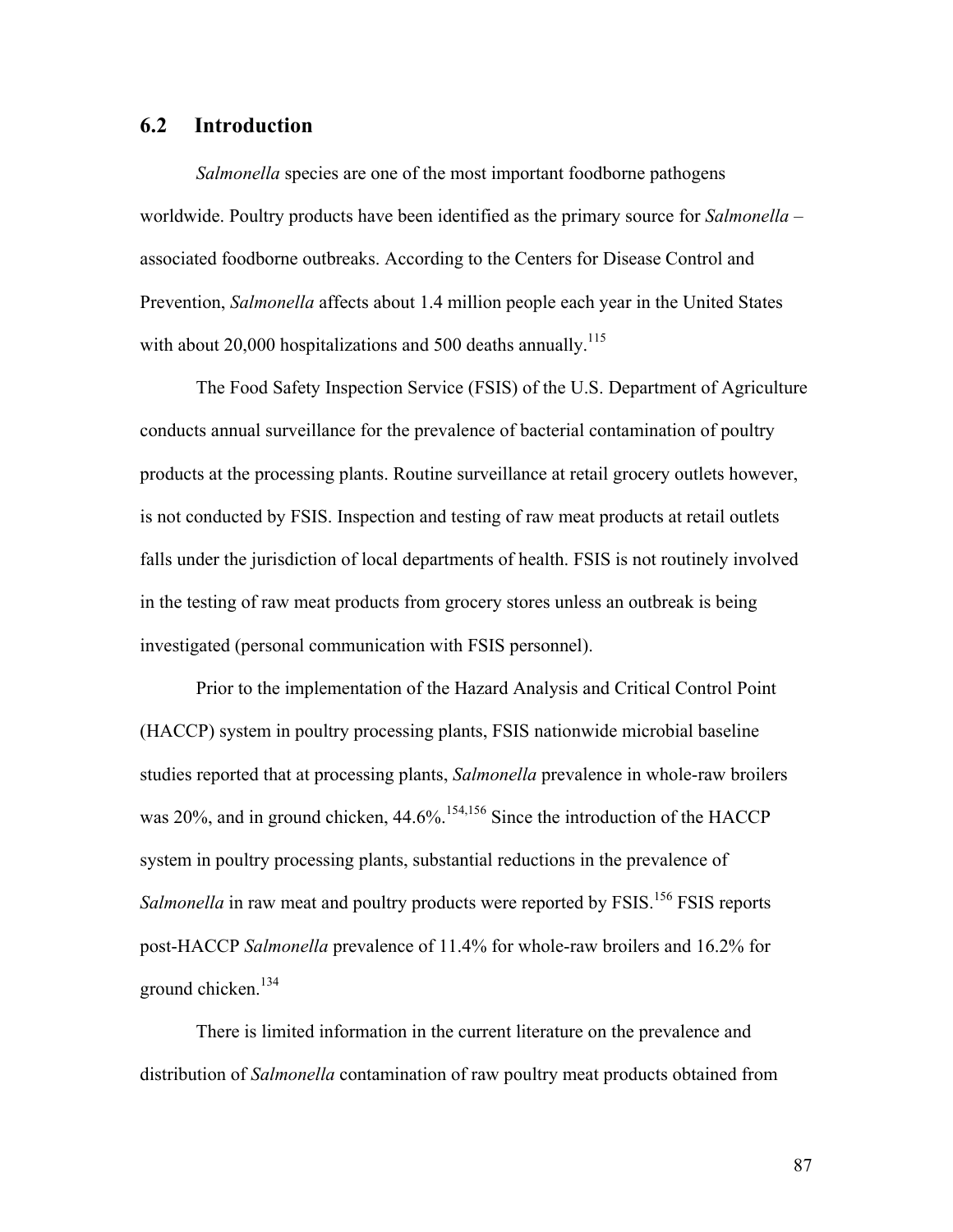retail grocery stores. A recent study of retail poultry meat products in Spain reported that 35.5% of the products were contaminated with *Salmonella.*<sup>49</sup> *S. enteritidis* was the predominant species isolated<sup>3</sup>. This is consistent with a report from Belgium indicating that 36% of retail poultry meat samples were contaminated with *Salmonella*.<sup>159,160</sup> A recent study in England found that 25% of the retail chicken samples were *Salmonella* positive.91 In the US, estimates of retail poultry meat *Salmonella* contamination have varied widely. In a 1990 study, Bokanyi and colleagues reported a prevalence of 43% *Salmonella* contamination for retail poultry carcasses and parts.<sup>18</sup> A more recent estimate of retail poultry *Salmonella* contamination in the Washington DC area found 4.2% of carcasses were *Salmonella* positive.<sup>177</sup>

The prevalence of *Salmonella* contamination in poultry meat obtained at retail grocery stores is a better indicator of the public health risk than the processing plant prevalence. It is at the point of the retail grocery store that the consumer typically first comes into contact with the poultry meat. Retail meat may serve as a source of direct hand-to-mouth exposure and cross-contamination exposure to pathogens. Adequate sanitation and chilling may result in an actual decline in the level of viable *Salmonella* isolates in poultry products.<sup>88</sup> However, transportation, handling, storage, additional processing and re-packaging of raw poultry meat products, often occur after the products leave the processing plant. Each of these steps may provide a new opportunity for bacterial contamination or growth.  $29$ 

The objectives of this study were to:

- Estimate the *Salmonella* prevalence in chicken meat products from retail grocery stores throughout Maryland.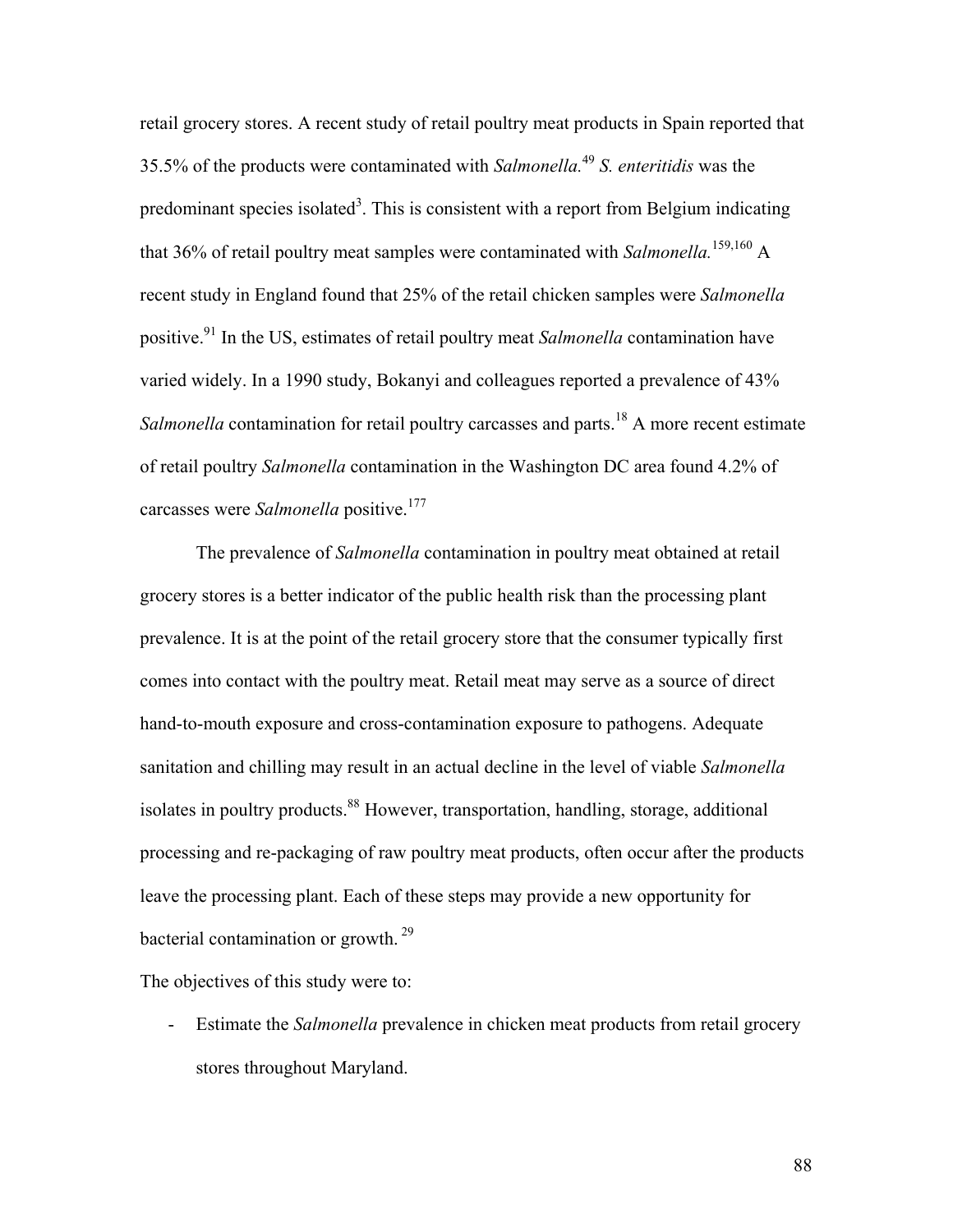- Identify risk factors for *Salmonella* contamination in retail poultry meat products.

#### **Hypotheses:**

- 1. There is no difference in the risk of *Salmonella* contamination of store brand poultry meat products and integrator brand poultry meat products.
- 2. Ground chicken meat products have a higher risk of *Salmonella* contamination than non-ground chicken meat products.

### **6.3 Materials and Methods:**

#### **Sample Collection**

A random sample of 10 retail grocery outlets, representing 10 of Maryland's 22 counties and 4 retail chains were included in the cross-sectional study (Figure 7). Two samples each of: ground chicken, boneless skinless breast filets and bone-in chicken breast portion with skin were collected from each store. A total of 90 raw meat samples were purchased over 8-week sampling intervals in 2003-2004. To increase the probability of detecting *Salmonella*-positive samples, two sub-samples were collected from each of the 90 initial samples obtained. Samples were maintained at 4°C while being transported to the laboratory and then processed within 12 hours of collection.

#### **Pretreatment of sample:**

From each sample, two- 25g sub-samples were aseptically collected. Sub-samples were pre-enriched at 37°C in 225 ml of 2% buffered peptone water (BPW) (Becton Dickinson, MD, USA) in a shaking incubator for two hours and placed in 37°C incubator overnight. Ground meat was weighed and placed directly in BPW. Non-ground samples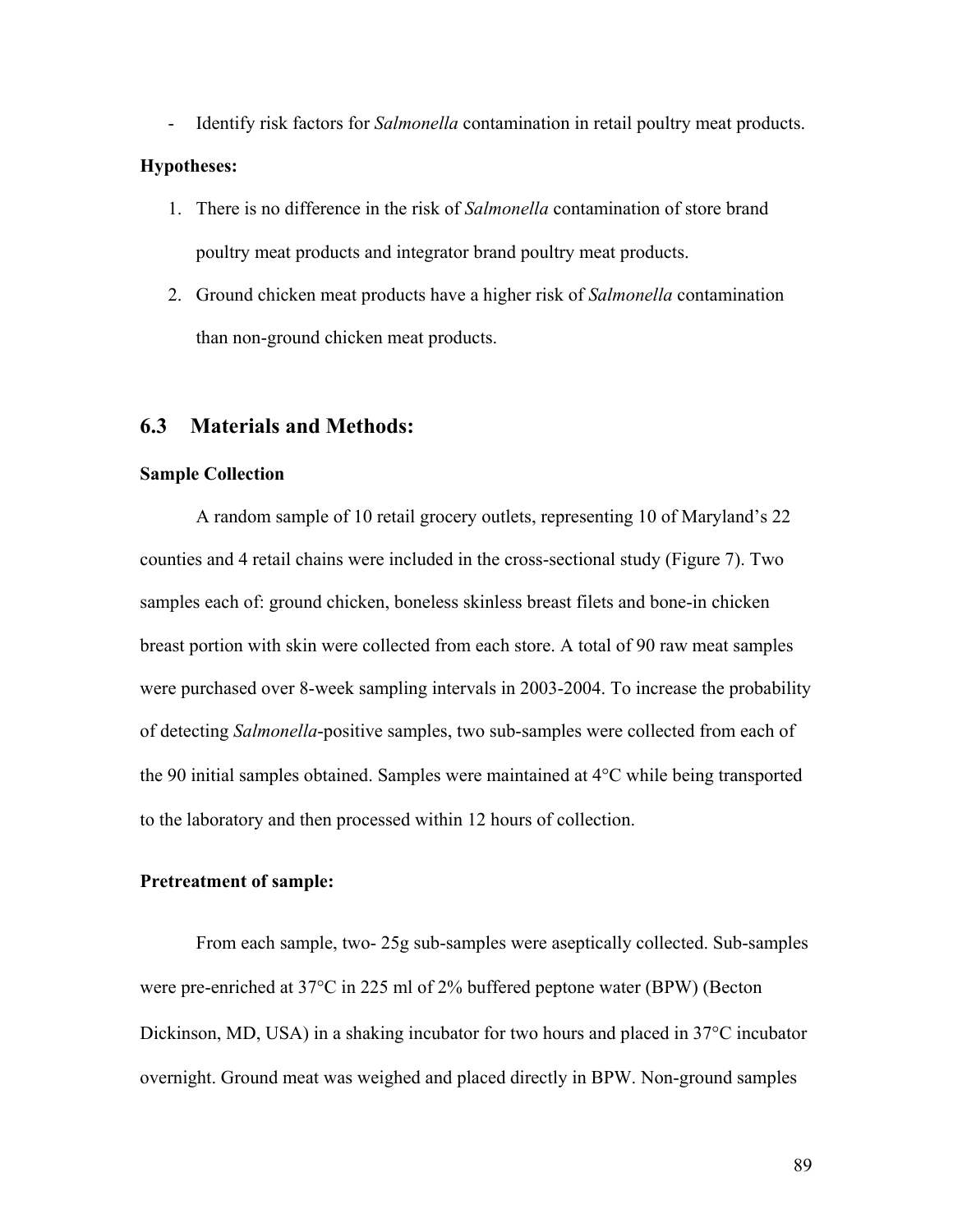were weighed, ground, and placed into BPW. A 0.1ml of sample of this stock was transferred to 10 ml of Rappaport Vassiliadis (RV) medium (Becton Dickinson) and another 1 ml of stock was transferred to 10 ml of Tetrathionate Hajna (TT-H) broth (Becton Dickinson). The RV media and TT-H broth were then incubated at 41.5°C for 24 hours. One loopful RV media was streaked onto Xylose Lysine Tergitol (XLT-4) (Becton Dickinson) agar and the plates were incubated at  $37^{\circ}$ C for 24 hours.<sup>146,170</sup> The same procedure was repeated with samples from the TT-H broth. Presumptively positive (black colony on XLT-4 agar) colonies were bio-chemically confirmed with Triple Sugar Iron (TSI) agar and Lysine Iron Agar (LIA) tests, and also, confirmed by serum "O" and "H" agglutinating antisera (Murex Diagnostics, Kent, UK; Behring, Germany) testing.

#### **Data Analysis:**

Data was stored in Microsoft Excel spreadsheets and descriptive statistics were calculated. The Chi-square test<sup>39</sup> was used to test the stated hypotheses using analytical software – (Statistix-8, Tallahassee, FL). To identify risk factors for *Salmonella* contamination of the meat samples, four categorical independent variables were presented to the logistic regression model<sup>39</sup>: processing of meat (ground, non-ground), presence of skin (with skin, skinless), retail outlet (outlet names) and product brands (store-brand, integrator brand).

#### **6.4 Results:**

The results of the univariate analyses are summarized in Tables 13,14 and 15. Overall the prevalence of *Salmonella* contamination in poultry meat products was 23%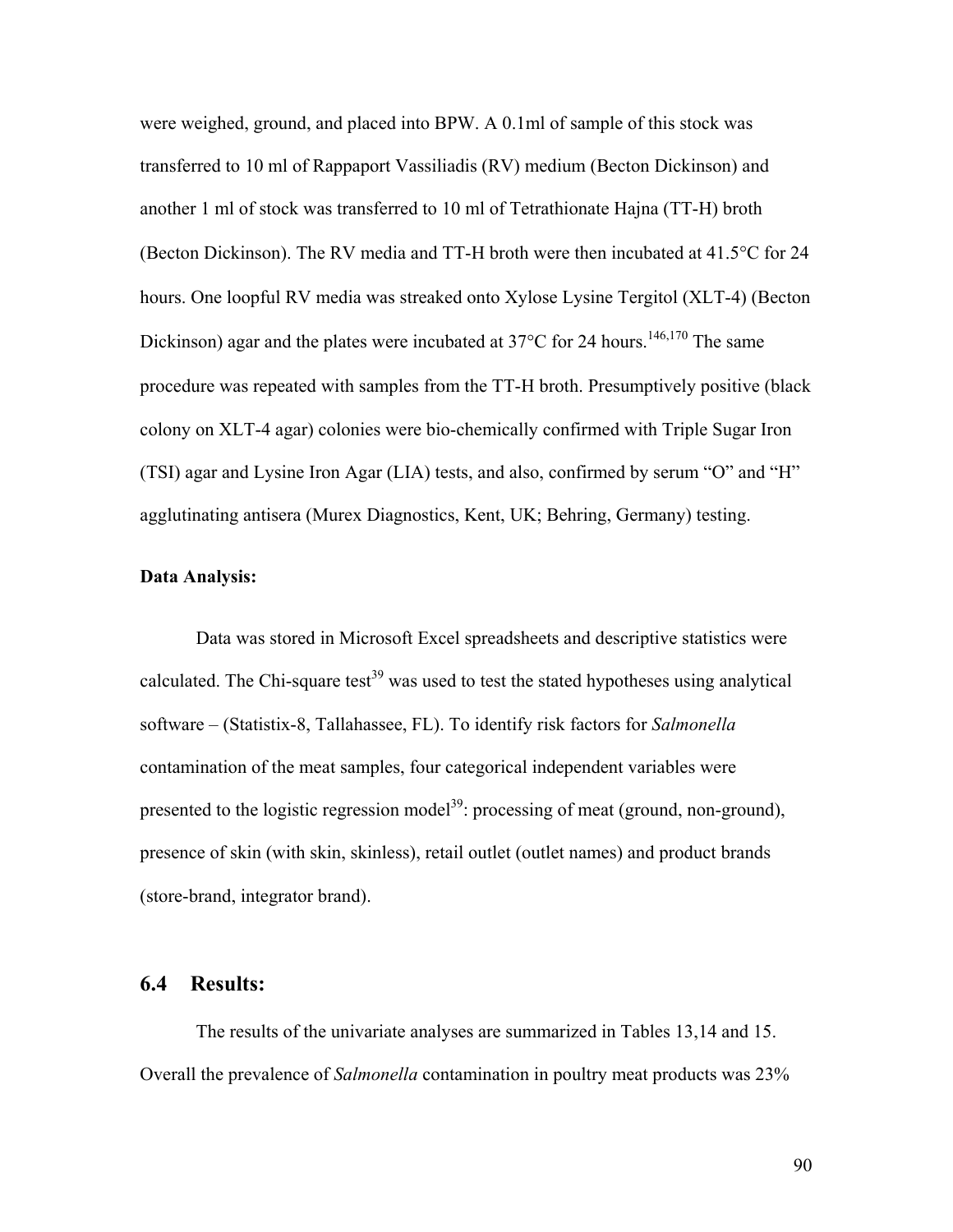(C.I 15.16 - 30.86). Ground chicken meat did not have a significantly increased *Salmonella* prevalence when compared to non-ground breast meat products. Integrator brand samples represented 80% (144/180) of the products sampled while 20 %( 36/180) were store brands. None of the store brands represented ground chicken meat because store-brand ground meat products were not available at any of the retail outlets sampled. Store brands had a significantly higher prevalence of *Salmonella* positive samples than did integrator brand products. In non- ground meat category, store brand meat products were 18 times more likely to be contaminated with *Salmonella* than integrator brand (C.I. 5.41-61.26).

## **6.5 Discussion:**

This study found an overall *Salmonella* prevalence of 23% for poultry meat products at the retail grocery store outlets. This level of contamination is consistent with the recent literature from European countries such as England (25%), Spain (35%), and Belgium (36%) but much lower than a 1990 USDA estimate of 43%. Interestingly, the level of contamination found at retail grocery stores is similar to the national baseline pre-HACCP levels reported by FSIS (20% for carcasses and 44.5% for ground meat).<sup>18,49,154,156,159</sup> After implementation of the HACCP guidelines, FSIS reported a decline in *Salmonella* prevalence to 11% for carcasses and 16% for ground chicken at US processing plants.<sup>134</sup>

The findings from this study are of significance to public health because they indicate that the potential benefit of the post-HACCP reduction in *Salmonella* prevalence at the processing plant is being undermined by contamination occurring at the retail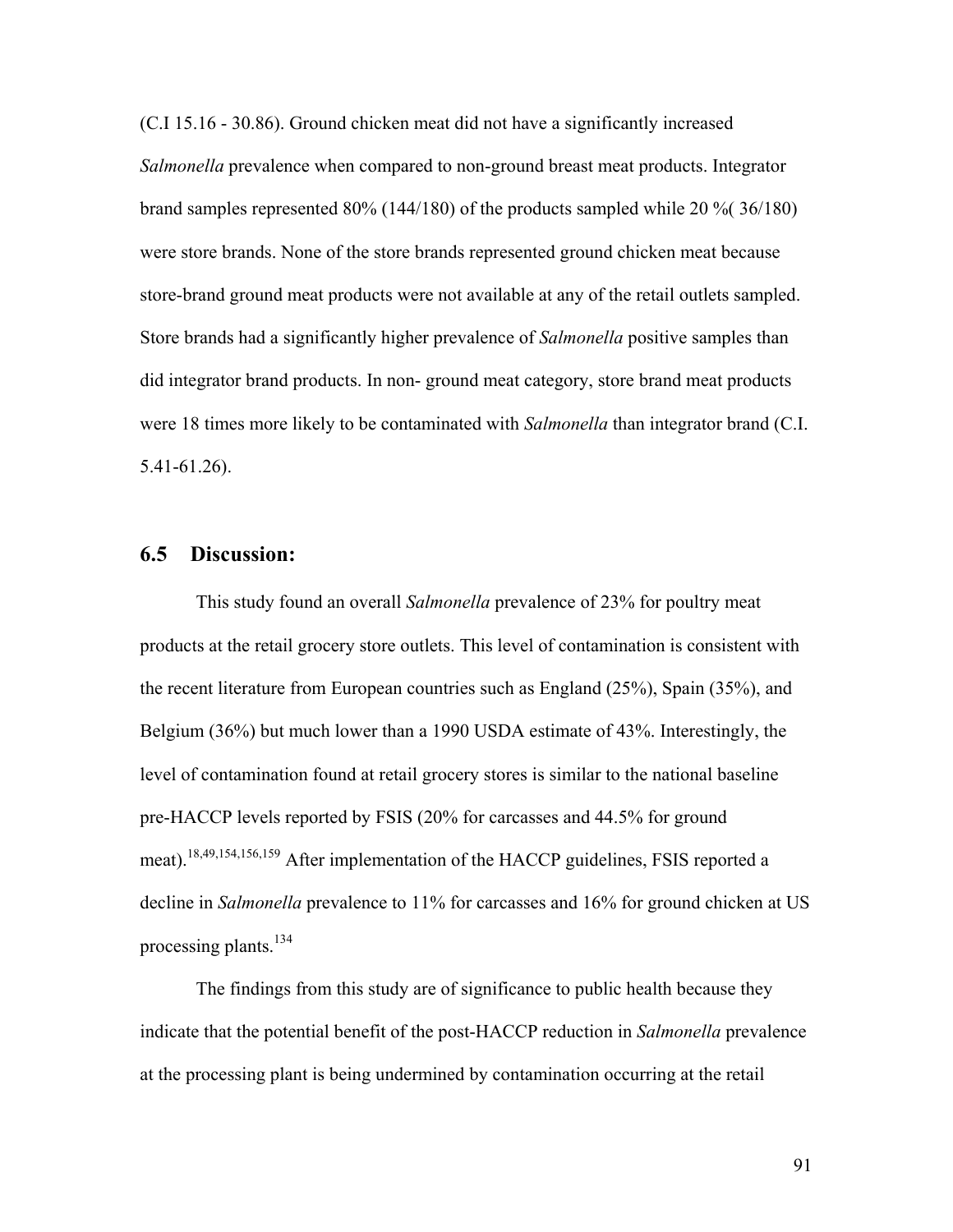grocery store outlet. This conclusion is supported by the findings from the ground chicken products. No store brand ground chicken products were available from any of the retail outlets sampled in this study. The *Salmonella* prevalence from the integrator brand ground chicken products in this study (19%) is similar to the FSIS post-HACCP *Salmonella* prevalence for ground chicken obtained at the processing plant (16%).

 Not only is there a limited quantity of information in the literature regarding the prevalence of *Salmonella* in poultry products sampled from retail grocery store outlets, but a considerable variation in those reports as well. Contrary to the previously cited studies from the US and Europe with retail poultry products *Salmonella* prevalence estimates ranging from 25-43%, a recent study in the Washington DC area reports a *Salmonella* prevalence of only 4% from retail poultry carcasses.<sup>177</sup> Several factors may have contributed to these very different estimates of *Salmonella* prevalence. The methods used for obtaining the samples from the poultry products were not consistent across the different studies. The potential impact of the differences in methodology has been documented in the literature. Uyttendaele and colleagues report a 100% increase in the *Salmonella*-positive samples when carcasses were cut into individual parts before sampling rather than using whole carcass-rinse samples.<sup>159</sup> Jorgensen and colleagues report that *Salmonella* was more frequently isolated from samples containing chicken skin in comparison with those containing carcass-rinse fluid only.<sup>91</sup> Differences between studies in the media used for enrichment, selective enrichment, and isolation can also affect estimates of prevalence. $23,42,43$ 

The limited literature available on the prevalence of *Salmonella* contamination of poultry products at the retail grocery outlet reveals an important deficiency in the body of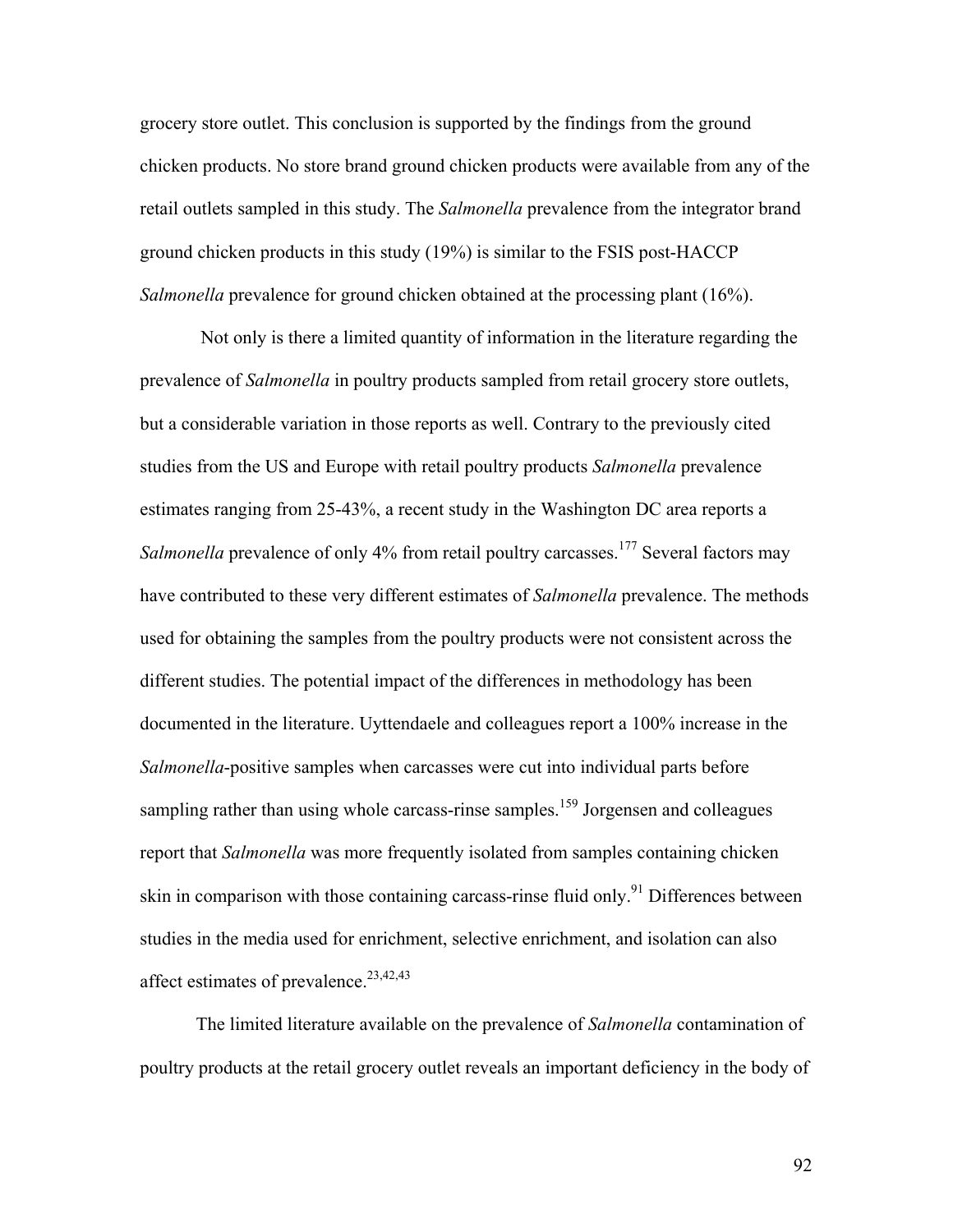knowledge on the epidemiology of human salmonellosis. An accurate assessment of the risk of human foodborne salmonellosis requires this vital piece of information. The probability of *Salmonella* contamination of a poultry product obtained at the retail grocery outlet differs from estimates based on processing plant *Salmonella* contamination prevalence. Integrator brand products have been packaged at the processing plant. However, conditions during transportation and holding at the retail outlet, integrity of the packaging materials, and opportunities for cross-contamination can result in large changes in the risk of salmonellosis to the consuming public.

Store brand products are subject to the same potentials for additional contamination as integrator brand products. Perhaps of even greater potential risk is that store brand products are often re-packaged, handled, or further processed at the retail grocery store outlet prior to sale to the consumer. The lack of uniform surveillance protocols for raw poultry products at the retail grocery outlet constitute an important gap in the farm-to-fork spectrum of food safety protection and a risk to public health and food safety that needs to be addressed.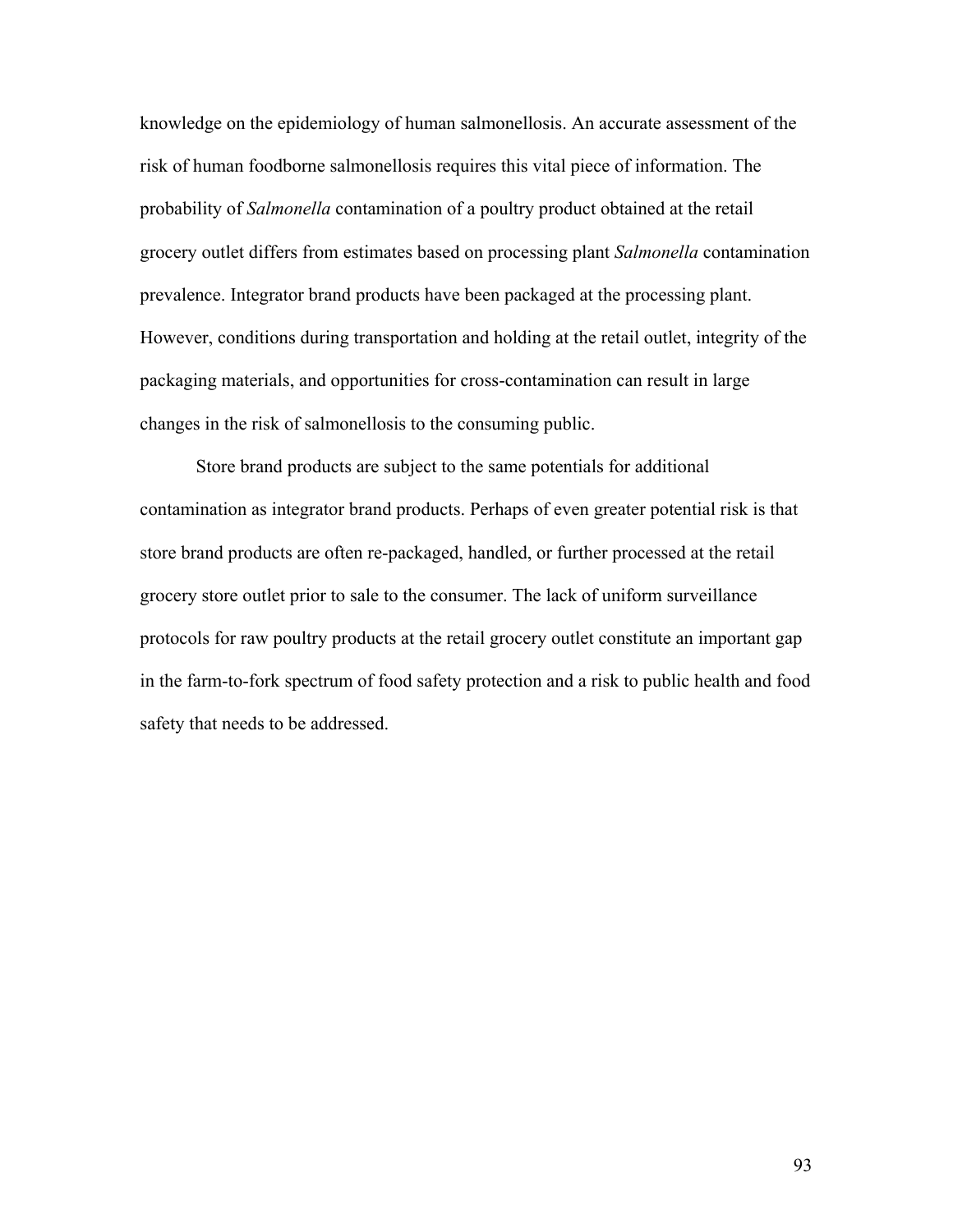Figure 7: Sampling sites for 2003-2004 cross-sectional study of the prevalence of *Salmonella* contamination in retail chicken met products in Maryland. N = 180

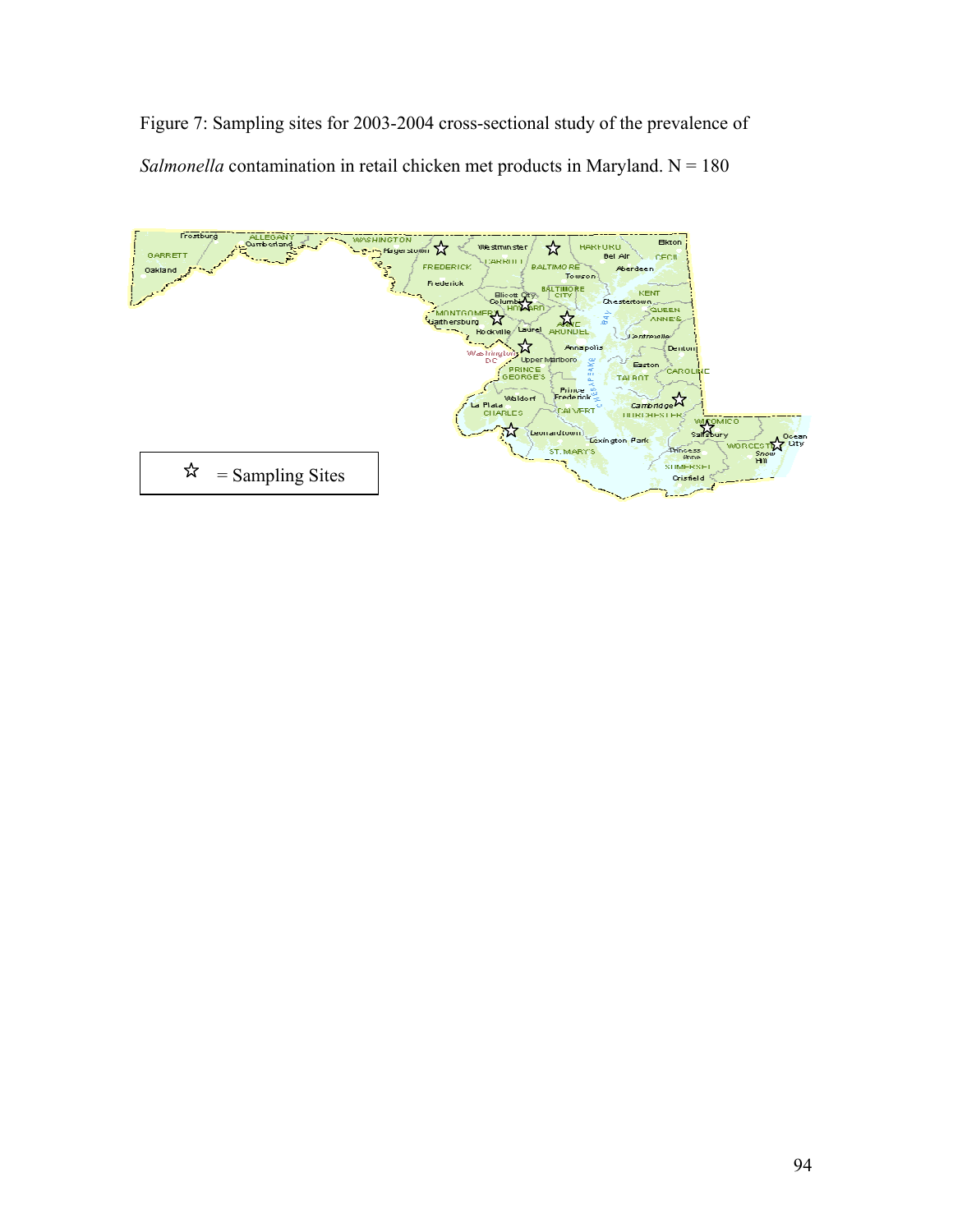Table 13. Univariate analysis of ground chicken versus non-ground chicken (breast meat) products as a risk factor *Salmonella* contamination of retail chicken meat products in Maryland, sampled in 2003-2004. (N=180; 42 positive samples).

|                    | N   | Number<br>Salmonella<br>Positive | Percent<br>Salmonella<br>Positive | P-value<br>(Chi-square) |
|--------------------|-----|----------------------------------|-----------------------------------|-------------------------|
| Ground-Chicken     | 88  | 17                               | 19                                |                         |
| Non-Ground Chicken | 92  | 25                               | 27                                | 0.2129                  |
| <b>Total</b>       | 180 | 42                               | 22.78                             |                         |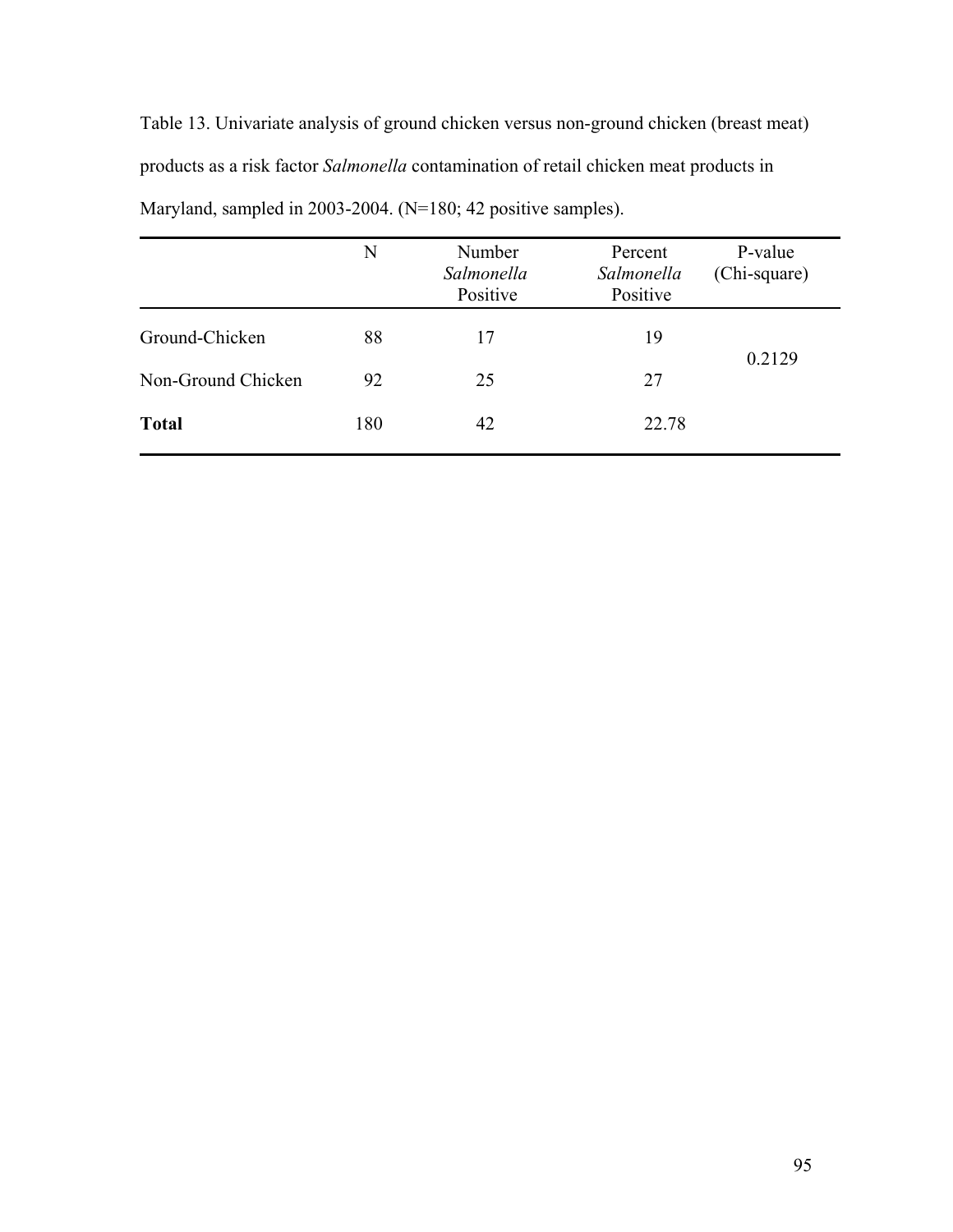Table 14. Univariate analysis of integrator brand products, ground chicken versus nonground chicken (breast meat) as a risk factor *Salmonella* contamination of retail chicken meat products in Maryland, sampled in 2003-2004. (N=144; 21 positive samples).

| N   | Number<br>Salmonella<br>Positive | Percent<br>Salmonella<br>Positive | P-value |
|-----|----------------------------------|-----------------------------------|---------|
| 88  | 17                               | 19.32                             |         |
| 56  | 4                                | 7.14                              | 0.0758  |
| 144 | 21                               | 14.58                             |         |
|     |                                  |                                   |         |

Difference = 0.1218, 95% C.I of difference 0.0035 – 0.2400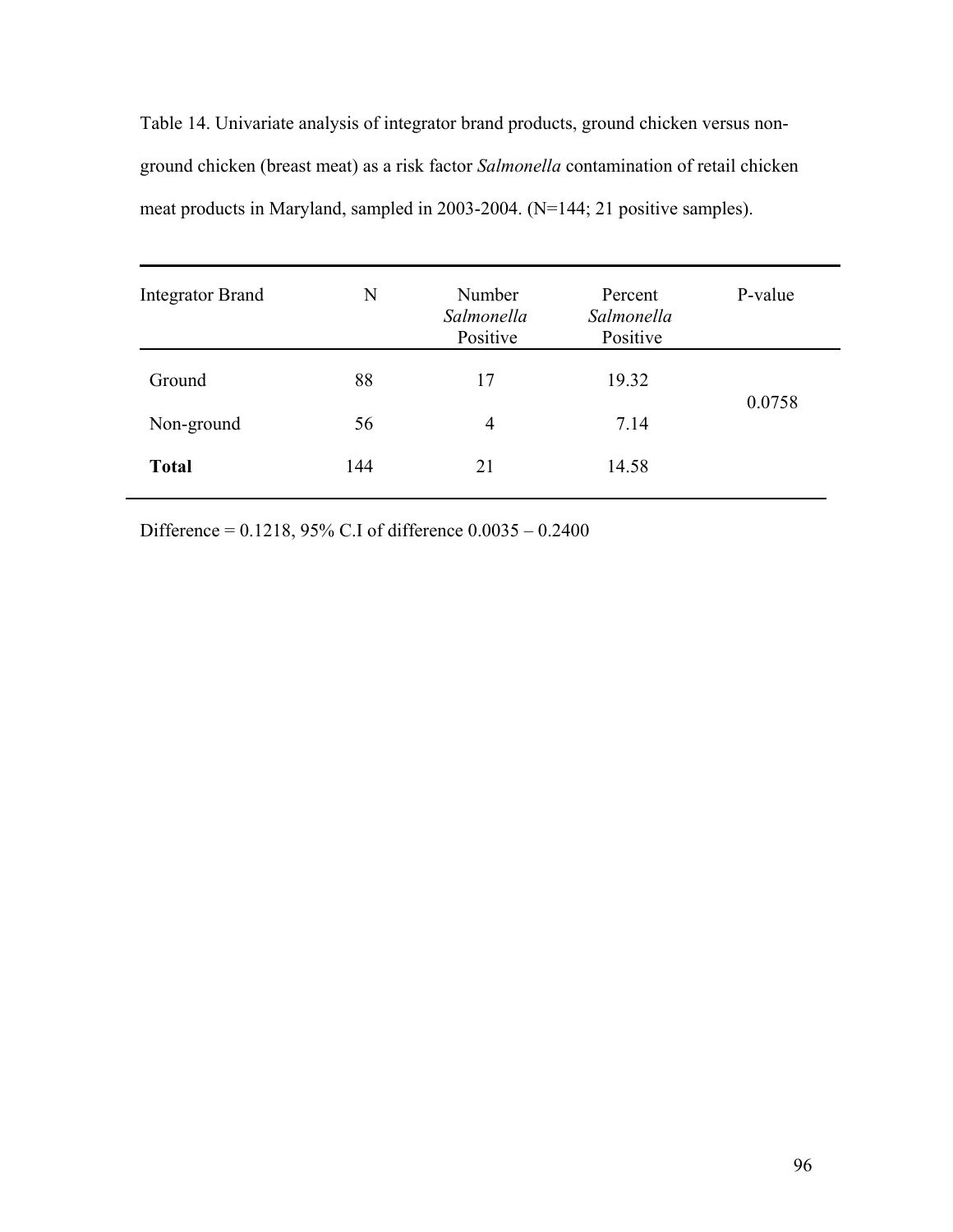Table 15. Univariate analysis of non-ground chicken products\*; brand-type as a risk factor for *Salmonella* contamination of retail chicken meat products in Maryland, sampled in 2003-2004.

|                         | N  | Number<br>Salmonella<br>Positive | Percent<br>Salmonella<br>Positive | P-value                    |
|-------------------------|----|----------------------------------|-----------------------------------|----------------------------|
| Store Brand*            | 36 | 21                               | 58.33                             | $\leq 0.0001$ <sup>*</sup> |
| <b>Integrator Brand</b> | 56 | 4                                | 7.14                              |                            |
| <b>Total</b>            | 92 | 25                               | 27.17                             |                            |

\* No store brand ground chicken products were available for purchase at any of the retail outlets sampled. Only boneless-skinless breast filets and bone-in breast meat with skin were available as store-brand items.

• Statistically significant at  $(\alpha = 0.05)$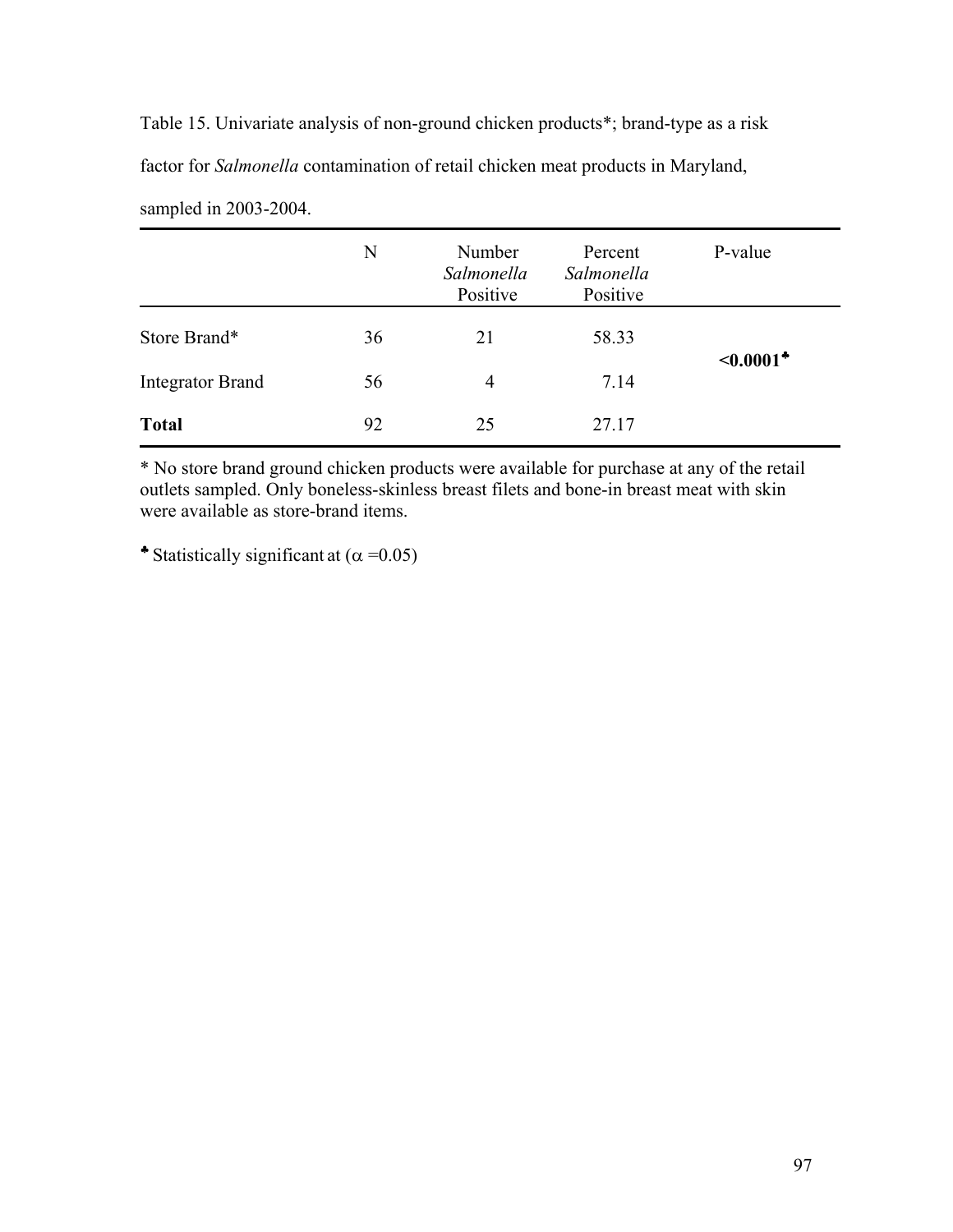## **7. Summary and Conclusions**

The 2001 Food Safety Strategic Plan of the President's Council on Food Safety calls for safety control efforts at every stage "from farm to fork" including enhancement of national, systematic monitoring of food animal diseases and testing of feeds and feedstuffs for microbial, chemical, and other hazards that pose a food safety risk. Control of *Salmonella* has been a big challenge not only for the poultry industry but also for public health officials. This dissertation describes studies conducted regarding the epidemiology of *Salmonella*. A review of the literature identified four subject areas where there was insufficient data on the epidemiology of *Salmonella*. These so-called gaps in the body of knowledge are distributed throughout the farm-to-fork model of poultry production including risk factors in the on-farm environment, diagnostic tools for surveillance, and risk factors for product contamination at the point of retail distribution. The results of our research have highlighted the challenges facing those seeking to control *Salmonella*. Each of these studies has been preliminary in nature and due to their cross-sectional design, their ability to clearly demonstrate cause and effect relationships is limited. However, in spite of these constraints, several important conclusions may be drawn from these findings.

Although *Salmonella* contamination of the plant-based feed samples evaluated in this study was low, it still demonstrated that animal feed is contaminated with enteric bacterial pathogens and that seasonal patterns of contamination may be an important risk factor to consider when designing feed monitoring programs. Microbial contamination in animal feed should be a great concern and improvement in the safety of animal feed to reach the 1991 FDA stated goal of *Salmonella*-free feed would require two major

98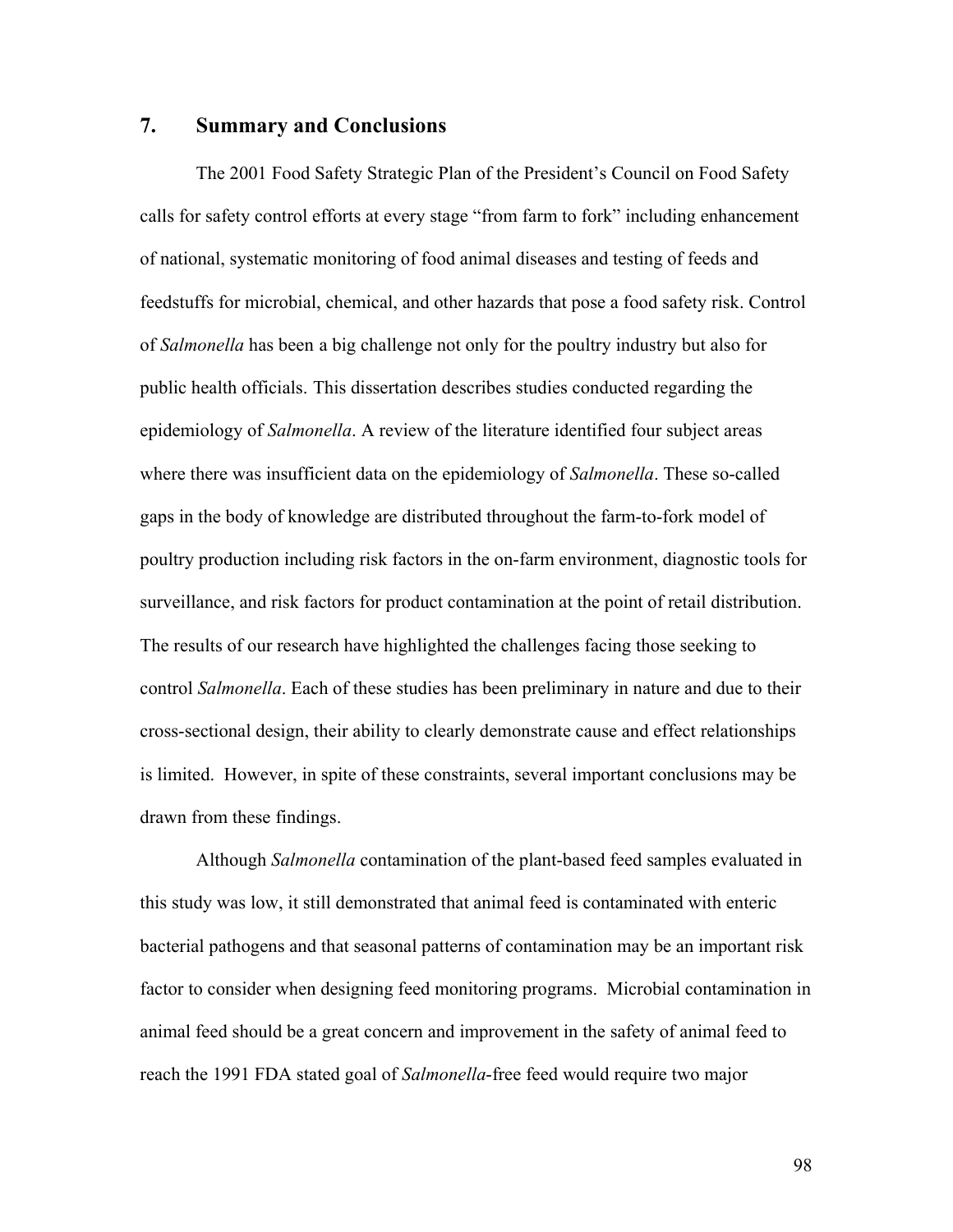measures. First, surveillance of animal feed for microbial contamination is necessary, which must be integrated with surveillance systems used in food animals, food, and humans. Second, a HACCP program is needed in the animal feed industry to minimize bacterial contamination by identifying and controlling sources of feed contamination.

Relative humidity and airflow over the litter surface represents potentially important poultry house parameters that need to be monitored to ensure a safe and healthy environment for broiler performance by taking appropriate measures, which could involve improving the uniformity of moderate airflow rates of at least 1.5 mph in lower humidity regions and at least 3.5 mph in higher humidity regions.

In order to compare findings across geographic regions and evaluate protocols, the techniques for *Salmonella* detection need to be standardized. When using a technique that includes both pre-enrichment for 12 hours and selective enrichment, PCR has proven to be as sensitive as bacterial culture method while providing results within 16-24 hours.

Lastly, the *Salmonella* prevalence of 23% reported in this study for poultry meat products at the retail grocery store outlets is similar to the national baseline pre-HACCP level reported by FSIS. Since the post-HACCP level of *Salmonella* contamination reported at processing plants is substantially lower, this indicates that the potential benefit of the post-HACCP reduction in *Salmonella* prevalence at the processing plant is being undermined by contamination occurring after distribution from the processing plant, perhaps at the retail grocery store outlet. The lack of uniform surveillance protocols for raw poultry products at the retail grocery outlet constitutes an important gap in the farmto-fork spectrum of food safety protection and a risk to public health and food safety that needs to be addressed.

99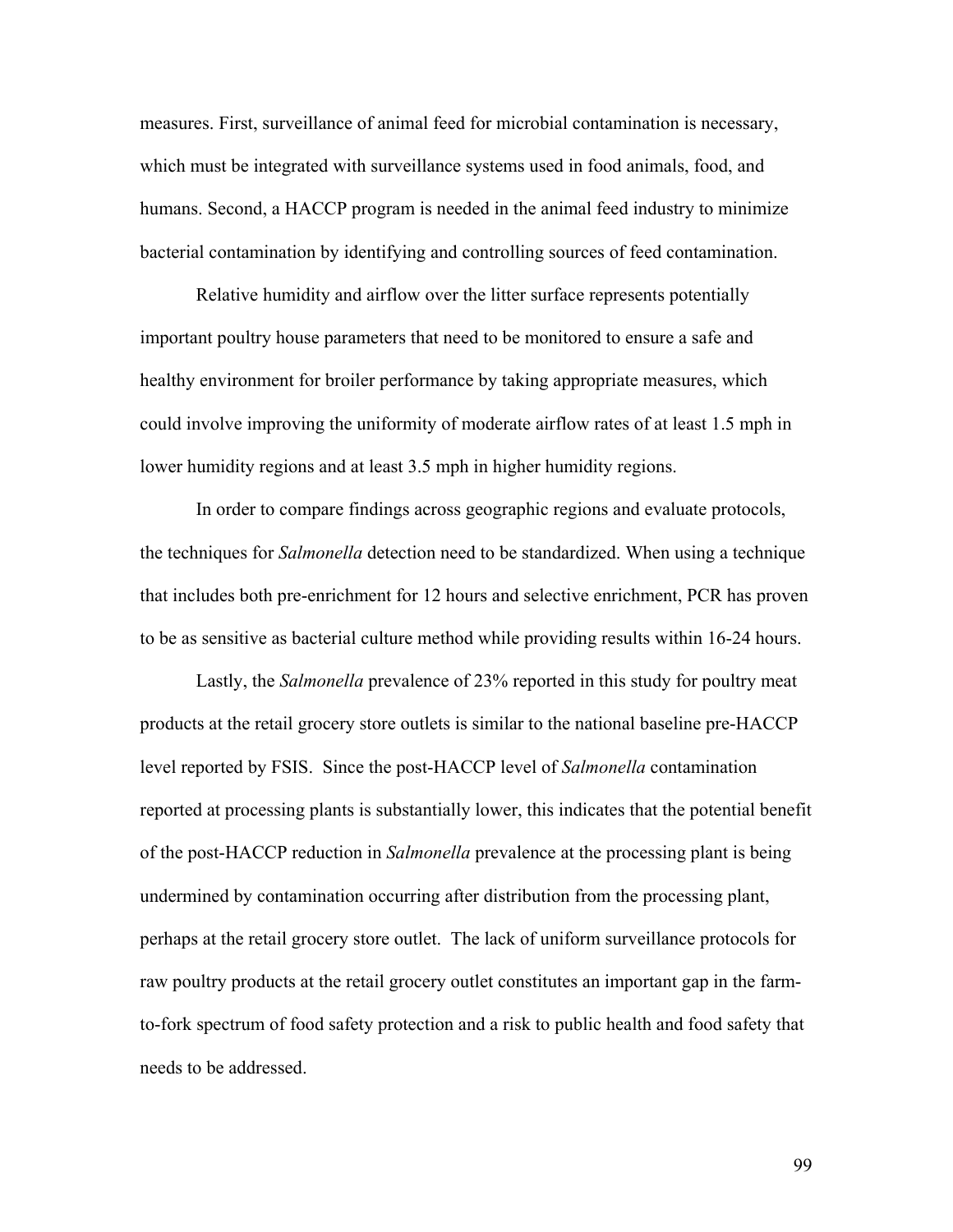Extensive research on the epidemiology of *Salmonella* in poultry products, and its role in human salmonellosis, has been conducted. However, contamination of products persists and may be growing. While this set of research projects has helped to close some of the gaps in the body of knowledge on the epidemiology of *Salmonella* in poultry and poultry products, it has also identified areas where additional research needs to be conducted. Further prospective studies are still needed to identify risk factors for bacterial contamination of animal feed and retail meat; a retail outlet HACCP program for meat and poultry products needs to be developed and evaluated for efficacy, and more extensive studies on airflow and perhaps the use of ceiling fans to correct the stagnant airflow spaces, are needed to verify and validate effective control and prevention of microbial contamination.

A science-based approach to food safety issues is data intensive. Data is needed for risk assessment, identification of points of entry into the food chain, tracking substances as they move through the food system, analyzing the behavior and perceptions of market participants, communicating disparities between real and perceived risks, and measuring the costs and benefits of alternative control points. In addition, the changing nature of scientific knowledge in the food safety area means that new possibilities for assessing and controlling food safety risk are emerging. Current progress on identifying microbial risks and sources in food is pointing the way to control options. However, additional data are needed to conduct benefit/cost analyses of alternative control options, which will require interdisciplinary cooperation to combine the underlying physical and technical relationships with the economic and behavioral aspects of market participants.

100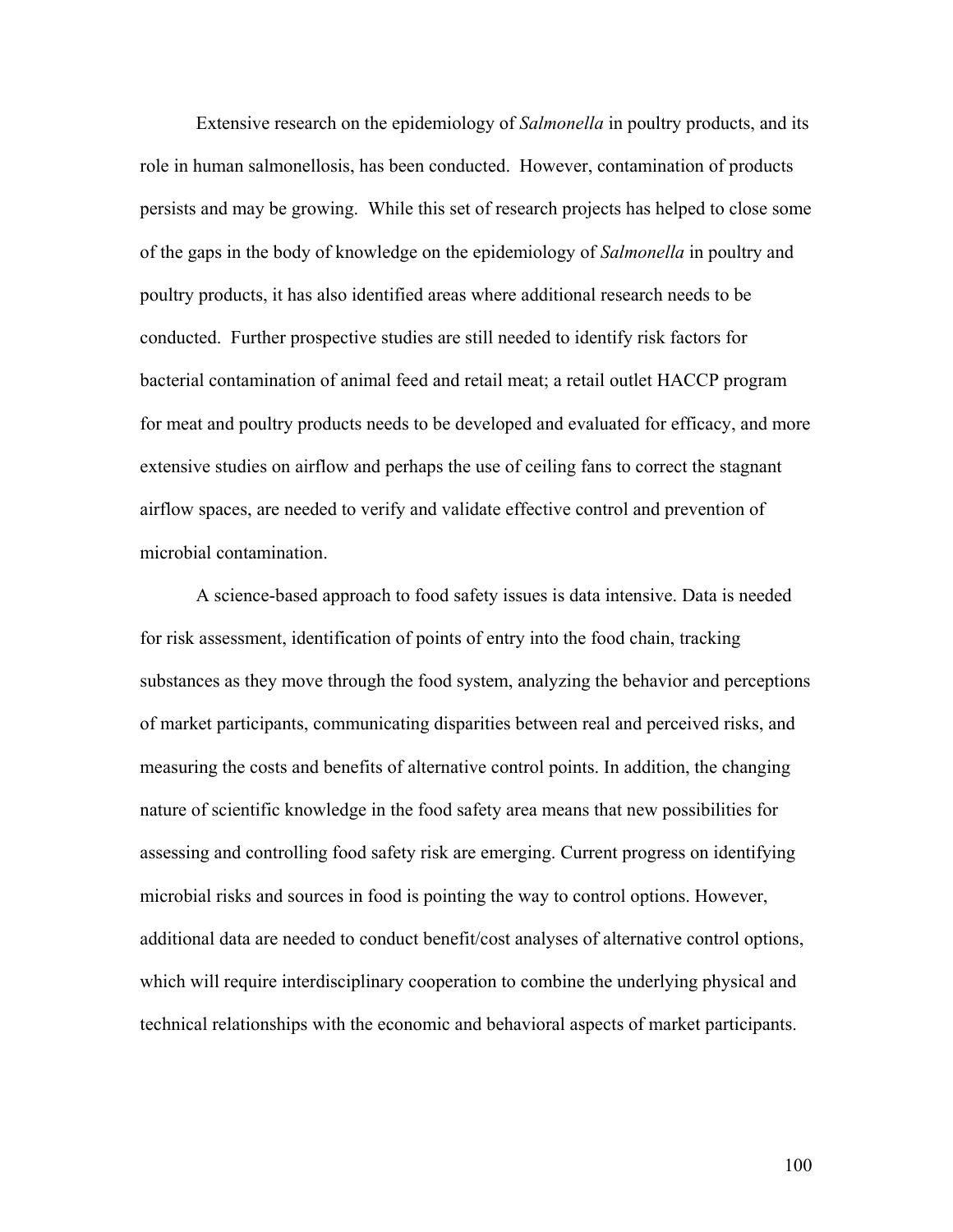## **8. References:**

- 1. Aabo, S., Anderson, J. K. and Olsen, J. E. 1995. Detection of Salmonella in minced meat by the polymerase chain reaction method. Lett. Apl. Microbiol. 21:180-182.
- 2. Aabo, S., Ramussen, O. F., Rossen, L., Serenson, P.D. and Olsen, J. E. 1993. Salmonella identification by the polymerase chain reaction. Mol. Cell. Probes 7: 171-178.
- 3. Aho, M.1992. Problems of Salmonella sampling. Int J Food Microbiol. 15:225- 235.
- 4. Allred, J. N., Walker, J.W., Beal, V.C., and Germaine, F.W. 1967. A survey to determine the Salmonella contamination rate in livestock and poultry feeds. JAVMA 161:1857-1860.
- 5. Andrews, W. H., and Hammack, T.S. 2001. United States Food and Drug Administration, Center for Food Safety & Applied Nutrition, Bacteriological Analytical Manual Online. Chapter-1; Food Sampling and Preparation of Sample Homogenate. http://www.cfsan.fda.gov/~ebam/bam-toc.html.
- 6. Andrews, W. H., and Hammack, T.S. 2001. United States Food and Drug Administration, Center for Food Safety & Applied Nutrition, Bacteriological Analytical Manual Online. Chapter-5; Salmonella. http://www.cfsan.fda.gov/~ebam/bam-toc.html.
- 7. Andrews, W. H., and Hammack, T.S. 2001. United States Food and Drug Administration, Center for Food Safety & Applied Nutrition, Bacteriological Analytical Manual Online. Chapter-5; Appendix –D Salmonella, Most Probable Number. http://www.cfsan.fda.gov/~ebam/bam-toc.html.
- 8. Austin, C.C., Wilkins, M.J. 1998. Reptile associated salmonellosis. J Am Vet Med Asso. 212-6: 866-867.
- 9. Ayanwale, L.F., Kaneene, J.M.B., Opuda, J.A., Anderson, R.K., and Robinson, R.A. 1982. Further investigation of Salmonella infection in goats fed corn silage grown on land fertilized with sewage sludge. J Animal Prod Res 2:63-67.
- 10. Bailey, J.S., Cox, N.A., and Berrang, M.E. 1994. Hatchery-acquired Salmonellae in broiler chicks. Poult Sci 73: 1153-1157.
- 11. Bailey, J.S., Cox, N.A. Craven, S.E., Cosby, D.E. 2002. Serotype tracking of Salmonella through integrated broiler chicken operations. J. Food Prot. 65-5:742- 745.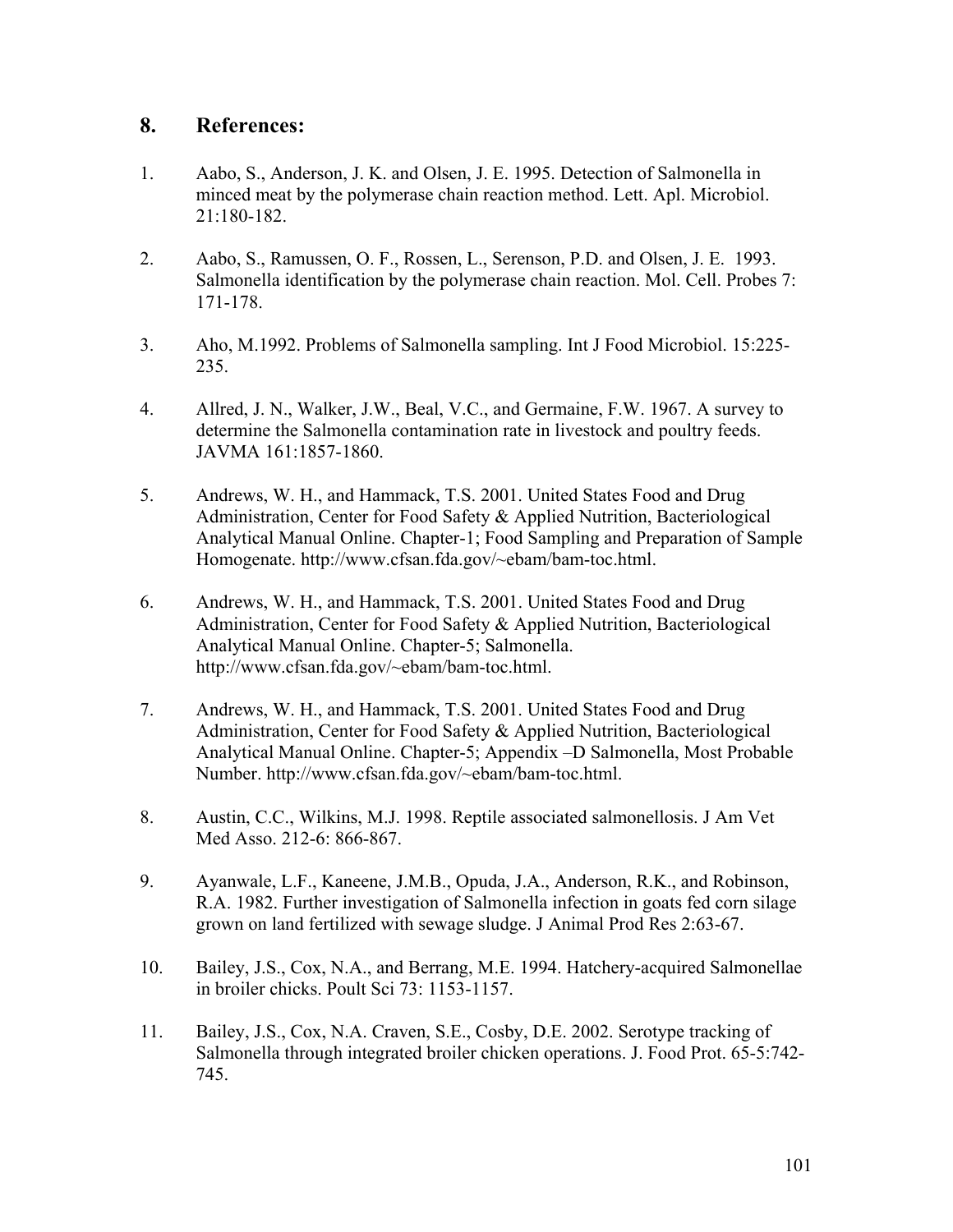- 12. Bangtrankulnonth, A., Pornuangwong, S., Chalermchikit, T., and Saitanu, K. 1993. Salmonella enteritidis infections in Thailand: a public heath problem? In proceedings of the 11th International Symposium of the World Association of Veterinary Food Hygienists, Oct 24-29, Pp. 175-180.
- 13. Baumler, A.J., Heffron, F., Reissbrodt, R. 1997. Rapid detection of Salmonella enterica with primers specific for iroB. J Clinical Microbiol 35:1224-1230.
- 14. Bean. N. H., and Potter, M.E. 1992. Salmonella serotypes from human sources, January 1991 through December 1991. Proc. 96th Annu Meet. U.S. Anim Health Asso. U.S. Animal Health Association, Richmond, VA, Pp. 488-491.
- 15. Bertrand, X. Mulin, B., Viel, J. F., Thouverez, M., Talon, D. 2000. Common PFGE patterns in antibiotic-resistant Enterococcus faecalis from humans and cheeses. Food Microbiol 17: 543-551.
- 16. Bidawid, S.P., Edeson, J.F.B., Ibrahim, J., Matossian, R.M. 1978. The role of non-biting flies in the transmission of enteric pathogens (Salmonella species and Shigella species) in Beirut, Lebanon. Ann Trop Med Parasitol 72:117-121.
- 17. Bjorklund, E., Pallaroni, L., Holst, C. V., Unglaub, W. 2001. Method of determination of appropriate heat treatment of animal meal by immunoassay developed for detection of cooked beef: Interlaboratory study. J AOAC International 84: 1839-1845.
- 18. Bokanyi, R.P., Stephens, Jr. J.F., and Foster, D.N. 1990. Isolation and characterization of Salmonella from broiler carcasses or parts. Poult Sci. 69:592- 598.
- 19. Bottcher, R.W., Magura, J.R., Young, J.S., and Boughman, G.R. 1995. Effects of tilt angles on airflow for poultry house mixing fans. Appl Eng. Agri 14:87-96.
- 20. Brown, P., Will R.G., Bradley, R., Asher, D.M, and Detwiler, L 2001. Bovine Spongiform encephalopathy and variant Creutzfeldt-Jacob disease: Background, evolution and current concerns. Emerg Infect Dis 2001; 7:6-16.
- 21. Campbell, D.F., Green, S.S., Custer, C.S. and Johnson, R.W. 1982. Incidence of Salmonella in fresh-dressed turkeys raised under Salmonella-controlled and uncontrolled environments. Poult Sci. 61: 1962-1967.
- 22. Candrian, U. 1995. Polymerase chain reaction in food microbiology. J. Microbiol. Methods 23: 89-103.
- 23. Carli, K.T., Eyigor, A., and Caner, V. 2001. Prevalence of Salmonella serovars in Chickens in Turkey. J. Food Pro. 64.1832-1835.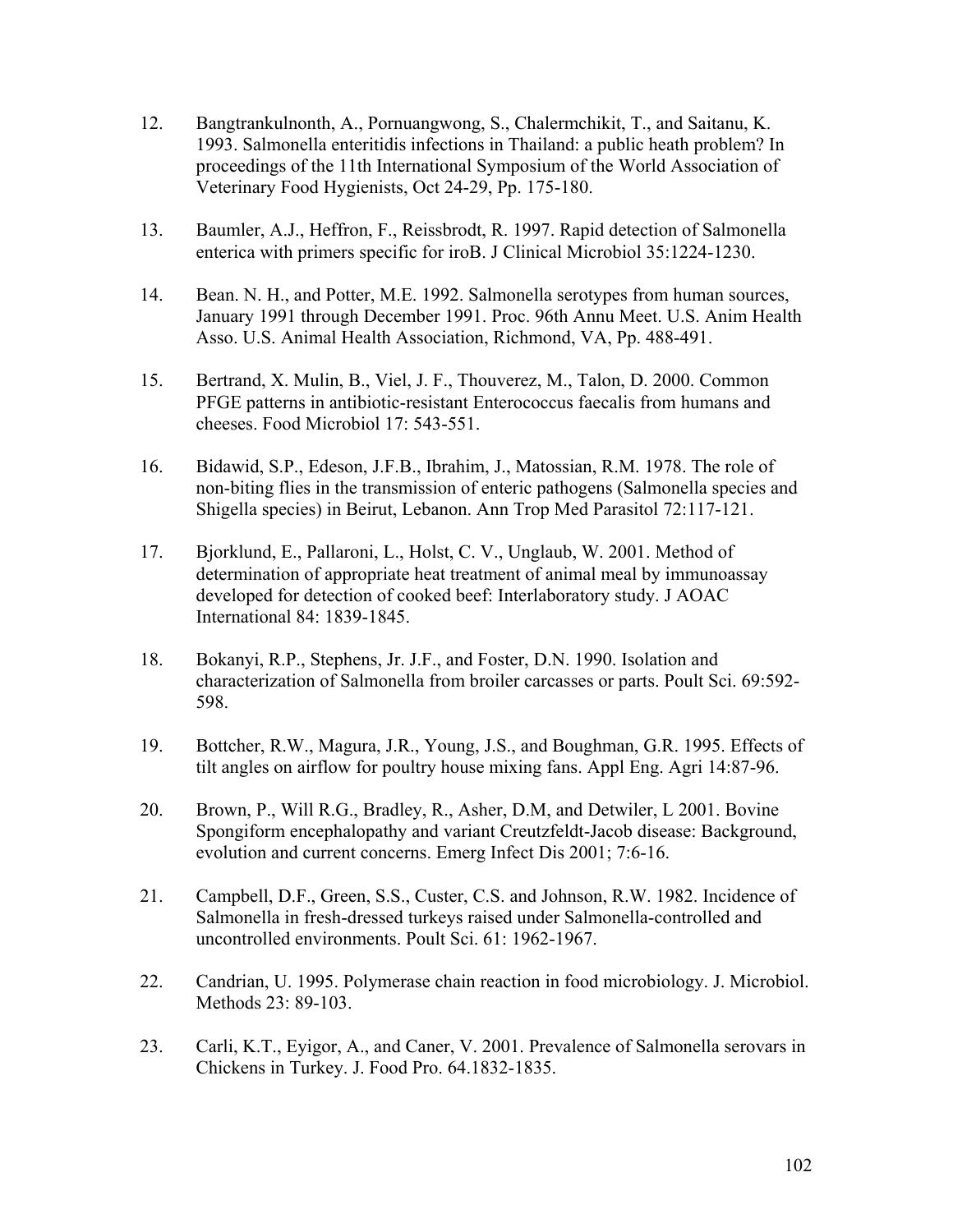- 24. Choiniere, Y, Blais, F., Munroe, J.A. 1988. A wind tunnel study of airflow patterns in a naturally ventilated building. Canadian Agri Eng 30: 293-297.
- 25. Chirov, P.A., kadysheva, A.M. 1972. Fleas as vectors of Salmonella typhimurium. (Livestock, Infectious Diseases). In Prirodnaia Ochagovost, I Infektsionnye Bolezni Ovets Pp. 111 -112.
- 26. Cohen, N.D., McGruder, E.D., Neibergs, H.L., Behle, R.W. Wallis, D.E., and Hargis, B.M. 1994. Detection of Salmonella enteritidis in feces from poultry using booster polymerase chain reaction and oligonucleotide primers specific for all members of the genus Salmonella. Poult Sci 73:354-357.
- 27. Cohen, N.D., Wallis, D.E., Neibergs, H.L., McElroy, A.P., McGruder, E.d. DeLoach, J.R., and Hargis, B.M. 1994. Comparison of the polymerase chain reaction using genus specific oligonucleotide primers and microbiologic culture for the detection of Salmonella in drag-swabs from poultry houses. Poult Sci 73: 1276-1281.
- 28. Corrier, D.E., Hinton, Jr, A., Hargis, B., and De Loach, J.R. 1992. Effect of used litter from floor pens of adult broiler s on Salmonella colonization of broiler chicks. Avian Dis 36:897-902.
- 29. Corry, J.E.L., Allen, V.M., Hudson, W.R., Breslin, M.F., and Davies R.H. 2002. Sources of Salmonella on broiler carcasses during transportation and processing: models of contamination and methods of control. J. App. Micro. 92:424.
- 30. Cox, N.A., Bailey, J.S., Mauldin, J.M., and Blankenship, L.C. 1990. Presence and impact of Salmonella contamination in commercial broiler hatcheries. Poult Sci 69:1606-1609.
- 31. Cox, N. A., Bailey, J.S., and Thomson, J.E. 1982. Effect of various media and incubation conditions on recovery of inoculated Salmonellae from poultry feed. Poult Sci 61: 1314-1321.
- 32. Cox, N.A., Bailey, J. S., and Thomson, J.E. 1983. Comparison of preenrichment to direct enrichment and the effect of pyruvate in media for recovery of Salmonellae in feed. Poult Sci 62:947-951.
- 33. Cox, N.A., Bailey, J.S., Thomson, J.E., and Juven, B.J. 1983.Salmonella and other Enterobacteriaceae found in commercial poultry feed. Poult Sci. 62:3269- 2175.
- 34. Crane, F.M., Hansen, M., and Schugel, L.1967. Salmonella in feedstuffs. Feedstuffs 8: Pp.22.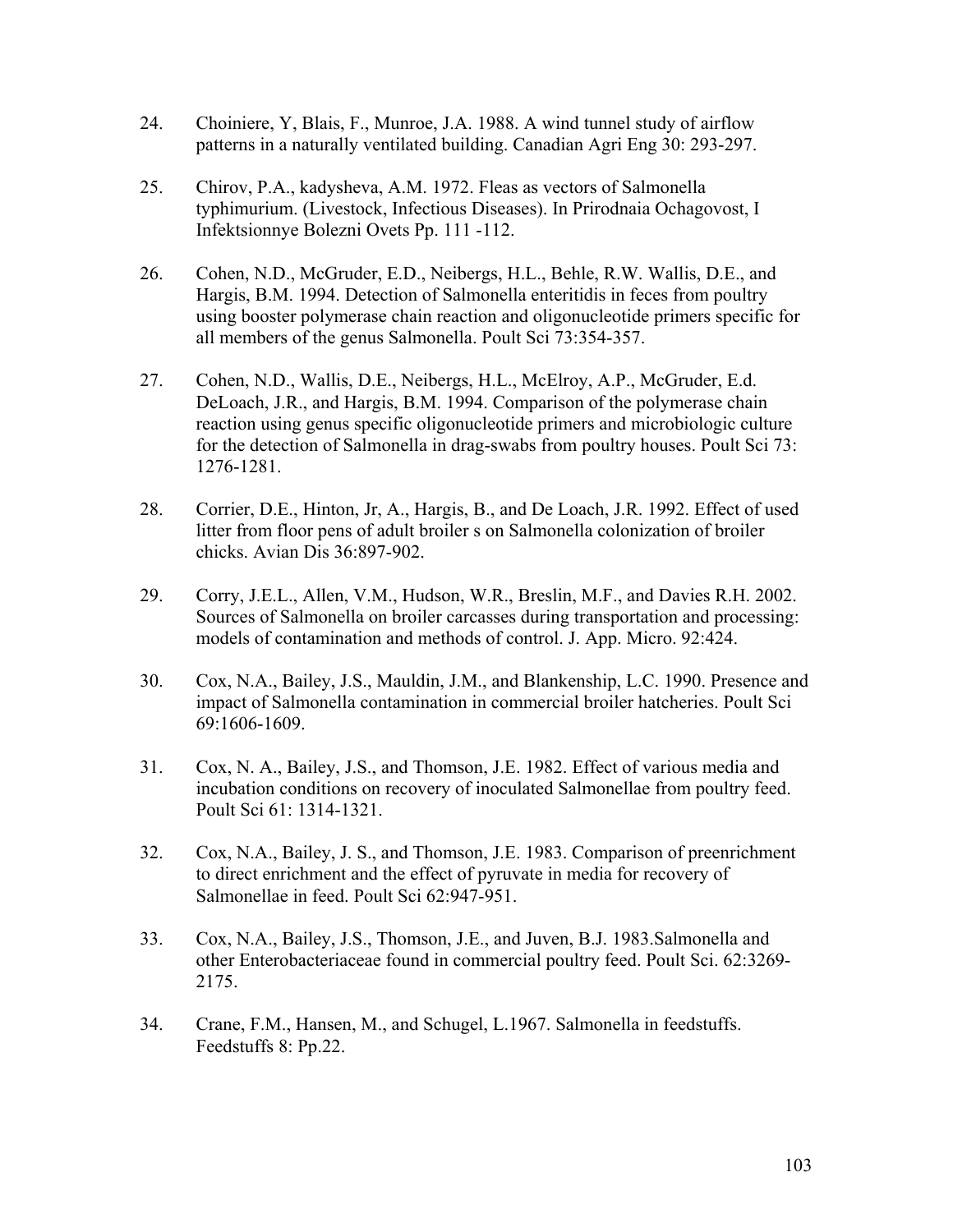- 35. Craven, S.E., Stern, N.J., Line, E., Bailey, J.S., Cox, N.A., Fedorka-Cray, P. 2000. Determination of the incidence of Salmonella spp., Campylobacter jejuni, and Clostridium perfringens in wild birds near broiler houses by sampling intestinal droppings. Avian Dis 44:715-720.
- 36. Crump, J.A., Griffin, M., and Angulo, F.J. 2002. Bacterial contamination of animal feed and its relationship to human foodborne illness. J. Clini Infect Dis 35:859-865.
- 37. Cudjoe, K.S., Krona, R., Gron, B., and Olsen, E. 1994. Use of ferrous sulphate and immunomagnetic separation to recover Salmonella enteritidis from raw eggs. Int J. Food Microbiol 23:149-158.
- 38. Cuturic, C., and Topolnik, E. 1975. Bread beetle (Stegobium paniceum L.) as Salmonella vector in fodder and fodder mixture. Reihe A Med Mikrobiol Parasitol 232: 545-548.
- 39. Daniel, W.D. 1995. Biostatistics: A foundation for analysis in the health science, Sixth edition. John Wiley & Sons, Inc. publishing.
- 40. D'Aoust, J.Y., Sewell, A.M., and Boville, A. 1983. Rapid cultural methods for detection of Salmonella in feeds and feed ingredients. J. Food Prot. 46:851-855.
- 41. D'Aoust, J.Y., Sewell, A.M., and Daley, E. 1992. Inadequacy of small transfer volume and short (6 h) selective enrichment for the detection of foodborne Salmonella. J. Food Prot 55:326-328.
- 42. D'Aoust, J.Y., Sewell, A.M., and Jean. A. 1992. Efficacy of prolonged (48h) selective enrichment for the detection of foodborne Salmonella. Int J Food Microbiol 15:121-130.
- 43. D'Aoust, J. Y.1992. Commercial diagnostic kits for the detection of foodborne Salmonella. Pp. 9-19. In Congress report Salmonella and salmonellsis. Ploufragan, France.
- 44. Davies R.H., Wray, C. 1996. Persistence of Salmonella enteritidis in poultry units and poultry food. British Poult Sci 37:589-596.
- 45. Davies, P.R., Morrow, W.E.M., Jones, F.T., Deen, J., Fedorka-Cray, P.J. and Harris, I.T. 1997. Prevalence of Salmonella in finishing swine raised in different production systems in North Carolina, USA. Epidemiol. Infect. 119: 237-244.
- 46. Dickinson, J. H., Kroll, R.G., and Grant. K.A. 1995. The direct application of the polymerase chain reaction to DNA extracted from foods. Lett. Appl.Mivrobiol. 20:212-216. Fluit, A.d. C., M.N. Widjojoatmodjo. A. T. A. Box, R. Torensma, and J. Verhof. 1993. Rapid detection of salmonellae in poultry with the magnetic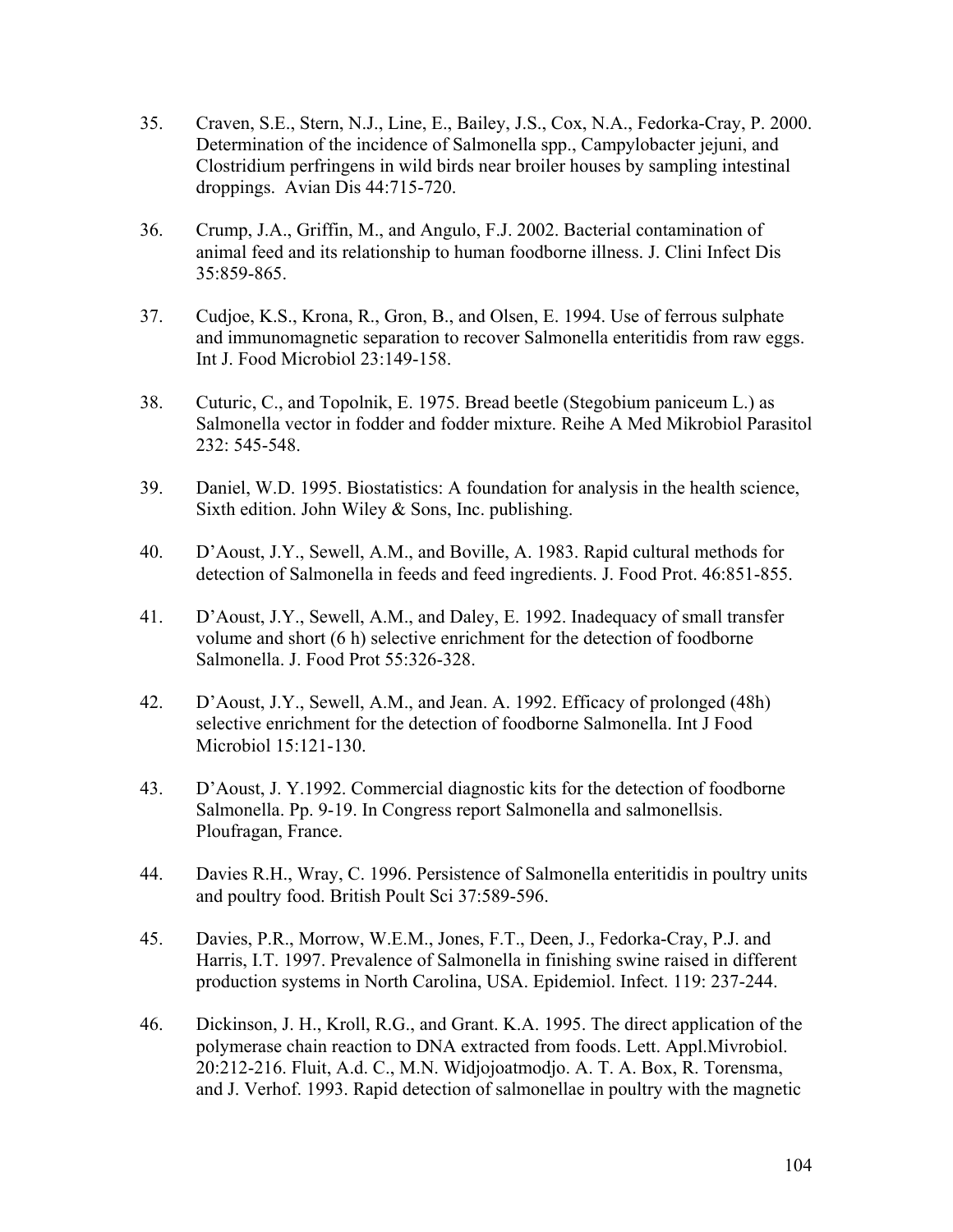immuno-polymerase chain reaction assay. Appl. Environ. Microbiol. 59:1342- 1346.

- 47. Dohoo, I., Martin, W., Stryhn, H. 2003. Chapt II. Sampling. Veterinary Epidemiology Research AVC Inc., Charlottetown, Canada. Pp.27-52.
- 48. Dohoo, I., Martin, W., and Stryhn, H. 2003. Chapt 5: Screening Diagnostic Tests. Veterinary Epidemiologic Research. AVC Inc., Charlottetown, Canada.
- 49. Dominguez, C., Gomez, I., Zumalcarregui, J. 2002. Prevalence of Salmonella and Campylobacter in retail chicken meat in Spain. Int J Food Microbiol 72:165-168.
- 50. Ebel, E.D., David, M.J., and Mason, J. 1992. Occurrence of Salmonella enteritidis in the U.S. commercial egg industry: Report on a national spent hen survey. Avian Dis 36: 646-654.
- 51. Ebel. E.D., Mason, J. Thomas, L.A., Ferris, K.E., Beckman, M.G., Cummins, D.R., Scroeder-Tucker, L., Sutherlin, W.D., Glasshoff, R.L., and Smithhisler, N.M. 1993. Occurrence of Salmonella enteritidis in unpasteurized liquid egg in the United States. Avian Dis 37:135-142.
- 52. Edel, W. 1994. Salmonella enteritidis eradication program in poultry breeder flocks in the Netherlands. Int J Food Microbiol 21:171-178.
- 53. Eriksson De Resende, C.L., Mallinson, E.T., Tablante, N.L., Morales, R., Park, A., Carr, L.E., and Joseph, S.W. 2001. Effect of dry litter and airflow in reducing Salmonella and Escherichia coli populations in the broiler production environment. J. Appl Poult Res.10: 245-251.
- 54. Faddoul, G.P. and Fellows, G.W.1966. A five-year survey of the incidence of Salmonellae in avian species. Avian Dis 10:296-304.
- 55. Fedorka-Cray, P.J., Hogg, A., Gray, J.T., Lorenzen, K., Velasquez, J., Von Behren, P. 1997. Feed and feed trucks as sources of Salmonella contamination in swine. Swine Health and Production. 5-5: 189-193.
- 56. Feed marketing distribution. Feedstuffs. 2001: 73:6-10.
- 57. Feng, P. 1992. Commercial assay systems for the detecting food borne Salmonella: a review. J. Food Prot. 55:927-934.
- 58. Ferris K.E., and Miller, D. A. 1991. Salmonella serotypes from animals and related sources reported during July 1990-June 1991. Proc 95th Annu Meet U. S. Animal Health Asso. U.S. Animal Health Association, Richmond, VA. Pp.440- 454.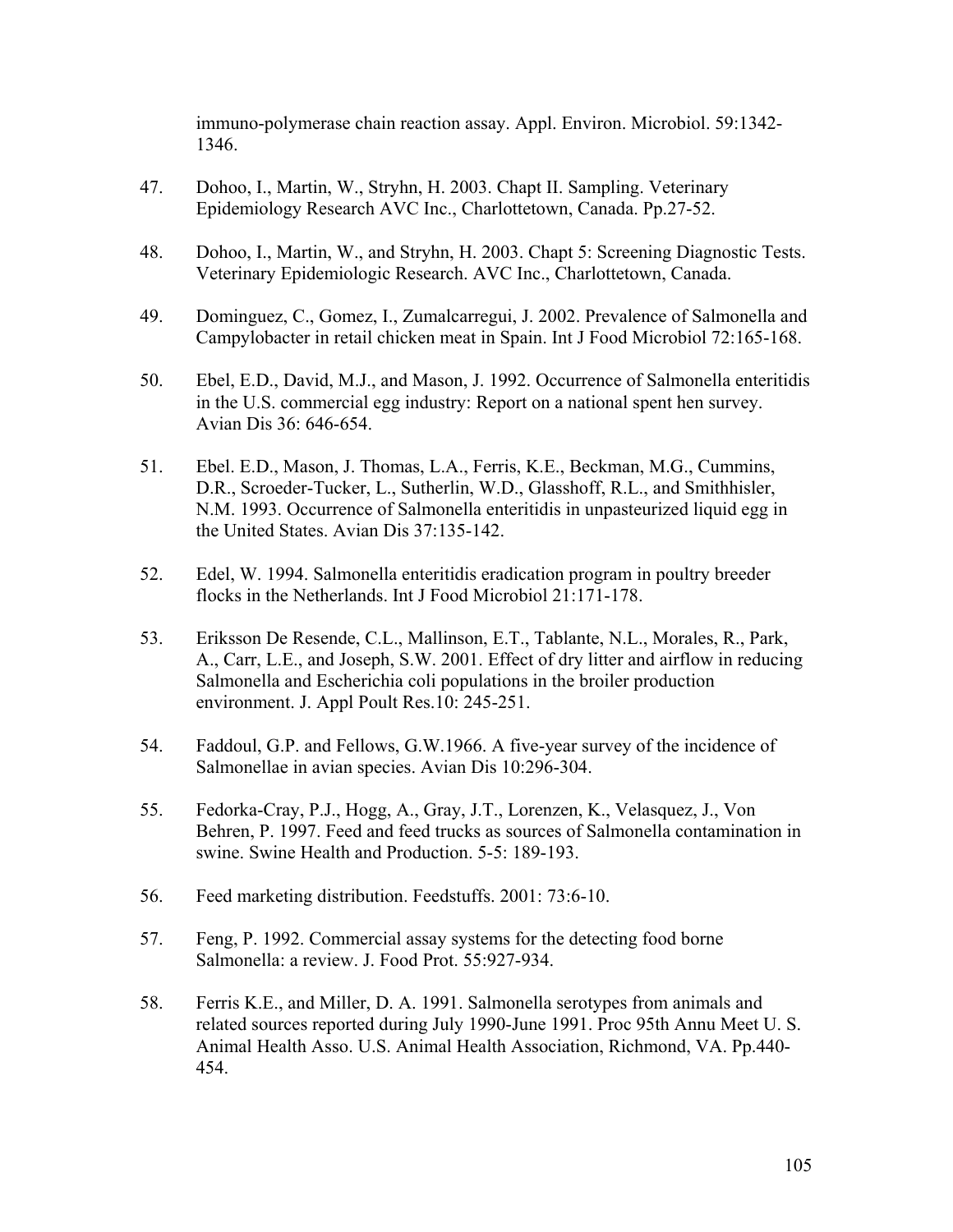- 59. Ferris K.E., and Miller, D. A. 1992. Salmonella serotypes from animals and related sources reported during July 1991-June 1992. Proc 96th Annu Meet U. S. Animal Health Asso. U.S. Animal Health Association, Richmond, VA. Pp.492- 504.
- 60. Ferris K.E., and Miller, D. A. 1993. Salmonella serotypes from animals and related sources reported during July 1992-June 1993. Proc 97th Annu Meet U. S. Animal Health Asso. U.S. Animal Health Association, Richmond, VA. Pp.524- 539.
- 61. Fluit, A.D.C., Widjojoatmodjo, M.N., Box, A.T.A., Torensma, R., and Verhof, J. 1993. Rapid detection of salmonellae in poultry with the magnetic immunopolymerase chain reaction assay. Appl. Envirn. Microbiol. 59:1342-1346.
- 62. Food and Agriculture Organization of the United Nations. FAOSTAT nutrition data. Available at: http://apps.fao.org/page/collections? Subset=nutition. June 2002.
- 63. Foster, E.M. 1982. Food safety: Problems of the past and perspectives of the future. J Food Prot 45:658-660.
- 64. Fricker, C.R. 1987. The isolation of Salmonellas and Campylobacters. J. Appl. Bacteriol. 63:99-116.
- 65. Gast, R.K., and Beard, C.W. 1990, Production of Salmonella enteritidiscontaminated eggs by experimentally infected hens. Avian Dis 34:438-446.
- 66. Gast, R.K., and Beard, C.W. 1990. Isolation of Salmonella enteritidis infection in laying hens. Avian Dis 34: 991-993.
- 67. Gast, R.K., and Holt, P.S. 1999. Experimental Horizontal Transmission of Salmonella enteritidis strains (Phage Types 4, 8, and 13A) in chicks. Avian Dis 43:774-778.
- 68. Gast, R.K.1993. Detection of Salmonella enteritidis in experimentally infected laying hens by culturing pools of egg contents. Poult Sci 72:267-274.
- 69. Gast, R.K., and Beard, C.W. 1991. Isolation of Salmonella enteritidis from internal organs of experimentally infected hens. Avian Dis 34:991-993.
- 70. Gast, R.K. 1993. Immersion in boiling water to disinfect egg shells before culturing egg contents for Salmonella enteritidis. J Food Prot. 56:533-535.
- 71. Gast, R.K. 1993. Recovery of Salmonella enteritidis from inoculated pools of egg contents. J. Food Prot. 56:21-24.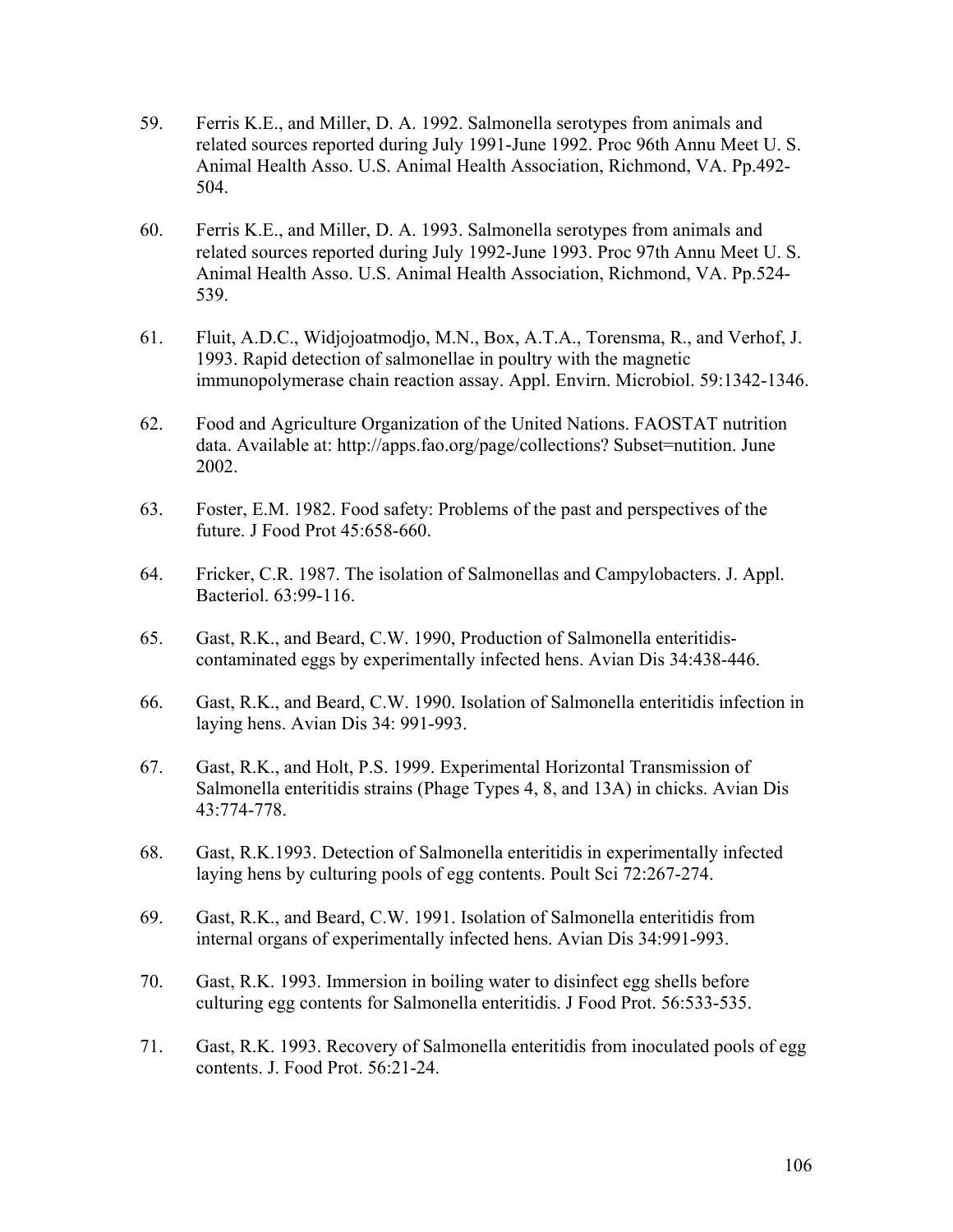- 72. Gast, R.K. 1997. Chap-3: Paratyphoid infection. Diseases of poultry. Pp. 97-121. Iowa State University Press.
- 73. Gordon, R.F., and Tucker, J. F. 1965. The epizootiology of Salmonella menston infection of fowls and the effect of feeding poultry food artificially infected with Salmonella. Br Poult Sci 6:251-264.
- 74. Gouws, P.A., Visser, M., and Brozel, V.S. 1998. A Polymerase Chain Reaction procedure for the detection of Salmonella spp. within 24 hours. J. Food Prot. 61:1039-1042.
- 75. Hartman, P.A., Deibel, R.H., and Sieverding, L. M. 2001. Compendium of methods for the microbiological examination of foods. 4th Edition, Chapter-9; Enterococci, Pp.83-87.
- 76. Hassan, J.O., Barrow, P.A., Mockett, A.P.A., and McLeod, S. 1990. Indirect antigens trap ELISAs using polyclonal antisera fro detection of group B and D Salmonellas in chickens. Avian Patho 20:271-282.
- 77. Hasan, J.A.K., Knight, I.T., Tate, C.R., Mallinson, E.T., Miller, R.G., Colwell, R.R., and Joseph, S.W.1991. Evaluation of radiolabeled and colorimetric DNA probes in comparison with an antigen screening assay for the detection of Salmonella from poultry farms. Avian Dis 35:397-402.
- 78. Henzler, D.J., and Opitz, H.M. 1992. The role of mice in the epizootiology of Salmonella enteritidis infection on chicken layer farms. Avian Dis 36:625-631.
- 79. Henzler, D.J., Kradel, D.C., and Sischo, W.M. 1998. Management and environmental risk factors for Salmonella enteritidis contamination of eggs. Amer. J. Vet. Res. 59:824-829.
- 80. Higgins, R., Malo, R., Rene-Roberg, E., and Gauthier, R. 1982. Studies on the dissemination of Salmonella in nine broiler-chicken flocks. Avian Dis 26:26-33.
- 81. Hitchins, A.D., Feng, P., Watkins, W.D., Ripley, S.R., and Chandler, L.A. 2001. United States Food and Drug Administration, Center for Food Safety & Applied Nutrition, Bacteriological Analytical Manual Online. Chapter-4; Escherichia coli and Coliform Bacteria. http://www.cfsan.fda.gov/~ebam/bam-toc.html.
- 82. Hinton, M., and Meadm G.C.1992. Bacterial pathogens in animal feed and their control. World Poult Sci J 48:72-73.
- 83. Humphrey, T.J., and Whitehead, A. 1992. Techniques for the isolation of Salmonella from eggs. Br Poult Sci 33: 761-768.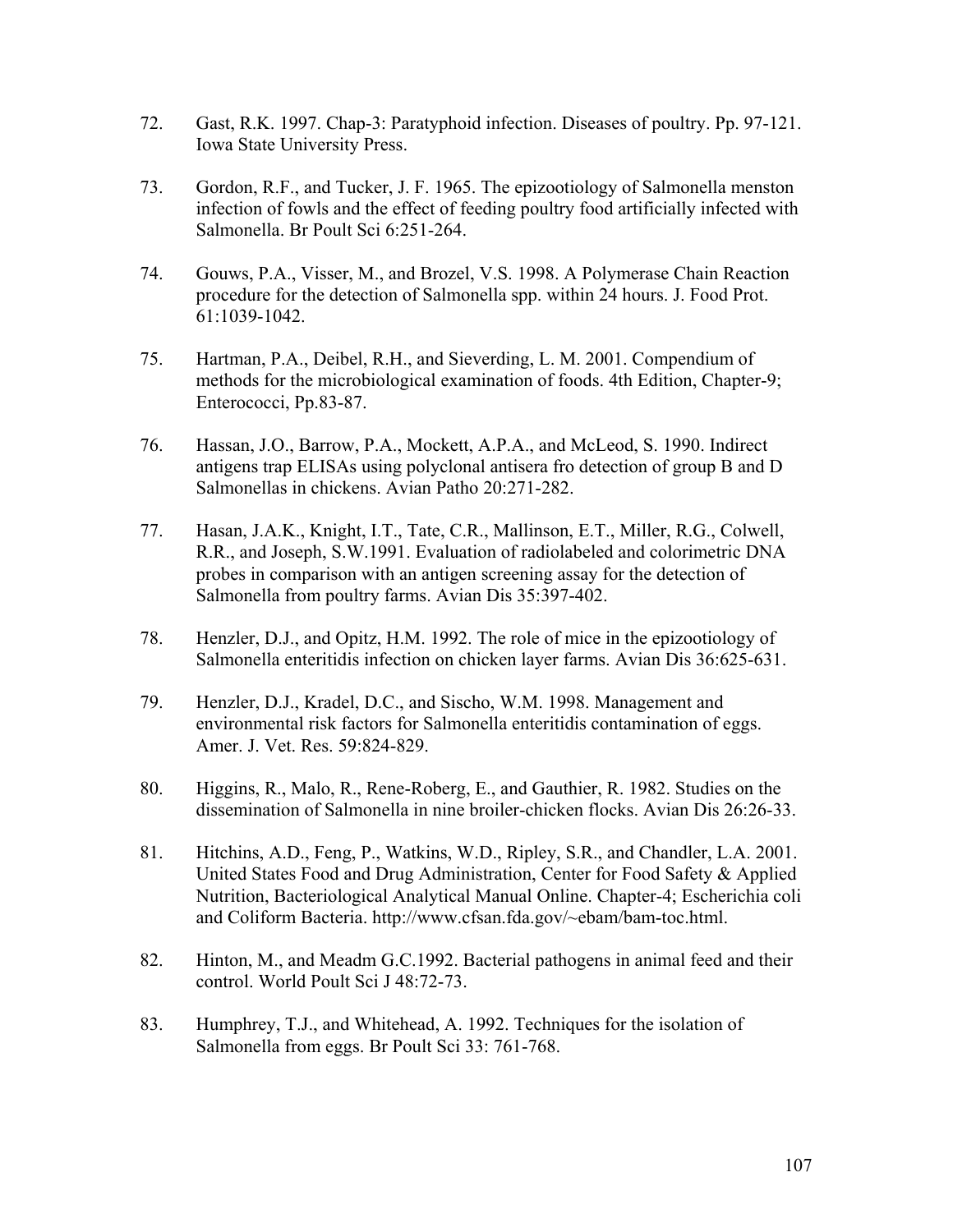- 84. Hunt, J.M., Abeyta, C., and Tran, T. 2001. United States Food and Drug Administration, Center for Food Safety & Applied Nutrition, Bacteriological Analytical Manual Online. Chapter-7; Campylobacter. http://www.cfsan.fda.gov/~ebam/bam-toc.html.
- 85. Hurst, J.L., Ward, W.R. 2001. Rats and mice and animal feed—a risk too far? The Vet J 162-3:163-165.
- 86. Irwin, R.J., Poppe, C., Messier, S., Jinley, G. G., and Oggel, J. 1994. A national survey to estimate the prevalence of Salmonella species among Canadian registered commercial turkey flocks. Can J Vet Res 58: 263-267.
- 87. Izat, A.L., Kopek, J.M., and McGinnis, J. D.1991. Incidence, numbers, and serotypes of Salmonella on frozen broiler chickens at retail. Poult Sci. 70:1438- 1440.
- 88. Jimenez, S.M., Salsi, M.S., Tiburzi, M.C., and Pirovani, M.E. 2002. A comparison between broiler chicken carcasses with and without visible fecal contamination during the slaughtering process on hazard identification of Salmonella spp. J. App. Micro. 93:593-598.
- 89. Jones, F.T. et al. 1991a. A survey of Salmonella contamination in modern broiler production. J Food Prot. 54: 502-507.
- 90. Jones, F. T., Richardson, K.E. 2004. Salmonella in commercially manufactured feeds. Pout Sci 83: 384-391.
- 91. Jorgensen, F., Bailey, R., Williams, S., Henderson, P., Wareing, D.R.A., Bolton, F.J., Frost, J.A., Ward, L., and Humphrey, T.J. 2002. Prevalence and numbers of Salmonella and Campylobacter spp. on raw, whole chickens in relation to sampling methods. Int. J. Food Microbiol. 76:151-164.
- 92. Kayser, F.H. 2003. Safety aspects of Enterococci from the medical view. Int J Food Microbiol 88:255-262.
- 93. Keller, L.H., Benson, C.E. Garcia, V., Nocs, E. Battenfelder, P., and Eckroade, R.J. 1990. Monoclonal antibody based detection system for Salmonella enteritidis. Avian Dis 37: 501-507.
- 94. Kim, J. W., Nagaraja, K.V., and Pomeroy, B.S. 1991. Enzyme-linked immunosorbent assay for the detection of Salmonella enteritidis infection in chickens. Am J Vet Res 52:1069-1074.
- 95. Kingston, D.J. 1981. A comparison of culturing drag swabs and litter for identification of infections with Salmonella pp. in commercial chicken flocks. Avian Dis 25:513-516.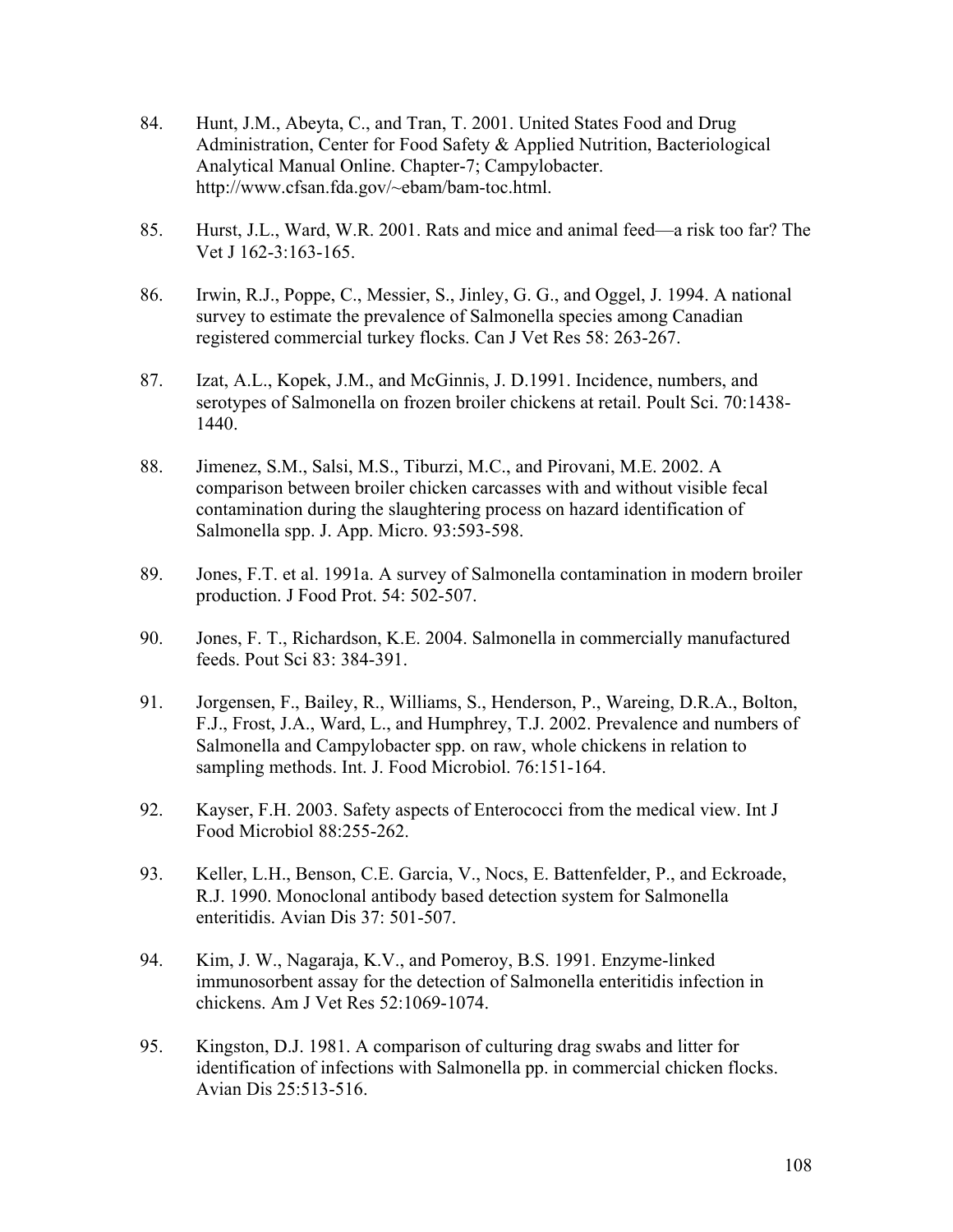- 96. Kopanic, R.J., Sheldon, Jr., B.W., and Wright, C.G. 1994. Cockroaches as vectors of Salmonella: Laboratory and field trials. J Food Prot. 57:125-132.
- 97. Kumar, M.C., York, M.D., McDowell, J.R., and Pomeroy, B.S. 1971. Dynamics of Salmonella infection in fryer roaster turkeys. Avian Dis 15:221-232.
- 98. Kusters, J.G., mulders-Kremers, G.A.W.M., van Doornik, C.E.M., and Van Der Zeijst, B.A.M. 1993. Effects of multiplicity of infections, bacterial protein synthesis, and growth phase on adhesion to and invasion of human cell lines by Salmonella typhimurium. Infect Immun 61: 5013-5020.
- 99. Lacy, M.P., and Czarick, M. 1992. Tunnel-ventilated broiler houses. Broiler performance and operating cost. J. Appl Poult Res 1: 104-109.
- 100. Lahellec, C., and Colin, P. 1985. Relationship between serotypes of salmonellae from hatcheries and rearing farms and those from processed poultry carcasses. Br Poult Sci 26:179-186.
- 101. Leeson, S. and Marcotte, M. 1993. Irradiation of poultry feed I. Microbial status and bird response. World Poult Sci J 49:19-33.
- 102. Li, X., Boudjellab, N., Zhao, X., 2000. Combined PCR and slot blot assay for detection of Salmonella and Listeria monocytogenes. Int. J. Food Microbiol. 56:167-177.
- 103. Lillard, H.S. 1990. The impact of commercial processing procedures on the bacterial contamination and cross-contamination of broiler carcasses. J Food Prot 53:202-204.
- 104. Lu, J., Sanchez, S., Hofacre, C., Maurer, J.J., Harmon, B.G., Lee, M.D. 2003. Evaluation of broiler litter with reference to the microbial composition as assessed by using 16S rDNA and functional gene markers. Appl and Environ Microbiol 69:901-908.
- 105. Machado, J., and Bernardo. F. 1990. Prevalence of Salmonella in chicken carcasses in Portugal. J. Appl Bact. 69:477-480.
- 106. Mackenzie, M. A., and Bains, B.S. 1976. Dissemination of Salmonella serotypes from raw feed ingredients to chicken carcasses. Poult Sci. 55:957-960.
- 107. Mallinson, E.T., and Snoeyenbos, G.H. 1989. Salmonellosis. In H.G. Purchase, J.H.Arp, C.H. Domermuth, and J.E. Pearson (eds). A Laboratory Manual for the Isolation and Identification of Avian pathogens. 3rd ed. Kendall/Hunt Publishing, Dubuque, IA, Pp. 3-11.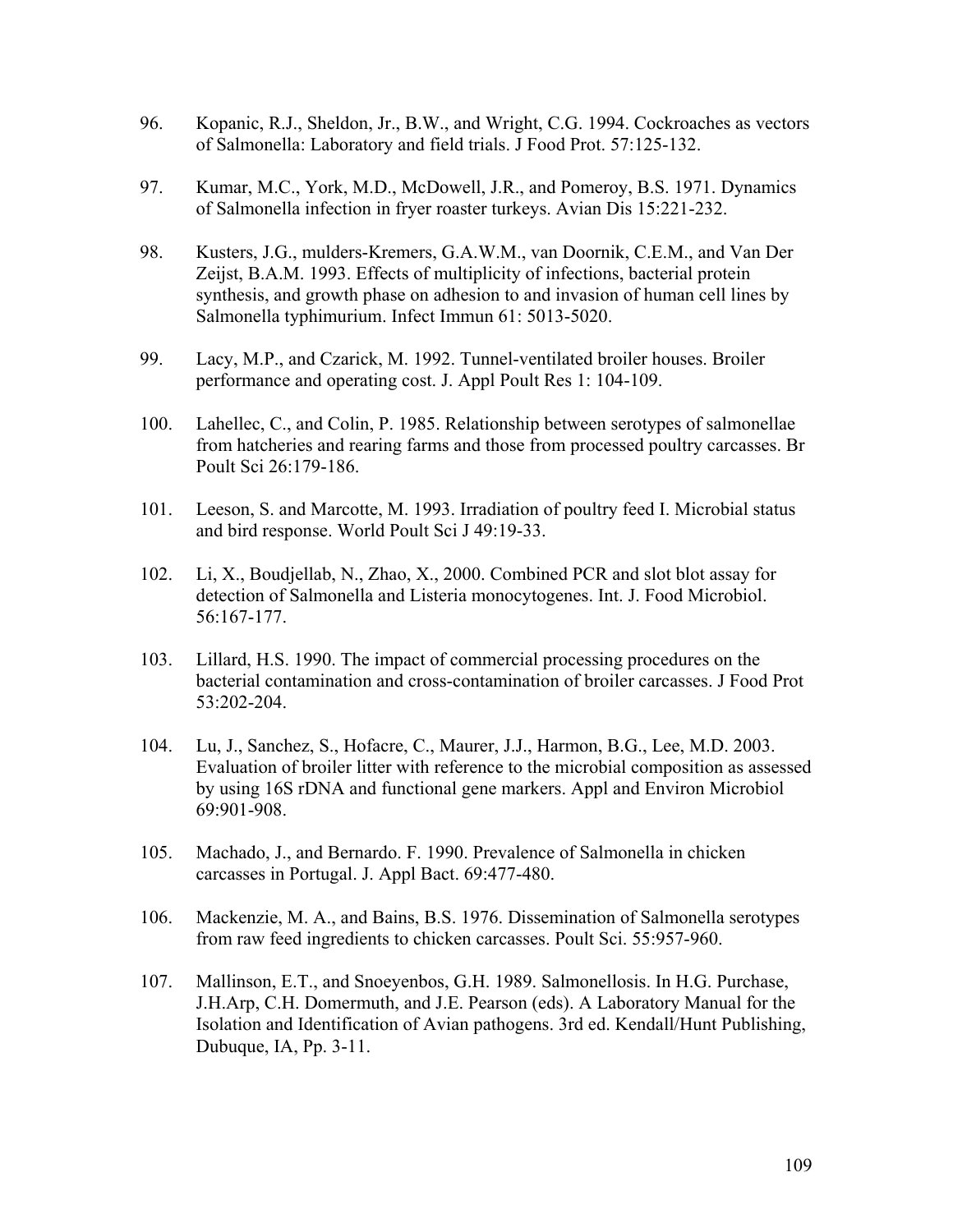- 108. Mallinson, E.T., Carr, L.E., Malone, G.W., Wabeck, C.A., Palmer, D.H., Pusey, E.B, Russek-Cohen, E., and Joseph, S.W. 1995. Lower water activity in broiler litter and the reduction of Salmonella on farms and processed carcasses. Bull. 348. Maryland Cooperative Extension Service, College Park, MD Pp.1-12.
- 109. Mallinson, E.T., De Rezende, C.E, Tablane, N.T., Carr, L.E, and Joseph, S.W. 2000. A management technique to identify prime locations of Salmonella contamination on broiler and layer farms. J. Appl. Poul Res. 9:364-370.
- 110. Malorny, B., Tassios, P.T., Radstrom, P. Cook, N., Wagner, M., Hoorfar, J. 2001. Standardization of diagnostic PCR for the detection of foodborne pathogens. Int J Food Microbiol 83:39-48.
- 111. Martinez, U. J., Saco, M., Novoa, J.D, Perez, P. P., Lozano, L. A., Garcia, M.O. 2004. Influence of environmental factors and human activity on the presence of Salmonella serovars in marine environment. Appl and Environ Microbiol 70:2089-2097.
- 112. McAllister, J.C., Steelman, C.D. and Skeeles, J.K., 1994. Reservoir competence of the lesser worm (Coleoptera: Tenebrionidae) for Salmonella typhimurium (Eubacteriales: Enterobacteriaceae). J. Med Entomol. 31: 369-372.
- 113. Mc Chesney, D.G., Kaplan, G. 1998. Division of Animal feeds, Center for Veterinary Medicine. Salmonella survey of animal feed and protein products at feed mills and on-farm mixer. FDA Veterinarian Letter.
- 114. McIlroy, S.G., McCracken, R.M., Neilland, S.D., and O'brien, J.J. 1989. Control, prevention and eradication of Salmonella enteritidis infection in broiler and broiler breeder flocks. Vet Rec 125: 5445-548.
- 115. Mead, P.S., Slutsker. L., Dietz, V., McCaig, L F., Bresee, J.S., Shapiro, C., Griffin, P.M., Tauxe, R.V. 1999. Food-related illness and death in the United States. Emerg Infect Dis. 5(5): 607-625.
- 116. Meyerson, L.A., Reaser, J.K. 2002. Biosecurity moving toward a comprehensive approach. BioScience 52: 593-600.
- 117. Mitchell, G. A. 1981. Remarks of FDA's program for Salmonella negative feeds. In: Proceedings of Ad Hoc Committee on Feed Safety of the United States Animal Health Association, San Diego, California, 3 October, Pp. 18-32.
- 118. Miura, S., Sato, G., and Miyamae, T. 1964. Occurrence and survival of Salmonella organisms in hatchery chick fluff from commercial hatcheries. Avian Dis 8:546-554.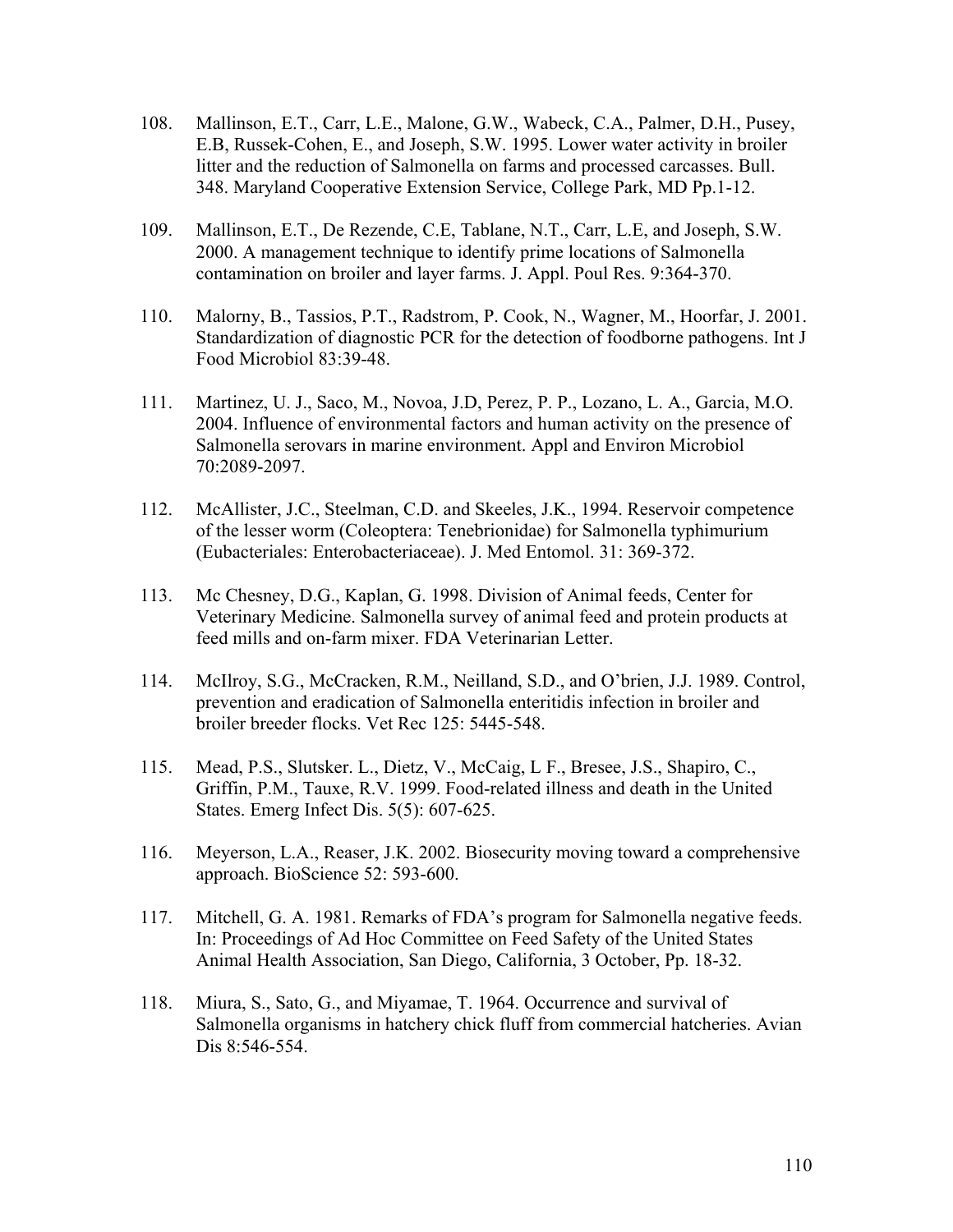- 119. Montville, R. Schaffner, D.W. 2004. Analysis of published sprout seed sanitization studies shows treatments are highly variable. J Food Prot 67:758-765.
- 120. Mukherjee, A., Speh, D., Dyck, E., Diez-Gonzalez, F. 2004. Preharvest evaluation of coliforms, Escherichia coli, Salmonella, and Escherichia coli O157:H7 in organic and conventional produce grown by Minnesota farmers. J Food Prot. 67: 894-900.
- 121. Murase, T., Senjyu, K., Maeda, T., Tanaka, M., Sakae, H., Matsumoto, Y., Kaneda, Y., Ito, T., Otsuki, K. 2001. Monitoring of chicken houses and an attached egg-processing facility in a laying farm for Salmonella contamination between 1994 and 1998. J Food Prot. 64: 1912-1916.
- 122. Nakamura, A., Takagi, M., Takahashi, T., Suzuki, S. Sato, S., and Takehara, K. 1997. The effect of the flow of air on horizontal transmission of Salmonella enteritidis in chickens. Avian Dis 41:354-360.
- 123. Nakamura, M., Nagamine, N., Takahashi, T., Suzuki, S., Kijima, M., Tamura, Y., and Sato, S. 1994. Horizontal transmission of Salmonella enteritidis and effect of stress on shedding in laying hens. Avian Dis 38:282-288.
- 124. National Poultry Improvement Plan (U.S). 1906-1982. National Poultry Improvement Plan (NPIP).
- 125. National Poultry Improvement Plan and auxiliary provisions. 2004. Conyers, GA, USDA and APHIS.
- 126. Otirroaga, M. H., Escartin, E.F., Beuchat, L.R., Martinez-Peniche, R. 2003. Effect of inoculum size, relative humidity, storage temperature, and ripening stage on the attachment of Salmonella Montevideo to tomatoes and tomatillos. J Food Prot. 66:1756-1761.
- 127. Panisello, P.J., Rooney, R., Quantick, P.C., and Stanwell-Smith, R. 2000. Application of foodborne disease outbreak data in the development and maintenance of HACCP systems. Int. J. Food Microbiol. 59:221-234.
- 128. Penteado, A.L., Eblen, B.S., Miller, A.J. 2004. Evidence of Salmonella internalization into fresh mangos during simulated postharvest insect disinfestations procedures. J Food Prot. 67: 181-184.
- 129. Pomeroy, B.S., Nagaraja, K.V., Ausherman, L.T., Peterson, I.L., and Friendshuh, K. A. 1989. Studies on feasibility of producing Salmonella-free turkeys. Avian Dis 33:1-7.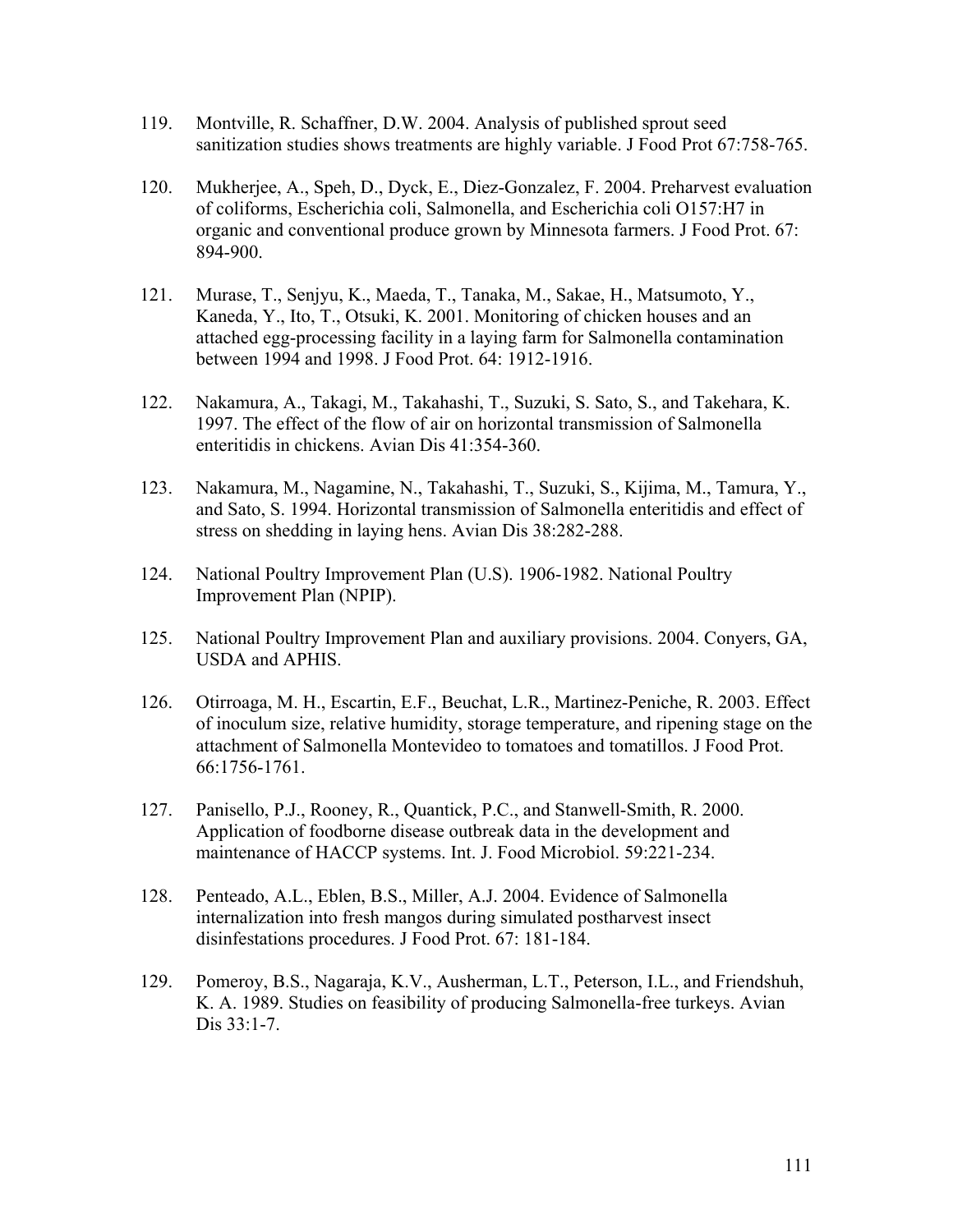- 130. Poppe, C., Irwin, R.J., Forsberg, C.M., Clarke, R.C., and Oggel, J.1991. The prevalence of Salmonella enteritidis and other Salmonella spp. among Canadian registered commercial layer flocks. Epidemiol infect 106:259-270.
- 131. Primm, N.D. 1998. Field experiences with the control of salmonellae introduction into turkey flocks via contaminated feeds. Proceedings of Western Poult Dis Conf: 47: 27-29.
- 132. Richardson, K., Weiss, D. 2000. Control of Salmonella and other pathogens in animal feed. Proceedings of Western Poult Dis Conf: 49: 53-57.
- 133. Rodriguez, D.C., Tauxe, R.V. and Rowe, B. 1990. International increase in Salmonella enteritidis: A new pandemic? Epidemiol Infect 105:21-27.
- 134. Rose, B.E., Hill, W.E., Umholtz, R., Ransom, G.M., and James, W.O. 2001. Testing for Salmonella in raw meat and poultry products collected at federally inspected establishments in the United States, 1998 through 2000. J. Food Prot 65:937-947.
- 135. Sato, G., Matsubara, S., Etoh, S., and Kodama, H. 1971. Cultivation of samples of hatcher chick fluff, floor litter and feces for the detection of Salmonella infection in chicken flock. Jpn J Vet Res 19:73-80.
- 136. Sato, Y., Fukui, S., Kurusu, H., Kitazawa, I., Kuwamoto, R., Aoyagi, T. 1999. Salmonella typhimurium infection in domesticated fowl in a children's zoo. Avian Dis 43-3: 611-615.
- 137. Seligmann, R., and Lapinsky, Z. 1970. Salmonella findings in poultry as related to conditions prevailing during transportation from the farm to the processing plant. Refuah Vet 27:7-14.
- 138. Sharma, S.K., Pathak, R.C., 1976. Note on wall-lizard (Hemidactylus flaviviridis) as source of Salmonella infection (Veterinary Aspect). Pantnagar J Res 1:152- 153.
- 139. Slavik, M.F., Kim, W.J., Walker, J.T. 1995. Reduction of Salmonella and Campylobacter on chicken carcasses by changing scalding temperature. J. Food Prot. 58:689-691.
- 140. Smith, H.W. 1971. The epizootiology of salmonella infection in poultry. In Poultry Disease and World Economy ed. Gordon, R.F., and Freeman, B.M. Pp. 99-104. University of Bristol Press.
- 141. Smyser, C.F., and Snoeyenbos, G. H. 1966. Field and laboratory observations on Salmonella heidelberg infections in three chicken breeding flocks. Avian Dis 10:314-329.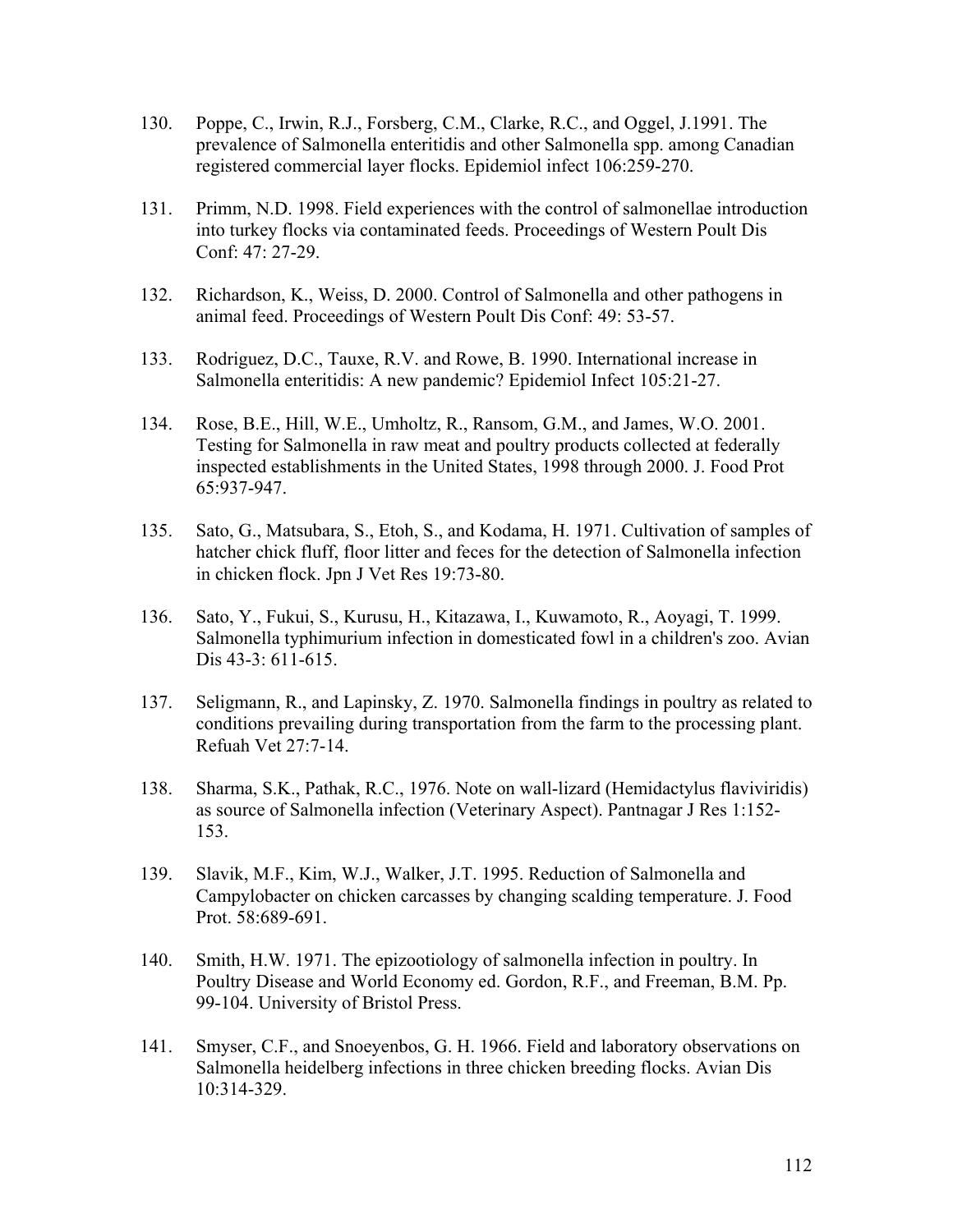- 142. Snoeyenbos, G.H., Carlson,V.L.,McKie, B.A., and Smyser, C.F. 1967. An epidemiological study of salmonellosis of chickens. Avian Dis 11:653-667.
- 143. Snoeyenbos, G.H., Carlson, V.L., Smyser, C.F., and Olesiuk, O. M. 1969. Dynamics of Salmonella infection in chicks reared on litter. Avian Dis 13: 72-83.
- 144. Soumet. C., Gwennola, E., Fach, P., And Colin, P. 1994. Evaluation of different DNA extraction procedures for the detection of Salmonella from chicken products by polymerase chain reaction. Lett. App. Microbiol. 19:294-298.
- 145. Tara, S. 2003. A focus on Salmonella. State/Country of Publication: Maryland.
- 146. Tate, C.R., Miller, R., Mallinson, E.T., Douglass, L.W., Johnson, R.W. 1990. The isolation of Salmonellae from poultry environmental samples by several enrichment procedures using plating media with and without novobiocin. Poult Sci 69:721-726.
- 147. Tate, C.R., Miller, R.G., and Mallinson, E.T. 1992. Evaluation of two isolation and two nonisolation methods for detecting naturally occurring Salmonellae form broiler flock environmental drag-swab samples. J Food Prot 55:964-967.
- 148. Tietjen. M., and D.Y. C. Fung. 1995. Salmonellae and food safety Crit. Rev. Microbiol. 21(1): 53-83.
- 149. Trampel, D.W., Hasiak, R.J., Hoffman, L.J., and DeBey, M.C. 2000. Recovery of Salmonella from water, equipment, and carcasses in turkey processing plants. J Appl Poult Res 9:9-34.
- 150. United States, Animal and Plant Health Inspection Service, State Publication, Maryland. 2004. Biosecurity is for the birds practice good biosecurity and keep your birds healthy! APHIS 91: 85-003.
- 151. Unites States Department of Agriculture Animal and Plant Health Inspection Services. The National Poultry Improvement Plan, CFR part14, Auxiliary provisions on National Poultry Improvement Plan. Subpart B-bacteriological examination procedure. § 147-11 laboratory procedure recommended for the bacteriological examination of Salmonella. Pp.14-19.1996.
- 152. US. Department of Agriculture, 1995. Pathogen reduction; hazard analysis and critical control point (HACCP) systems. Fed Reg 60: 6774-6889.
- 153. U.S. Department of Agriculture, Food Safety Inspection Service, 1994, "Nationwide Raw Ground Turkey Microbiological Survey, "U.S.Department of Agriculture, Food Safety Inspection Service, Washington D.C., [Internet, WWW]. Address:http://www.fsis.usda.gov/OPHS/baseline/rwgrturk.pdf.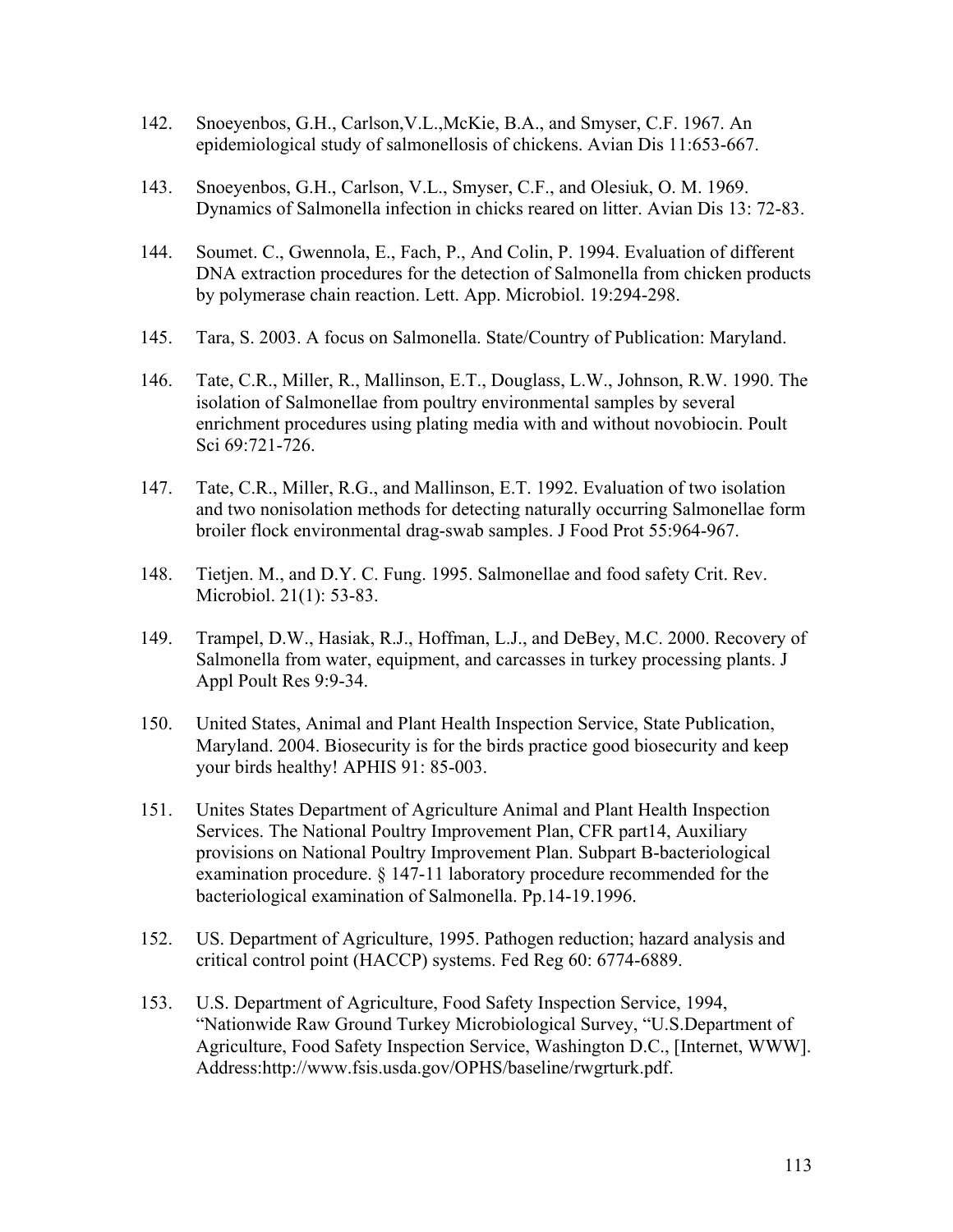- 154. United States Department of Agriculture, Food Safety and Inspection Service, May 1996. Nationwide Raw Ground Chicken Microbiological Survey.
- 155. U.S. Department of Agriculture, Food Safety Inspection Service, 1994, "Nationwide Beef Microbiological Baseline Data Collection Program: Steers and Heifers, "U.S. Department of Agriculture, Food Safety Inspection Service, Washington D.C., [Internet, WWW]. Address: http://www.fsis.usda.gov/OPHS/baseline/steer.pdf.
- 156. United States Department of Agriculture, Food Safety and Inspection Service, May 1996. Nationwide Broiler Chicken Microbiological Survey.
- 157. U.S. Department of Agriculture, Food Safety Inspection Service. 1996. Pathogen reduction/hazard analysis and critical control point (HACCP) system; final rule. Fed. Regist. 61:38806-38989 (http://www.fsis.usda.gov/OA/fr/haccp\_rule.htm)
- 158. US General Accounting Office. Food safety: controls can be strengthened to reduce the risk of disease link to unsafe animal feed. 2000. Washington DC: US General Accounting Office, 2000. Report GAO/RCED-00255.
- 159. Uyttendaele, M.R., Debevere, J.M., Lips, R.M., and Neyts, K.D. 1998. Prevalence of Salmonella in poultry carcasses and their products in Belgium. Int. J. Food Micro.40: 1-8.
- 160. Uyttendaele, M.R., De Troy, P., Debevere, J.1999. Incidence of Salmonella, Campylobacter jejuni, Escherichia coli, and Listeria monocytogenes in poultry carcasses and different types of poultry products for sale on the Belgian retail market. J. Food Prot.62: 735-740.
- 161. Van de Giessen, A.W., Dufrenne A. G. , Ritmeester W.S., Berkers P.A. T.A., Van Leeuwen W. J., and Notemans. S.H. W. 1991. Salmonella contamination of poultry flocks in the Netherlands. Vet Q 13:41-46.
- 162. Van Lith, L. A. J. T., and Aarts, H.J.M.. 1994. Polymerase chain reaction identification of Salmonella spp. Lett. Appl. Microbiol. 19:273-276.
- 163. Veldman, A. Vahl, H.A., Borggreve, G.J., and Fuller, D.C. 1995. A survey of the incidence of Salmonella species and Enterobacteriaceae in poultry feeds and feed components. Vet. Rec 136: 169-172.
- 164. Venter, P., Lues, J.F.R., and Theron, H. 2004. Quantification of bioaerosols in automated chicken egg production plants. Pout Sci 83:1226-1231.
- 165. Wagner D. 2004. Microbiological data summary from FDA feed commodity surveys. CDC Animal Feed Workshop presentation.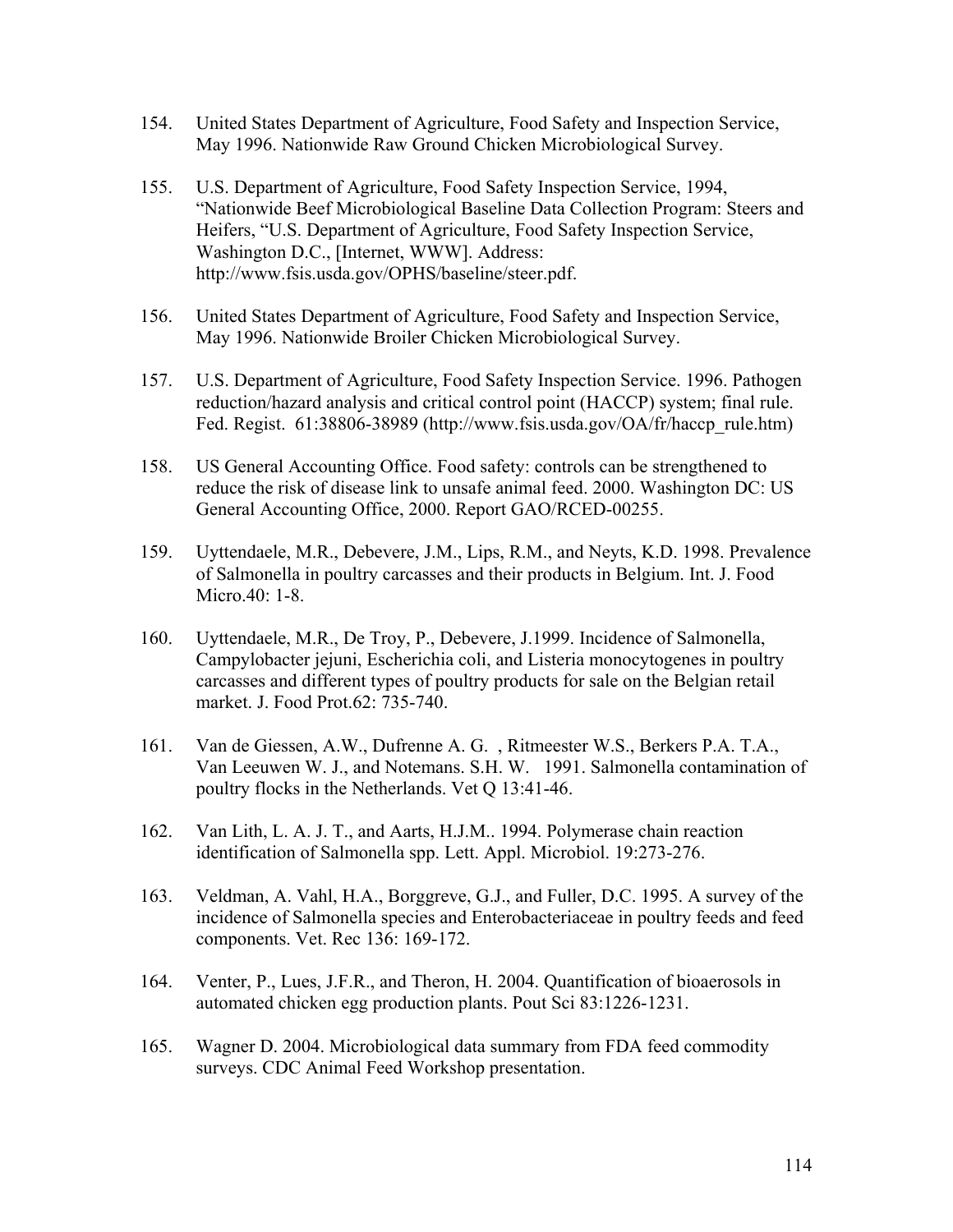- 166. Wallace, H. A., June, G., Sherrod, P. Hammack, T.S., and Amaguana, R.M. Salmonella. In: Food and Drug Administration bacteriological analytical manual L.A. Tomlison, ed. Hypertext source: http://vm.cfsan.fda.gov/∼comm/bam-5.html.1999.
- 167. Waltman, W.D., Horne, A.M., Pirkle, C., and Dickson, T., 1991. Use of delayed secondary enrichment for the isolation of Salmonella in poultry and poultry environment. Avian Dis 35:88-92.
- 168. Waltman, W.D., Horne, A.M., Pirkle, C., and Johnson, D.C.1992. Prevalence of Salmonella enteritidis in spent hens. Avian Dis 36:251-255.
- 169. Waltman, W.D., Horne, A.M., and Pirkel, C. 1993. Influence of enrichment incubation time on the isolation of Salmonella. Avian Dis 37:884-887.
- 170. Waltman, W.D., Gast, R.K., and Mallinson, E.T. 1998. Salmonellosis. In: A laboratory manual for the isolation and identification of avian pathogens. Ed. Swayne, D.E., Glisson, J.R., Jackwood. M.W. 4th ed. Pp. 4-13. American Association of Avian Pathologists, Kennett Square, PA.
- 171. Whyte, P., Mc Gill, K., Collins, J.D., and Gormley, E. 2002. The prevalence and PCR detection of Salmonella contamination in raw poultry. Vet Microbiol. 89:53- 60.
- 172. Whyte, P., Mc Gill, K. and Collins, J.D. 2002. A survey of the prevalence of Salmonella and other enteric pathogens in a commercial poultry feed mill. J Food Safety. 23:13-24.
- 173. Wierup, M. 1997. Principles for integrated surveillance and control of Salmonella in swine production. Proceedings, Second International Symposium on Epidemiology and Control of Salmonella in Pork. Copenhagen, Denmark, August 20-22, Pp. 42-49.
- 174. Williams, J. E., and Benson. S.T.1978. Survival of Salmonella typhimurium in poultry feed and litter of three temperatures. Avain Dis 22:742-747.
- 175. Williams, J.E. 1981. Salmonellas in poultry feeds: a worldwide review. World's Poult Sci J 37: 97-106.
- 176. Zecha, B.C., McCapes, R.H., Dungan, W.M. Holte, R.J., Worcester, W. W., and Williams, J.E. 1977. The Dillon Beach Project- a five-year epidemiological study of naturally occurring Salmonella infection in turkeys and their environment. Avian Dis 21:141-159.
- 177. Zhao, C., Ge, B., Villena, J.D., Sudler, R., Yeh, E., Zhao, S., White, D.G., Wagner, D., and Meng, J. 2001. Prevalence of Campylobacter spp., Escherichia